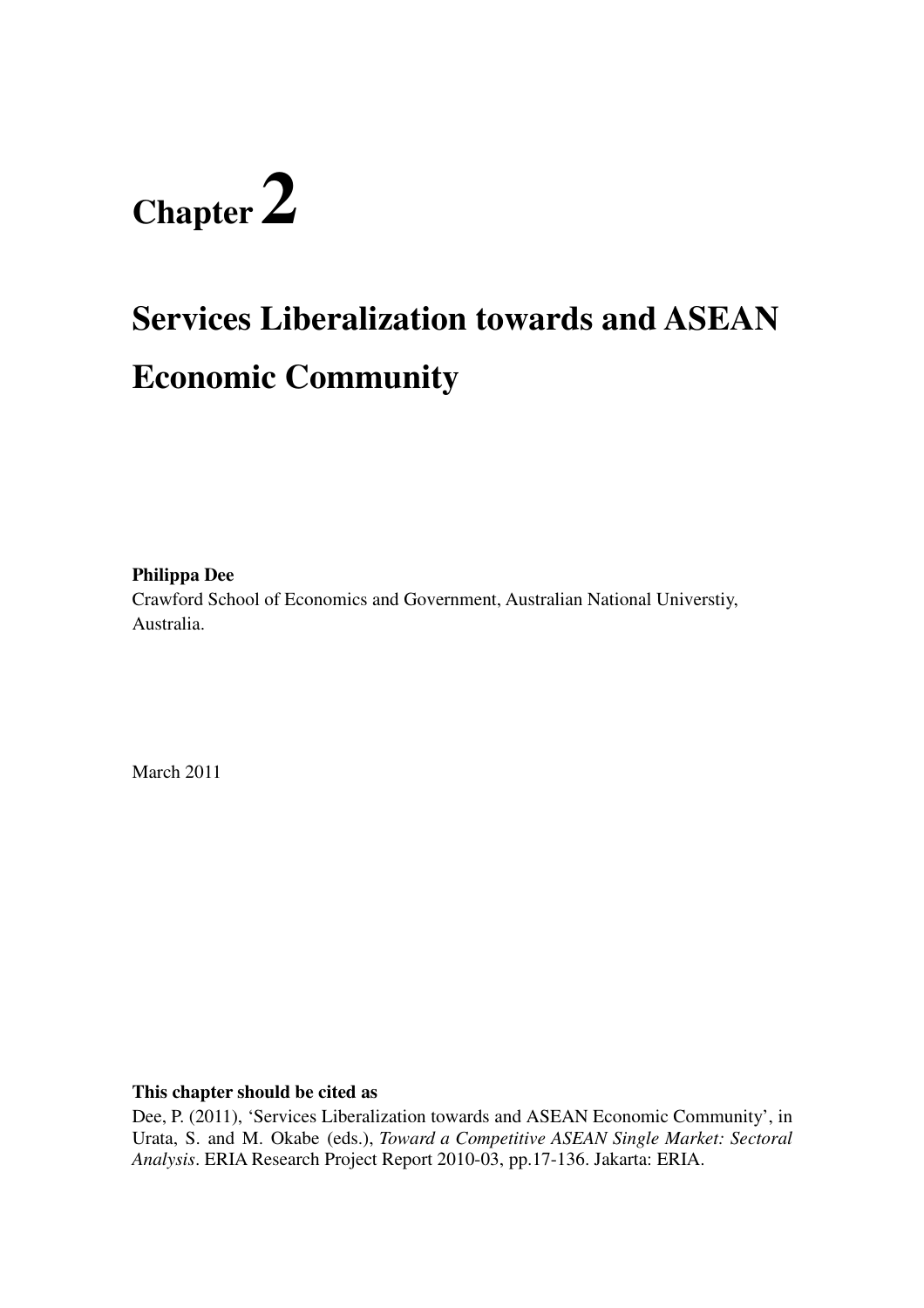#### **CHAPTER 2**

# **Services Liberalization towards an ASEAN Economic Community**

#### **PHILIPPA DEE**

Crawford School of Economics and Government The Australian National University

*The purpose of this paper is to map the actual policy space in five key services sectors medical services (medical, dental, and paramedical services), health services (hospital, medical laboratory and ambulance services), banking, insurance and accountancy. The first four of these were also mapped in 2008. Thus the paper can indicate the extent of real reform since 2008 in these four sectors and indicate whether this reform was generated by AFAS commitments or by other processes. In all five sectors, it can also give an indication of the extent of further real policy reform that will be needed in each ASEAN member country in order to achieve the liberalization targets laid out in the ASEAN Economic Community Blueprint.* 

*There has been at least some progress since 2008 in all four of the sectors that are repeat-sampled. Some of this has been in direct response to AFAS commitments, but most has other proximate causes. Not surprisingly, some of the policy changes in banking and insurance services involved a tightening of prudential regulation in response to the global financial crisis. Cambodia and Vietnam have also relaxed interest rate controls. Lao PDR has implemented a package of reforms in the insurance sector, although at the same time, the government does not want to issue any new licences. In the fields of medical and health services, there have been significant reforms in Indonesia and the Philippines.* 

*Nevertheless, in all five sectors there is a significant way to go in order to achieve the Blueprint targets.* 

*In the medical professions, three ASEAN countries still need to take definitive action to achieve the target of allowing up to 70 per cent foreign equity participation, and barriers to*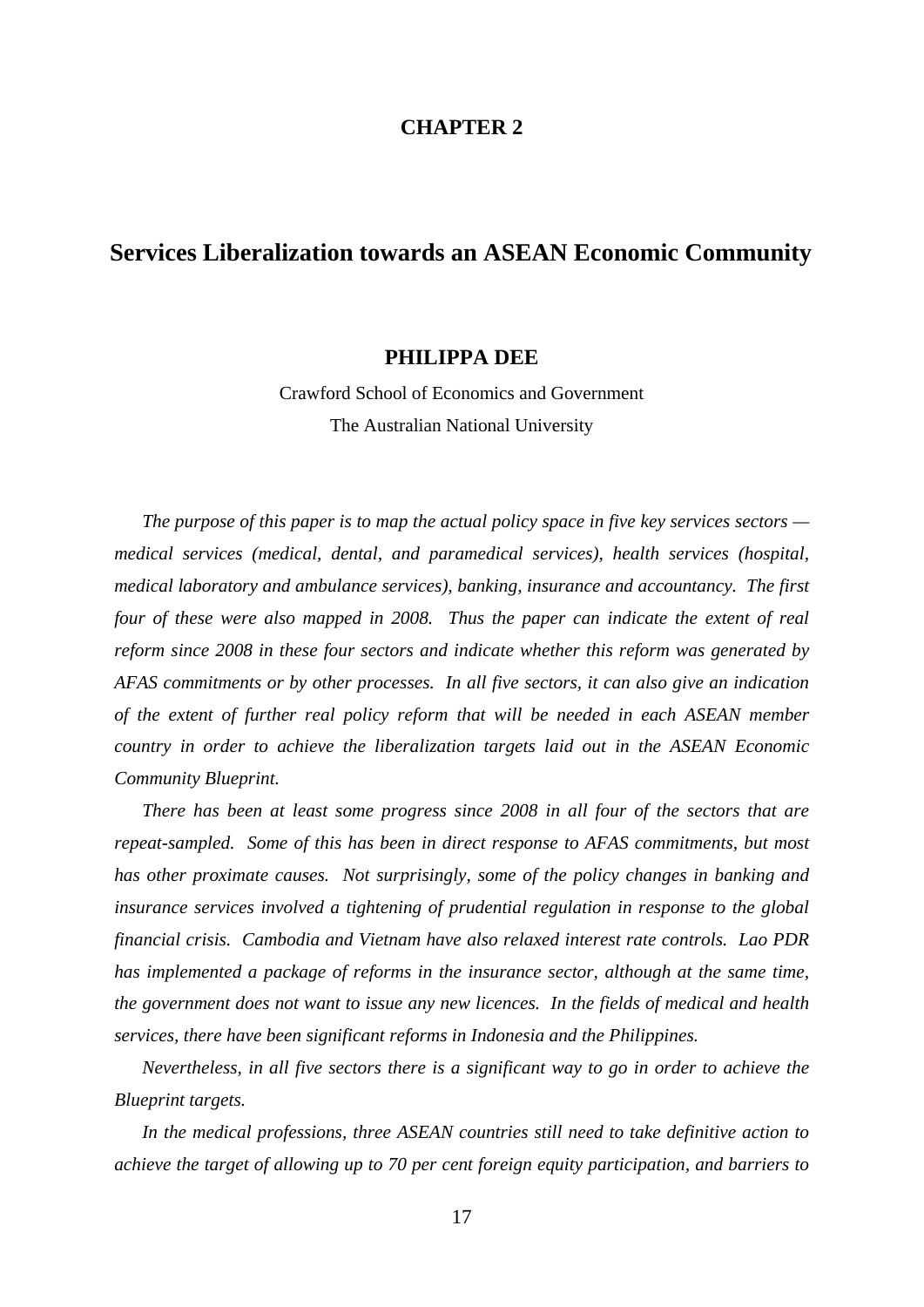*the movement of individual professionals are still prevalent. It may prove difficult for ASEAN countries to ensure that their non-discriminatory regulation is no more burdensome than necessary to ensure quality of service, since this will require agreement on minimum acceptable standards of quality in each country. Nevertheless, there is significant further scope to promote a single market for medical professional services by ensuring that existing regulation does not discriminate against foreign providers.* 

*In health services, non-discriminatory barriers to entry and operations have already been removed, so removing discrimination against foreign suppliers is the only remaining task. Progress here should prove less controversial than in the medical professions.* 

*In banking, six out of the ten ASEAN countries have foreign equity limits that do not yet meet the ASEAN Blueprint's benchmarks. More progress has been made in insurance seven ASEAN countries already meet the benchmark. In both banking and insurance, barriers to cross-border trade are still prevalent, despite the fact that the Blueprint is unequivocal about the liberalization of this mode of service delivery. And in banking, there is evidence that some countries are still using unnecessary restrictions in place of bettertargeted prudential requirements. With the recent strengthening of prudential regulation, there is scope for further market opening.* 

*In accountancy, six ASEAN countries already meet the Blueprint's targets for foreign equity participation — they have no restrictions on foreign equity at all. But restrictions on the movement of individual professionals are more prevalent that restrictions on commercial presence. They contribute to marked discrimination against foreign services suppliers. A single market for this and other professional services depends crucially on the free mobility of individual professionals. Mutual recognition agreements can help, but the relaxation of other restrictions on entry and operation is also required.* 

18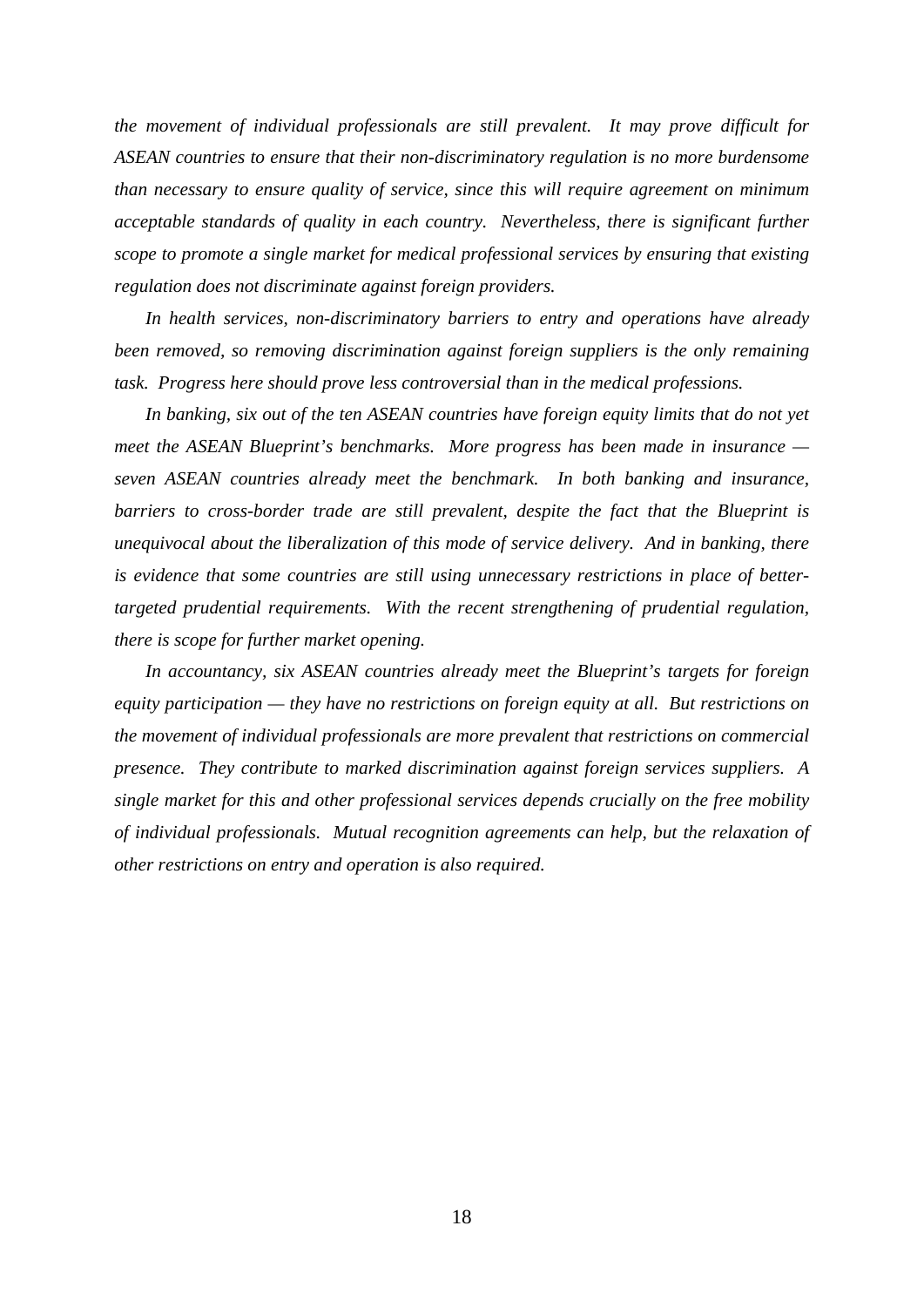#### **1. Services Targets in the ASEAN Economic Community**

The establishment of the ASEAN Economic Community is intended to deepen economic integration in East Asia as a whole. It envisages the free flow of services, investment, and skilled labour, along with the free flow of goods and the freer flow of capital.

To achieve that end, the ASEAN Economic Community Blueprint has laid out an ambitious reform agenda designed to establish an ASEAN single market. In services, it is intended that by 2015, there should be substantially no restriction to ASEAN services suppliers in providing services and in establishing companies across national borders within the region, subject to domestic regulations. For four priority sectors — air transport, healthcare, e-ASEAN and tourism — this target was to be achieved earlier, by 2010. For logistics services, the target is to be achieved by 2013.

The blueprint contains detail about the scheduled sequence of events by which these targets are to be achieved. Liberalization is to occur through consecutive rounds of negotiations, every two years. The number of sectors to be liberalized is to be expanded in each round. For each new group of sectors, the liberalization commitments are to include:

- no restrictions on service delivery via mode 1 (cross-border trade, where neither the producer nor the consumer moves, and trade often occurs via the internet) and mode 2 (consumption abroad, where the consumer moves temporarily to the country of the producer), except where there are bona fide regulatory reasons, such as public safety;
- gradual expansion of the foreign (ASEAN) equity participation permitted in each sector, to be no less than 70 per cent by 2010 in the four priority sectors, and to be no less than 51 per cent by 2010 and 70 per cent by 2015 in all other sectors; and
- progressive removal of other limitations on market access via mode 3 (commercial presence, where the producer sets up a permanent commercial presence in the country of the consumer) by 2015.

The negotiations were also to set the parameters of liberalization for limitations on national treatment (i.e. liberalization involving the removal of discrimination against foreign providers), liberalization of service delivery via mode 4 (the movement of natural persons, whereby the individual service provider moves temporarily to the country of the consumer)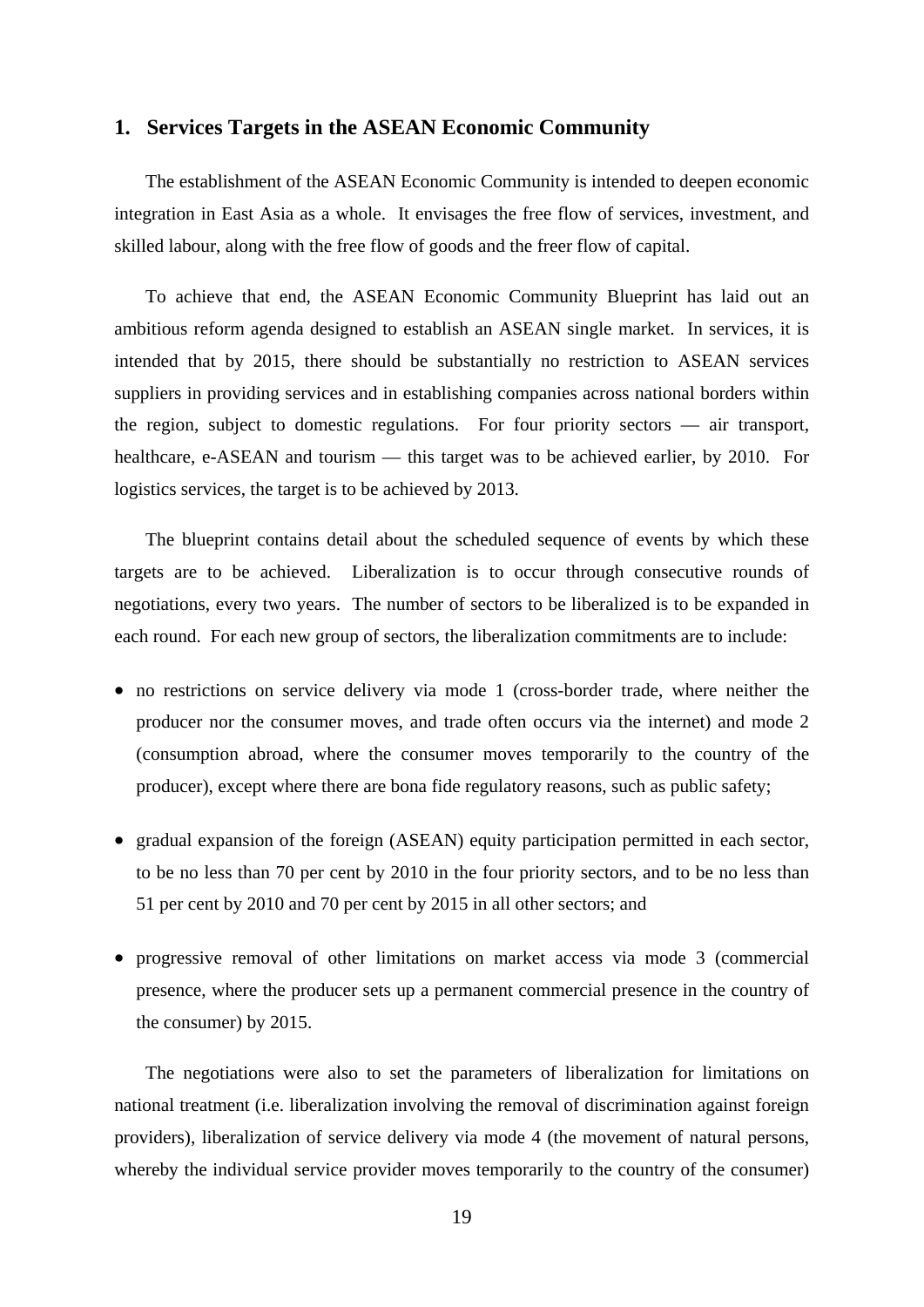and the liberalization of horizontal limitations on market access (i.e. limitations that apply across a range of services sectors, possibly affecting both domestic and foreign providers) by 2009. Commitments were then to be made according to these parameters from 2009.

The blueprint allows for some overall flexibilities in achieving these objectives, including via an ASEAN minus X formula (where countries that are ready to liberalize can proceed first and be joined by others later). In financial services, the process of liberalization should also take place with due respect for national policy objectives and the level of economic and financial sector development of the individual members.

Accordingly, the ASEAN countries have been negotiating successive rounds of commitments under the ASEAN Framework Agreement on Services (AFAS). They have finalized their seventh package of commitments and are currently working on the eighth. In some respects, the commitments in the seventh package go further than the broad targets outlined in the ASEAN Economic Community Blueprint, because they make specific commitments on national treatment and market access for each mode of service delivery in each sector. But in other respects, the seventh package of commitments still lags the targets outlined in the Blueprint. In particular, the limits on foreign equity participation in the seventh package are often less than would be required by the Blueprint in 2010.

In many ASEAN countries, the commitments made under the ASEAN Framework Agreement on Services have tended to lag behind actual practice. Where this has been the case, the commitments have generally not had any real effect on 'policies on the ground'. Nevertheless, reforms have still taken place gradually on a unilateral basis, or in some cases in response to the process of accession to the World Trade Organization (WTO). However, the gap between AFAS commitments and actual practice has been closing over time. Thus from now on, we would expect AFAS commitments to be a source of direct policy change on a more frequent basis. If the ASEAN Economic Blueprint targets are to be met, the commitments should also start to generate policy changes at an accelerating rate.

One key purpose of this paper is to map the actual policy space in four key services sectors — medical services (medical, dental, and paramedical services), health services (hospital, medical laboratory and ambulance services), banking services and insurance services. The medical and health sectors are priority sectors, which according to the Blueprint were to be liberalized by 2010.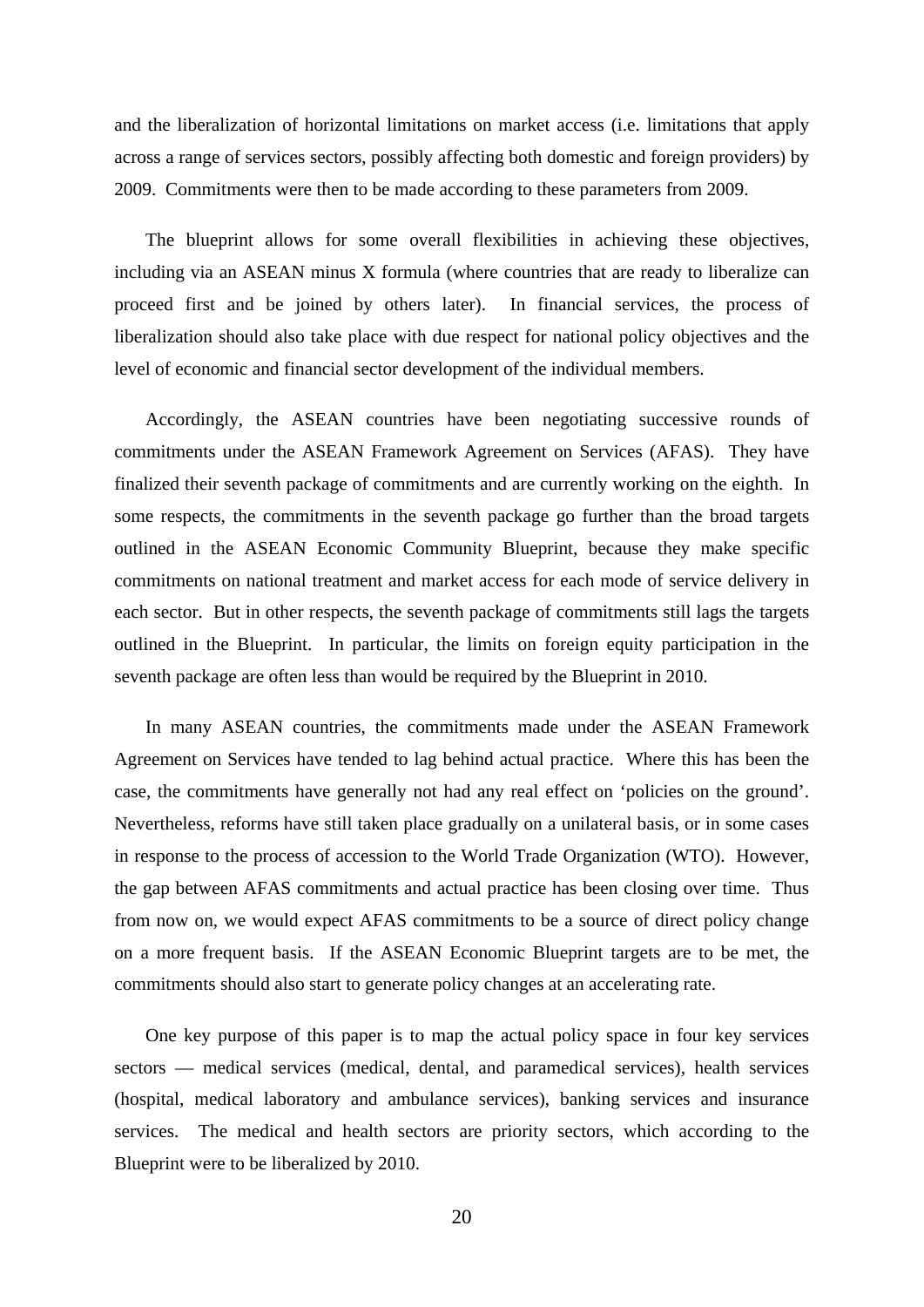The four sectors were also mapped in 2008 (Dee 2008). The current exercise can therefore provide two kinds of information:

- it can demonstrate the extent of real reform since 2008 in these four sectors, and indicate whether this reform was generated by AFAS commitments or by other processes unilateral reform or commitments under the General Agreement on Trade in Services (GATS) under the WTO; and
- it can give an indication of the extent of further real policy reform that will be needed in each ASEAN member country in order to achieve the liberalization targets laid out in the ASEAN Economic Community Blueprint.

A second purpose of this paper is to map for the first time the actual policy space in a fifth sector — accounting services. This is one of a number of professional services that support all business activity, including those services in priority sectors. The current mapping also lays down a baseline against which future reforms in accounting can be measured.

The current exercise maps the actual policy space in each sector, not just with respect to foreign equity limits, but also with respect to some of the more common limitations on national treatment and market access by mode of service delivery in these sectors. The exercise also maps aspects of the regulatory regimes in each sector that may reduce contestability and performance, and may therefore continue to limit trade even when all trade barriers (more narrowly defined) are removed. It is important to monitor these regulatory restrictions as potential additional impediments to achieving the ASEAN Economic Community.

In the first instance, the current exercise maps existing policies on a most-favoured nation (MFN) basis, meaning that it maps policies without taking into account any real, binding preferences that have been granted to other ASEAN member countries. This basis for information collection is appropriate, for several reasons. First, many services trade barriers are difficult or impossible to liberalize on a preferential basis. Second, some services trade barriers would be unwise to liberalize on a preferential basis. Third, the wording of the Blueprint itself only suggests preferential liberalization in the case of foreign equity limits. Nevertheless, where AFAS commitments have led to recent liberalization on a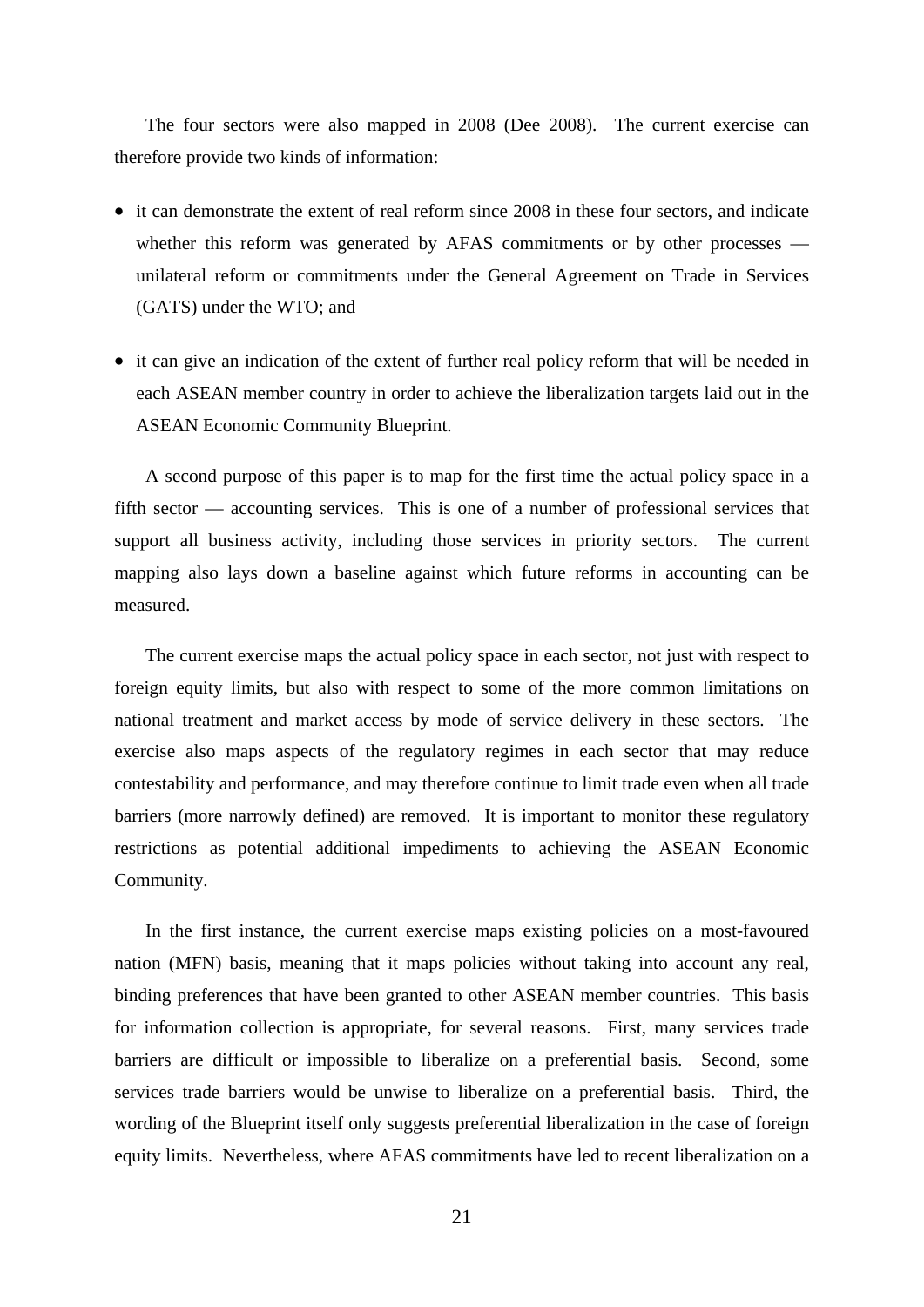preferential basis in healthcare or financial services, these preferences are also recorded. When these and similar mapping exercises are repeated in future, they will similarly record any preferences that emerge.

The information on actual policies affecting trade in medical, health, banking, insurance and accounting services has been collected using five separate questionnaires. The questionnaire instruments for the first four sectors were documented in Dee (2008). The instrument used for accounting services is reproduced as Appendix 1 at the end of this paper. The questionnaires were completed for each ASEAN economy over the period September 2010 to March 2011 by researchers contracted by the Economic Research Institute for ASEAN and East Asia (ERIA). The researchers involved in undertaking or supervising the project in their home countries, and whose hard work is gratefully acknowledged, are as follows:

- Brunei Shazali Sulaiman, KPMG Brunei;
- Cambodia Chap Sotharith and Chiek Chansamphors, Cambodian Institute for Cooperation and Peace;
- Indonesia Raymond Atje, Ira Titiheruw and Pratiwi Kartika, Centre for Strategic and International Studies;
- Lao PDR Leeber Leebouapao and Somnak Yawdhacksa, National Economic Research Institute;
- Malaysia Zakariah Abdul Rashid, Quah Boon Huat, Samirul Ariff Bin Othman, Musalmah Binti Johan, Elayne Yee and K. K. Foong, Malaysian Institute of Economic Research;
- Myanmar Kan Zaw, Kyaw Min Htun, Sanda Oo, Thapye Nyo, Nu Nu Lwin and Le Le Wai, Yangon Institute of Economics;
- Philippines Rafaelita M. Aldaba, Kathrina G. Gonzales, Jo-Ann J. Latuja, Rufo R. Mendoza, Pinky S. Padronia and Joseph T. Yap, Philippine Institute of Development Studies;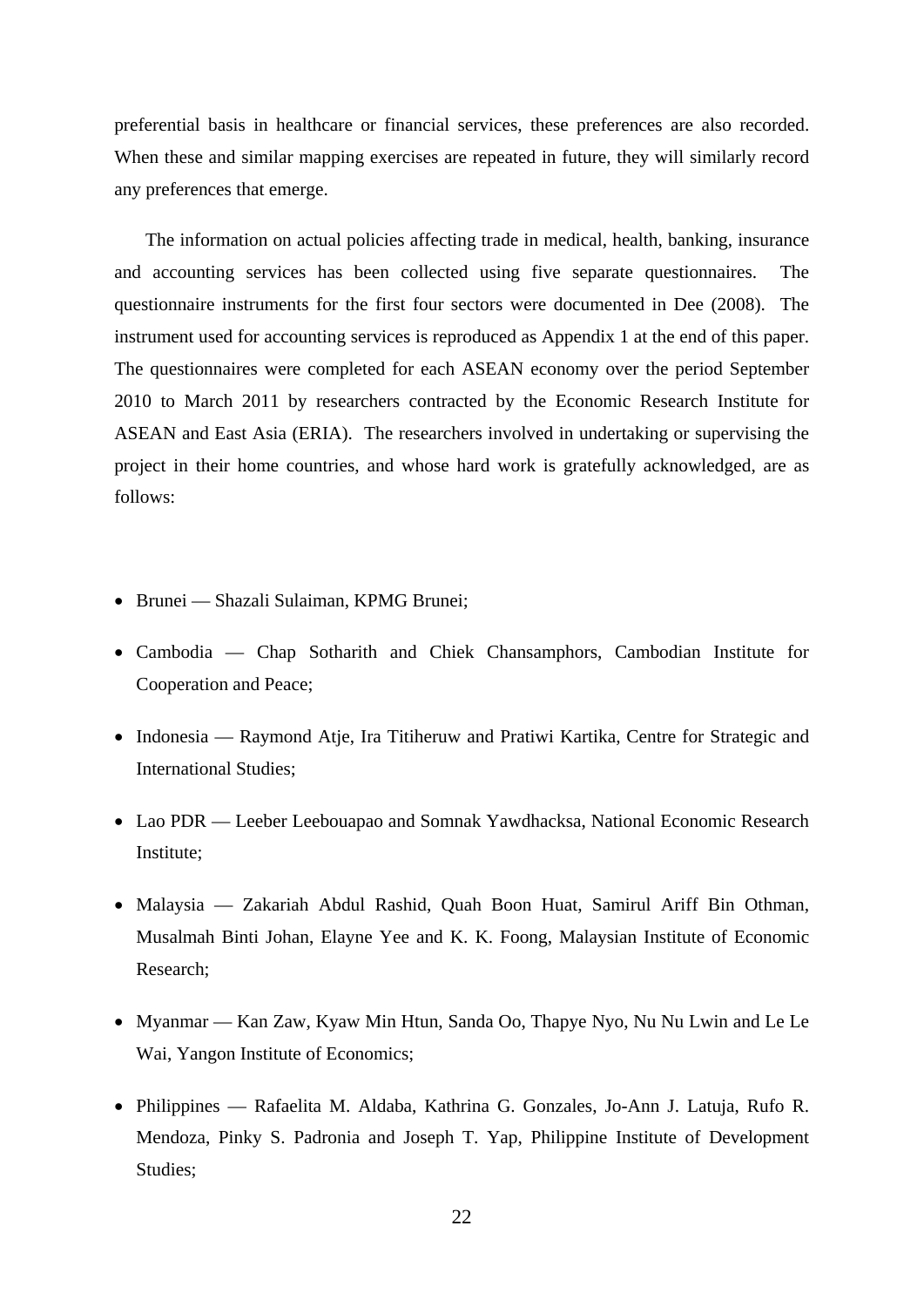- Singapore Hank Lim and Bernard Aw, Singapore Institute of International Affairs;
- Thailand Wisarn Pupphavesa Viroj Naranong, Punpreecha Bhuthong and Songporn Ketthong, Thailand Development Research Institute, and
- Vietnam Vo Tri Thanh, Trinh Quang Long, Tran Binh Minh and Nguen Cong Manh, Central Institute of Economic Management.

The survey responses, along with any accompanying explanatory notes that were provided by the survey respondents, have been compiled in five spreadsheets, one for each survey. The spreadsheets are an integral part of the output of this project. They make transparent and publicly available both the detailed qualitative information contained in the survey responses, as well as the methods by which summary indexes have been generated. It is anticipated that scrutiny of this detailed information by stakeholders in the ASEAN region will lead to greater general understanding of the policies and practices affecting healthcare, finance and accounting in each economy.

It should be stressed, however, that the relative rankings of countries in the results should be regarded as indicative, rather than definitive. Despite efforts to develop a common understanding about the survey questions among the respondents, there is inevitable variation in the ways in which questions have been interpreted, and in the depth and quality of responses. Nevertheless, these differences have been narrowed in the process of repeatsampling healthcare and finance.

The next section gives a brief qualitative overview of recent progress towards an ASEAN Economic Community in medical, health, banking and insurance services. The following sections summarize the survey results for each of the sectors under study. Each section describes the survey instrument and the survey results, both in terms of recent changes and future reform requirements, and outlines the main findings on achieving the services targets of the ASEAN Economic Community Blueprint.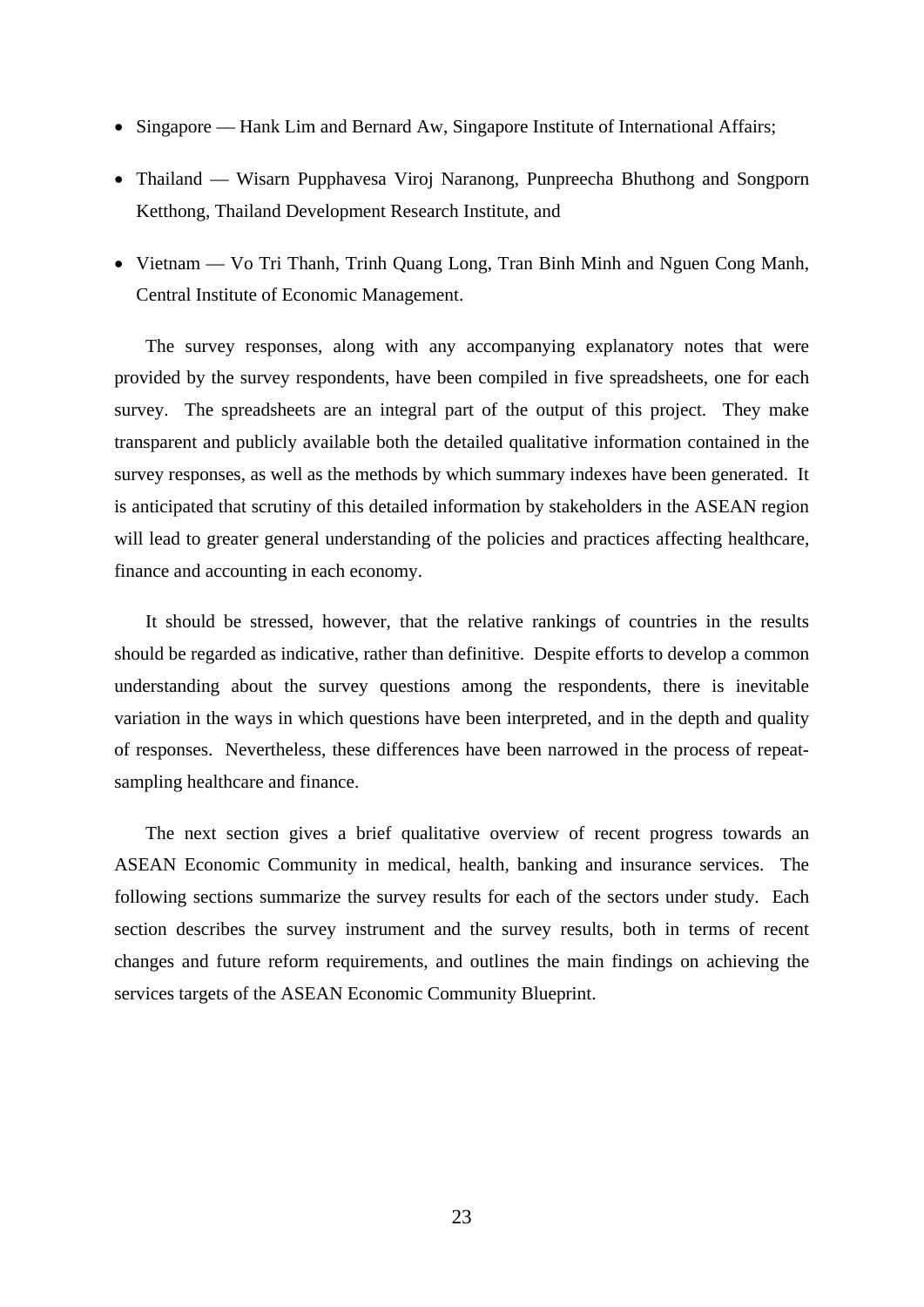#### **2. Progress in Healthcare and Financial Services during 2008-10**

A brief summary of the policy changes affecting trade in medical, health, banking and insurance services in ASEAN countries during 2008-10 is shown in Table 1. It is based on longer country reports in Appendix 2 at the end of this paper. The table shows that there has been at least some progress in all four sectors.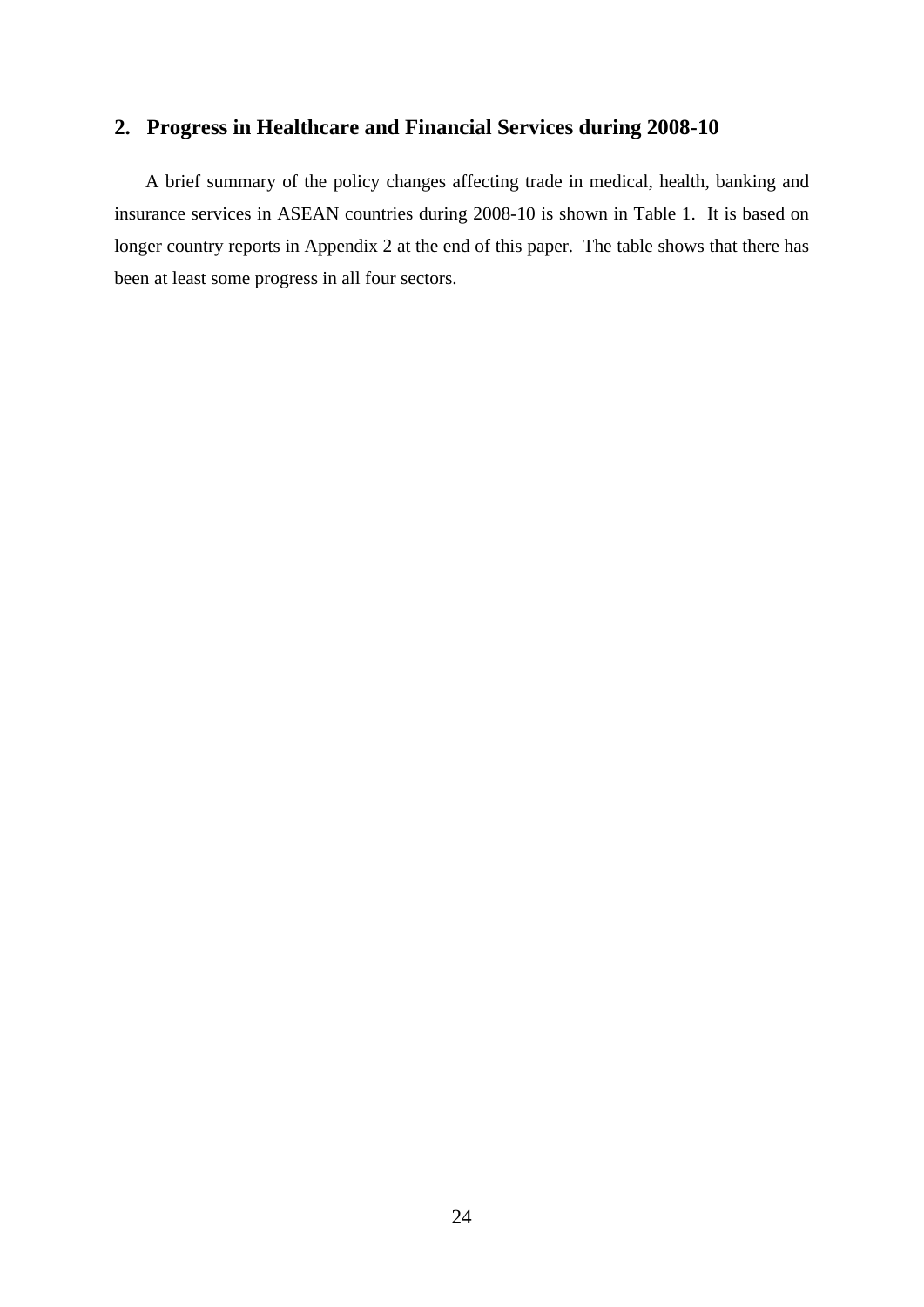|                | <b>Brunei</b>                                                                                                                                                                                                                                   | Cambodia                                                                                                                                      | <b>Indonesia</b>                                                                  | <b>Lao PDR</b> | <b>Malaysia</b>                                                                                                                                                                                                                                                                                                                                                     |
|----------------|-------------------------------------------------------------------------------------------------------------------------------------------------------------------------------------------------------------------------------------------------|-----------------------------------------------------------------------------------------------------------------------------------------------|-----------------------------------------------------------------------------------|----------------|---------------------------------------------------------------------------------------------------------------------------------------------------------------------------------------------------------------------------------------------------------------------------------------------------------------------------------------------------------------------|
| <b>BANKING</b> |                                                                                                                                                                                                                                                 |                                                                                                                                               |                                                                                   |                |                                                                                                                                                                                                                                                                                                                                                                     |
| Recent         | Since the Ministry of Finance<br>issued clarification on<br>lending in 2009, foreign bank<br>branches can only lend<br>against local capital.                                                                                                   | An amendment was made in<br>September 2009 to liberalize<br>interest rate setting.                                                            | None                                                                              | None           | In Nov 2010, the central<br>bank announced several<br>measures to curb property<br>speculation as well as to<br>address the rising household<br>debt problem. Among these,<br>the monetary regulator<br>imposed a maximum loan-to-<br>value (LTV) ratio of 70%,<br>which will be applicable to<br>the third house financing<br>facility taken out by a<br>borrower. |
| Prospective    | With effect from 1 January<br>2011, the Monetary<br>Authority Brunei Darussalam<br>("MABD") will be establish<br>as a Statutory Body to<br>regulate the banking, finance<br>and insurance sector,<br>independent of the Ministry<br>of Finance. | None                                                                                                                                          | None                                                                              | None           | The Central Bank of<br>Malaysia is currently<br>preparing for a 'new'<br>Financial Sector Masterplan,<br>which would further<br>liberalise the banking and<br>securities markets.                                                                                                                                                                                   |
| <b>Notes</b>   | None                                                                                                                                                                                                                                            | Both the minimum capital<br>requirement and the reserve<br>requirement were changed in<br>2009 in response to the<br>global financial crisis. | Changes to banking industry<br>regulation concerned a few<br>prudential measures. | None           | None                                                                                                                                                                                                                                                                                                                                                                |

# **Table 1. Progress in Healthcare and Financial Services During 2008-10**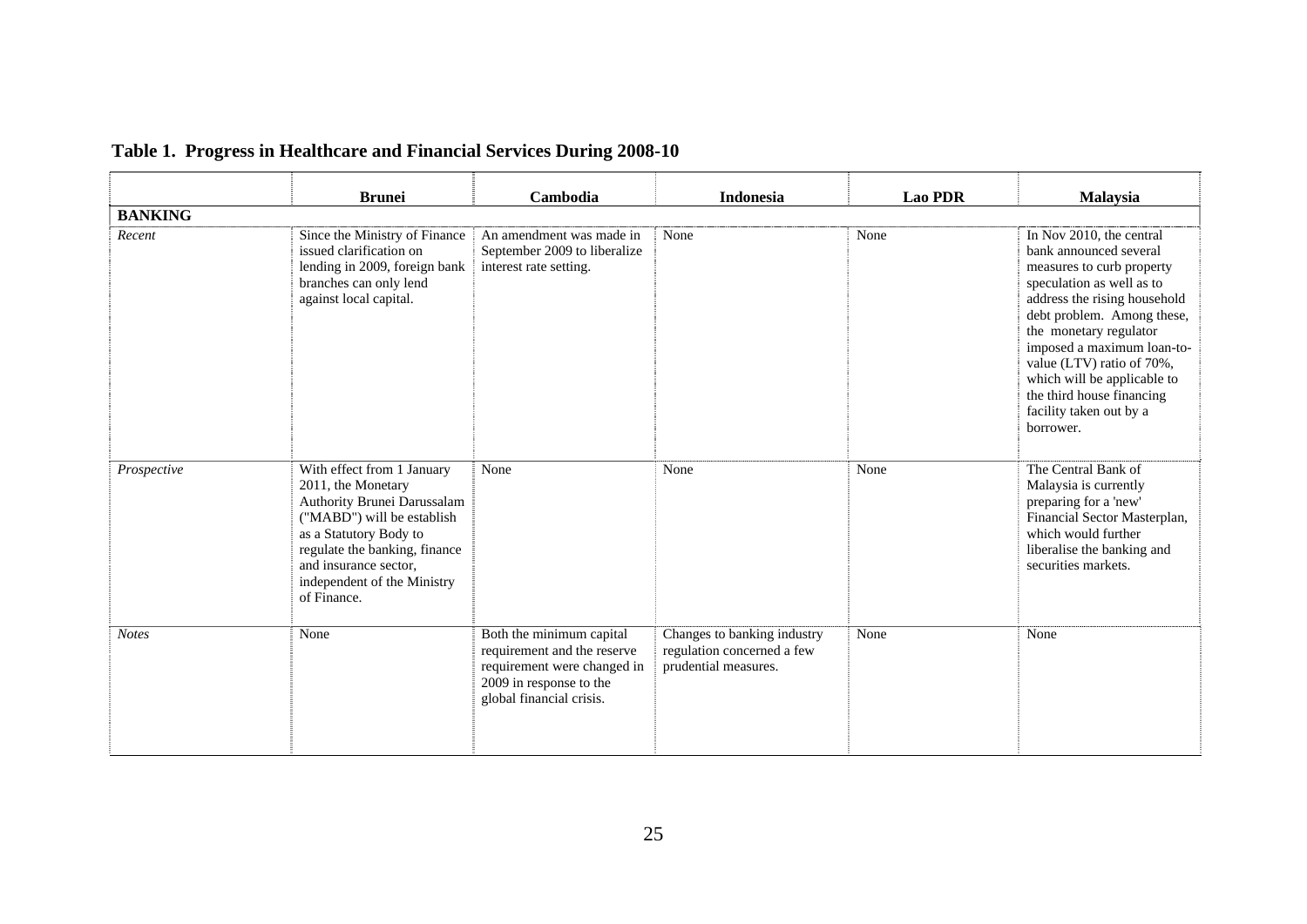| <b>INSURANCE</b> |      |      |                                                                                               |                                                                                                                                                                                                                                                                                                                                                                               |      |
|------------------|------|------|-----------------------------------------------------------------------------------------------|-------------------------------------------------------------------------------------------------------------------------------------------------------------------------------------------------------------------------------------------------------------------------------------------------------------------------------------------------------------------------------|------|
| Recent           | None | None | None                                                                                          | New Law on Investment<br>Promotion 2009 means that<br>100% foreign ownership is<br>allowed, the minimum<br>foreign equity in joint<br>ventures has been reduced<br>from 30% to 10%, and the<br>term of licenses has been<br>extended from 50 to 99<br>years. However, the<br>government does not want<br>to issue new licenses<br>because of the small size of<br>the market. | None |
| Prospective      | None | None | None                                                                                          | The Law on Insurance is<br>expected to be amended to<br>be more appropriate to the<br>current situation of a more<br>liberalized and open<br>economy to the world and<br>regional integration. In the<br>coming years, the scope of<br>the compulsory insurance-<br>based social security<br>system will be extended.                                                         | None |
| <b>Notes</b>     | None | None | The only change in insurance<br>regulation during 2008-2010<br>concerned prudential measures. | None                                                                                                                                                                                                                                                                                                                                                                          | None |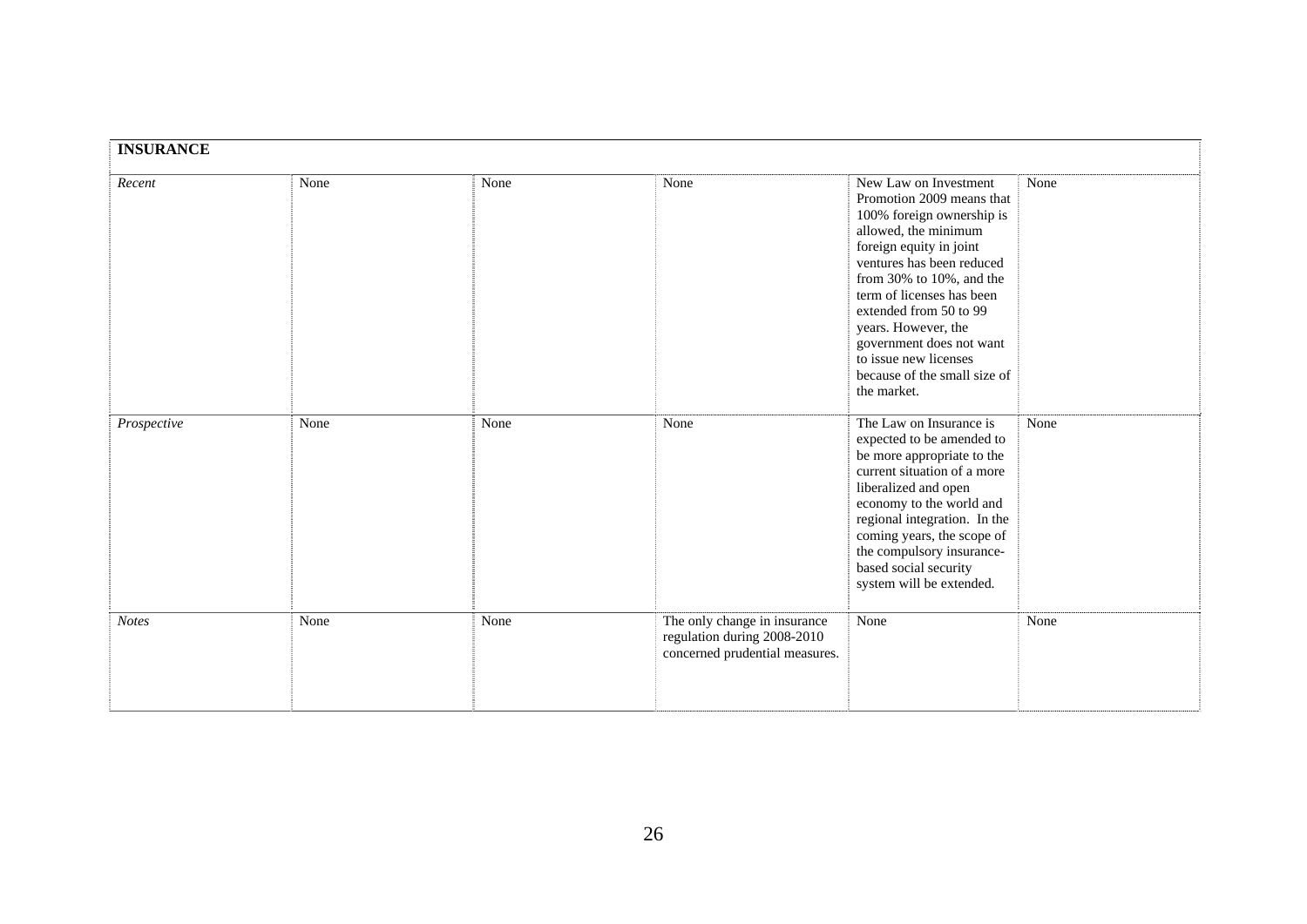| <b>MEDICAL PROFESSIONS</b> |      |                                                                             |                                                                                                                                                                                                                                                                                                                                                                                                                                                                                                                                                                                                                                                               |      |                                                                                                                                                                                                                                                                                                                                                                                                                                                               |
|----------------------------|------|-----------------------------------------------------------------------------|---------------------------------------------------------------------------------------------------------------------------------------------------------------------------------------------------------------------------------------------------------------------------------------------------------------------------------------------------------------------------------------------------------------------------------------------------------------------------------------------------------------------------------------------------------------------------------------------------------------------------------------------------------------|------|---------------------------------------------------------------------------------------------------------------------------------------------------------------------------------------------------------------------------------------------------------------------------------------------------------------------------------------------------------------------------------------------------------------------------------------------------------------|
| Recent                     | None | New mutual recognition<br>agreement signed with<br>ASEAN countries in 2009. | Law no. $44/2009$ covers<br>medical professionals for<br>hospitals. Hospitals can employ<br>foreign medical professionals,<br>but the employment must be<br>intended for the purpose of<br>knowledge and technology<br>transfers - this rules out<br>foreigners in unskilled<br>positions. Permenkes no. 028<br>issued on 4 January 2011 says<br>clinics cannot hire foreign<br>healthcare workers. Foreign<br>equity limits for medical and<br>dental clinics (specialist only)<br>have been raised from 65% to<br>67%. Those for nursing have<br>been raised from 49% to 51%<br>in Medan and Surabaya, and<br>from zero to 49% in the rest of<br>Indonesia. | None | None                                                                                                                                                                                                                                                                                                                                                                                                                                                          |
| Prospective                | None | None                                                                        | None                                                                                                                                                                                                                                                                                                                                                                                                                                                                                                                                                                                                                                                          | None | The Malaysian National<br>Healthcare Financing<br>Scheme (similar to<br>Australia's Medicare system)<br>may finally be implemented.<br>The government is keen to<br>push 'telemedicine', and has<br>also been promoting 'medical<br>tourism'. It has been<br>promoting the recruitment of<br>foreign doctors and<br>specialists and establishing<br>new medical colleges and<br>twinning programs to raise<br>the ratio of doctors per head<br>of population. |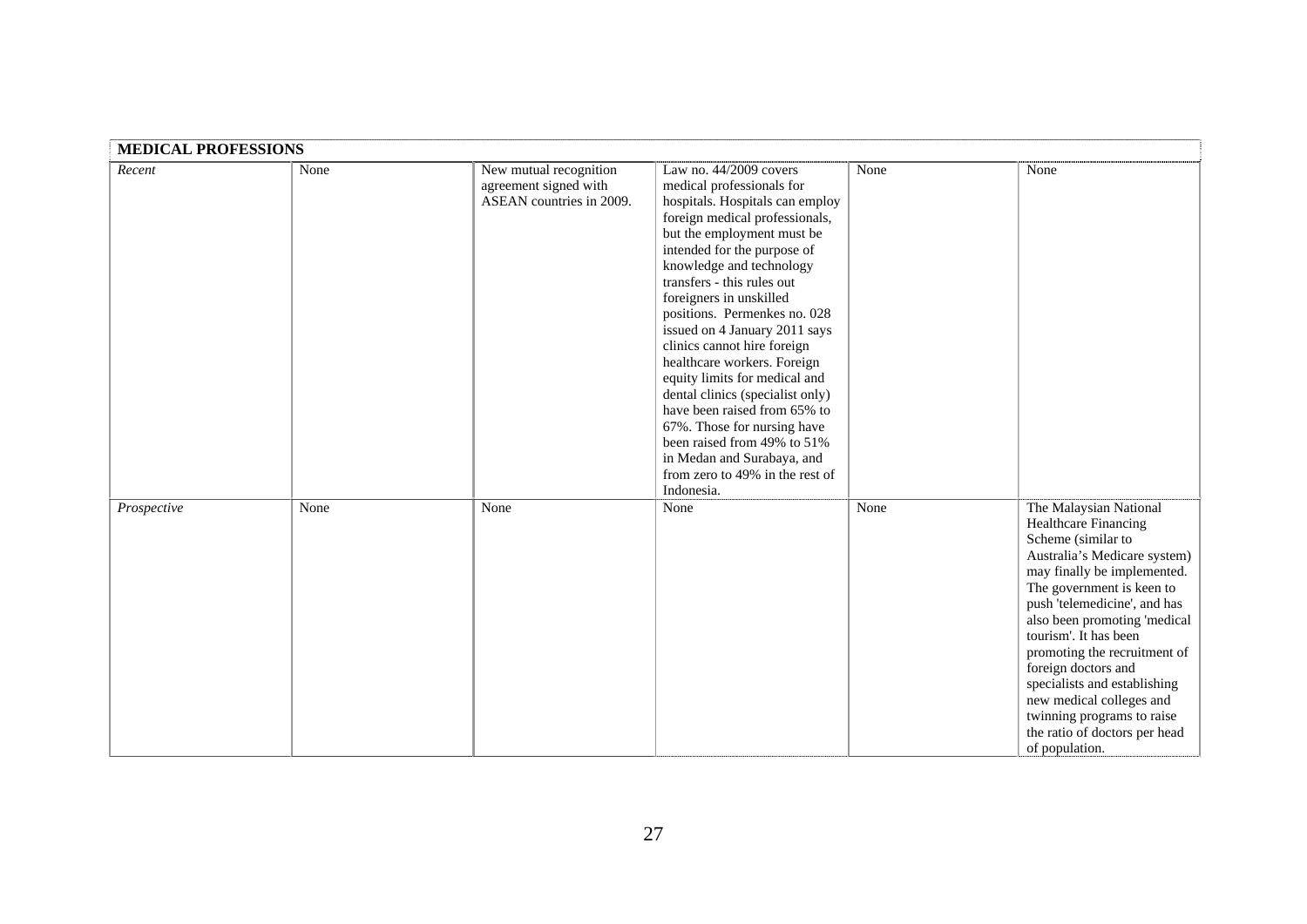| <b>HEALTH SERVICES</b> |      |      |                                 |      |      |  |  |  |
|------------------------|------|------|---------------------------------|------|------|--|--|--|
| Recent                 | None | None | Law no. $36/2009$ on health     | None | None |  |  |  |
|                        |      |      | requires all foreign healthcare |      |      |  |  |  |
|                        |      |      | facilities to obtain operating  |      |      |  |  |  |
|                        |      |      | license. Law no 44/2009 on      |      |      |  |  |  |
|                        |      |      | hospitals regulates their       |      |      |  |  |  |
|                        |      |      | establishment and management    |      |      |  |  |  |
|                        |      |      | and introduces mandatory        |      |      |  |  |  |
|                        |      |      | accreditation every 3 years.    |      |      |  |  |  |
|                        |      |      | Foreign equity limits for       |      |      |  |  |  |
|                        |      |      | hospitals and medical           |      |      |  |  |  |
|                        |      |      | laboratories have been raised   |      |      |  |  |  |
|                        |      |      | from $65\%$ to $67\%$ . The     |      |      |  |  |  |
|                        |      |      | minimum size of foreign         |      |      |  |  |  |
|                        |      |      | hospitals has been lowered      |      |      |  |  |  |
|                        |      |      | from 300 to 200 beds for        |      |      |  |  |  |
|                        |      |      | ASEAN investors, though the     |      |      |  |  |  |
|                        |      |      | hospitals still have to be      |      |      |  |  |  |
|                        |      |      | specialist. Foreign medical     |      |      |  |  |  |
|                        |      |      | professionals can be employed   |      |      |  |  |  |
|                        |      |      | in hospitals and medical        |      |      |  |  |  |
|                        |      |      | laboratories, but this must be  |      |      |  |  |  |
|                        |      |      | intended for the purpose of     |      |      |  |  |  |
|                        |      |      | knowledge and technology        |      |      |  |  |  |
|                        |      |      | transfer - this now rules out   |      |      |  |  |  |
|                        |      |      | foreigners in unskilled         |      |      |  |  |  |
|                        |      |      | positions. Universal service    |      |      |  |  |  |
|                        |      |      | oligations have been spelt out  |      |      |  |  |  |
|                        |      |      | in law.                         |      |      |  |  |  |
| Prospective            | None | None | None                            | None | None |  |  |  |
| <b>HORIZONTAL</b>      |      |      |                                 |      |      |  |  |  |
|                        |      |      |                                 |      |      |  |  |  |
| Recent                 | None | None | None                            | None | None |  |  |  |
| Prospective            | None | None | None                            | None | None |  |  |  |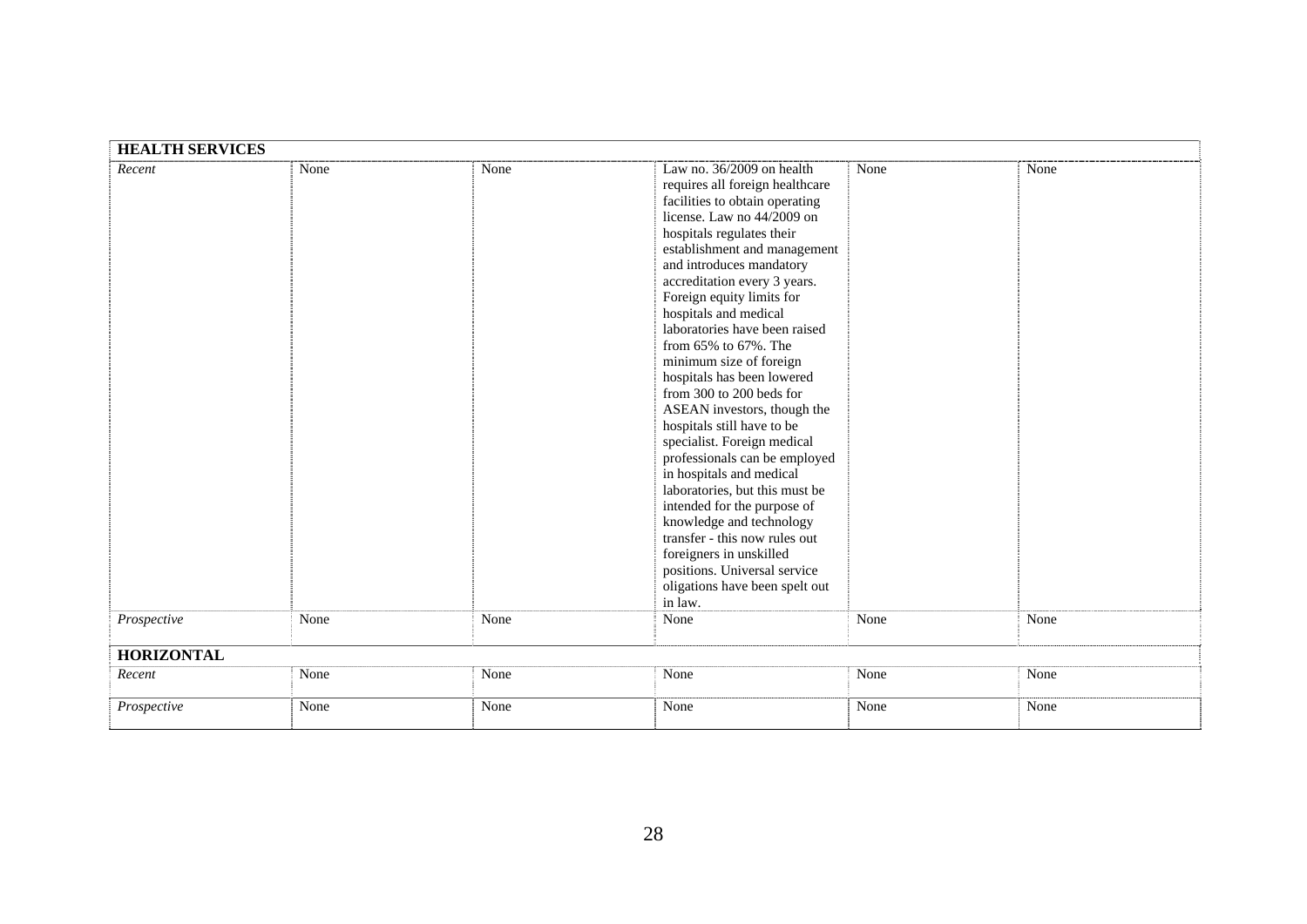|                | <b>Myanmar</b> | <b>Philippines</b> | <b>Singapore</b> | <b>Thailand</b>                                                                                                                                                                                                                                                                                                                                                                                                                                                                                        | <b>Vietnam</b>                                                                                                                                                                                                                                                                                                                                                                                                                                                                                                                                                                                                                                                                                                                                                                                                                   |
|----------------|----------------|--------------------|------------------|--------------------------------------------------------------------------------------------------------------------------------------------------------------------------------------------------------------------------------------------------------------------------------------------------------------------------------------------------------------------------------------------------------------------------------------------------------------------------------------------------------|----------------------------------------------------------------------------------------------------------------------------------------------------------------------------------------------------------------------------------------------------------------------------------------------------------------------------------------------------------------------------------------------------------------------------------------------------------------------------------------------------------------------------------------------------------------------------------------------------------------------------------------------------------------------------------------------------------------------------------------------------------------------------------------------------------------------------------|
| <b>BANKING</b> |                |                    |                  |                                                                                                                                                                                                                                                                                                                                                                                                                                                                                                        |                                                                                                                                                                                                                                                                                                                                                                                                                                                                                                                                                                                                                                                                                                                                                                                                                                  |
| Recent         | None           | None               | None             | The Bank of Thailand has<br>permitted commercial banks<br>to employ personnel of<br>ASEAN nationality with<br>unlimited numbers in any<br>positions, but foreign<br>institutions face<br>consideration on a case-by-<br>case basis. This policy<br>change implements<br>commitments under AFAS.<br>A foreign bank with branches<br>in Thailand is allowed to<br>establish up to 2 additional<br>branches by the approval of<br>the Bank of Thailand. This<br>implements commitments<br>under the GATS. | In mid 2010, the Government<br>removed the control over the<br>lending interest rate<br>(commercial banks could<br>arrange the lending interest<br>rate with customers), but the<br>State Bank used some<br>administrative procedures to<br>impose the borrowing rate<br>below 14% (the rate that<br>commercial banks in the<br>Vietnam banking association<br>have committed). Circular 09<br>sets out stricter requirements<br>for shareholders, especially<br>founding shareholders, who<br>wish to establish a joint stock<br>commercial bank, and new<br>longer timeframes of the<br>application process for a<br>licence. Prior to 2010,<br>foreign bank branches could<br>lend against the parent<br>capital but from 2010,<br>branches have to lend against<br>their own chartered capital,<br>not their parent capital. |

# **Table 1. Progress in Healthcare and Financial Services During 2008-10 (Continued)**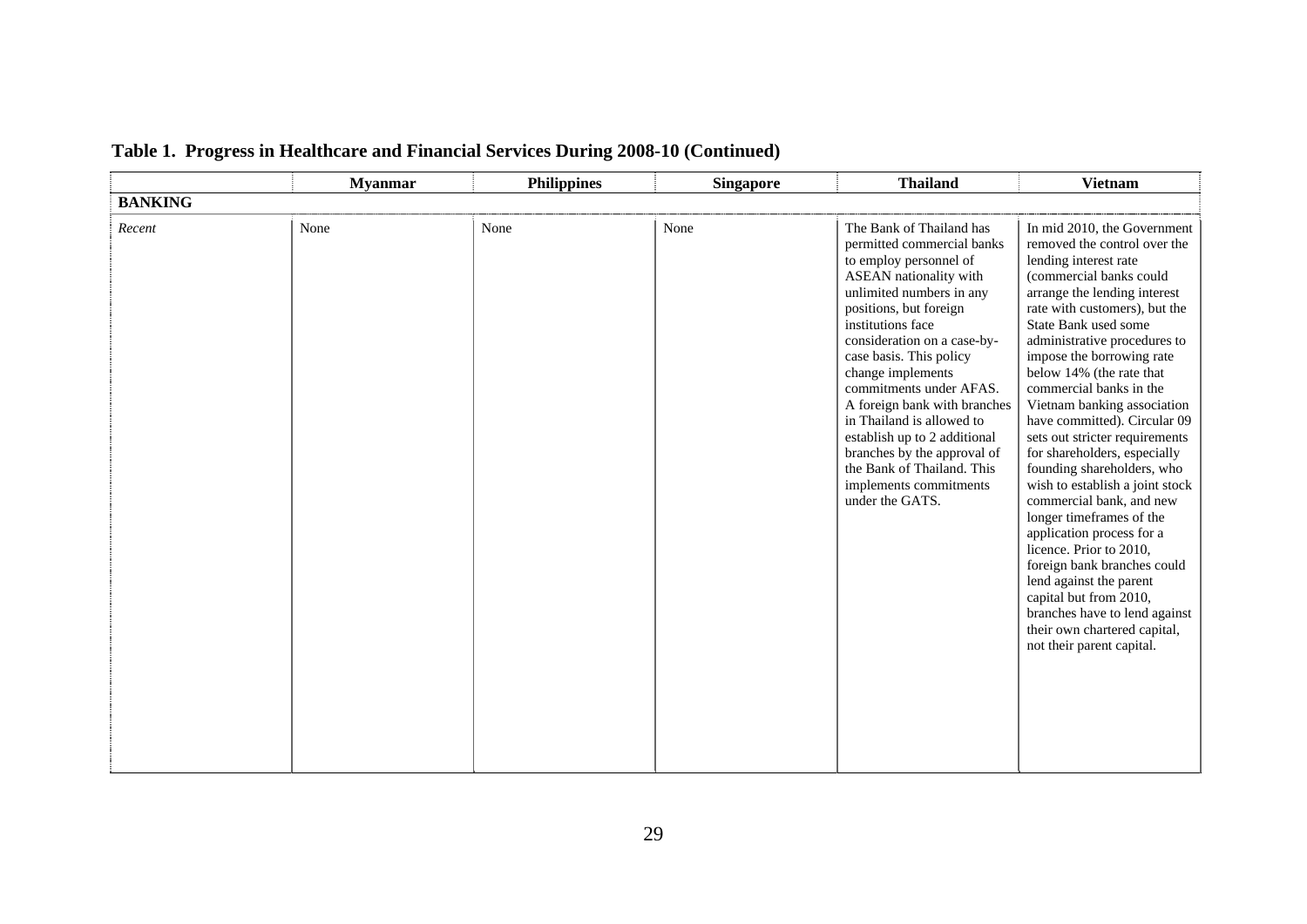| $\label{prospective} Prospective$ | None | None | None | None | Under the Law on Credit<br>Institutions which will take<br>effect on 1 January 2011, the<br>prime interest rate structure<br>is abolished. The prime rate<br>was eliminated as<br>unreflective of the supply-<br>demand relationship on the<br>market and was viewed as<br>interventionist by financial<br>markets. |
|-----------------------------------|------|------|------|------|---------------------------------------------------------------------------------------------------------------------------------------------------------------------------------------------------------------------------------------------------------------------------------------------------------------------|
| <b>Notes</b>                      | None | None | None | None | Certain prudential<br>requirements have been<br>raised, including the<br>minimum capital adequacy<br>ratio.                                                                                                                                                                                                         |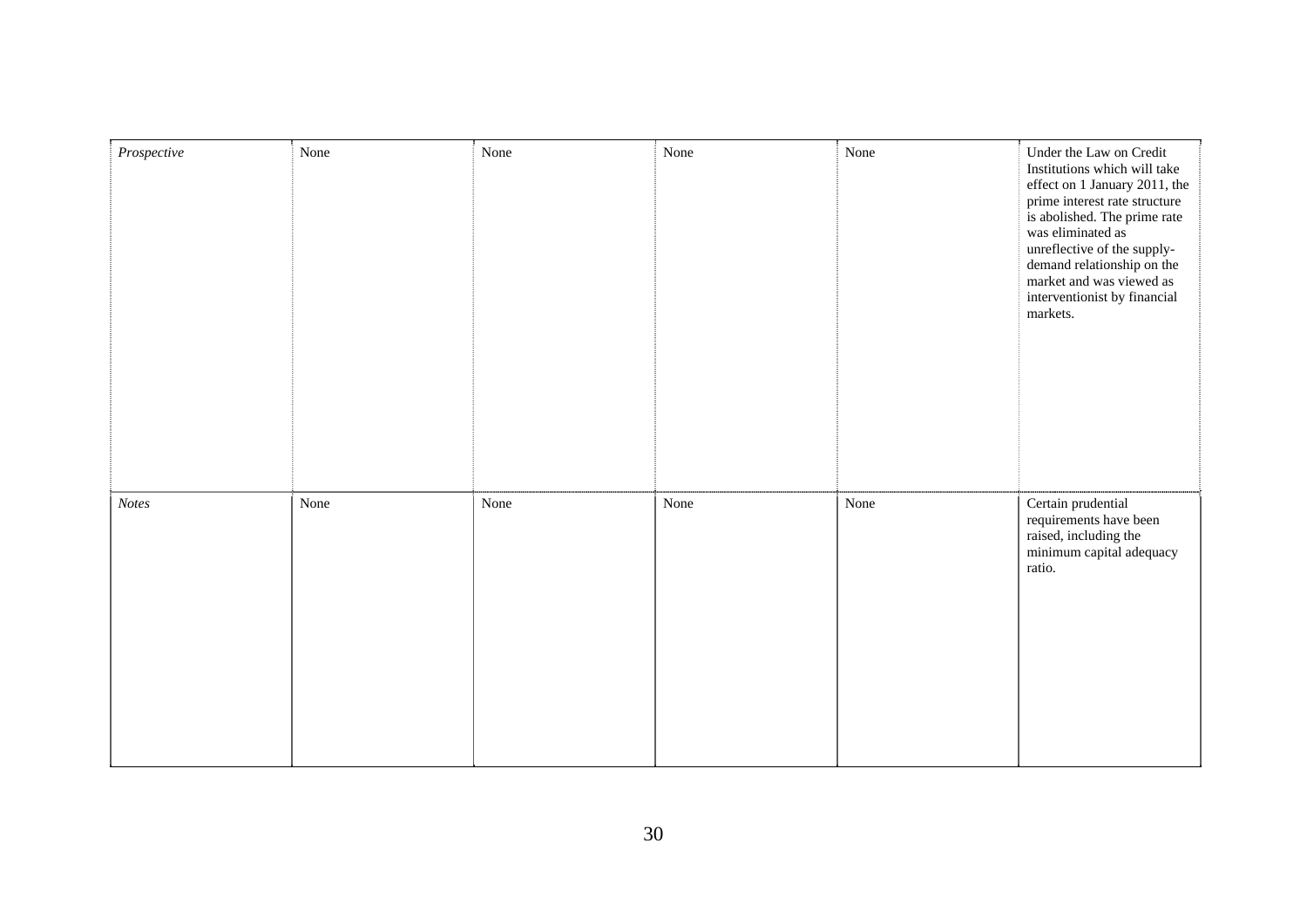| <b>INSURANCE</b> |                                                                                                                                                                                  |      |      |      |                                                                                                                                                                                                                                                                                                                                                                                                                                                                                                                                                       |  |
|------------------|----------------------------------------------------------------------------------------------------------------------------------------------------------------------------------|------|------|------|-------------------------------------------------------------------------------------------------------------------------------------------------------------------------------------------------------------------------------------------------------------------------------------------------------------------------------------------------------------------------------------------------------------------------------------------------------------------------------------------------------------------------------------------------------|--|
| Recent           | Myanma Insurance can<br>supply insurance services<br>including quasi-medical<br>insurance for expatriates<br>going abroad. In 2008 quasi-<br>medical insurance did not<br>exist. | None | None | None | None                                                                                                                                                                                                                                                                                                                                                                                                                                                                                                                                                  |  |
| Prospective      | None                                                                                                                                                                             | None | None | None | The draft amendment and<br>supplement to the Law on<br><b>Insurance Business would</b><br>recognize the cross-border<br>provision of insurance<br>services by foreign insurance<br>organizations and<br>individuals. It would also<br>recognize the right to set up<br>branches of foreign non-life<br>insurance enterprises in<br>Vietnam. It would also<br>abolish ceding percentages.<br>All are in accordance with<br>Vietnam's WTO<br>commitments. It would<br>expand the range of<br>recognsed insurance products<br>and insurance enterprises. |  |
| <b>Notes</b>     | None                                                                                                                                                                             | None | None | None | None                                                                                                                                                                                                                                                                                                                                                                                                                                                                                                                                                  |  |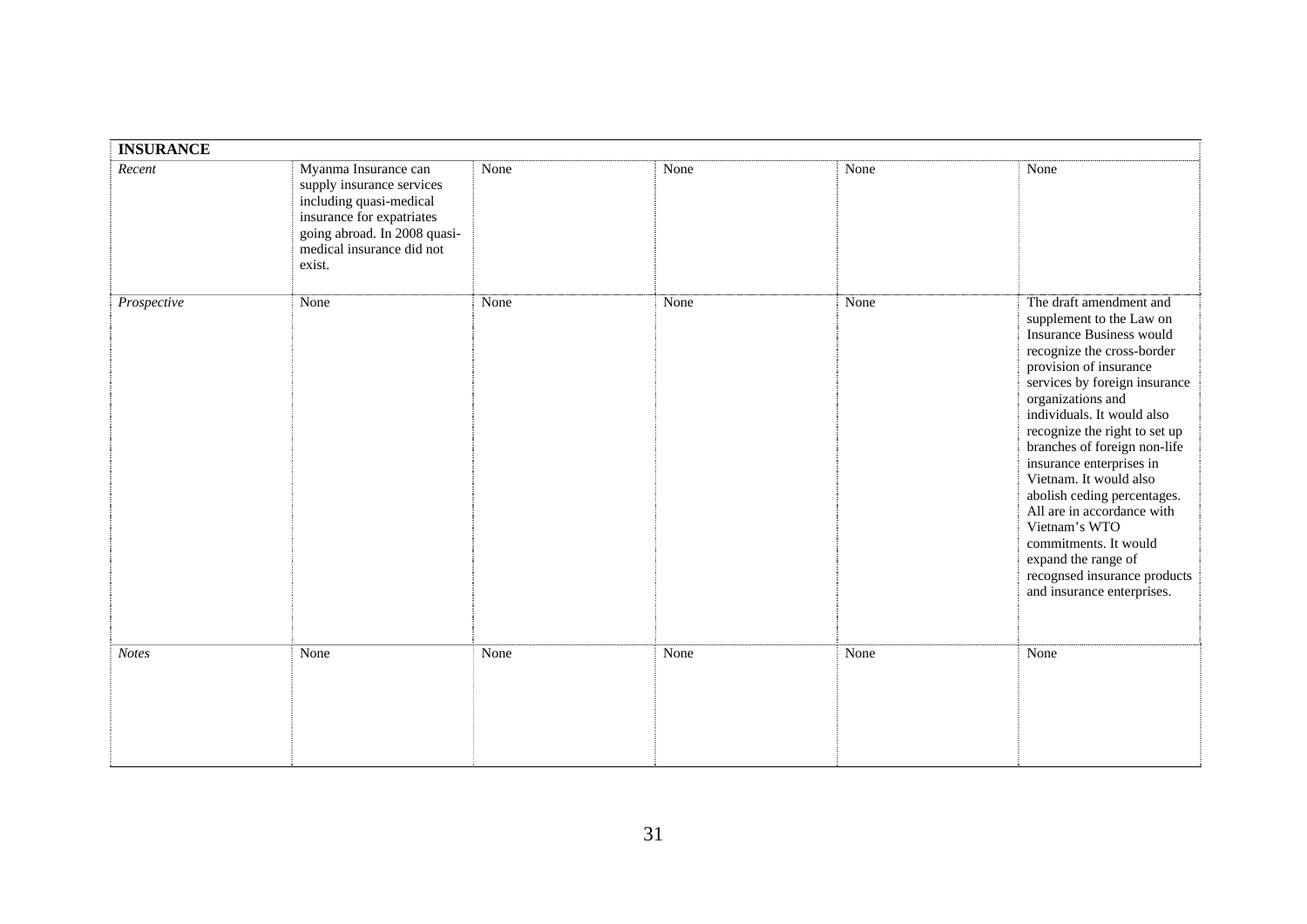| <b>MEDICAL PROFESSIONS</b> |                              |                                                                                                                                                                                                                                                                                                                                    |      |      |      |
|----------------------------|------------------------------|------------------------------------------------------------------------------------------------------------------------------------------------------------------------------------------------------------------------------------------------------------------------------------------------------------------------------------|------|------|------|
| Recent                     | Same as for health services. | The process for issuing<br>employment permits to<br>foreign nationals has been<br>extended from 1 to 3<br>working days. Otherwise,<br>the lack of progress in<br>liberalization stems from the<br>constitutional provision that<br>the practice of all professions<br>in the Philippines shall be<br>limited to Filipino citizens. | None | None | None |
| Prospective                | None                         | None                                                                                                                                                                                                                                                                                                                               | None | None | None |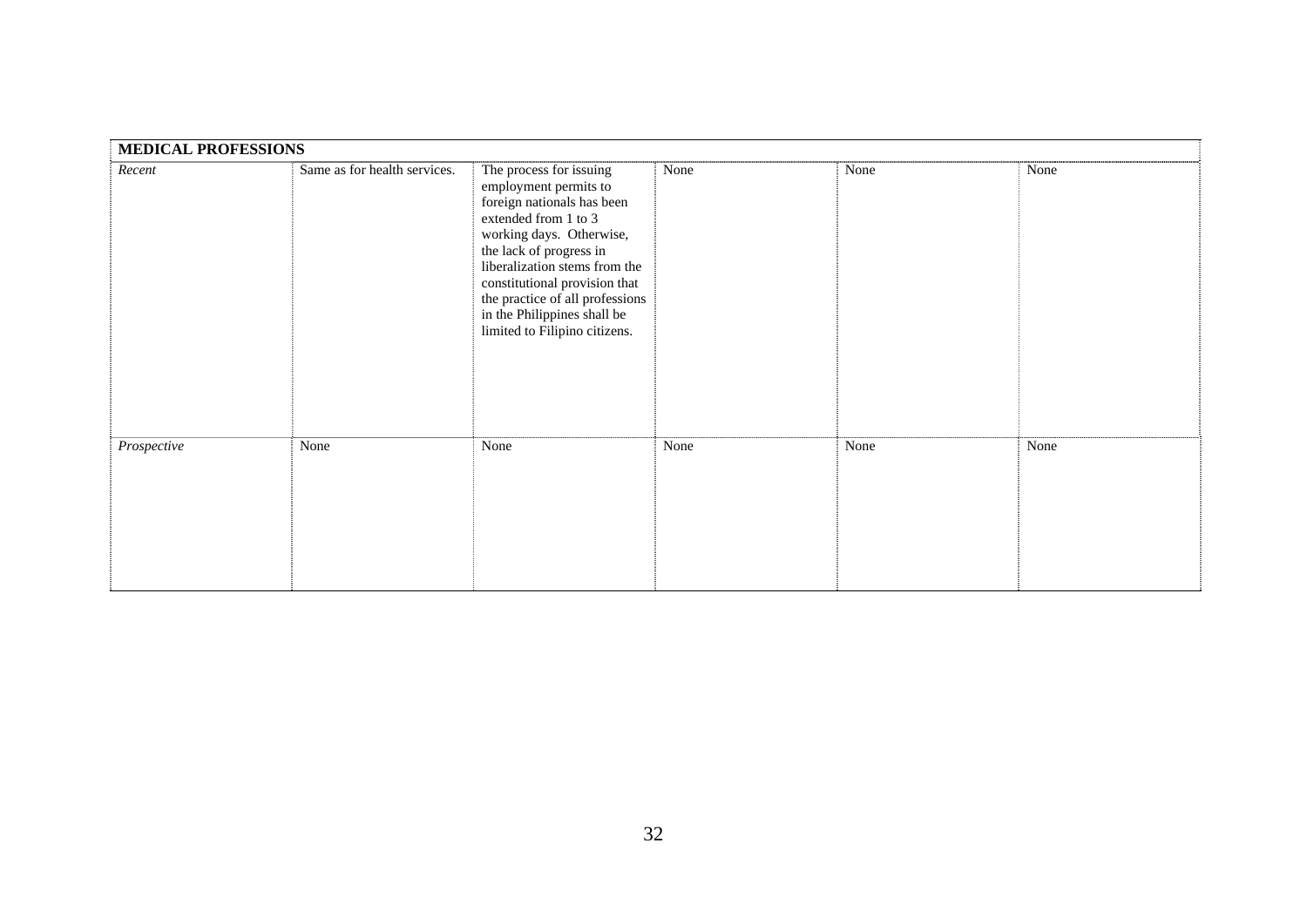| <b>HEALTH SERVICES</b> |                                                                                                            |                                                                                                                                                                                                                                                                                                                                                                                                                                                                                                                                                                                                                                                                                                                                                                                                                                                                                                |      |      |                                                                                                                                                                                                                                                                          |
|------------------------|------------------------------------------------------------------------------------------------------------|------------------------------------------------------------------------------------------------------------------------------------------------------------------------------------------------------------------------------------------------------------------------------------------------------------------------------------------------------------------------------------------------------------------------------------------------------------------------------------------------------------------------------------------------------------------------------------------------------------------------------------------------------------------------------------------------------------------------------------------------------------------------------------------------------------------------------------------------------------------------------------------------|------|------|--------------------------------------------------------------------------------------------------------------------------------------------------------------------------------------------------------------------------------------------------------------------------|
| Recent                 | Some easing of cross-border<br>trade. Some joint venture<br>hospitals have been<br>established since 2008. | A major policy change is the<br>suspension for one year of<br>the need to obtain a<br>Certificate of Need (CON),<br>the only restriction on new<br>entry of private hospitals.<br>The DOH Administrative<br>Order No. 2007-0027 created<br>the improved quality<br>assurance and monitoring<br>program for clinical<br>laboratories in the<br>Philippines and rendered the<br>DOH-BHFS Circular No. 3<br>Series of 2003, which<br>suspends issuance of permit<br>to new entry of laboratories,<br>obsolete. The process for<br>issuing employment permits<br>to foreign nationals has been<br>extended from 1 to 3<br>working days. In 2009, the<br>Health and Wellness<br>Alliance of the Philippines<br>(HEAL Philippines) was<br>established to organize<br>industry and government<br>stakeholders involved with<br>global healthcare and<br>wellness services, tourism<br>and retirement. | None | None | The Health Insurance Law<br>took effect on 1 July 2009,<br>aiming to ease the load on<br>provincial and central<br>hospitals, and expand<br>policyholder categories to<br>include drug addicts and<br>people with congenital<br>defects who were previously<br>excluded. |
| Prospective            | None                                                                                                       | There are emerging demands<br>for the amendment of the<br>Republic Act 4226 or the<br>Hospital Licensure Act to<br>expand the coverage of the<br>law to include health<br>facilities other than hospitals.                                                                                                                                                                                                                                                                                                                                                                                                                                                                                                                                                                                                                                                                                     | None | None | None                                                                                                                                                                                                                                                                     |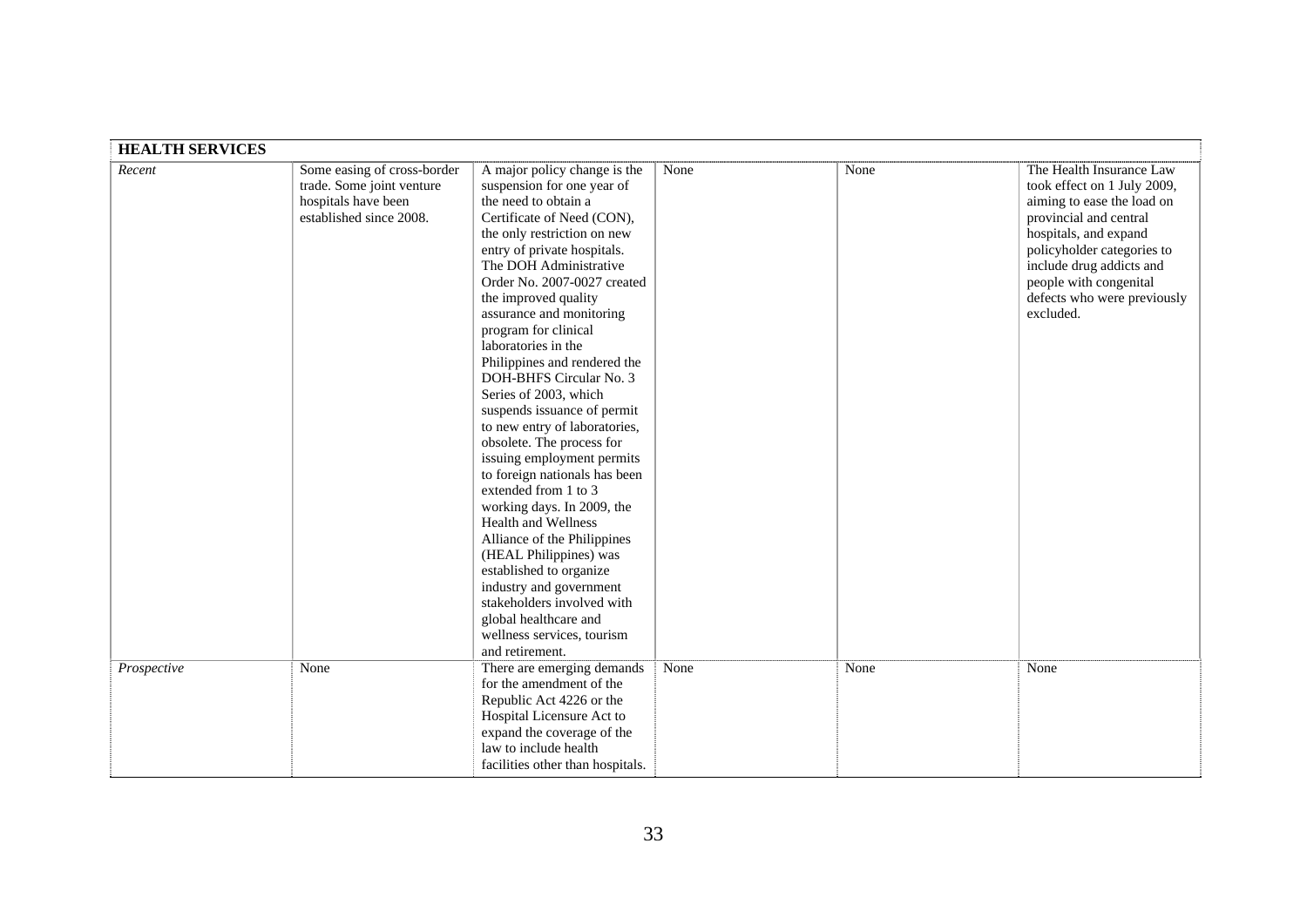| <b>HORIZONTAL</b> |      |      |      |                                |      |
|-------------------|------|------|------|--------------------------------|------|
| Recent            | None | None | None | One distinctive change is the  | None |
|                   |      |      |      | replacement of the Working     |      |
|                   |      |      |      | of Alien Act 1978 by the new   |      |
|                   |      |      |      | act, Working of Alien Act      |      |
|                   |      |      |      | 2008. Among other things, it   |      |
|                   |      |      |      | extends the validity period of |      |
|                   |      |      |      | the work permit from not       |      |
|                   |      |      |      | exceeding one year to not      |      |
|                   |      |      |      | exceeding two years.           |      |
|                   |      |      |      | However, non-immigrants        |      |
|                   |      |      |      | visas are normally granted     |      |
|                   |      |      |      | for one year.                  |      |
| Prospective       | None | None | None | None                           | None |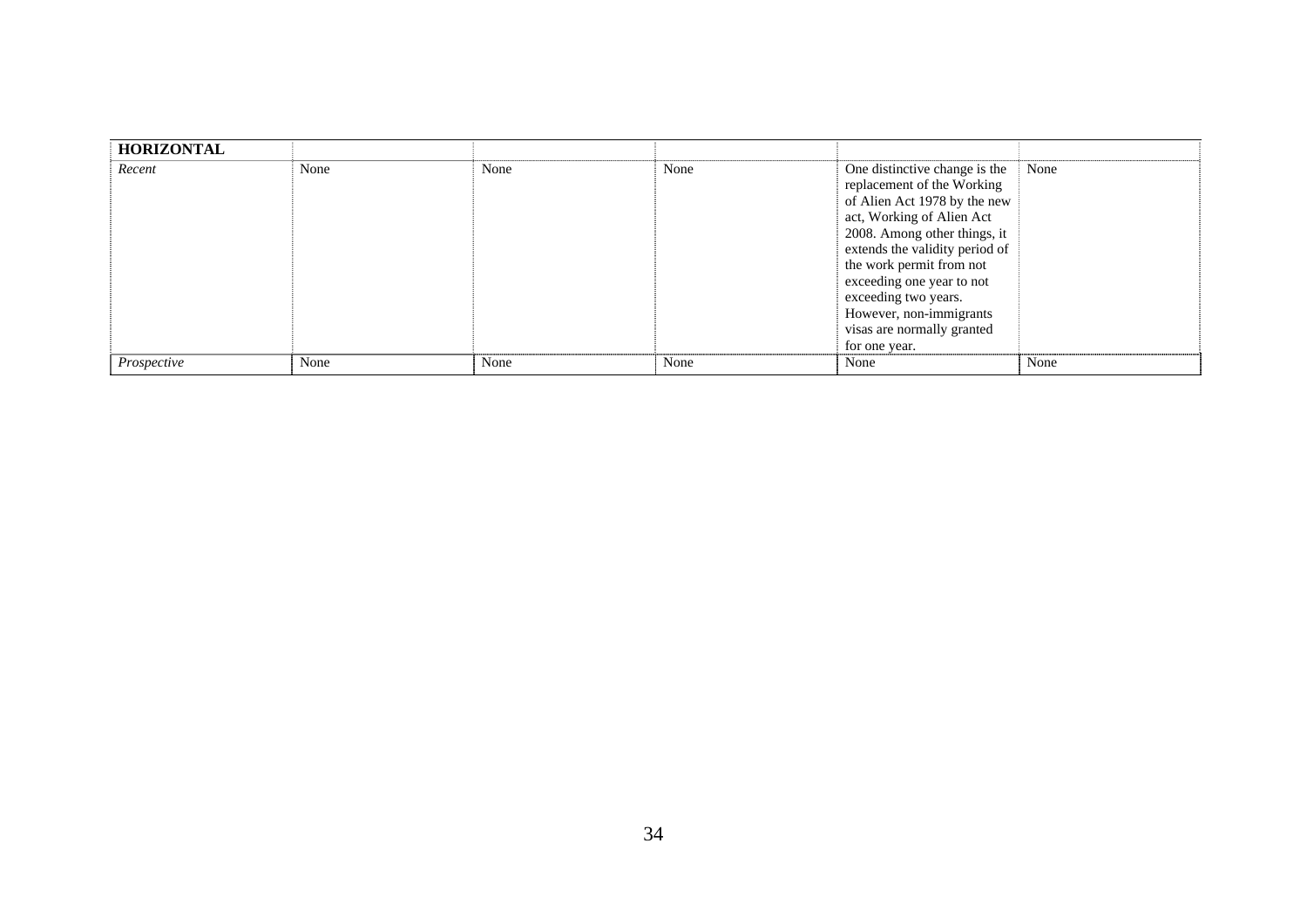Not surprisingly, some of the policy changes in banking and insurance services involved a tightening of prudential regulation in response to the global financial crisis. Prudential regulation has a legitimate purpose of ensuring systemic stability. It is generally not regarded as a barrier to trade in financial services, and for this reason it is carved out of the GATS. Recent prudential reforms are recorded under 'Notes' in Table 1, rather than as recent reforms of trade barriers. Nevertheless, Vietnam appears to have instituted stricter licensing requirements for banks to an extent that goes beyond purely prudential oversight. Within ASEAN, this is an isolated example of possible overreaction to the global financial crisis. In addition, both Brunei and Vietnam have required (or clarified) that foreign bank branches must lend against their local capital rather than their parent capital. As explained later, this is a 'grey area' measure — while it further constrains the activities of foreign bank branches, it also gives the local prudential authorities some control over the capital reserve requirements of foreign branches, rather than having to rely on the prudential oversight of the authorities in the branches' home countries.

The table also shows the extent to which countries in the region have instituted genuine trade reforms in response to commitments made under AFAS or the GATS. In banking, both Thailand and Vietnam have instituted multilateral reforms in line with commitments under the GATS, while Thailand has also relaxed restrictions on hiring foreign personnel on a preferential basis under its AFAS commitments. In insurance, Vietnam expects to implement a package of reforms in the near future in line with its WTO commitments. In health services, Indonesia has relaxed the minimum bed size for foreign-invested hospitals on a preferential basis. In medical professional services, Cambodia has implemented a mutual recognition agreement with its ASEAN neighbours. In all other respects, the reforms recorded in Table 1 are unilateral and non-preferential, or if they have a regional dimension, it is because of geographical constraints rather than preferential commitments.

Some of the more notable unilateral reform efforts are the relaxations of interest rate controls in Cambodia and Vietnam. Malaysia also awaits a new Financial Master Plan that will further liberalize the banking and securities markets in the near future. Lao PDR has implemented a package of reforms in the insurance sector, although at the same time, the government does not want to issue any new licences. While this moratorium is explained because of the small market size, it also has the potential to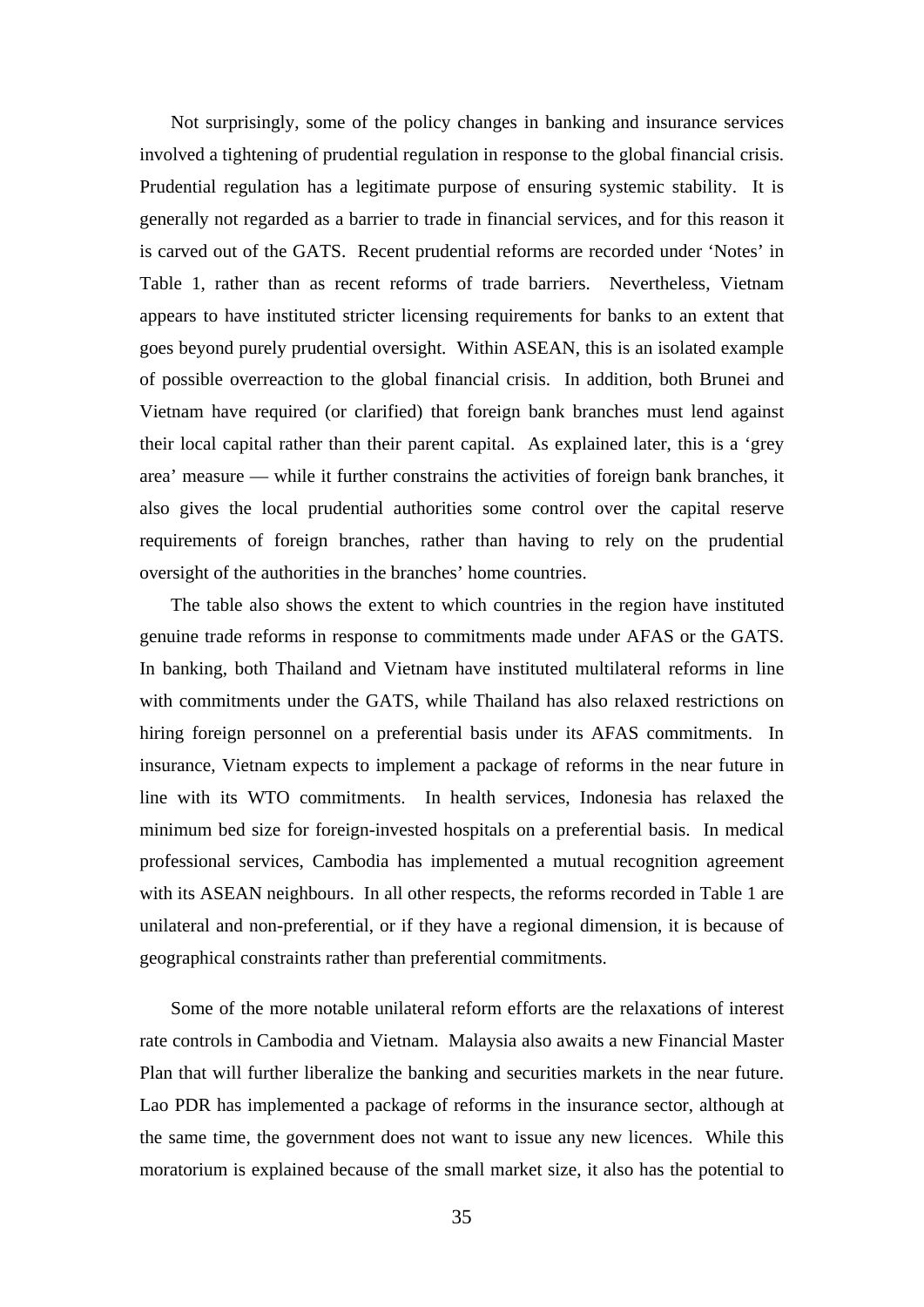offer protection to the existing government-foreign joint ventures. In Myanmar there has been a slight expansion in the range of insurance products on offer, although there has been no weakening of the monopoly position of Myanma Insurance.

In the fields of medical and health services, there have been significant reforms in Indonesia and the Philippines, and a slight easing in Myanmar. In Indonesia, new legislation has been introduced to fill the significant gaps in the regulatory framework that were noted in 2008 (Dee 2008). In a few cases, the introduction of explicit legislative guidelines has the potential to limit practices (such as the hiring of foreigners into relatively unskilled positions) that might have occurred otherwise. In most cases, however, the legislation will have somewhat reduced the scope for bureaucratic discretion. It also tightens the quality assurance framework in Indonesia by making the hospital accreditation process mandatory every three years. Finally, the Indonesian legislative reforms have also been accompanied by a slight easing of foreign equity limits. In the Philippines, there has been a lifting of the regulatory restrictions on the entry of new hospitals and medical laboratories. In Myanmar there has been a growth in cross-border trade in medical and health services and some limited evidence of foreign investment occurring.

Thus there is evidence of worthwhile reform efforts in all four of the services industries that have been repeat-sampled since 2008. A key question is how far these reforms take ASEAN towards reaching its end goal of a single market for services. That question can be addressed by comparing the extent of reform with the level of restrictive regulation that remains in place. That is the purpose of the remaining sections in this paper.

#### **3. Medical Professional Services**

#### **3.1. A scorecard for services liberalization — medical services**

Healthcare services can be provided by individual medical professionals, or in a broader institutional setting. Accordingly, the Central Product Classification, which is used to classify the different services covered by the GATS, recognizes two types of healthcare services: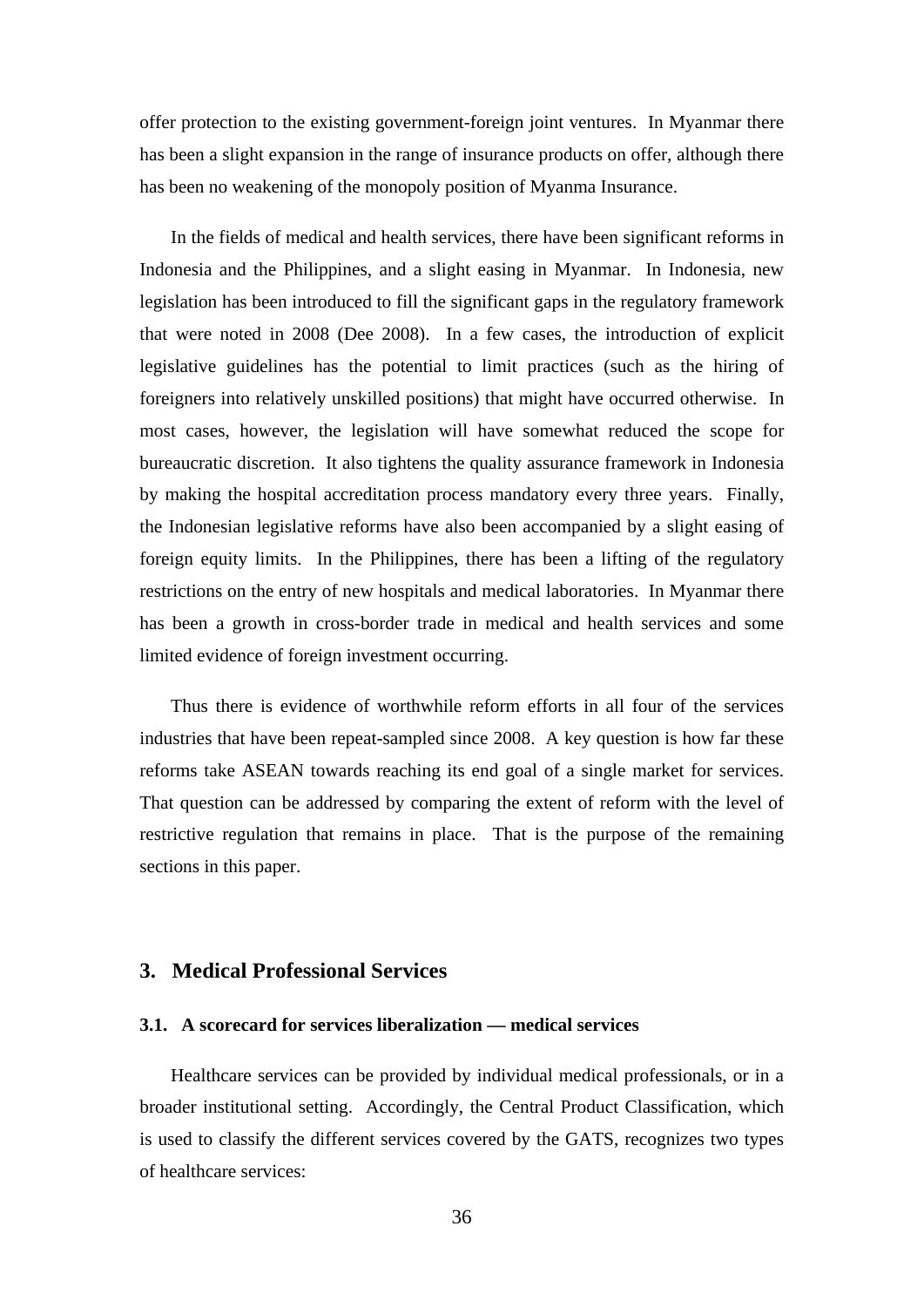- The services of medical professionals, including medical and dental professionals and midwives, nurses, physiotherapists and paramedical personnel;
- Health services, including hospital services (including psychiatric hospitals), and the services of medical laboratories, ambulances, and residential health care other than hospitals.

This section covers the first of these, while the next section covers the second.

Medical professional services can be traded via mode 3 (commercial presence, in the form of medical clinics), and mode 4 (the movement of either individual professionals or the employees of foreign-located professional services firms). Medical, dental and para-medical services are sometimes provided via mode 1 (e.g. remote diagnostic services) and mode 2 (consumption abroad).

The questionnaire covering barriers to trade in medical services is reproduced in Dee (2008). It asks about actual policies affecting all these modes of delivery. Under commercial presence, the questionnaire asks whether there are restrictions on the entry of new professional services firms, either domestically-owned, foreign-invested or both, and whether there are restrictions on the legal form of such firms (e.g. whether they are prohibited from incorporating, whether foreign entrants are required to establish in a joint venture). It also asks about ownership restrictions — whether there are maximum limits on the equity participation of either private domestic or foreign shareholders in professional service firms, or whether there are restrictions on medical service firms being owned by people who are not licensed professionals.

Under mode 4, the questionnaire asks whether there are restrictions on the entry into professional practice of new individual professionals, either domestic, foreign or both, and asks about any nationality, citizenship or residency requirements for individual professionals to practice. The questionnaire also asks about restrictions on the ability of individual professionals to leave their home country, as this can also affect mode 4 trade. Finally, the questionnaire asks about limitations on the movement of intra-corporate transferees (i.e. the employees of professional service firms), which might take the form of nationality or residency requirements on certain classes of directors, executives, managers or employees, or a requirement for labour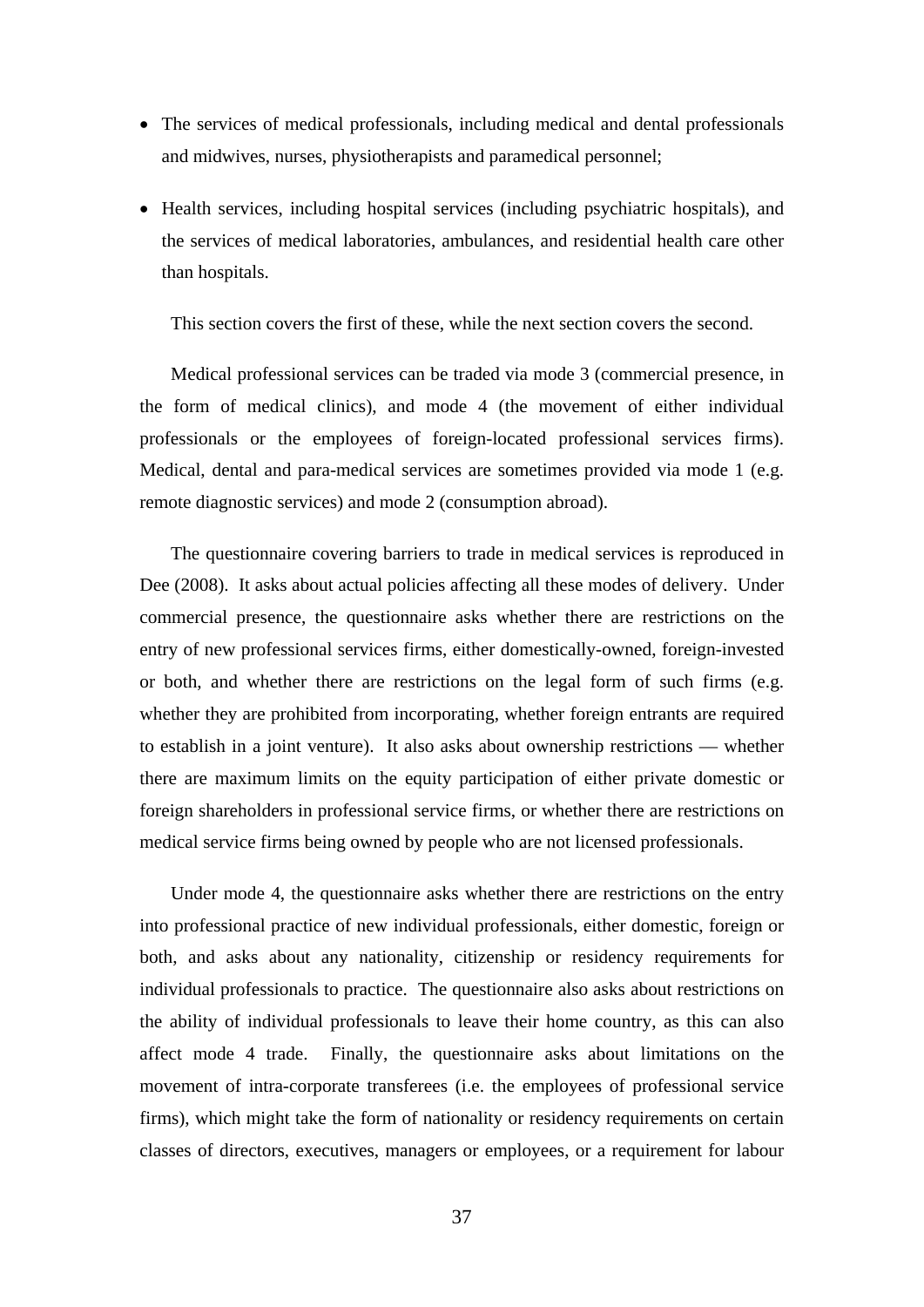market testing to establish that there is no qualified domestic person available for a position before a foreign person can be hired.

Under modes 1 and 2, the questionnaire asks whether foreign medical professionals located abroad can provide services cross-border to patients in the home country (e.g. via telemedicine), and whether domestic residents can purchases medical services while abroad.

In addition, the questionnaire recognizes that certain aspects of the domestic regulatory regime could have a detrimental effect on trade in medical services by unduly restricting the ability of domestic and/or foreign professionals to provide services. A key restriction here is limitations on the recognition of foreign qualifications, which can limit the ability of foreign professionals to obtain a licence to practice. Accordingly, the questionnaire asks about the requirements that foreign professionals need to undergo to obtain a licence to practice, including whether they need to retrain or sit a local examination, and whether their foreign qualifications are automatically accepted or are subject to a case-by-case assessment.

The questionnaire also asks about other potentially anti-competitive aspects of the regulatory regime, including whether there are activities reserved by law to the profession, whether there are restrictions on advertising or fee setting, whether there are restrictions on the ability of foreign service providers to access government subsidies (where these are available), either for themselves or for their clients, whether there are limitations on foreign professionals participating in government contracts, and whether there are requirements for foreign invested firms to train local staff (which could raise their costs).

Finally, the questionnaire reveals information about the transparency of the regulatory regime, by canvassing which stakeholders are consulted in advance of regulatory changes and by asking how regulatory decisions are made public. For information purposes only, it also asks for details about the regulator and about the licensing criteria used.

As noted earlier, the detailed responses (including comments) are recorded in separate spreadsheets. For ease of summarizing the survey responses, the qualitative information about trade restrictions and regulatory regimes has been coded in a zero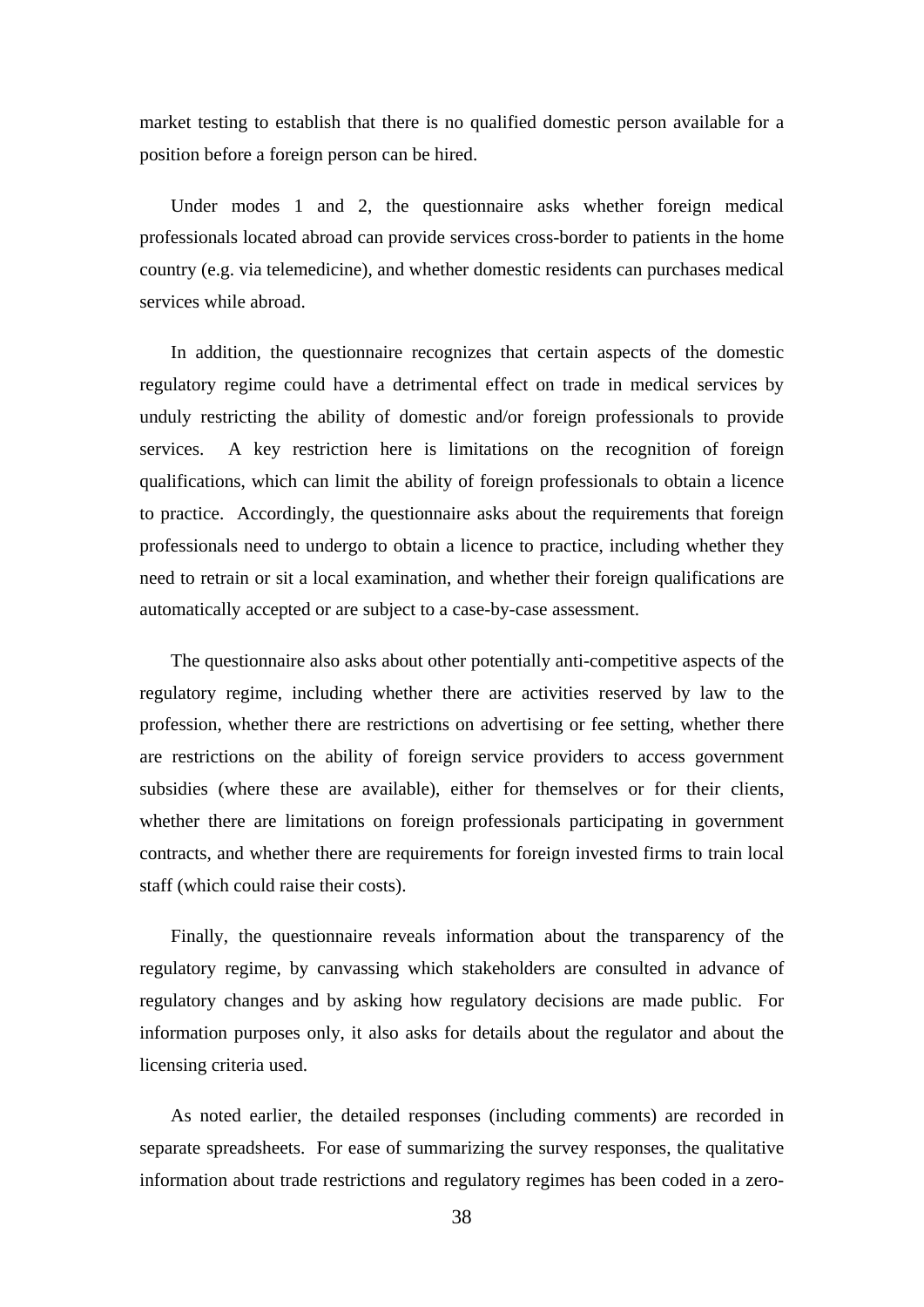one fashion, where for each question, a score of 1 has been assigned if the restriction applies, and 0 if it does not.

Sometimes an intermediate score is assigned for intermediate stages of restrictiveness. In the case of medical professionals, partial scores are assigned as follows. For private, foreign and non-professional equity restrictions, partial scores are allocated in inverse proportion to the equity limitation. For example, if equity participation is limited to 25 per cent, then a score of 0.75 is assigned, while if equity participation is allowed to reach 75 per cent, then a score of 0.25 is assigned. If there are limitations on equity participation, but no numerical limited is stated, this is taken as a sign that bureaucratic discretion is involved, and this is taken to be relatively restrictive  $-$  it is assumed to be equivalent to a 25 per cent equity limit, and so receives a score of 0.75. When scoring restrictions on cross-border trade, limitations on either the form of services or the groups to which they can be offered are scored at 0.33 each. When scoring restrictions on consumption abroad, limitations in the form of quotas or authorization requirements are scored at 0.5. When scoring the requirements for foreign professionals to obtain a local licence, retraining is scored as the most restrictive (1.0), having to pass an examination is scored as the next most restrictive (0.75), while case-by-case assessment, having to pass an aptitude test or having to have local practice is scored at 0.5. When scoring restrictions on advertising, 'soft' restrictions are scored at 0.5.

To obtain a restrictiveness score for a broad restriction category, such as a score for all the restrictions affecting a particular mode of service delivery, the zero-one scores for each of the restrictions affecting that mode have been simply added together. This means that each of the different restrictions affecting that mode have been given equal weight — no attempt has been made to make an assessment of the relative severity of the different restrictions. Accordingly, the overall restrictiveness scores for broad categories of restrictions reflect the frequency, but not necessarily the severity, of individual restrictions. To normalize the scores for a group, they have then been divided by the maximum possible restrictiveness score for that group. This gives a final restrictiveness score expressed as a percentage, where a score of 75 per cent means that three-quarters of the restrictions that could potentially apply to that category of trade do in fact apply.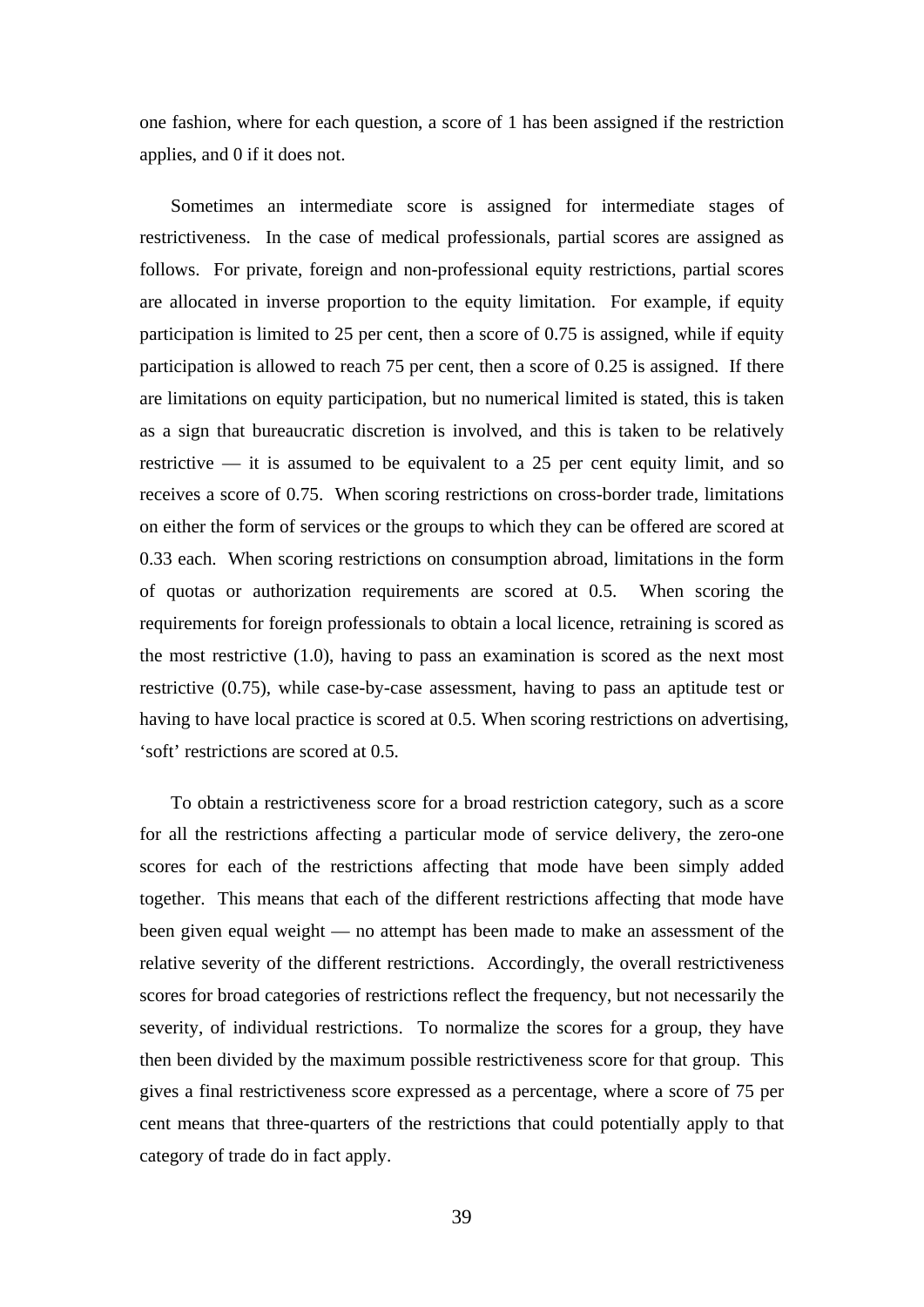#### **3.2. Scorecard results for medical professional services**

Most of the survey questions are answered separately for three different types of professionals — medical, dental, and para-medical (nurses, midwives, etc.). The detailed scoring for medical professionals is shown in Table 2. As will be seen from Table 3, the responses for dental and para-medical professions are similar to those for medical professions, and detailed scoring is available by request from the author.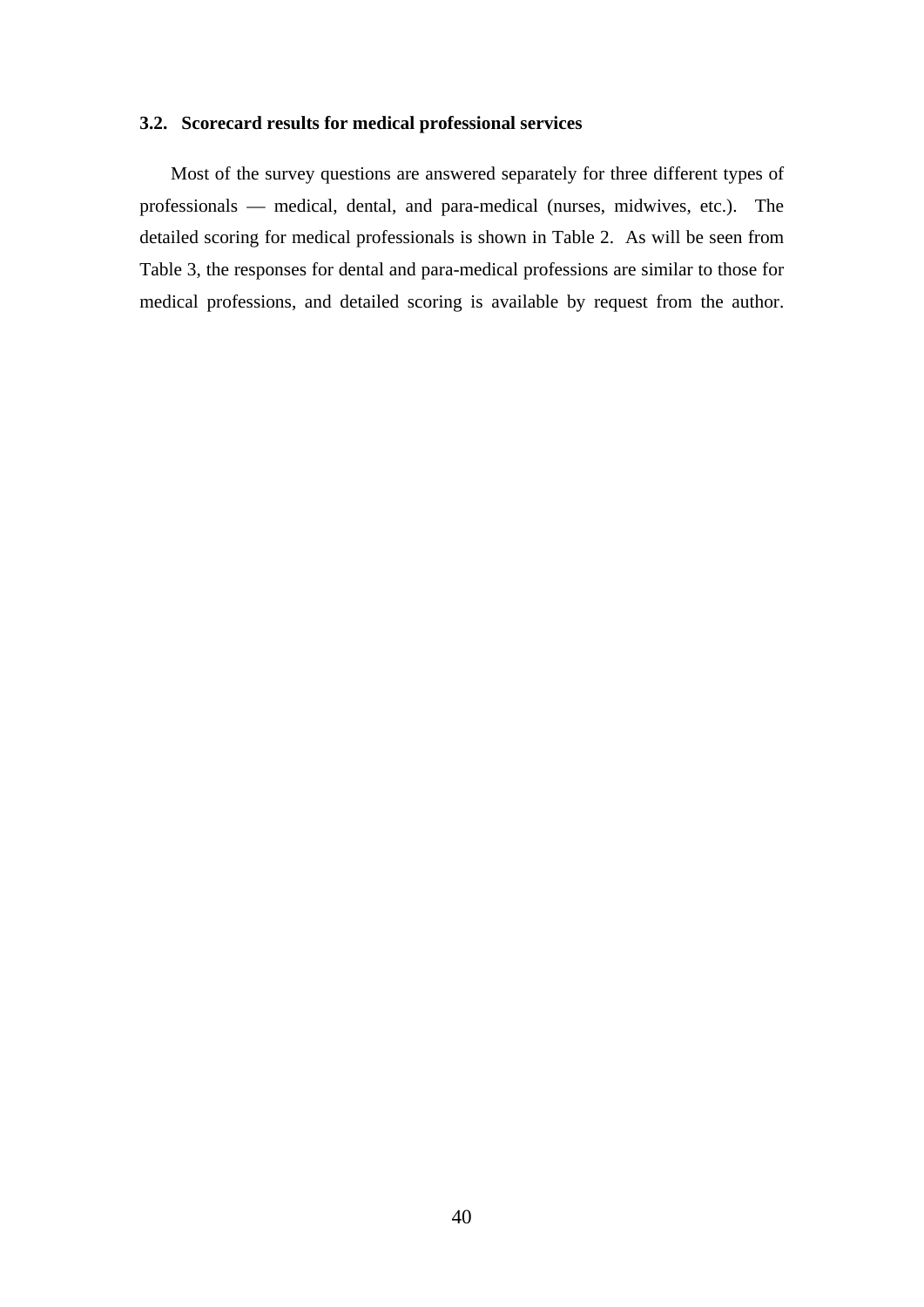| Table 2. Restrictions on trade in medical services (index 0-1) |  |  |
|----------------------------------------------------------------|--|--|
|----------------------------------------------------------------|--|--|

|                                                                                                     | <b>Brunei</b>  | Cambodia | Indonesia        | Lao PDR      | Malaysia     | Myanmar        | Philippines      | Singapore      | Thailand       | Vietnam        | <b>AVERAGE</b> |
|-----------------------------------------------------------------------------------------------------|----------------|----------|------------------|--------------|--------------|----------------|------------------|----------------|----------------|----------------|----------------|
| A. Market Access - commercial presence (mode 3) -<br>Professional service firms                     |                |          |                  |              |              |                |                  |                |                |                |                |
| 1 Are there restrictions on new entry - by any firm?                                                | $\Omega$       | $\Omega$ | $\Omega$         | $\Omega$     | $\Omega$     |                | $\Omega$         | 0              | $\Omega$       |                |                |
| By foreign firms?                                                                                   | $\Omega$       | $\Omega$ |                  |              | $\Omega$     |                | $\theta$         | $\Omega$       | $\theta$       | $\Omega$       | 0.3            |
| 3 Are firms prohibited from incorporating?                                                          | $\Omega$       | $\Omega$ | $\Omega$         | $\mathbf{0}$ | $\mathbf{0}$ | $\theta$       | $\boldsymbol{0}$ | $\mathbf{0}$   | $\theta$       | $\Omega$       | $\theta$       |
| 4 Are foreign firms prohibited from est. in a joint venture?                                        |                | $\Omega$ | $\mathbf{0}$     | $\theta$     | $\theta$     | $\overline{0}$ | $\mathbf{0}$     | $\overline{0}$ | $\theta$       | $\Omega$       | $\Omega$       |
| Are they required to establish in a JV?                                                             | $\overline{0}$ | $\theta$ |                  |              |              |                | $\mathbf{0}$     | $\overline{0}$ | $\mathbf{0}$   | $\Omega$       | 0.4            |
| B. Market Access - Inward movement of natural persons<br>$(mod e \ 4) - Individual \ professionals$ |                |          |                  |              |              |                |                  |                |                |                |                |
| 5 Are there restrictions on new entry - by any individual?                                          | $\Omega$       | $\Omega$ | $\Omega$         | $\Omega$     | $\Omega$     |                | $\theta$         | 0              | $\Omega$       | $\Omega$       |                |
| Entry by foreign individuals                                                                        |                | $\Omega$ | $\overline{0}$   | $\Omega$     | $\mathbf{0}$ |                |                  | $\overline{0}$ | $\overline{0}$ | $\overline{0}$ | 0.3            |
| 7 Is there a nationality or citizenship requirement?                                                |                | $\Omega$ | $\mathbf{0}$     | $\theta$     | 1            |                |                  | $\overline{0}$ |                | $\Omega$       | 0.5            |
| 8 Is there a residency or local presence requirement?                                               |                |          |                  | $\mathbf{1}$ | $\mathbf{1}$ |                |                  | $\Omega$       |                | $\Omega$       | 0.8            |
| C. Market Access - Outward movement of natural persons<br>$(mod e \ 4) - Individual$ professionals  |                |          |                  |              |              |                |                  |                |                |                |                |
| 9 Are there restrictions on outward movement?                                                       | $\theta$       |          | $\theta$         | $\mathbf{0}$ | $\mathbf{0}$ |                |                  | $\overline{0}$ | $\theta$       |                | 0.4            |
| 10 Are there other restrictions on exit?                                                            | $\Omega$       | $\Omega$ | $\mathbf{0}$     | $\theta$     |              | $\Omega$       | $\mathbf{0}$     | $\overline{0}$ | $\theta$       | $\Omega$       | 0.1            |
| D. Market Access - Inward movement of natural persons<br>$(mod e4) - Intra-corporate transferences$ |                |          |                  |              |              |                |                  |                |                |                |                |
| 11 Are there requirements to have nationals/residents?                                              |                |          |                  | $\Omega$     |              |                |                  | $\Omega$       |                |                | 0.8            |
| 12 Are there restrictions on employing locally trained<br>professionals in foreign firms?           | $\overline{0}$ | $\theta$ | $\boldsymbol{0}$ | $\mathbf{0}$ |              |                | $\theta$         | $\overline{0}$ | $\theta$       | $\Omega$       | 0.2            |
| 13 Are intra-corporate transferees subject to labour market                                         |                |          |                  |              |              |                |                  |                |                |                |                |
| tests?                                                                                              | $\mathbf{0}$   |          |                  |              |              |                |                  | $\overline{0}$ | $\mathbf{0}$   | $\Omega$       | 0.6            |
| 14 Are managerial personnel required to be locally licensed as<br>a professional?                   | $\mathbf{0}$   |          |                  |              |              |                |                  | $\overline{0}$ | $\mathbf{0}$   |                | 0.7            |
| 15 Are managerial personnel required to be locally<br>domiciled?                                    | $\overline{0}$ |          |                  |              |              |                | $\mathbf{0}$     | $\overline{0}$ | $\theta$       |                | 0.6            |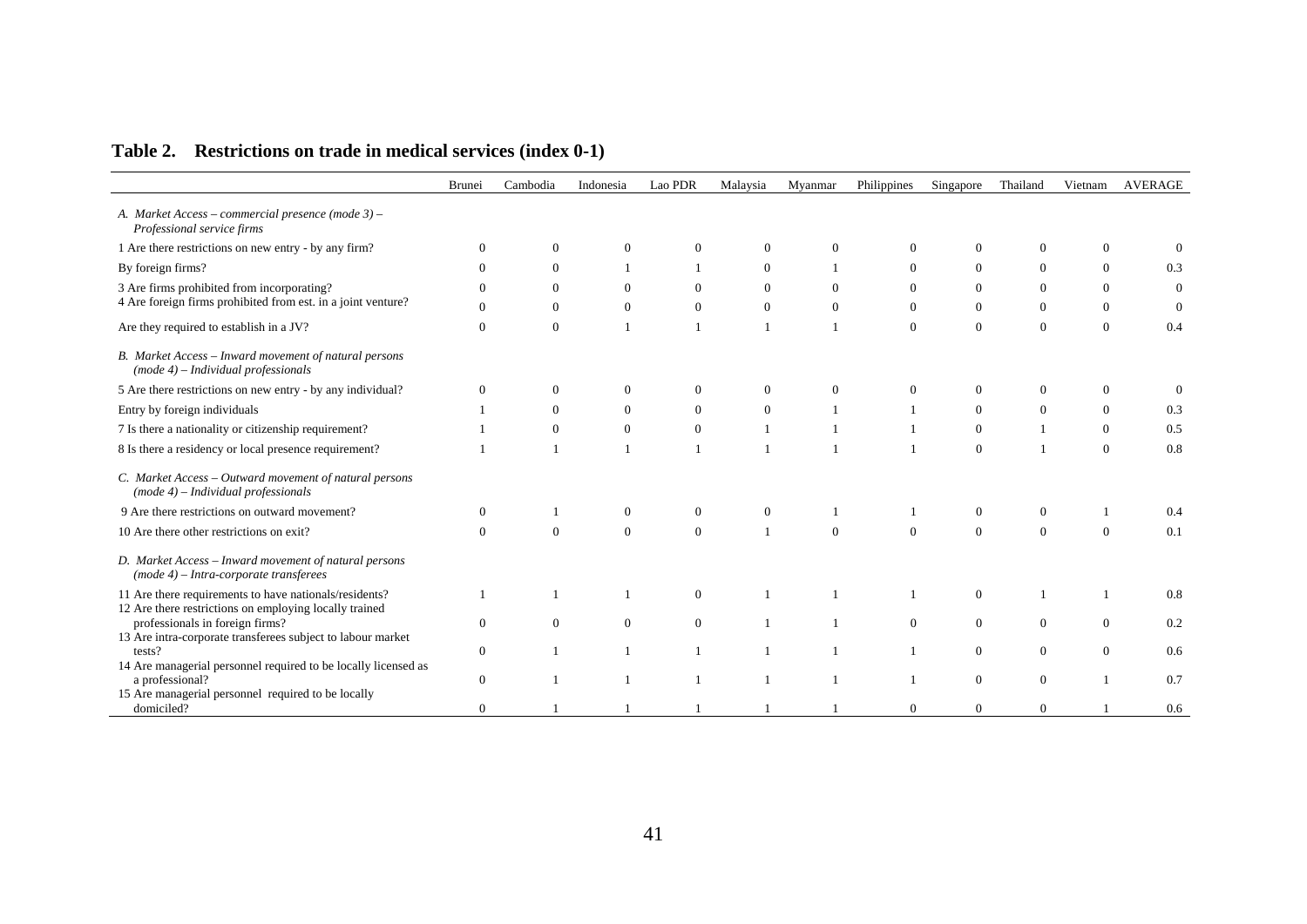|                                                                                                                                                                                                       | <b>Brunei</b>  | Cambodia       | Indonesia        | Lao PDR      | Malaysia     | Myanmar        | Philippines    | Singapore      | Thailand       | Vietnam        | <b>AVERAGE</b> |
|-------------------------------------------------------------------------------------------------------------------------------------------------------------------------------------------------------|----------------|----------------|------------------|--------------|--------------|----------------|----------------|----------------|----------------|----------------|----------------|
| E. Cross-border trade (Mode 1)<br>16 Are professionals located abroad able to provide<br>services cross-border to patients in your country (eg<br>tele-medicine)?                                     | 0.67           | $\overline{0}$ | $\mathbf{0}$     | 0.00         | 0.33         | 0.67           | $\theta$       | $\overline{0}$ | $\mathbf{0}$   | $\Omega$       | 0.17           |
| F. Consumption abroad (Mode 2)<br>17 Can domestic residents purchase medical services<br>while abroad?                                                                                                | $\overline{0}$ | $\mathbf{0}$   | $\boldsymbol{0}$ | $\mathbf{0}$ | $\mathbf{0}$ | 0.5            | $\mathbf{0}$   | $\mathbf{0}$   | $\mathbf{0}$   | $\overline{0}$ | 0.1            |
| G Ownership                                                                                                                                                                                           |                |                |                  |              |              |                |                |                |                |                |                |
| 18 Is private ownership allowed - existing operators?                                                                                                                                                 | 0              | $\mathbf{0}$   | $\mathbf{0}$     | $\mathbf{0}$ | $\mathbf{0}$ | $\mathbf{0}$   | $\overline{0}$ | $\mathbf{0}$   | $\overline{0}$ | $\overline{0}$ | 0.0            |
| New entrants                                                                                                                                                                                          | $\Omega$       | $\overline{0}$ | $\theta$         | $\theta$     | $\theta$     | $\overline{0}$ | $\Omega$       | $\theta$       | $\theta$       | $\overline{0}$ | 0.0            |
| 19 Is foreign ownership allowed - existing operators?                                                                                                                                                 | 0.75           | $\overline{0}$ | 0.35             | 0.75         | 0.3          |                | 0.75           | $\mathbf{0}$   | 0.51           | $\Omega$       | 0.4            |
| New entrants<br>20 Are non-professional investors allowed an equity<br>stake in professional service firms - existing                                                                                 | 0.75           | $\theta$       | 0.33             | 0.75         | 0.3          | $\mathbf{1}$   | 0.75           | $\theta$       | 0.51           | $\overline{0}$ | 0.4            |
| operators?                                                                                                                                                                                            | $\overline{0}$ | 0.01           | $\overline{0}$   | 0.01         | 0.01         | $\overline{0}$ | $\overline{0}$ | $\mathbf{0}$   | $\mathbf{0}$   | $\overline{0}$ | 0.0            |
| New entrants                                                                                                                                                                                          | $\overline{0}$ | 0.01           | $\overline{0}$   | 0.01         | 0.01         | $\overline{0}$ | $\Omega$       | $\mathbf{0}$   | $\overline{0}$ | $\Omega$       | 0.0            |
| $H.$ Regulation $-$ licensing<br>24 What are the requirements for foreign individual<br>professionals to be licensed to practice locally<br>25 Are there any other requirements for the licensing and | 0.5            | $\overline{0}$ |                  | 0.5          | 0.5          | 0.5            | 0.5            | 0.5            | 0.75           | $\Omega$       | 0.5            |
| accreditation of foreign individual professionals?                                                                                                                                                    | $\overline{0}$ | $\overline{0}$ |                  | $\theta$     | $\theta$     |                | $\mathbf{0}$   | $\theta$       |                |                | 0.4            |

## **Table 2. Restrictions on trade in medical services (index 0-1) (Continued)**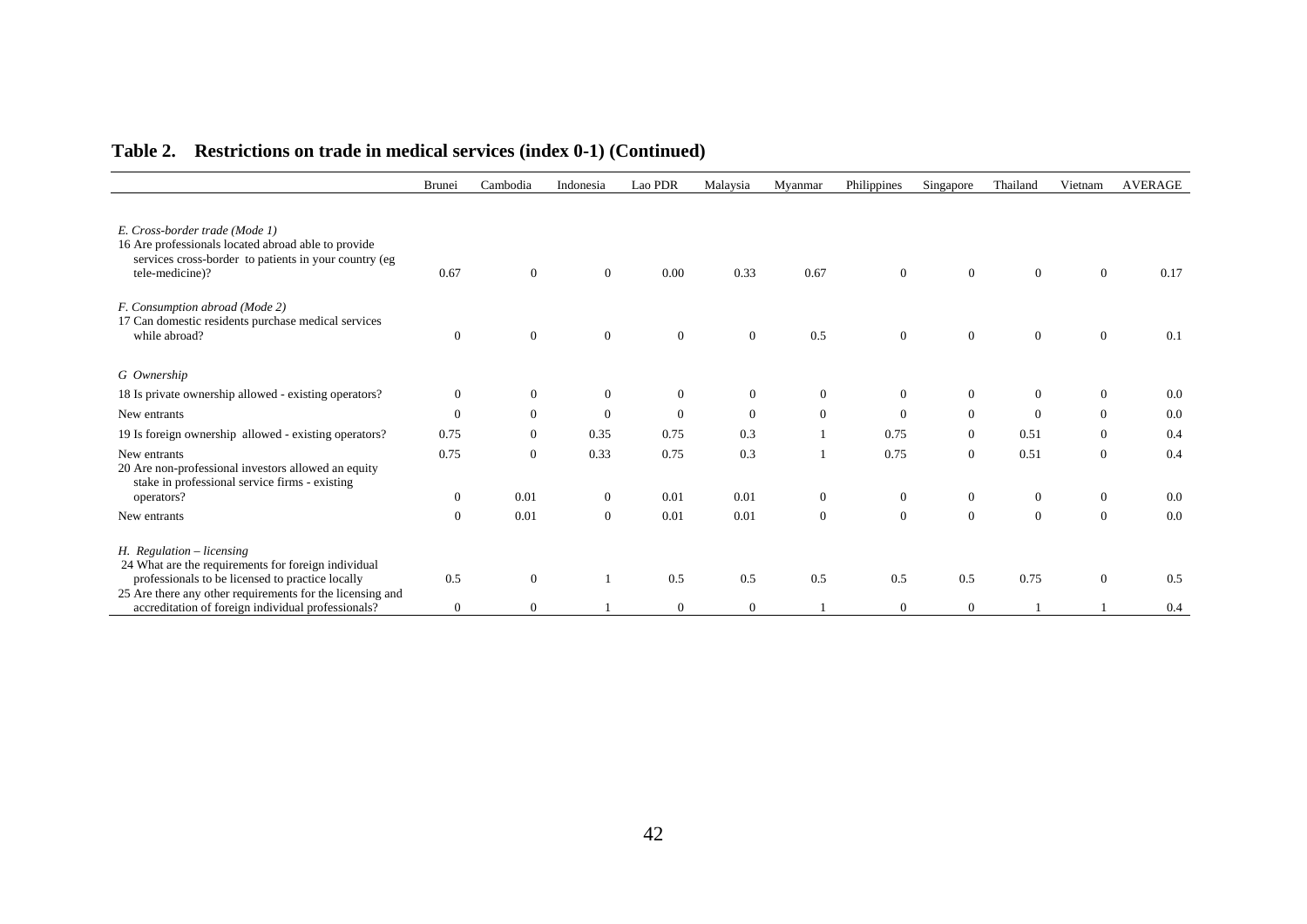|                                                           | Brunei       | Cambodia     | Indonesia | Lao PDR        | Malaysia | Myanmar  | Philippines | Singapore      | Thailand       | Vietnam  | <b>AVERAGE</b> |
|-----------------------------------------------------------|--------------|--------------|-----------|----------------|----------|----------|-------------|----------------|----------------|----------|----------------|
|                                                           |              |              |           |                |          |          |             |                |                |          |                |
| <i>I.</i> Regulation $-$ restrictions on operation        |              |              |           |                |          |          |             |                |                |          |                |
| 29 Are there activities reserved by law to the            |              |              |           |                |          |          |             |                |                |          |                |
| profession?                                               |              |              |           | $\Omega$       |          |          |             | $\overline{0}$ | $\overline{0}$ | $\Omega$ | 0.6            |
| 30 Are there restrictions on the profession having a      |              |              |           |                |          |          |             |                |                |          |                |
| partnership or association with other professions?        | $\Omega$     | $\Omega$     | $\Omega$  | $\Omega$       | $\Omega$ | $\Omega$ | $\Omega$    | $\Omega$       | $\Omega$       | $\Omega$ | $\Omega$       |
| 31 Are there restrictions on the profession advertising,  |              |              |           |                |          |          |             |                |                |          |                |
| marketing or soliciting?                                  | $\mathbf{0}$ |              |           | $\overline{0}$ | 0.5      | 0.5      |             |                | $\overline{0}$ | $\theta$ | 0.5            |
| 32 Are there restrictions on fee setting?                 | $\Omega$     | $\Omega$     | $\Omega$  | $\Omega$       |          | $\Omega$ | $\Omega$    | $\Omega$       | $\Omega$       | $\Omega$ | 0.1            |
| 33 Is there a requirement for foreign-invested firms to   |              |              |           |                |          |          |             |                |                |          |                |
| train local staff?                                        |              |              | $\theta$  |                |          |          | $\Omega$    | $\overline{0}$ | $\Omega$       | $\theta$ | 0.5            |
| 34 Are there restrictions on the participation of foreign |              |              |           |                |          |          |             |                |                |          |                |
| professionals or firms in government contracts?           | $\Omega$     | $\theta$     | $\Omega$  | $\Omega$       | $\Omega$ |          |             | $\Omega$       | $\Omega$       | $\Omega$ | 0.2            |
| 35 Is there a requirement to have the work of a foreign   |              |              |           |                |          |          |             |                |                |          |                |
| professional approved by a locally trained/licensed       |              |              |           |                |          |          |             |                |                |          |                |
| professional?                                             |              | $\mathbf{0}$ | $\Omega$  | $\Omega$       |          |          | $\theta$    | $\overline{0}$ | $\Omega$       | $\Omega$ | 0.3            |
| 39 Are foreign providers restricted in their access to    |              |              |           |                |          |          |             |                |                |          |                |
| producer subsidies?                                       | $\Omega$     | $\theta$     | $\Omega$  | $\Omega$       |          |          | $\Omega$    | $\Omega$       | $\Omega$       | $\Omega$ | 0.2            |
| Are their clients restricted in their access to consumer  |              |              |           |                |          |          |             |                |                |          |                |
| subsidies?                                                | $\mathbf{0}$ | $\mathbf{0}$ | $\Omega$  | $\overline{0}$ |          |          |             | $\overline{0}$ | $\overline{0}$ | $\Omega$ | 0.3            |
| 36 Which of the following are consulted in advance of     |              |              |           |                |          |          |             |                |                |          |                |
| regulatory changes (eg licensing requirements)?           |              |              |           |                |          |          |             |                |                |          |                |
| Service providers                                         |              |              |           |                |          |          |             |                |                |          | 0.7            |
| Professional bodies                                       |              |              |           |                |          |          |             |                |                |          |                |
| Users                                                     |              |              |           | $\Omega$       |          |          |             |                |                |          | 0.2            |
| Other                                                     |              |              |           |                |          |          |             | $\Omega$       |                | $\Omega$ | 0.1            |
| 37 How are laws and regulatory decisions made             |              |              |           |                |          |          |             |                |                |          |                |
| public?                                                   |              |              |           |                |          |          |             |                |                |          |                |
| Government website                                        |              |              |           |                |          |          |             |                |                |          | 0.5            |
| Professional body's website                               |              |              |           |                |          |          |             |                |                |          | 0.5            |
| Official gazette                                          |              |              |           |                |          |          |             |                |                |          |                |
| Other                                                     |              |              |           |                |          |          |             |                |                |          | 0.3            |

#### **Table 2. Restrictions on trade in medical services (index 0-1) (Continued)**

Summary restrictiveness scores (obtained as described above) are shown in Table 3 for each of the medical professions under consideration, while a summary of the restrictions affecting domestic and foreign suppliers (firms or individual professionals) separately is shown, for medical professionals only, in Table 4.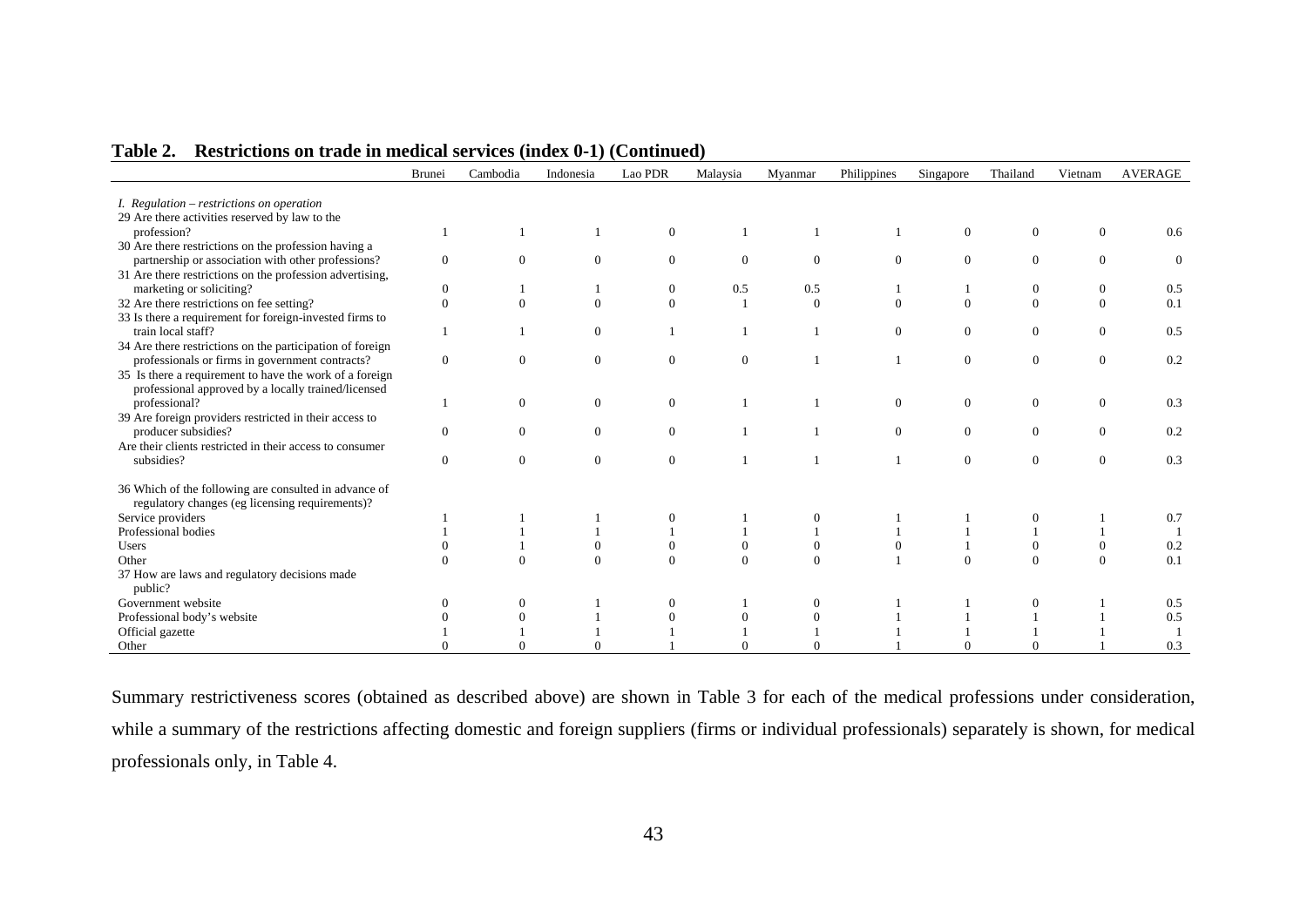# **Table 3. Restrictions on trade in medical services by profession and by mode of delivery (per cent)**

|                                                                                                                             | <b>Brunei</b> | Cambodia       | Indonesia      | Lao PDR        | Malaysia |     | Myanmar Philippines Singapore |                         | Thailand Vietnam |                | <b>AVERAGE</b> |
|-----------------------------------------------------------------------------------------------------------------------------|---------------|----------------|----------------|----------------|----------|-----|-------------------------------|-------------------------|------------------|----------------|----------------|
| Consumption abroad (Mode 2)                                                                                                 | $\theta$      | $\overline{0}$ | $\theta$       | $\Omega$       | $\theta$ | 50  | $\mathbf{0}$                  | $\Omega$                | $\Omega$         | $\theta$       | 5              |
| <b>MEDICAL</b>                                                                                                              |               |                |                |                |          |     |                               |                         |                  |                |                |
| Commercial presence (mode 3) – Professional service firms<br>Inward movement of natural persons (mode 4) - Individual       | $\theta$      | $\overline{0}$ | 40             | 40             | 20       | 40  | $\mathbf{0}$                  | $\theta$                | $\mathbf{0}$     | $\theta$       | 14             |
| professionals                                                                                                               | 75            | 25             | 25             | 25             | 50       | 75  | 75                            | $\overline{0}$          | 50               | $\overline{0}$ | 40             |
| Outward movement of natural persons (mode 4) - Individual<br>professionals                                                  | $\theta$      | 50             | $\overline{0}$ | $\overline{0}$ | 50       | 50  | 50                            | $\theta$                | $\mathbf{0}$     | 50             | 25             |
| Inward movement of natural persons (mode $4$ ) – Intra-corporate<br>transferees                                             | 20            | 80             | 80             | 60             | 100      | 100 | 60                            | $\theta$                | 20               | 60             | 58             |
| Cross-border trade (Mode 1)                                                                                                 | 67            | $\theta$       | $\overline{0}$ | $\Omega$       | 33       | 67  | $\theta$                      | $\mathbf{0}$            | $\theta$         | $\overline{0}$ | 17             |
| Ownership                                                                                                                   | 25            | $\overline{0}$ | 11             | 25             | 10       | 33  | 25                            | $\mathbf{0}$            | 17               | $\Omega$       | 15             |
| $Regularion - licensing$                                                                                                    | 25            | $\theta$       | 100            | 25             | 25       | 75  | 25                            | 25                      | 88               | 50             | 44             |
| Regulation – restrictions on operation                                                                                      | 33            | 33             | 22             | 11             | 72       | 72  | 44                            | 11                      | $\theta$         | $\Omega$       | 30             |
| <b>TOTAL</b>                                                                                                                | 28            | 27             | 34             | 27             | 50       | 64  | 38                            | $\overline{\mathbf{4}}$ | 17               | 15             | 30             |
| Transparency                                                                                                                | 38            | 50             | 63             | 38             | 50       | 25  | 88                            | 75                      | 38               | 75             | 54             |
| <b>DENTAL</b>                                                                                                               |               |                |                |                |          |     |                               |                         |                  |                |                |
| Commercial presence (mode $3$ ) – Professional service firms<br>Inward movement of natural persons (mode $4$ ) – Individual | $\theta$      | $\overline{0}$ | 40             | 40             | 20       | 40  | $\mathbf{0}$                  | $\theta$                | $\overline{0}$   | $\theta$       | 14             |
| professionals<br>Outward movement of natural persons (mode 4) – Individual                                                  | 75            | 25             | 25             | 25             | 50       | 75  | 75                            | $\overline{0}$          | 50               | $\theta$       | 40             |
| professionals<br>Inward movement of natural persons (mode $4$ ) - Intra-corporate                                           | $\Omega$      | 50             | $\overline{0}$ | $\Omega$       | 50       | 50  | $\theta$                      | $\Omega$                | $\overline{0}$   | 50             | 20             |
| transferees                                                                                                                 | 20            | 80             | 80             | 60             | 100      | 100 | 60                            | $\theta$                | 20               | 60             | 58             |
| Cross-border trade (Mode 1)                                                                                                 | 67            | $\overline{0}$ | $\theta$       | $\Omega$       | 33       | 67  | $\Omega$                      | $\Omega$                | $\Omega$         | $\theta$       | 17             |
| Ownership                                                                                                                   | 25            | $\overline{0}$ | 11             | 25             | 10       | 33  | 25                            | $\mathbf{0}$            | 17               | $\theta$       | 15             |
| $Regularion - licensing$                                                                                                    | 25            | $\Omega$       | 100            | 25             | 25       | 75  | 25                            | 25                      | 88               | 50             | 44             |
| Regulation - restrictions on operation                                                                                      | 33            | 33             | 22             | 11             | 72       | 72  | 22                            | 11                      | $\theta$         | $\overline{0}$ | 28             |
| <b>TOTAL</b>                                                                                                                | 28            | 27             | 34             | 27             | 50       | 64  | 29                            | $\overline{\mathbf{4}}$ | 17               | 15             | 29             |
| Transparency                                                                                                                | 38            | 50             | 63             | 38             | 50       | 25  | 88                            | 75                      | 38               | 75             | 54             |

Source: Author.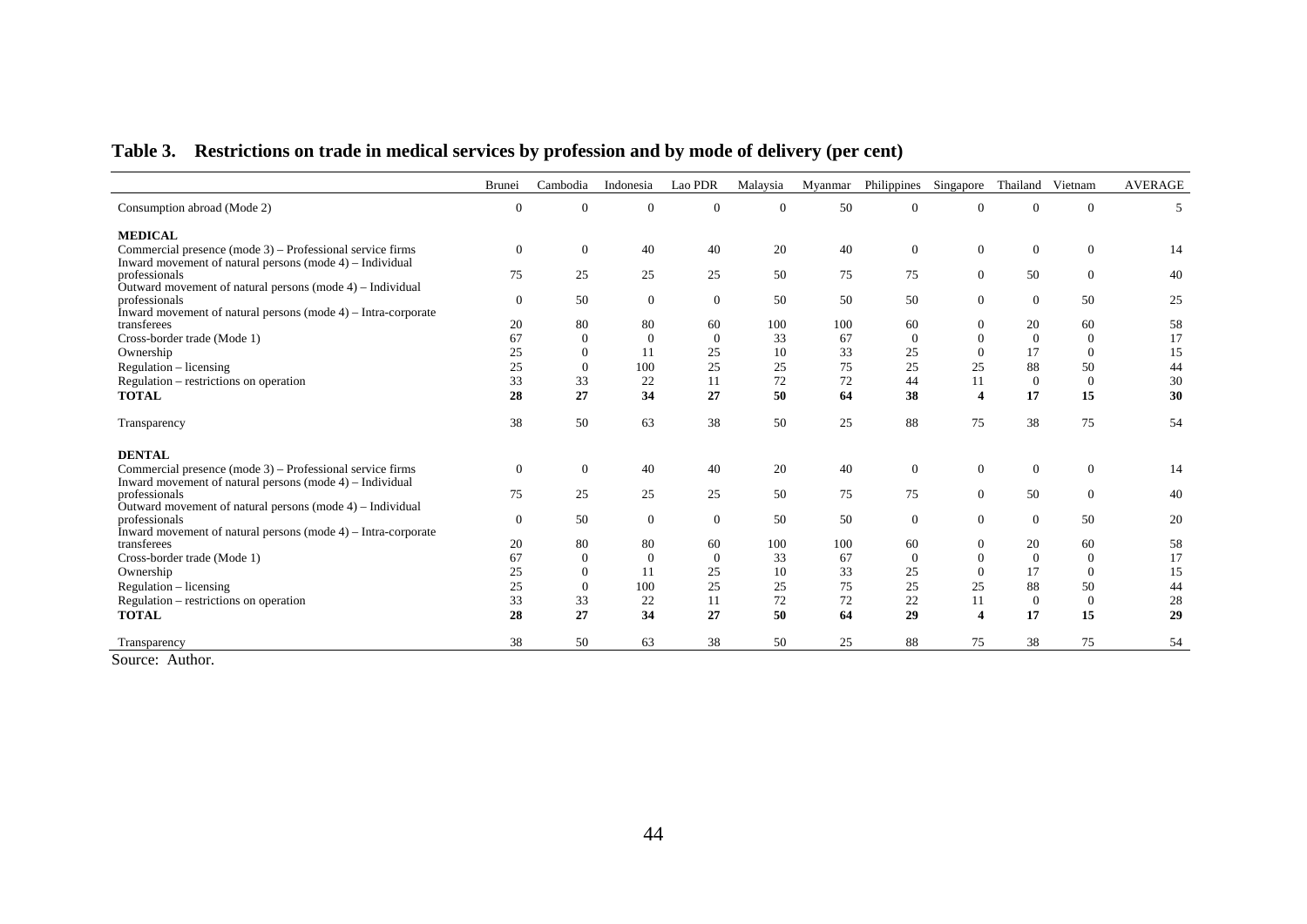|                                                                                   | <b>Brunei</b>  | Cambodia       | Indonesia      | Lao PDR        | Malaysia | Myanmar | Philippines | Singapore      | Thailand Vietnam |                | <b>AVERAGE</b> |
|-----------------------------------------------------------------------------------|----------------|----------------|----------------|----------------|----------|---------|-------------|----------------|------------------|----------------|----------------|
|                                                                                   |                |                |                |                |          |         |             |                |                  |                |                |
| <b>PARA-MEDICAL</b>                                                               |                |                |                |                |          |         |             |                |                  |                |                |
| Commercial presence (mode $3$ ) – Professional service firms                      | $\mathbf{0}$   | $\overline{0}$ | 40             | 40             | 20       | 40      | $\theta$    | $\overline{0}$ | $\theta$         | $\overline{0}$ | 14             |
| Inward movement of natural persons (mode $4$ ) – Individual                       |                |                |                |                |          |         |             |                |                  |                |                |
| professionals                                                                     | 75             | 25             | 25             | 25             | 50       | 75      | 75          | $\overline{0}$ | 50               | $\mathbf{0}$   | 40             |
| Outward movement of natural persons (mode 4) – Individual                         | $\overline{0}$ | 50             | $\theta$       | $\overline{0}$ | 50       | 50      | $\theta$    | $\overline{0}$ | $\theta$         | 50             | 20             |
| professionals<br>Inward movement of natural persons (mode $4$ ) – Intra-corporate |                |                |                |                |          |         |             |                |                  |                |                |
| transferees                                                                       | 20             | 80             | 40             | 60             | 100      | 100     | 60          | $\overline{0}$ | 20               | 60             | 54             |
| Cross-border trade (Mode 1)                                                       | 67             | $\overline{0}$ | $\theta$       | $\overline{0}$ | 33       | 67      | $\theta$    | $\overline{0}$ | $\theta$         | $\overline{0}$ | 17             |
| Ownership                                                                         | 25             | $\overline{0}$ | 25             | 25             | 10       | 33      | 25          | $\overline{0}$ | 17               | $\overline{0}$ | 16             |
| Regulation – licensing                                                            | 25             | $\Omega$       | $\overline{0}$ | 25             | 25       | 75      | 25          | $\overline{0}$ | 88               | 50             | 31             |
| Regulation – restrictions on operation                                            | 33             | 33             | 11             | 11             | 72       | 72      | 22          | $\overline{0}$ |                  | $\overline{0}$ | 27             |
| <b>TOTAL</b>                                                                      | 28             | 27             | 22             | 27             | 50       | 64      | 29          | $\bf{0}$       | 20               | 15             | 28             |
|                                                                                   |                |                |                |                |          |         |             |                |                  |                |                |
| Transparency<br>$\sim$                                                            | 38             | 50             | 63             | 38             | 50       | 25      | 88          | 100            | 38               | 75             | 56             |

## **Table 3. Restrictions on trade in medical services by profession and by mode of delivery (per cent) (Continued)**

Source: Author.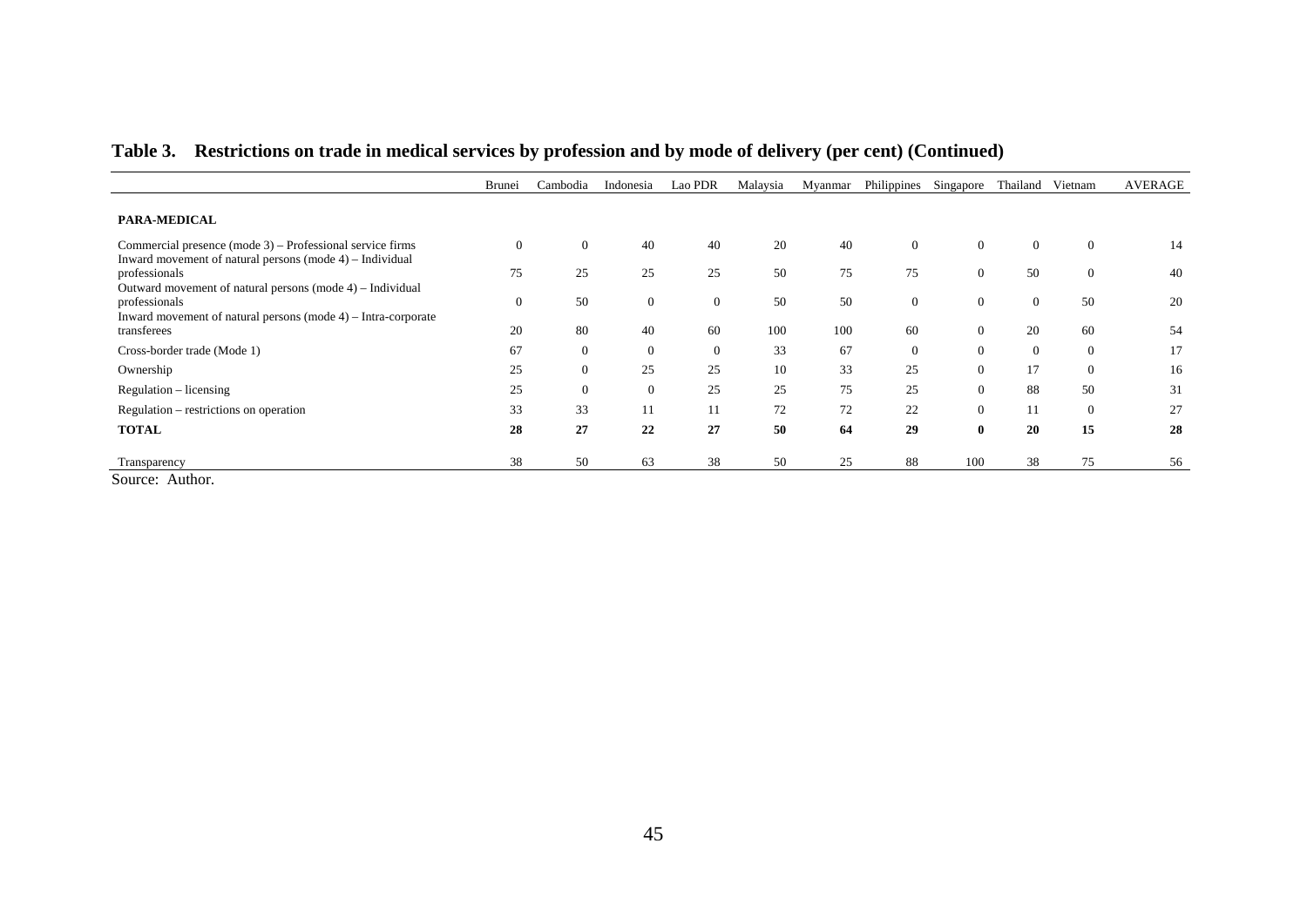|                                                                                                                        | <b>Brunei</b>    |                | Cambodia Indonesia | Lao PDR        |              | Malaysia Myanmar | Philippines    | Singapore        | Thailand Vietnam |              | <b>AVERAGE</b> |
|------------------------------------------------------------------------------------------------------------------------|------------------|----------------|--------------------|----------------|--------------|------------------|----------------|------------------|------------------|--------------|----------------|
| <b>DOMESTIC MEDICAL</b>                                                                                                |                  |                |                    |                |              |                  |                |                  |                  |              |                |
| Commercial presence (mode 3) – Professional service firms                                                              | $\boldsymbol{0}$ | $\theta$       | $\overline{0}$     | $\overline{0}$ | $\mathbf{0}$ | $\overline{0}$   | $\theta$       | $\mathbf{0}$     | $\theta$         | $\mathbf{0}$ | $\mathbf{0}$   |
| Inward movement of natural persons (mode 4) – Individual<br>professionals                                              | $\overline{0}$   | $\overline{0}$ | $\overline{0}$     | $\overline{0}$ | $\mathbf{0}$ | $\overline{0}$   | $\mathbf{0}$   | $\theta$         | $\theta$         | $\theta$     | $\theta$       |
| Outward movement of natural persons (mode 4) – Individual                                                              |                  |                |                    |                |              |                  |                |                  |                  |              |                |
| professionals                                                                                                          | 0                | 50             | $\overline{0}$     | $\overline{0}$ | 50           | 50               | 50             | $\mathbf{0}$     | $\overline{0}$   | 50           | 25             |
| Ownership                                                                                                              | $\Omega$         | $\overline{0}$ | $\overline{0}$     | $\Omega$       | $\theta$     | $\Omega$         | $\theta$       | $\theta$         | $\theta$         | $\theta$     | $\theta$       |
| Regulation – restrictions on operation                                                                                 | 25               | 50             | 50                 | $\mathbf{0}$   | 63           | 38               | 50             | 25               | $\theta$         | $\mathbf{0}$ | 30             |
| <b>TOTAL</b>                                                                                                           | 5                | 21             | 11                 | $\mathbf{0}$   | 24           | 18               | 21             | 5                | $\bf{0}$         | 11           | 12             |
| <b>FOREIGN MEDICAL</b>                                                                                                 |                  |                |                    |                |              |                  |                |                  |                  |              |                |
| Commercial presence $(mod 3)$ – Professional service firms<br>Inward movement of natural persons (mode 4) – Individual | $\theta$         | $\overline{0}$ | 57                 | 57             | 29           | 57               | $\overline{0}$ | $\mathbf{0}$     | $\theta$         | $\Omega$     | 20             |
| professionals<br>Inward movement of natural persons (mode $4$ ) – Intra-corporate                                      | 100              | 33             | 33                 | 33             | 67           | 100              | 100            | $\boldsymbol{0}$ | 67               | $\theta$     | 53             |
| transferees                                                                                                            | 20               | 80             | 80                 | 60             | 100          | 100              | 60             | $\Omega$         | 20               | 60           | 58             |
| Cross-border trade (Mode 1)                                                                                            | 67               | $\overline{0}$ | $\overline{0}$     | $\overline{0}$ | 33           | 67               | $\theta$       | $\Omega$         | $\theta$         | $\mathbf{0}$ | 17             |
| Ownership                                                                                                              | 50               | $\overline{0}$ | 23                 | 50             | 20           | 67               | 50             | $\theta$         | 34               | $\theta$     | 29             |
| $Regularion - licensing$                                                                                               | 25               | $\overline{0}$ | 100                | 25             | 25           | 75               | 25             | 25               | 88               | 50           | 44             |
| Regulation – restrictions on operation                                                                                 | 36               | 29             | 14                 | 14             | 75           | 82               | 43             | 7                | $\theta$         | $\theta$     | 30             |
| <b>TOTAL</b>                                                                                                           | 37               | 29             | 44                 | 37             | 60           | 81               | 45             |                  | 24               | 16           | 38             |

# **Table 4. Restrictions on trade in medical services by ownership category and mode of delivery (per cent)**

Source: Author.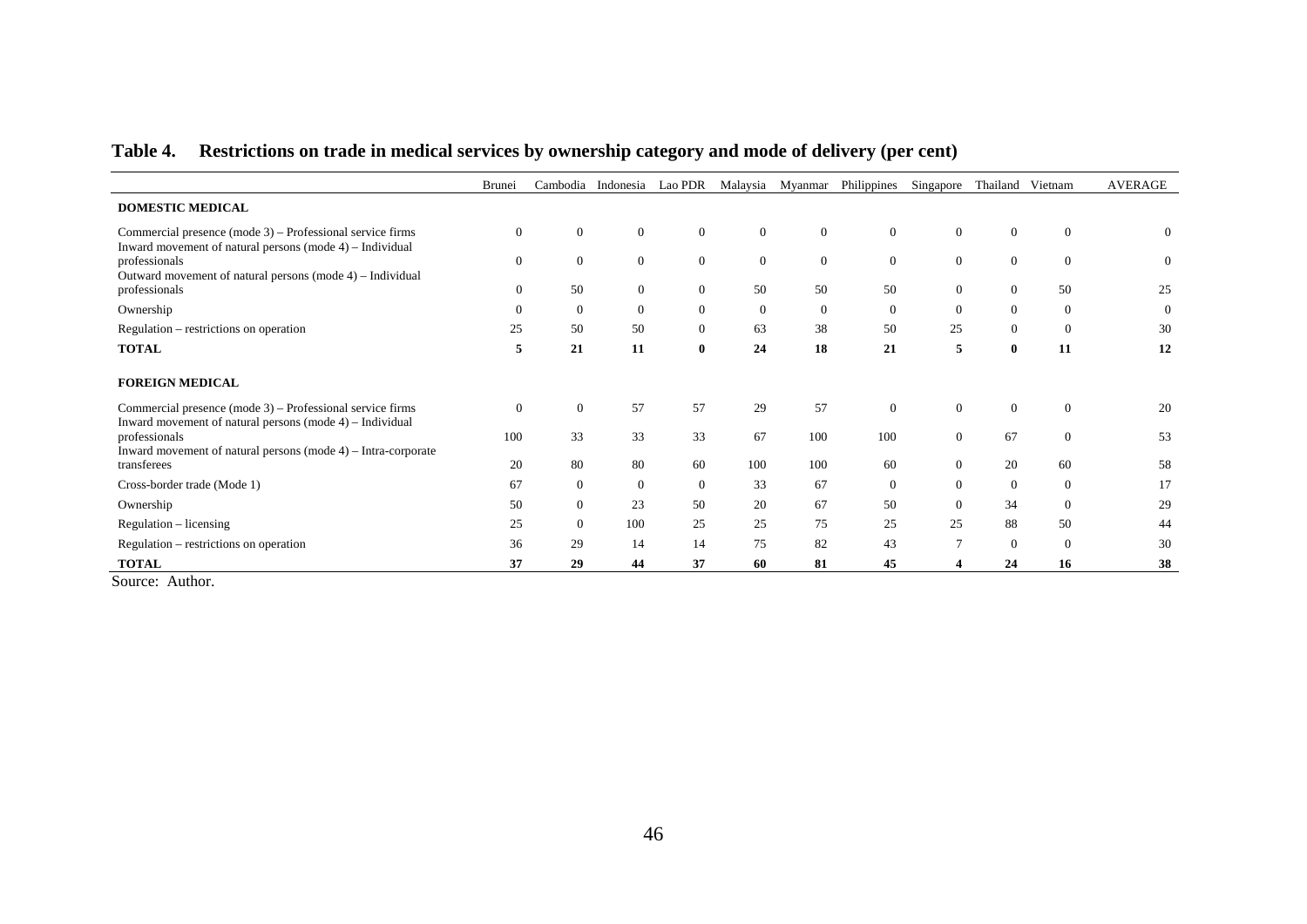It is possible to use the information in these tables to assess the extent to which individual countries have reached the explicit targets of the ASEAN Economic Community Blueprint. However, in the case of medical services (in this section) and health services (in the next), a major caveat is in order. First, these are two areas where governments have a legitimate reason to regulate to ensure the quality of the service. Second, they also tend to do so 'before the event' by regulating the quality of inputs into service provision (the quality of medical professionals, the quality of hospital facilities), rather than 'after the event' by monitoring the quality of service outputs. Finally, there tends to be what economists call a 'targets/instruments' problem — the same restrictions on entry that are used to ensure quality can also be used to protect incumbent service providers from domestic or foreign competition. Therefore, it may not be possible to promote a single market by removing absolutely all barriers to entry without jeopardizing service standards. Accordingly, some middle ground needs to be found. As argued in Dee (2008), this requires ASEAN member countries to define what they regard as *minimum acceptable* service standards, and to allow the mobility of any medical professional service providers who meet those standards. It also requires that regulatory structures are no more burdensome than necessary to ensure this minimum acceptable quality of the service. In most cases, this means that they should operate on a non-discriminatory basis.

Tables 3 and 4 show that modes 1 and 2 are already relatively liberal. Consumption abroad involves consumption beyond the jurisdiction of domestic quality control processes, so quality control rationales for regulatory restrictions do not apply. Furthermore, most governments recognize that it is impossible in practice to control what their citizens purchase while abroad. It would be a relatively low cost exercise for ASEAN countries to commit formally to keeping this mode of trade free of government restrictions, and on a most-favoured nation basis (i.e. for trade with all countries, not just with ASEAN partners).

Mode 1 trade in medical services is less liberal than mode 2 trade. Some countries restrict mode 1 trade to certain procedures, but this runs the risk of locking out trade in new procedures or services that have yet to be developed. To the extent that there are quality concerns, the development of ASEAN minimum acceptable standards would facilitate the removal of more burdensome barriers to trade among ASEAN members. But some of the most competitive suppliers of mode 1 diagnostic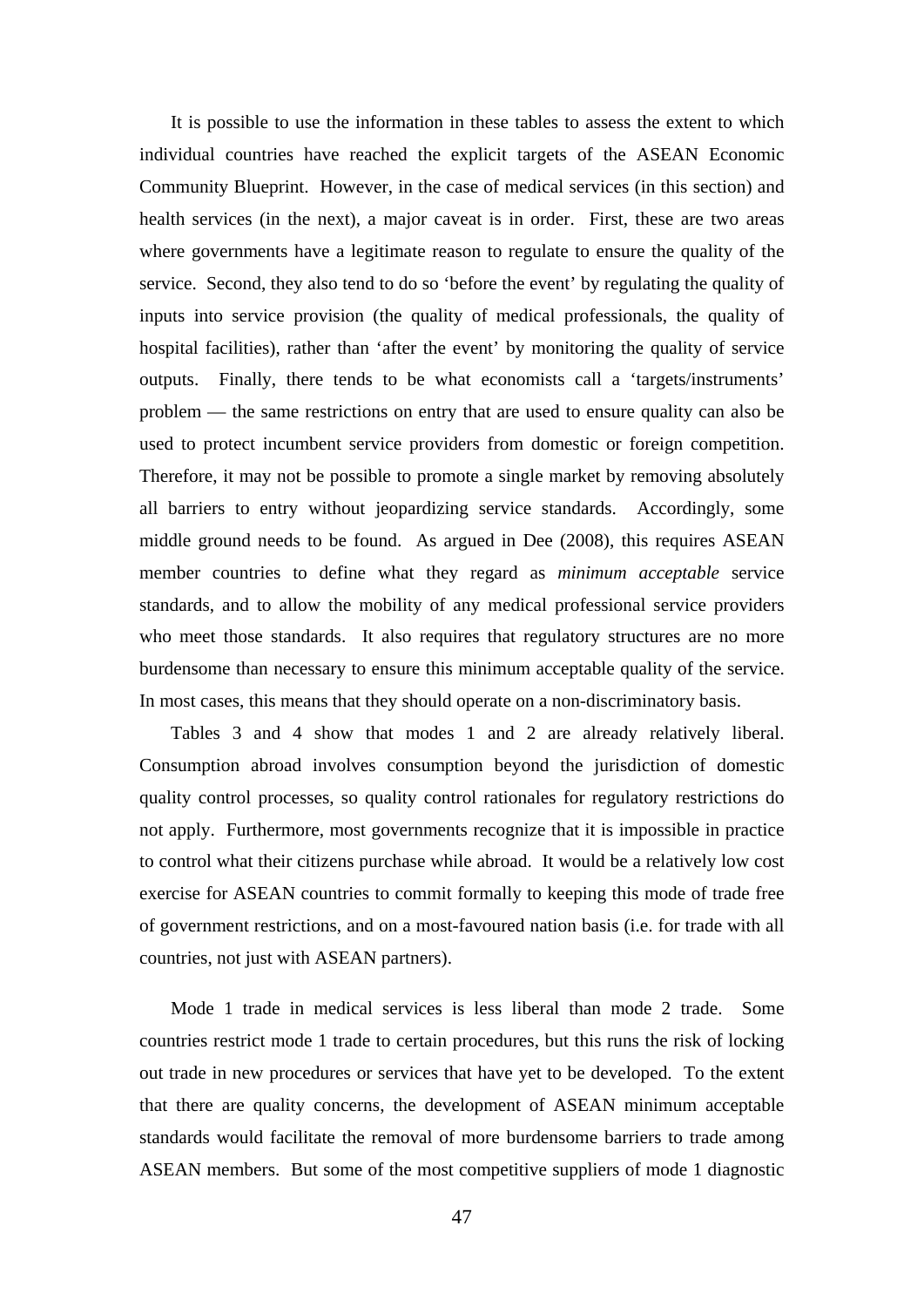and medical laboratory services are in places like Hong Kong — outside of the ASEAN region. Hence, to maximize the benefits of mode 1 liberalization, it should also be on a most-favoured nation basis.

A further liberalization target in the Blueprint is liberalization of limits on foreign equity participation. Four ASEAN countries already meet or exceed the Blueprint's foreign equity target of 70 per cent (where a score lower than 0.3 against question 19 in Table 2 indicates that the country allows the foreign ownership share to reach 70 per cent or higher). These are Cambodia, Malaysia, Singapore and Vietnam. In addition, Indonesia now comes very close to meeting the target. Two additional countries probably meet the target. Brunei has a requirement that at least one of the owners of a medical service firm must be local. Whether this meets a 70 per cent foreign equity target depends on the size of the firm. In the Philippines, professional service firms may be foreign owned as long as the service providers are Filipino citizens. Therefore, there are technically no restrictions on the equity participation of foreigners in corporations. However, for general partnerships and single proprietorships for which the owners are the services providers, foreign ownership is not allowed because of the Constitutional provision restricting the practice of professions to citizens.

Thus it seems that a majority of ASEAN countries already meet, or probably meet, the Blueprint's foreign equity target. This reflects the fact that ASEAN is already relatively liberal in healthcare services, and foreign equity limits have typically been among the first targets of further services trade liberalization initiatives. However, these targets were to be achieved by 2010. Thus three ASEAN members still need to take definitive action. In Lao PDR there is still a potential disconnect between its relatively liberal investment law and its more opaque sectoral regulation. Thailand still requires government approval for majority foreign ownership. And Myanmar has yet to allow its legislation permitting foreign ownership to be reflected in actual practice.

But Tables 3 and 4 also indicate that the greatest prevalence of restrictions is on Mode 4 trade, with restrictions affecting the inward movement of both individual professionals and intra-corporate transferees. Domestic regulatory regimes also impose a relatively high frequency of restrictions. This is particularly significant, as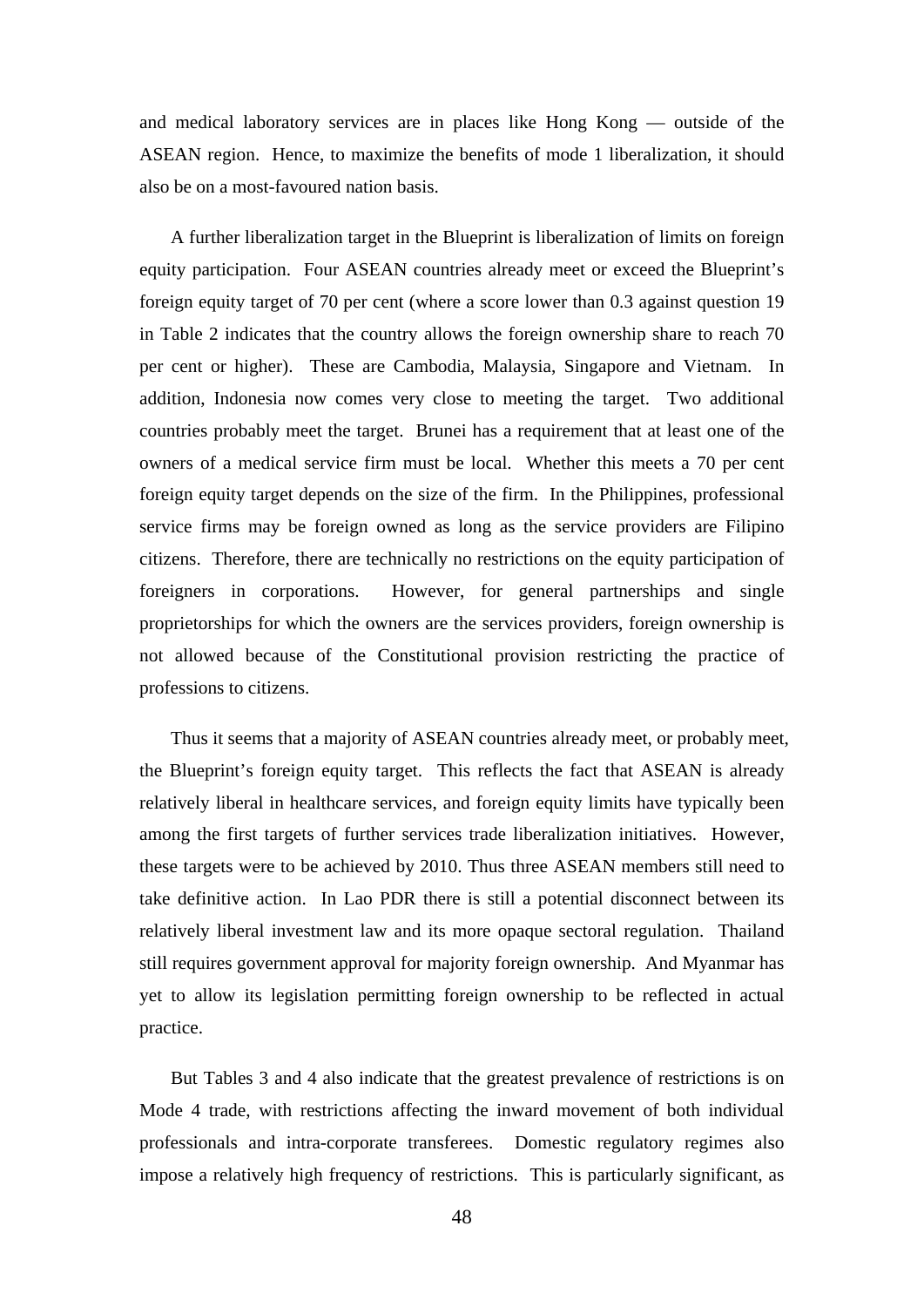some of these restrictions also affect domestic services suppliers, and may therefore doubly penalize economic performance in the health sector. However, some of these have been justified on the grounds of quality assurance. At minimum, ASEAN countries should remove the discrimination against foreign services providers.

A visual presentation of the extent of discrimination against foreign providers is shown in Figure 1. This plots the prevalence of restrictions against domestic and foreign medical professionals across all modes of delivery — the domestic and foreign totals from table 4. The figure shows that in most ASEAN counties, the *proportion* of restrictions that actually apply is much higher for foreign service providers than for their domestic counterparts. But this only captures one aspect of the discrimination against foreigners. Foreigners also face a higher *total number* of restrictions. So the overall extent of discrimination against foreigners is even greater than indicated in Figure 1.



**Figure 1. Restrictions on trade in medical services by ownership category (per cent)** 

Ensuring that non-discriminatory restrictions were no more burdensome than necessary is likely to be a very difficult process — it will require obtaining agreement on minimum acceptable standards. Figure 1 demonstrates that a great deal can be done in the meantime. There is considerable scope for ASEAN countries to make additional commitments to remove derogations from national treatment and thereby to remove discrimination against foreign suppliers.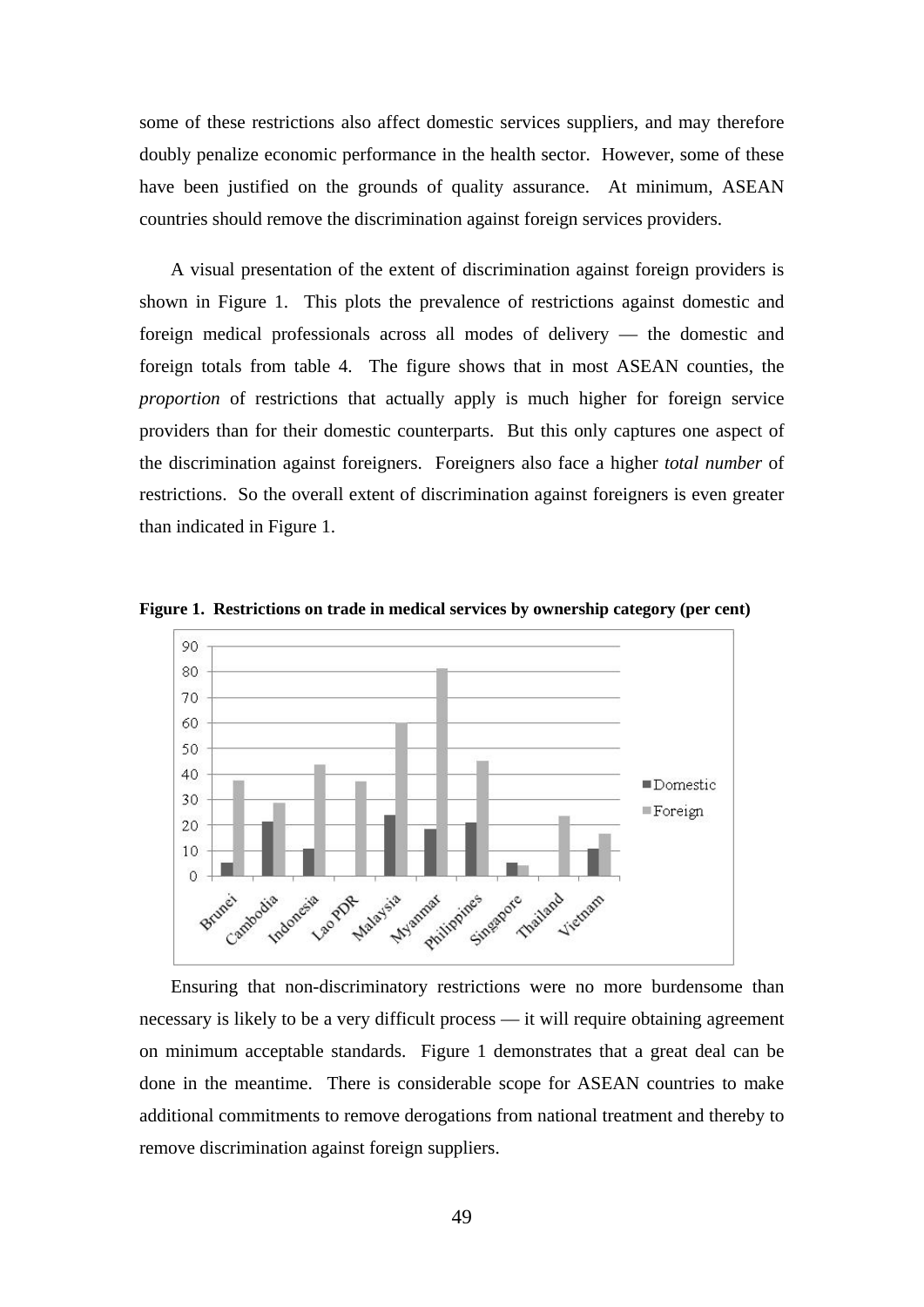A final question is whether the recent reforms have made a significant difference. This is indicated in Figures 2 and 3, for domestic and foreign services providers respectively. These figures compare the overall prevalence of restrictions in 2008 and 2010. The differences reflect the reforms summarized in Table 1. The reforms have made only a slight difference to the overall prevalence of restrictions on foreign suppliers, and no difference to the prevalence of restrictions on domestic suppliers. Thus ASEAN reforms are indeed focused on reducing the extent of discrimination against foreign suppliers. But a great deal more remains to be done.



**Figure 2. Changes in restrictions on domestic medical services over time (per cent )**

**Figure 3. Changes in restrictions on foreign medical services over time (per cent)** 

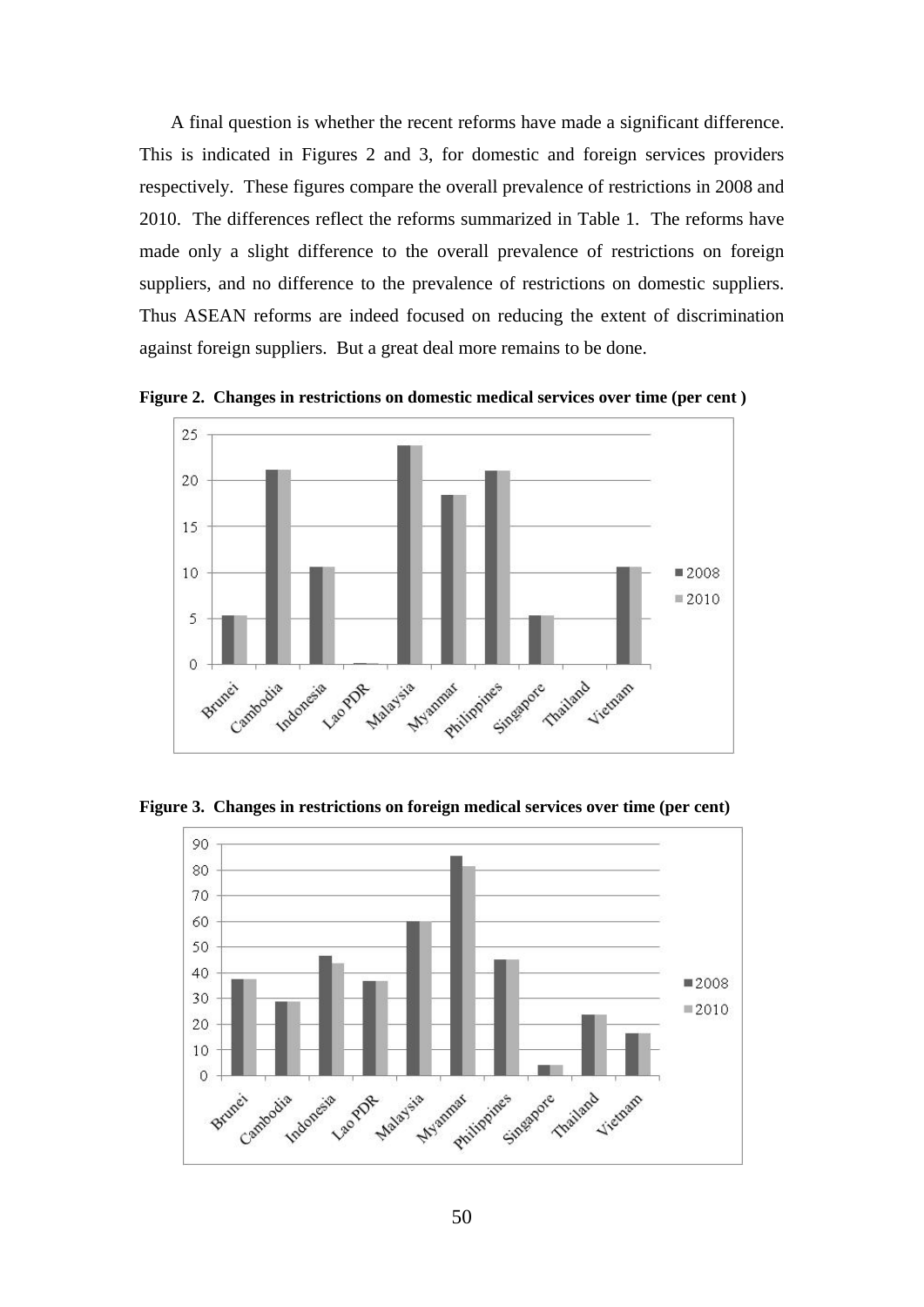#### **4. Health Services**

#### **4.1. A scorecard for services liberalization — health services**

Health services are primarily facilities-based services that are traded via mode 3, that is, by the entry and operation of foreign-invested operators. Increasingly, however, hospital and medical laboratory services are traded via mode 1 (e.g. telemedicine or remote diagnostic services). Hospital services are also traded via mode 2 (consumption abroad). Once again, the questionnaire covering barriers to trade in health services (Dee 2008) asks about actual policies affecting all these modes of delivery. The format is similar to that for medical services, but focusing on restrictions that affect health institutions rather than individual professionals.

Under commercial presence, the questionnaire asks whether there are restrictions on the entry of new health services firms, either domestically-owned, foreign-invested or both, and whether there are restrictions on the legal form of such firms (e.g. whether they are prohibited from incorporating, whether foreign entrants are required to establish in a joint venture), and whether they are restricted in the scope of services they can provide or the number or type of clients they can service. It also asks about ownership restrictions — whether there are maximum limits on the equity participation of either private domestic or foreign shareholders in health service firms.

Under mode 4, the questionnaire asks essentially the same types of questions about restrictions on intra-corporate transferees as in the professional services questionnaire.

Under modes 1 and 2, the questionnaire asks whether foreign health services firms located abroad can provide services cross-border to patients in the home country (e.g. via telemedicine), and whether domestic residents can purchases health services while abroad.

The questionnaire also asks about potentially anti-competitive aspects of the domestic regulatory regime, including whether foreign-invested firms are subject to different licensing or quality assurance requirements from domestic firms, and whether there are restrictions on the ability of foreign health service providers to

51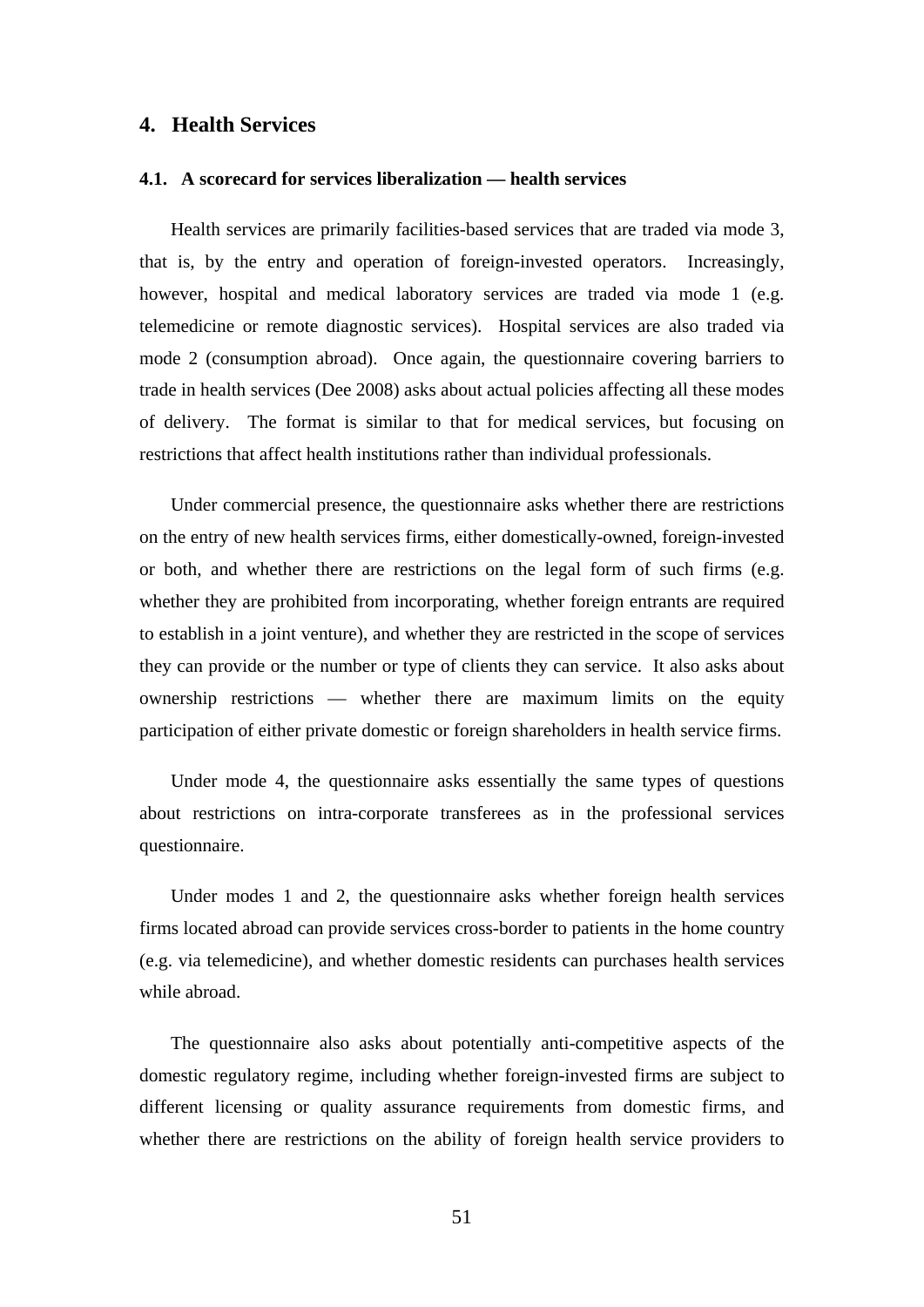access government subsidies (where these are available), either for themselves or for their clients.

Finally, the questionnaire reveals information about the transparency of the regulatory regime, by canvassing which stakeholders are consulted in advance of regulatory changes and by asking how regulatory decisions are made public.

As with medical services, the qualitative information about trade restrictions and regulatory regimes has been coded in a zero-one fashion, where for each question, a score of 1 has been assigned if the restriction applies, and 0 if it does not.

Sometimes an intermediate score is assigned for intermediate stages of restrictiveness. In the case of health services, partial scores are assigned as follows. For private and foreign equity restrictions, partial scores are allocated in inverse proportion to the equity limitation. For example, if equity participation is limited to 25 per cent, then a score of 0.75 is assigned, while if equity participation is allowed to reach 75 per cent, then a score of 0.25 is assigned. If there are limitations on equity participation, but no numerical limited is stated, this is taken as a sign that bureaucratic discretion is involved, and this is taken to be relatively restrictive — it is assumed to be equivalent to a 25 per cent equity limit, and so receives a score of 0.75. When scoring restrictions on cross-border trade, limitations on either the form of services or the groups to which they can be offered are scored at 0.33 each. When scoring restrictions on consumption abroad, limitations in the form of quotas or authorization requirements are scored at 0.5.

#### **4.2. Scorecard results for health services**

The scoring has been done separately for hospital, medical laboratory and ambulance services. The detailed results for hospital services are shown in Table 5. Comparable tables for medical laboratory and ambulance services are similar, and are available by request from the author.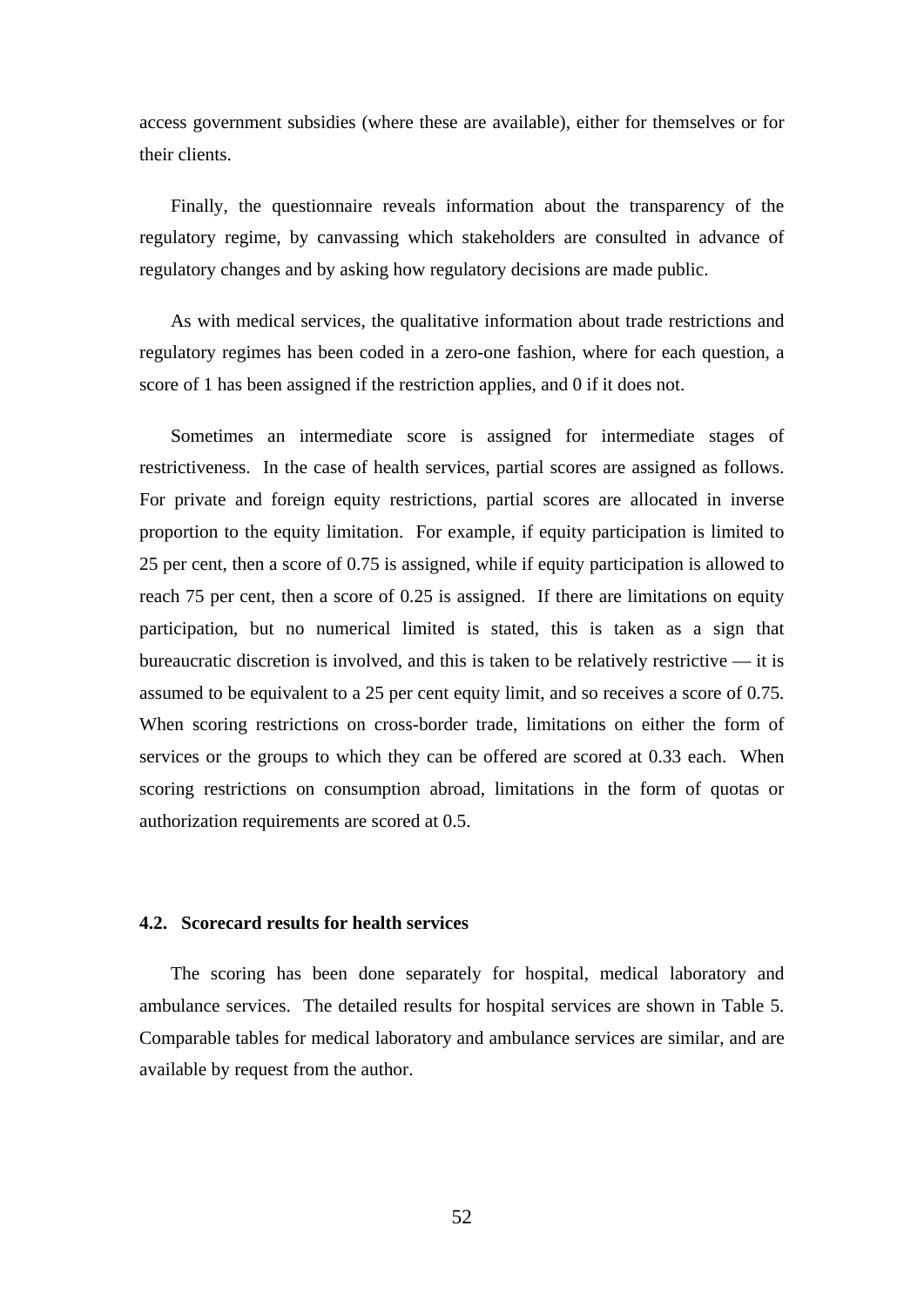|                                                                                                                                                                                                                                 | Brunei         |                | Cambodia Indonesia | Lao PDR        | Malaysia       |                | Myanmar Philippines Singapore |                | Thailand     |                | Vietnam AVERAGE |
|---------------------------------------------------------------------------------------------------------------------------------------------------------------------------------------------------------------------------------|----------------|----------------|--------------------|----------------|----------------|----------------|-------------------------------|----------------|--------------|----------------|-----------------|
|                                                                                                                                                                                                                                 |                |                |                    |                |                |                |                               |                |              |                |                 |
| A. Market Access – commercial presence (mode 3)                                                                                                                                                                                 |                |                |                    |                |                |                |                               |                |              |                |                 |
| 1 Are there policy restrictions on new entry - by any firm?                                                                                                                                                                     |                | $\theta$       | $\mathbf{0}$       | $\Omega$       |                | $\Omega$       | $\Omega$                      | $\mathbf{0}$   | $\theta$     | $\Omega$       |                 |
| By foreign firms?                                                                                                                                                                                                               |                | $\overline{0}$ | $\overline{0}$     | $\overline{0}$ | $\overline{0}$ |                | $\overline{0}$                | $\overline{0}$ | $\Omega$     | $\Omega$       | 0.2             |
| 3 Are these firms prohibited from incorporating (with limited liability)?<br>4 Are foreign health services firms prohibited from establishing in a joint venture                                                                | $\Omega$       | $\overline{0}$ | $\overline{0}$     | $\theta$       | $\Omega$       | $\Omega$       | $\Omega$                      | $\theta$       | $\Omega$     | $\Omega$       | $\mathbf{0}$    |
| with local professionals?                                                                                                                                                                                                       | $\Omega$       | $\mathbf{0}$   | $\mathbf{0}$       | $\overline{0}$ | $\overline{0}$ | $\overline{0}$ | $\overline{0}$                | $\overline{0}$ | $\mathbf{0}$ | $\overline{0}$ | $\overline{0}$  |
| Are they required to establish in a JV?                                                                                                                                                                                         |                | $\theta$       |                    | $\overline{0}$ |                |                | $\mathbf{0}$                  | $\overline{0}$ | $\Omega$     | $\Omega$       | 0.4             |
| 5 Are foreign health services firms restricted in the scope of services they can<br>provide?                                                                                                                                    | $\Omega$       | $\mathbf{0}$   |                    | $\overline{0}$ | $\overline{0}$ |                |                               | $\mathbf{0}$   | $\mathbf{0}$ | $\overline{0}$ | 0.3             |
| 6 Are foreign health services firms restricted in the number of clients (domestic<br>and/or foreign) they can service?                                                                                                          |                | $\theta$       | $\mathbf{0}$       | $\overline{0}$ | $\Omega$       |                |                               | $\theta$       |              | $\Omega$       | 0.4             |
| B. Market Access – movement of natural persons (mode $4$ ) – intra-corporate<br>transferees                                                                                                                                     |                |                |                    |                |                |                |                               |                |              |                |                 |
| 7 Are there minimum requirements to have nationals/residents as executives,<br>managers etc in foreign invested health service firms?                                                                                           |                |                |                    |                |                |                |                               | $\mathbf{0}$   |              |                | 0.9             |
| 8 Are there prohibitions or maximum restrictions on employing locally trained<br>professionals in foreign invested professional service firms?<br>9 Are there categories of intra-corporate transferees whose entry and stay is | $\mathbf{0}$   | $\overline{0}$ | $\overline{0}$     | $\Omega$       |                |                | $\overline{0}$                | $\overline{0}$ | $\Omega$     | $\overline{0}$ | 0.2             |
| subject to labour market tests?<br>10 Are there categories of managerial personnel who must be locally licensed as                                                                                                              | $\mathbf{0}$   |                |                    |                |                |                |                               | $\overline{0}$ | $\Omega$     | $\Omega$       | 0.6             |
| a medical professional?                                                                                                                                                                                                         | $\overline{0}$ |                |                    |                |                |                |                               | $\overline{0}$ |              |                | 0.8             |
| 11 Are there categories of managerial personnel who must be locally domiciled?                                                                                                                                                  | $\theta$       |                |                    | $\Omega$       |                |                | $\Omega$                      | $\Omega$       |              |                | 0.6             |
| C. Cross-border trade (Mode 1)                                                                                                                                                                                                  |                |                |                    |                |                |                |                               |                |              |                |                 |
| 12 Are foreign health services providers located abroad able to provide<br>services cross-border to patients in your country (eg tele-medicine)?                                                                                | 0.67           | $\theta$       | $\theta$           | $\Omega$       | 0.33           | 0.67           | $\Omega$                      | $\Omega$       | $\theta$     | $\Omega$       | 0.2             |

# **Table 5. Restrictions on trade in hospital services (index 0-1)**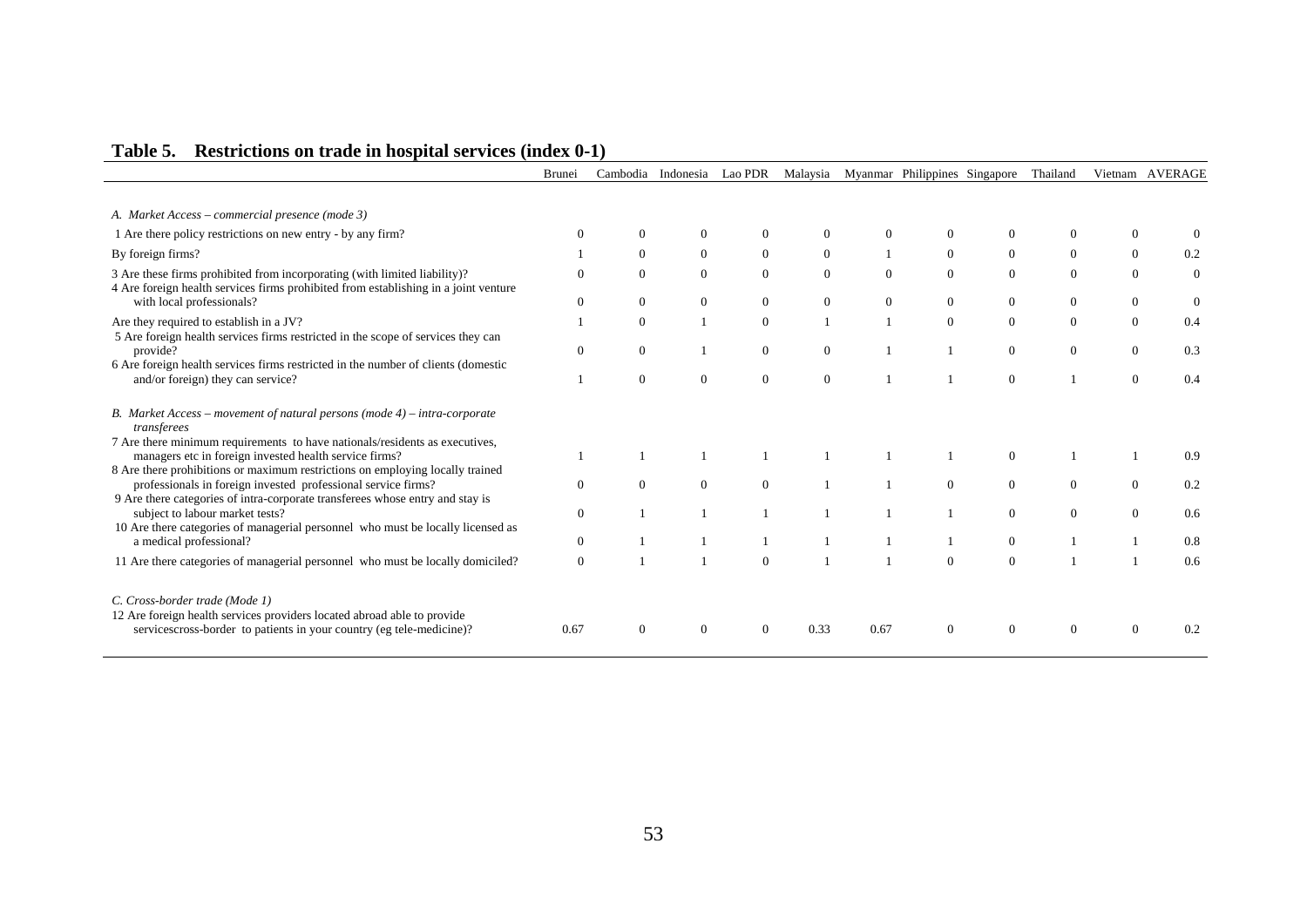| Table 5. Restrictions on trade in hospital services (index 0-1) (Continued) |  |  |  |  |  |  |
|-----------------------------------------------------------------------------|--|--|--|--|--|--|
|-----------------------------------------------------------------------------|--|--|--|--|--|--|

|                                                                                                                                          | Brunei   | Cambodia         | Indonesia Lao PDR |                  | Malaysia     |              | Myanmar Philippines Singapore |                  | Thailand       |                | Vietnam AVERAGE |
|------------------------------------------------------------------------------------------------------------------------------------------|----------|------------------|-------------------|------------------|--------------|--------------|-------------------------------|------------------|----------------|----------------|-----------------|
| D. Consumption abroad (Mode 2)                                                                                                           |          |                  |                   |                  |              |              |                               |                  |                |                |                 |
| 13 Can domestic residents purchase health services while abroad?                                                                         | $\theta$ | $\theta$         | $\theta$          | $\theta$         | $\Omega$     | 0.5          | $\overline{0}$                | $\mathbf{0}$     | $\mathbf{0}$   | $\mathbf{0}$   | 0.1             |
|                                                                                                                                          |          |                  |                   |                  |              |              |                               |                  |                |                |                 |
| E. Ownership                                                                                                                             |          |                  |                   |                  |              |              |                               |                  |                |                |                 |
| 14 Is private ownership allowed - in existing operators?                                                                                 |          | $\mathbf{0}$     | $\theta$          | $\theta$         |              |              | $\Omega$                      |                  |                | $\Omega$       |                 |
| New entrants                                                                                                                             |          | $\mathbf{0}$     | $\overline{0}$    | $\mathbf{0}$     | $\mathbf{0}$ | $\theta$     | $\mathbf{0}$                  |                  | $\Omega$       | $\overline{0}$ | $\overline{0}$  |
| 15 Is foreign ownership allowed - in existing operators?                                                                                 | 0.75     | $\boldsymbol{0}$ | 0.35              | $\boldsymbol{0}$ | 0.3          |              | $\mathbf{0}$                  | $\boldsymbol{0}$ | 0.51           |                | 0.3             |
| New entrants                                                                                                                             | 0.75     | $\Omega$         | 0.33              | $\Omega$         | 0.3          |              | $\Omega$                      | $\Omega$         | 0.51           |                | 0.3             |
| <b>F</b> Regulation                                                                                                                      |          |                  |                   |                  |              |              |                               |                  |                |                |                 |
| 21 Are foreign providers subject to different licensing requirements from                                                                |          |                  |                   |                  |              |              |                               |                  |                |                |                 |
| domestic firms?                                                                                                                          | 0        | $\mathbf{0}$     |                   |                  | $\mathbf{0}$ |              | $\mathbf{0}$                  | $\mathbf{0}$     | $\mathbf{0}$   | $\overline{0}$ | 0.3             |
| 22 Are foreign providers required to train local staff?                                                                                  |          | $\mathbf{1}$     |                   |                  |              |              | $\Omega$                      | $\Omega$         | $\Omega$       | $\Omega$       | 0.6             |
| 23 Do quality assurance obligations on foreign providers differ from those for                                                           |          |                  |                   |                  |              |              |                               |                  |                |                |                 |
| domestic institutions?                                                                                                                   |          | $\boldsymbol{0}$ | $\mathbf{0}$      | $\mathbf{0}$     |              |              | $\overline{0}$                |                  | $\overline{0}$ | $\overline{0}$ | $\overline{0}$  |
| 24 Are foreign providers of these services restricted in their ability to charge fees?                                                   |          | $\mathbf{0}$     | $\mathbf{0}$      | $\boldsymbol{0}$ |              |              | $\mathbf{0}$                  |                  | $\theta$       | $\Omega$       | 0.2             |
| 26 Are foreign providers restricted in their access to producer subsidies?                                                               |          | $\boldsymbol{0}$ |                   | $\boldsymbol{0}$ |              |              |                               | $\mathbf{0}$     | $\mathbf{0}$   |                | 0.4             |
| Are their local clients (nationals) restricted in their access to consumer subsidies?                                                    | $\theta$ | $\mathbf{0}$     |                   | $\theta$         |              |              |                               |                  | $\Omega$       | $\Omega$       | 0.5             |
|                                                                                                                                          |          |                  |                   |                  |              |              |                               |                  |                |                |                 |
| 29 Which of the following are consulted in advance of regulatory changes (eg<br>accreditation requirements) affecting service providers? |          |                  |                   |                  |              |              |                               |                  |                |                |                 |
| Service providers                                                                                                                        |          |                  |                   |                  |              |              |                               |                  |                |                |                 |
| Users                                                                                                                                    | $\theta$ | 1                | $\mathbf{1}$      |                  | $\mathbf{0}$ | $\mathbf{0}$ |                               |                  |                | $\overline{0}$ | 0.6             |
| Other                                                                                                                                    | $\Omega$ | $\Omega$         | $\Omega$          | $\Omega$         | $\Omega$     |              |                               | $\Omega$         | $\Omega$       |                | 0.3             |
| 30 How are laws and regulatory decisions affecting these service providers (see<br>name of sheet) made public?                           |          |                  |                   |                  |              |              |                               |                  |                |                |                 |
| Regulator's website                                                                                                                      |          | $\mathbf{0}$     |                   | $\mathbf{0}$     |              | 0            |                               |                  |                |                | 0.6             |
| Official gazette                                                                                                                         |          | $\mathbf{1}$     |                   | $\boldsymbol{0}$ |              |              |                               |                  |                |                | 0.9             |
| Other                                                                                                                                    |          | $\Omega$         |                   |                  |              | $\Omega$     |                               |                  | $\theta$       |                | 0.5             |
|                                                                                                                                          |          |                  |                   |                  |              |              |                               |                  |                |                |                 |

Summary restrictiveness scores for broad categories of restrictions have also been obtained using the same methods as for medical professional services. The results are shown in Tables 6 and 7.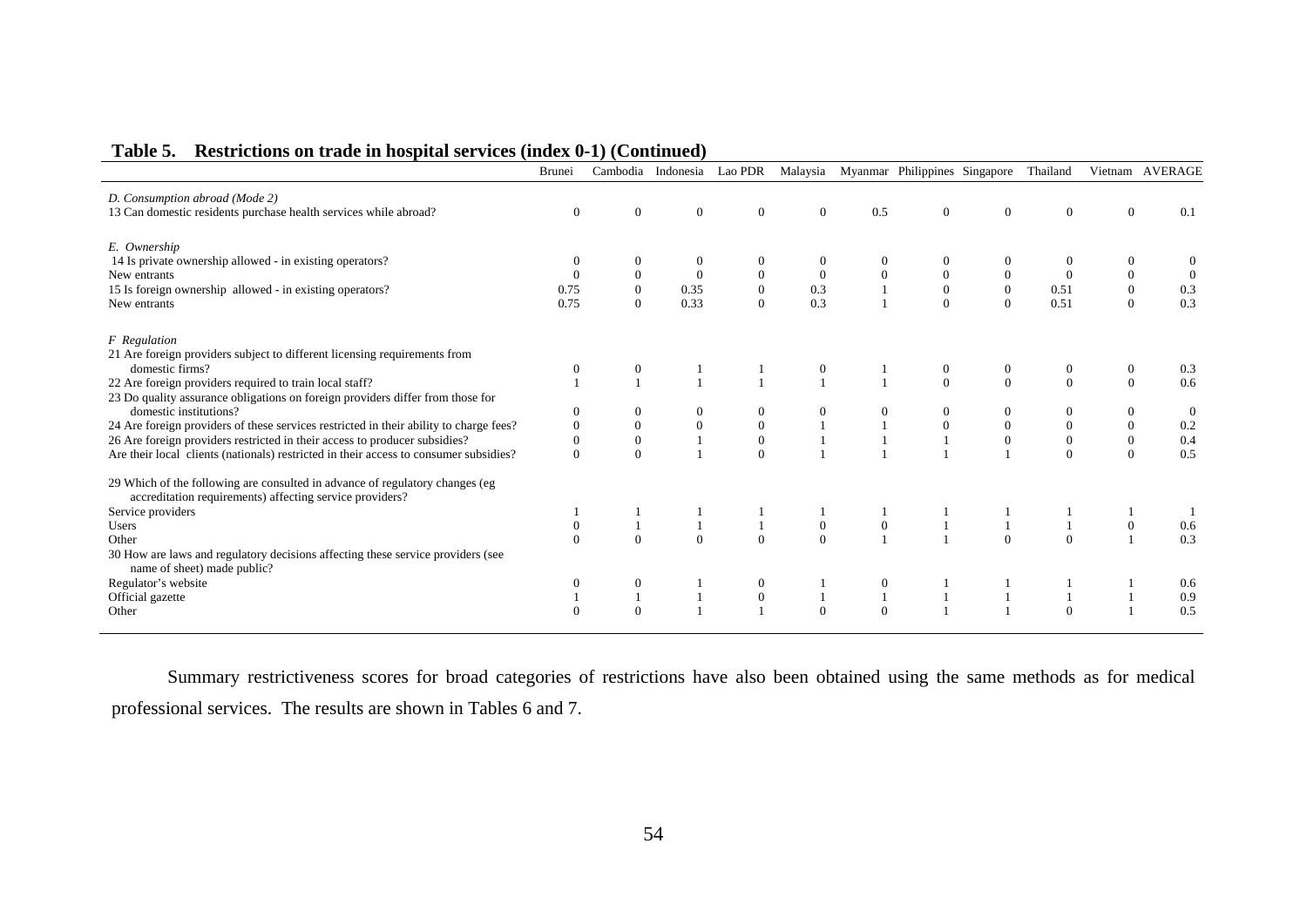| Table 6. Restrictions on trade in health services by service and by mode of delivery (per cent) |  |  |  |  |  |  |
|-------------------------------------------------------------------------------------------------|--|--|--|--|--|--|
|                                                                                                 |  |  |  |  |  |  |

|                                                                       | Brunei           | Cambodia         | Indonesia      | Lao PDR        | Malaysia       | Myanmar  | Philippines      | Singapore               | Thailand     | Vietnam        | <b>AVERAGE</b> |
|-----------------------------------------------------------------------|------------------|------------------|----------------|----------------|----------------|----------|------------------|-------------------------|--------------|----------------|----------------|
| Consumption abroad (Mode 2)                                           | $\mathbf{0}$     | $\boldsymbol{0}$ | $\mathbf{0}$   | $\mathbf{0}$   | $\mathbf{0}$   | 50       | $\mathbf{0}$     | $\mathbf{0}$            | $\mathbf{0}$ | $\mathbf{0}$   | 5              |
| <b>HOSPITAL</b>                                                       |                  |                  |                |                |                |          |                  |                         |              |                |                |
| Commercial presence (mode 3)                                          | 43               | $\mathbf{0}$     | 29             | $\mathbf{0}$   | 14             | 57       | 29               | $\mathbf{0}$            | 14           | $\mathbf{0}$   | 19             |
| Movement of natural persons (mode $4$ ) – intra-corporate transferees | 20               | 80               | 80             | 60             | 100            | 100      | 60               | $\overline{0}$          | 60           | 60             | 62             |
| Cross-border trade (Mode 1)                                           | 67               | $\Omega$         | $\overline{0}$ | $\mathbf{0}$   | 33             | 67       | $\theta$         | $\theta$                | $\Omega$     | $\Omega$       | 17             |
| Ownership                                                             | 38               | $\Omega$         | 17             | $\mathbf{0}$   | 15             | 50       | $\theta$         | $\overline{0}$          | 26           | $\Omega$       | 15             |
| Regulation                                                            | 17               | 17               | 67             | 33             | 67             | 83       | 33               | 17                      | $\Omega$     | $\overline{0}$ | 33             |
| <b>TOTAL</b>                                                          | 31               | 22               | 46             | 22             | 48             | 72       | 30               | $\overline{\mathbf{4}}$ | 22           | 13             | 31             |
| Transparency                                                          | 33               | 50               | 83             | 50             | 50             | 50       | 100              | 83                      | 67           | 83             | 65             |
| <b>MEDICAL LABORATORY</b>                                             |                  |                  |                |                |                |          |                  |                         |              |                |                |
| Commercial presence (mode 3)                                          | 43               | $\mathbf{0}$     | 14             | $\mathbf{0}$   | 14             | 57       | 29               | $\mathbf{0}$            | 14           | $\mathbf{0}$   | 17             |
| Movement of natural persons (mode $4$ ) – intra-corporate transferees | 20               | 80               | 80             | 60             | 100            | 100      | 60               | 20                      | 20           | 60             | 60             |
| Cross-border trade (Mode 1)                                           | $\boldsymbol{0}$ | $\Omega$         | $\theta$       | $\mathbf{0}$   | 33             | 67       | $\theta$         | $\overline{0}$          | $\Omega$     | $\Omega$       | 10             |
| Ownership                                                             | 38               | $\Omega$         | 17             | $\mathbf{0}$   | 15             | 50       | $\theta$         | $\theta$                | 26           | $\Omega$       | 15             |
| Regulation                                                            | 17               | 17               | 67             | 33             | 67             | 83       | $\overline{0}$   | $\theta$                | $\Omega$     | $\overline{0}$ | 28             |
| <b>TOTAL</b>                                                          | 28               | 22               | 42             | 22             | 48             | 72       | 22               | $\overline{\mathbf{4}}$ | 13           | 13             | 29             |
| Transparency                                                          | 33               | 50               | 83             | 50             | 50             | 50       | 100              | 83                      | 67           | 67             | 63             |
| <b>AMBULANCE</b>                                                      |                  |                  |                |                |                |          |                  |                         |              |                |                |
| Commercial presence (mode 3)                                          | 43               | $\mathbf{0}$     | 71             | $\mathbf{0}$   | 14             | 57       | 29               | $\mathbf{0}$            | 14           | $\mathbf{0}$   | 23             |
| Movement of natural persons (mode $4$ ) – intra-corporate transferees | 20               | 80               | 100            | 60             | 100            | 100      | 60               | 20                      | 20           | 60             | 62             |
| Cross-border trade (Mode 1)                                           | $\overline{0}$   | $\Omega$         | $\theta$       | $\overline{0}$ | $\overline{0}$ | $\theta$ | $\theta$         | $\theta$                | $\Omega$     | $\theta$       | $\overline{0}$ |
| Ownership                                                             | 38               | $\Omega$         | 50             | $\mathbf{0}$   | 15             | 50       | $\theta$         | $\theta$                | 26           | $\Omega$       | 18             |
| Regulation                                                            | 17               | 17               | 83             | 33             | 67             | 83       | $\boldsymbol{0}$ | $\mathbf{0}$            | $\theta$     | $\overline{0}$ | 30             |
| <b>TOTAL</b>                                                          | 28               | 22               | 74             | 22             | 46             | 70       | 22               | $\overline{\mathbf{4}}$ | 13           | 13             | 31             |
| Transparency                                                          | 33               | 50               | 67             | 50             | 50             | 50       | $\overline{0}$   | 67                      | 67           | 67             | 50             |

*Source*: Author.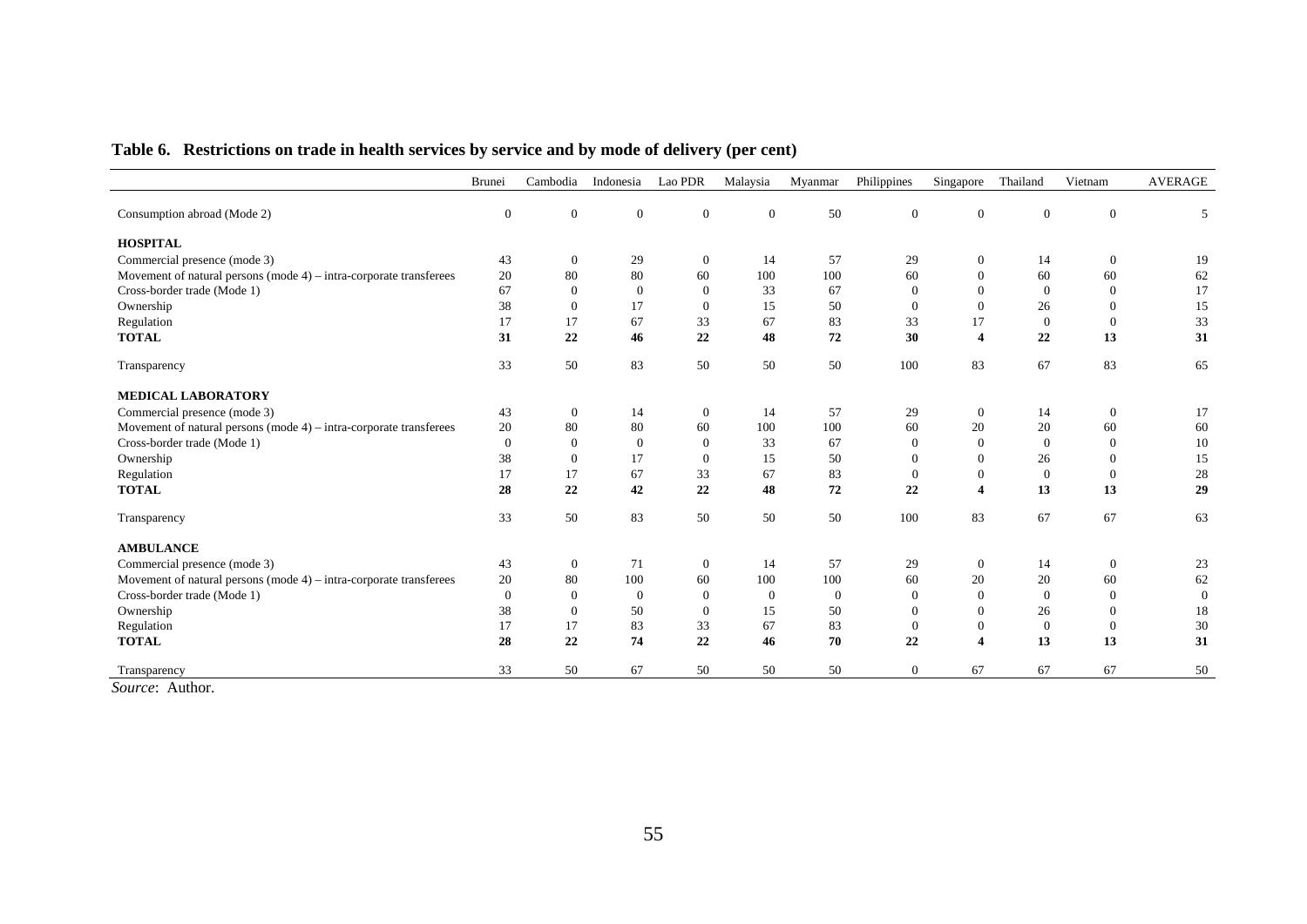|                                                                       |              | Brunei Cambodia  | Indonesia    | Lao PDR        | Malaysia       | Myanmar      | Philippines    | Singapore    | Thailand       | Vietnam        | <b>AVERAGE</b> |
|-----------------------------------------------------------------------|--------------|------------------|--------------|----------------|----------------|--------------|----------------|--------------|----------------|----------------|----------------|
|                                                                       |              |                  |              |                |                |              |                |              |                |                |                |
| <b>DOMESTIC HOSPITAL</b>                                              |              |                  |              |                |                |              |                |              |                |                |                |
| Commercial presence (mode 3)                                          | $\mathbf{0}$ | $\overline{0}$   | $\theta$     | $\overline{0}$ | $\overline{0}$ | $\mathbf{0}$ | $\overline{0}$ | $\mathbf{0}$ | $\overline{0}$ | $\overline{0}$ | $\overline{0}$ |
| Ownership                                                             | $\mathbf{0}$ | $\mathbf{0}$     | $\mathbf{0}$ | $\overline{0}$ | $\mathbf{0}$   | $\mathbf{0}$ | $\mathbf{0}$   | $\mathbf{0}$ | $\overline{0}$ | $\mathbf{0}$   | $\overline{0}$ |
| Regulation                                                            | $\bf{0}$     | $\bf{0}$         | $\bf{0}$     | $\bf{0}$       | $\bf{0}$       | $\bf{0}$     | $\bf{0}$       | $\bf{0}$     | $\bf{0}$       | $\bf{0}$       | $\bf{0}$       |
| <b>TOTAL</b>                                                          |              |                  |              |                |                |              |                |              |                |                |                |
|                                                                       |              |                  |              |                |                |              |                |              |                |                |                |
| <b>FOREIGN HOSPITAL</b>                                               |              |                  |              |                |                |              |                |              |                |                |                |
| Commercial presence (mode 3)                                          | 55           | $\boldsymbol{0}$ | 36           | $\overline{0}$ | 18             | 73           | 36             | $\mathbf{0}$ | 18             | $\mathbf{0}$   | 24             |
| Movement of natural persons (mode $4$ ) – intra-corporate transferees | 20           | 80               | 80           | 60             | 100            | 100          | 60             | $\mathbf{0}$ | 60             | 60             | 62             |
| Cross-border trade (Mode 1)                                           | 67           | $\overline{0}$   | $\mathbf{0}$ | $\overline{0}$ | 33             | 67           | $\mathbf{0}$   | $\mathbf{0}$ | $\theta$       | $\overline{0}$ | 17             |
| Ownership                                                             | 75           | $\mathbf{0}$     | 34           | $\Omega$       | 30             | 100          | $\theta$       | $\mathbf{0}$ | 51             | $\Omega$       | 29             |
| Regulation                                                            | 17           | 17               | 67           | 33             | 67             | 83           | 33             | 17           | $\overline{0}$ | $\theta$       | 33             |
| <b>TOTAL</b>                                                          | 37           | 26               | 55           | 26             | 56             | 85           | 36             | 5            | 26             | 15             | 37             |

# **Table 7. Restrictions on trade in hospital services by ownership category and mode of delivery (per cent)**

*Source*: Author.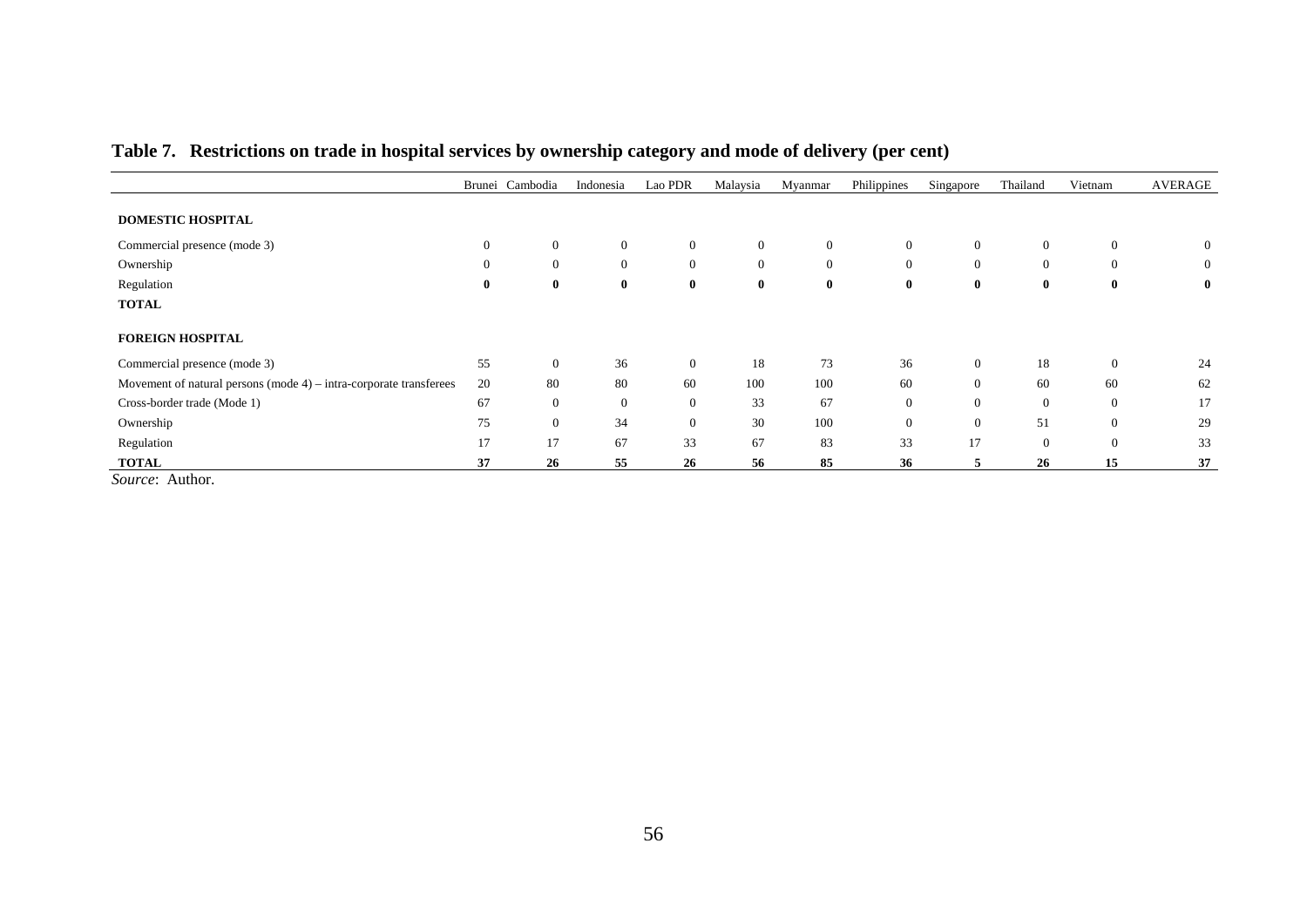The pattern of restrictions across modes of delivery is also similar to that for medical services. Restrictions that are most prevalent are those affecting the movement of intra-corporate transferees and regulatory restrictions. Table 7 indicates that, compared with medical services, the regulatory restrictions in health are skewed to penalizing foreign suppliers, rather than affecting domestic and foreign suppliers equally.

This latter impression is confirmed in Figure 4 for hospital services. By 2010, there are no non-discriminatory restrictions affecting domestic suppliers. Figure 5 shows that the last of these was removed between 2008 and 2010, when the Philippines removed its last regulatory barrier to entry.



**Figure 4. Restrictions on trade in hospital services by ownership category (per cent)**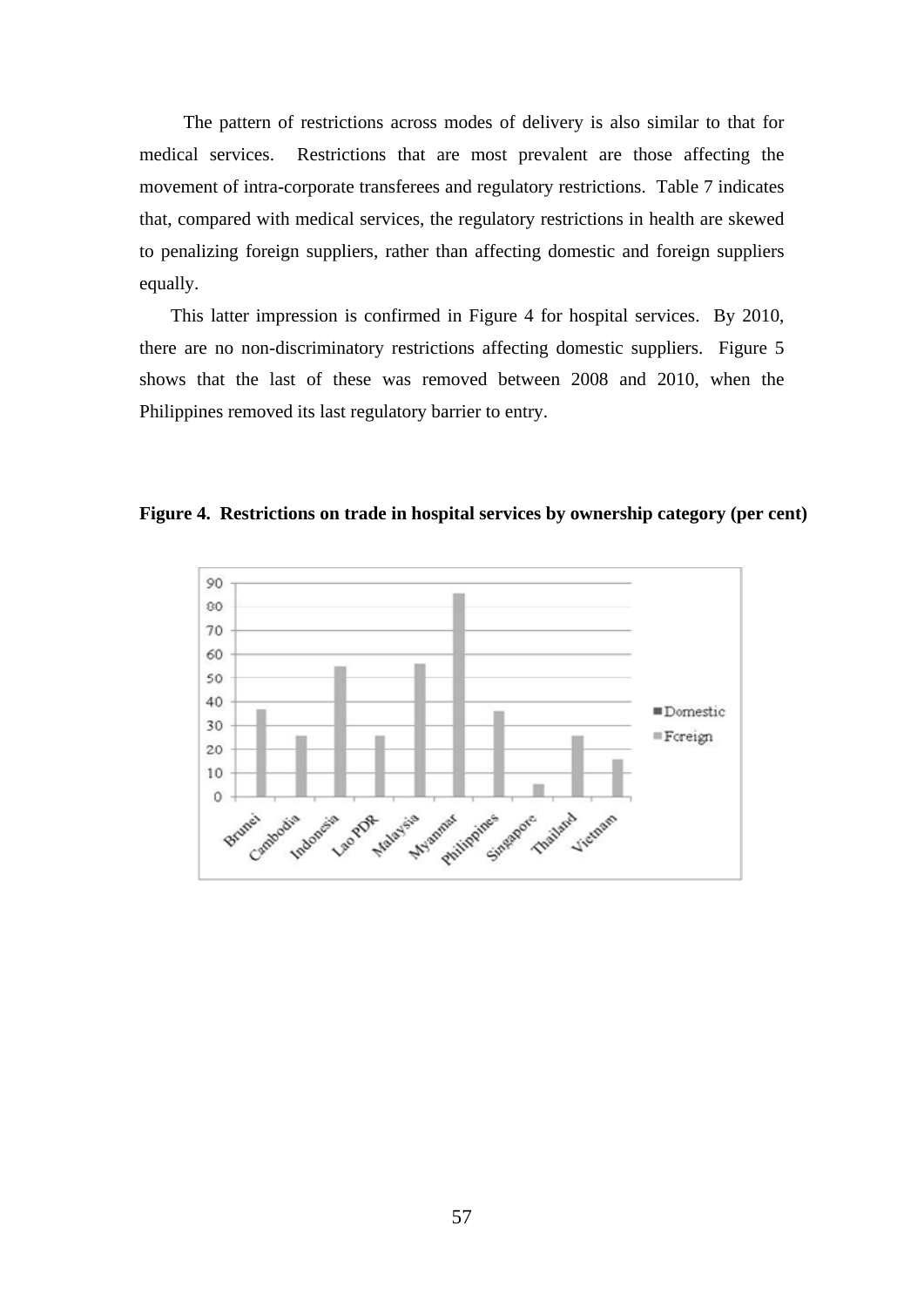By contrast, the prevalence of restrictions against foreign health services providers is still quite high (Figure 4), and the recent reforms since 2008 have made only slight inroads into those trade barriers (Figure 6).



**Figure 5. Changes in restrictions on domestic hospital services over time (per cent)** 

**Figure 6. Changes in restrictions on foreign hospital services over time (per cent)** 

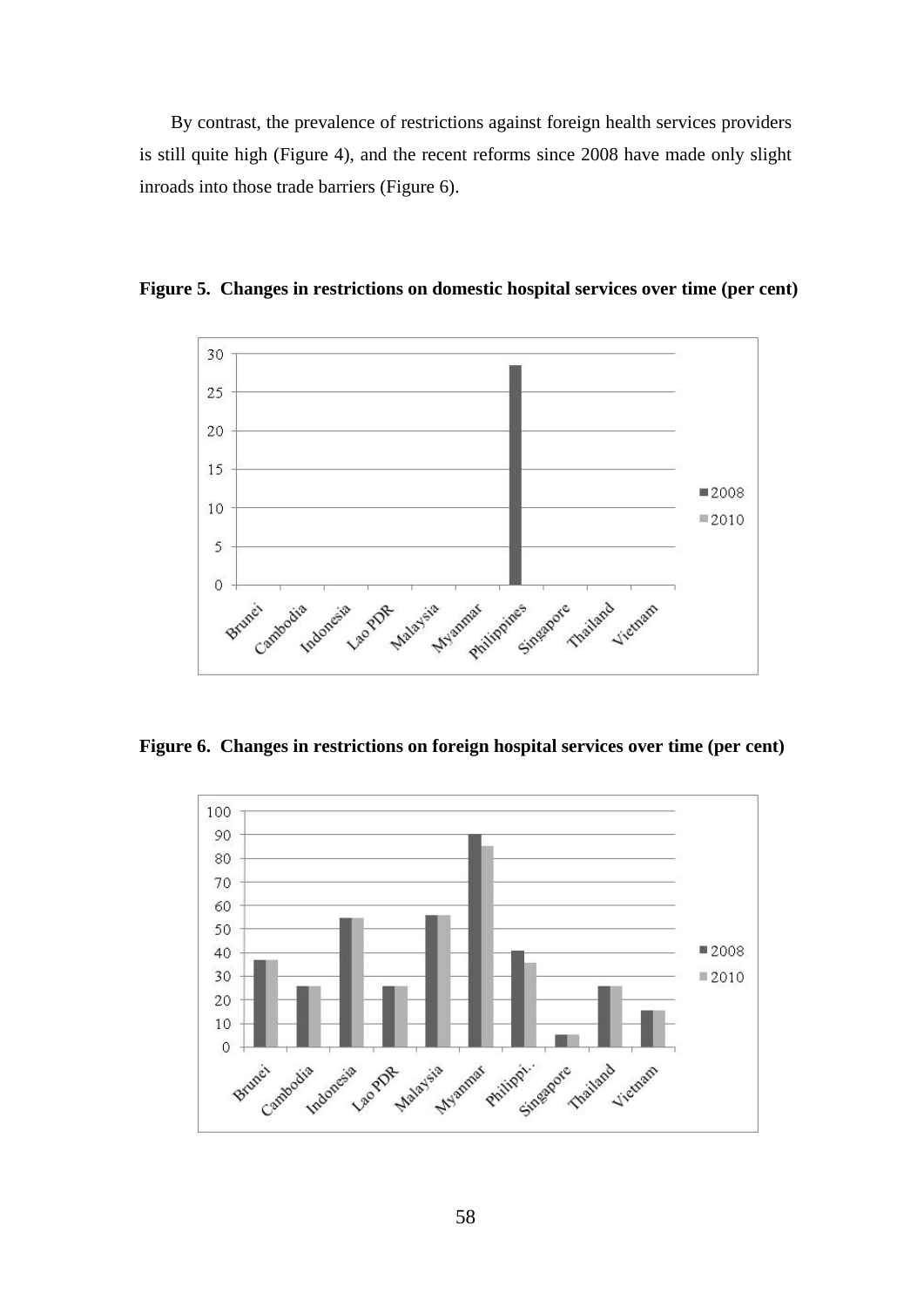There is considerable scope for ASEAN countries to make additional commitments to remove derogations from national treatment and thereby to remove discrimination against foreign suppliers. And this process is likely to be less difficult and controversial than dealing with the remaining trade barriers in medical professional services.

### **5. Banking Services**

#### **5.1. A scorecard for services liberalization — banking services**

Banking services involve the acceptance of deposits and other payable funds from the public, and lending of all types, including consumer credit and mortgages. In open economies, banking also involves the provision of foreign exchange services. While banking involves risks, some research has suggested that there are economies of scale in risk management, so that it can be an advantage if banks can combine their banking activities with other activities involving risk management, including insurance and securities management (see Barth, Caprio and Levine 2004 for a survey of the arguments and evidence). Nevertheless, there is also evidence that allowing banks to diversify into such non-traditional activities can create conflicts of interest that may have contributed to the global financial crisis (e.g. Blundell-Wignall et al. 2009). Recent research has tended to confirm that restrictions on banks' ability to undertake non-traditional banking activities should be regarded as prudential restrictions rather than as trade barriers (Dinh 2011).

Banking services can be delivered through all four modes of supply — crossborder (mode 1), via the movement of consumers (mode 2), via commercial presence and via the movement of individual bank personnel (particularly intra-corporate transferees, mode 4).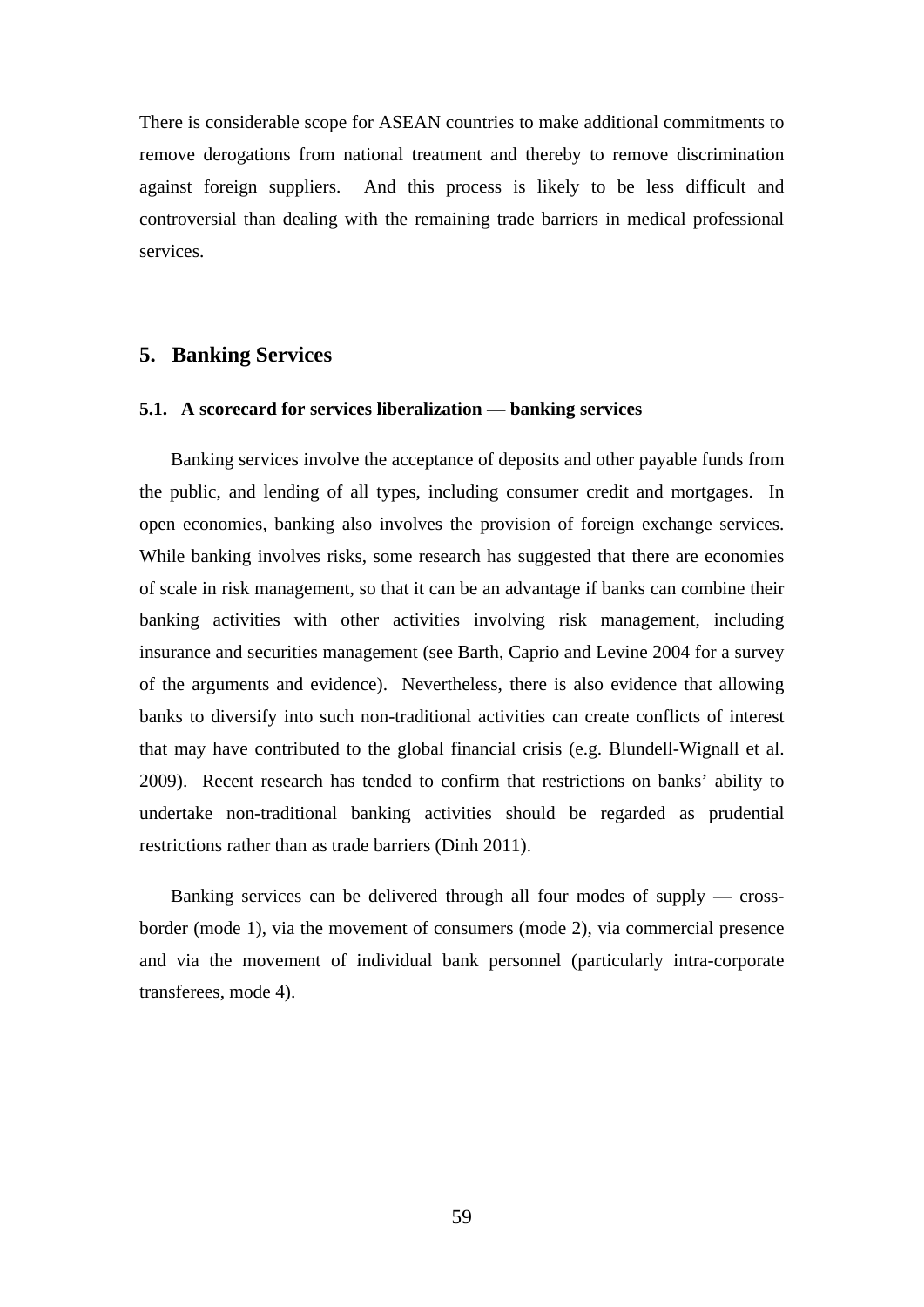The questionnaire covering barriers to trade in banking services (Dee 2008) asks about actual policies affecting all these modes of delivery. However, one key aspect of the macroeconomic environment will affect trade in banking services via all four modes of supply. This is whether there are any controls on short- or long-term capital flows between countries. The questionnaire asks first about the existence of such capital controls.

Under commercial presence, the questionnaire asks whether there are restrictions on the entry of new banks, either domestically-owned, foreign-invested or both, and whether there are restrictions on the legal form of foreign banks (e.g. whether branches and/or subsidiaries are allowed), and whether banks are restricted in the scope of services they can provide (including non-traditional services) or the number or outlets (street branches, offices and ATMs) they can have.

As alluded to earlier, the issue of the legal form that foreign banks are allowed to take is one area where the distinction between prudential and non-prudential regulation becomes blurred. When foreign banks establish subsidiaries, they must automatically hold equity capital in those subsidiaries locally, and the host country's prudential rules governing minimum capital ratios can be applied to that local equity capital. By contrast, when foreign banks establish branches, their equity capital can stay in the home country, and the host country's prudential rules cannot be as easily applied. Some countries are prepared to allow this, essentially relying on the prudential regulation of the foreign bank's home country to determine capital ratios. Other countries allow foreign branches, but constrain them to lend against local capital. This is more restrictive than allowing them to lend against parent capital, although it can be justified for prudential reasons. It has nevertheless been counted as a restriction if branches are not allowed to lend against parent capital.

The banking questionnaire also asks about ownership restrictions — whether there are maximum limits on the equity participation of either private domestic or foreign shareholders in banks.

Under modes 1 and 2, the questionnaire asks about limitations on the movement of intra-corporate transferees (i.e. the directors, executives, managers and employees of banks), which might take the form of nationality or residency requirements on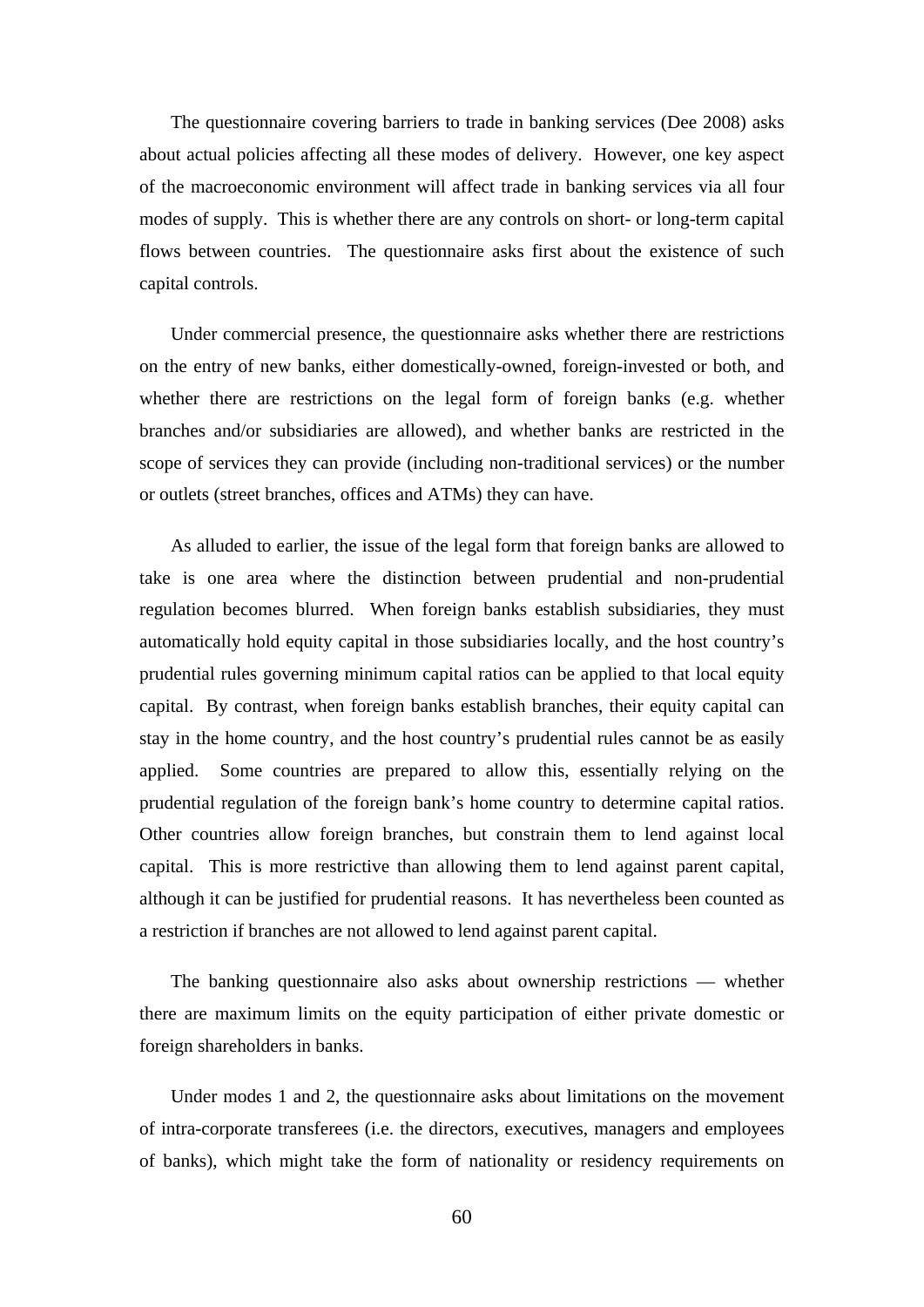certain classes of personnel, or a requirement for labour market testing. It also asks about the permitted length of short- or long-term stay for such transferees, an aspect of the regulatory regime that is typically set horizontally by immigration departments rather than by banking regulators.

Finally, the questionnaire asks about potentially anti-competitive aspects of the domestic regulatory regime, including whether foreign-invested banks are subject to different licensing requirements from domestic banks, and whether interest rates are set or approved by government.

As with medical and health services, the qualitative information about trade restrictions and regulatory regimes has been coded in a zero-one fashion, where for each question, a score of 1 has been assigned if the restriction applies, and 0 if it does not.

Sometimes an intermediate score is assigned for intermediate stages of restrictiveness. In the case of banking services, partial scores are assigned as follows. When scoring restrictions on capital flows, restrictions on inflows and outflows over either the short or long term are each given a score of 0.25. These scores are additive. For private and foreign equity restrictions, partial scores are allocated in inverse proportion to the equity limitation. For example, if equity participation is limited to 25 per cent, then a score of 0.75 is assigned, while if equity participation is allowed to reach 75 per cent, then a score of 0.25 is assigned. If there are limitations on equity participation, but no numerical limited is stated, this is taken as a sign that bureaucratic discretion is involved, and this is taken to be relatively restrictive — it is assumed to be equivalent to a 25 per cent equity limit, and so receives a score of 0.75.

Other restrictions on commercial presence are given partial scoring as follows. When scoring economic needs tests, the requirement to show an economic benefit is scored as 0.5, approval unless contrary to the national interest is scored as 0.3, and notification requirements are scored as 0.2. More than one of these may apply at once. When scoring permissible legal forms, restrictions on subsidiaries are scored as 0.3, restrictions on branches able to lend against local capital are scored as 0.2, restrictions on branches able to lend against parent capital are scored as 0.4, and restrictions in representative offices are scored as 0.1. These scores are additive. When scoring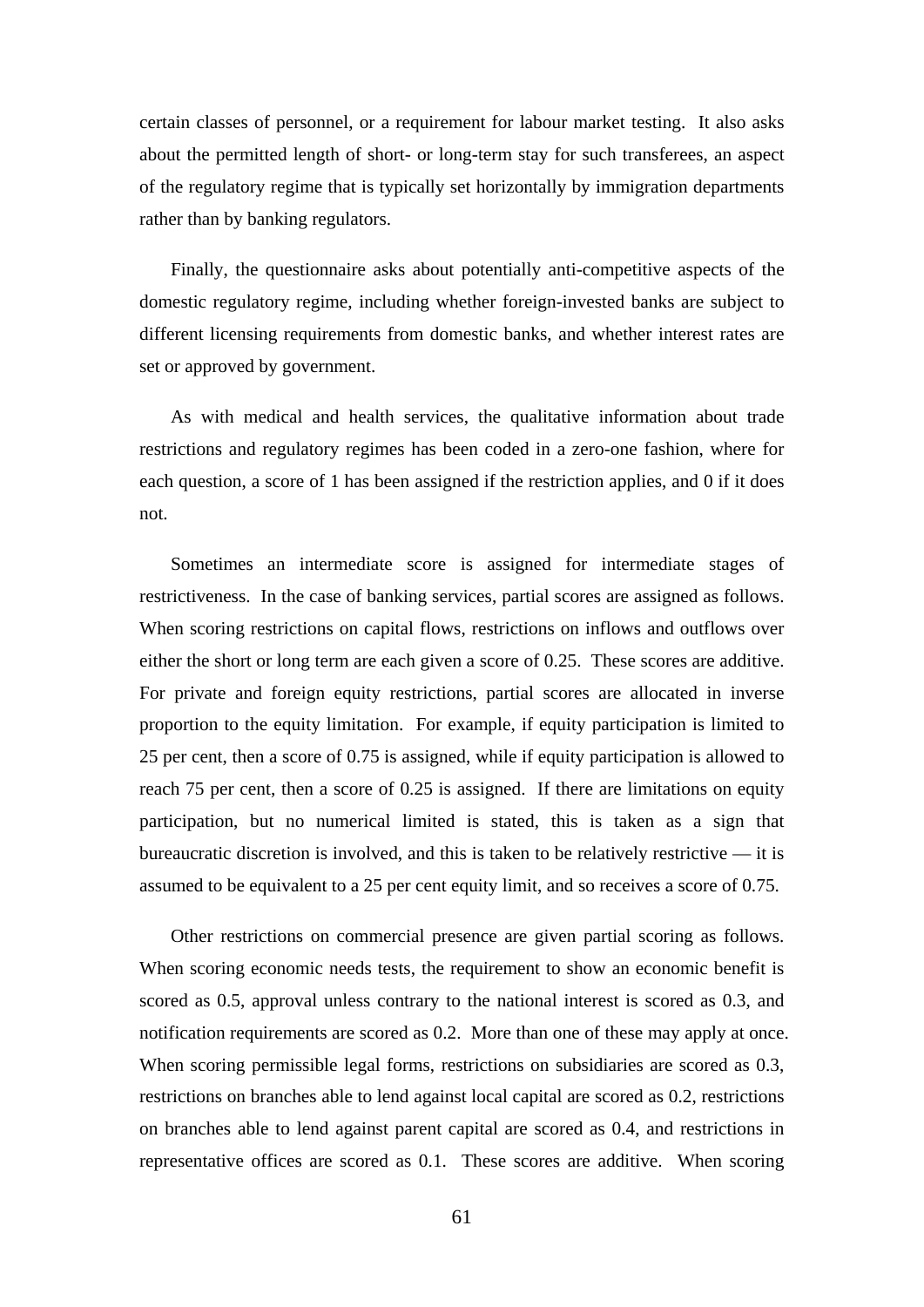restrictions on banks' ability to raise finds or lend, restrictions on the amount or form of activity, the groups to which it can be directed, or the restriction that it be conducted through a subsidiary, are each scored as 0.25. These scores are additive. Restrictions on providing settlement services or foreign exchange services via commercial presence (mode 3) or cross-border (mode 1) are scored at 0.5 when banks are able to undertake some but not all of these services. Expansion of branches or ATMs is scored as 0.5 if these are limited in number or location, or if they are subject to non-prudential regulatory approval.

When scoring restrictions on consumption abroad, limitations in the form of quotas or authorization requirements are scored at 0.5. When scoring restrictions on interest rates, if lending or borrowing rates or the gap between them are set by government, each receives a score of 0.33. If instead they need to be approved by government, they each receive a score of 0.17.

Finally, the scoring of the permitted length of short or long term stay for foreign bank personnel is inversely proportional to the length of stay. Permitted lengths longer than 90 days (short term) or 4 years (long term) are scored as being unrestricted.

As noted earlier, perceptions have changed recently about restrictions on banks' ability to undertake non-traditional activities — securities, real estate or insurance business or the ownership of non-financial firms. These are increasingly recognized as having a prudential purpose (primarily to avoid conflicts of interest), instead of being barriers to trade. Thus while these restrictions were included in the original scoring for 2008 (Dee 2008), they have been omitted from the scoring of either 2008 or 2010 in this paper.

#### **5.2. Scorecard results for banking services**

The detailed results for foreign services providers are shown in Table 8. Comparable tables for domestic service providers are essentially a subset of those in table 8, and are available by request from the author.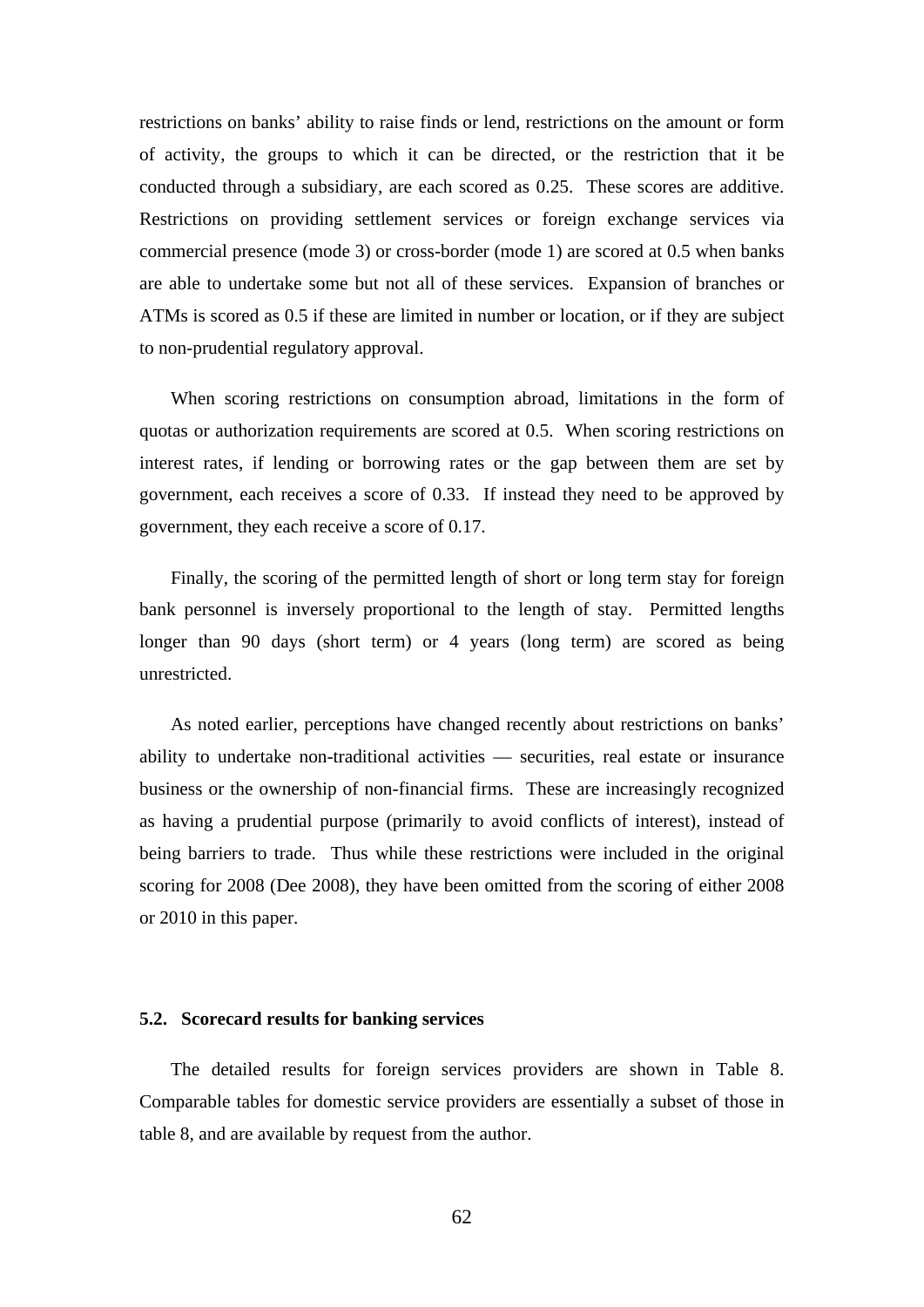|                                                                                                                                                                                                                                            | <b>Brunei</b>    | Cambodia                       | Indonesia                  | Lao PDR          | Malaysia       | Myanmar               | Philippines                    | Singapore       | Thailand                   | Vietnam        | <b>AVERAGE</b> |
|--------------------------------------------------------------------------------------------------------------------------------------------------------------------------------------------------------------------------------------------|------------------|--------------------------------|----------------------------|------------------|----------------|-----------------------|--------------------------------|-----------------|----------------------------|----------------|----------------|
| A. Market Access                                                                                                                                                                                                                           |                  |                                |                            |                  |                |                       |                                |                 |                            |                |                |
| a. Macroeconomic policies                                                                                                                                                                                                                  |                  |                                |                            |                  |                |                       |                                |                 |                            |                |                |
| 1 Are there restrictions on capital flows?                                                                                                                                                                                                 | $\overline{0}$   | $\overline{0}$                 | $\theta$                   | $\mathbf{0}$     | $\overline{0}$ | 0.5                   | 0.25                           | $\theta$        | 0.5                        | $\overline{0}$ | 0.1            |
| b. Commercial presence (mode 3)                                                                                                                                                                                                            |                  |                                |                            |                  |                |                       |                                |                 |                            |                |                |
| 2 Are there policy restrictions on new entry of foreign banks?<br>4 Is the entry of foreign banks restricted by screening or needs tests (other than                                                                                       | $\boldsymbol{0}$ | $\overline{0}$                 | $\mathbf{0}$               | $\boldsymbol{0}$ |                | $\mathbf{1}$          | 1                              | 1               |                            | $\mathbf{1}$   | 0.6            |
| licensing requirements, which are covered later)?                                                                                                                                                                                          | 0.8              | $\overline{0}$                 | $\overline{0}$             | 0.7              | 0.3            | $\theta$              | 0.5                            | $\theta$        | 0.5                        | $\mathbf{1}$   | 0.4            |
| 5 Which legal forms of establishment are allowed for foreign banks?                                                                                                                                                                        | 0.5<br>$\theta$  | $\mathbf{0}$                   | $\overline{0}$<br>$\Omega$ | 0.6<br>$\theta$  | 0.4<br>0.25    | 0.9<br>$\overline{1}$ | $\mathbf{0}$<br>$\overline{0}$ | 0.2<br>$\theta$ | 0.4                        | 0.4<br>0.25    | 0.3<br>0.2     |
| 6 Are there restrictions on the ability of foreign banks to raise funds?<br>7 Are there restrictions on the ability of foreign banks to lend?<br>9 Which of the following services are foreign banks permitted to provide<br>domestically? | $\mathbf{0}$     | $\overline{0}$<br>$\mathbf{0}$ | 0.25                       | $\Omega$         | 0.75           | $\overline{1}$        | 0.5                            | $\Omega$        | $\overline{0}$<br>$\Omega$ | 0.25           | 0.3            |
| Settlement services (eg collection, payment)                                                                                                                                                                                               | $\mathbf{0}$     | $\mathbf{0}$                   | $\overline{0}$             | 0.5              | 0.5            |                       | $\overline{0}$                 | $\mathbf{0}$    | 0.5                        | $\overline{0}$ | 0.25           |
| Foreign exchange services<br>10 Are there restrictions to expanding operations — street branches, offices                                                                                                                                  | $\overline{0}$   | $\theta$                       | 0.5                        | $\mathbf{0}$     | 0.5            | $\mathbf{1}$          | $\overline{0}$                 | $\theta$        | 0.5                        | $\theta$       | 0.3            |
| and ATMs - for foreign banks?                                                                                                                                                                                                              | 0.5              | 0.5                            | 0.5                        | $\mathbf{0}$     | 0.5            | $\overline{1}$        | 0.5                            | -1              | 0.5                        | 0.5            | 0.55           |
| c. Cross-border trade (Mode 1)<br>11 Are foreign banks located abroad able to lend or raise funds in your<br>country?                                                                                                                      |                  |                                |                            |                  |                |                       |                                |                 |                            |                |                |
| Lending                                                                                                                                                                                                                                    | $\mathbf{0}$     | $\boldsymbol{0}$               | $\mathbf{0}$               |                  |                | 0.33                  | $\boldsymbol{0}$               | $\mathbf{0}$    | $\boldsymbol{0}$           | 1              | 0.3            |
| Raising funds<br>12 Are foreign banks located abroad able to provide the following services<br>domestically?                                                                                                                               | $\overline{0}$   | $\overline{0}$                 | $\theta$                   |                  | $\mathbf{1}$   | $\overline{1}$        | $\overline{0}$                 | 0.33            | $\overline{0}$             | $\overline{0}$ | 0.33           |
| Cross-border settlement services                                                                                                                                                                                                           | $\mathbf{0}$     | $\overline{0}$                 | 0.5                        | 0.5              | $\overline{0}$ | 0.5                   | $\mathbf{0}$                   | $\mathbf{0}$    |                            | 0.5            | 0.3            |
| Cross-border foreign exchange business                                                                                                                                                                                                     | $\overline{1}$   | $\mathbf{0}$                   | $\mathbf{0}$               | 0.5              | $\mathbf{0}$   | 0.5                   | $\mathbf{1}$                   | $\mathbf{0}$    |                            | 0.5            | 0.5            |
| d. Consumption abroad (Mode 2)                                                                                                                                                                                                             |                  |                                |                            |                  |                |                       |                                |                 |                            |                |                |
| 13 Can domestic residents purchase financial services while abroad?                                                                                                                                                                        | $\mathbf{0}$     | $\mathbf{0}$                   | $\overline{0}$             | $\theta$         | $\overline{0}$ | $\overline{0}$        |                                | $\theta$        | $\overline{0}$             | 0.5            | 0.2            |

# **Table 8. Restrictions on banking services - foreign banks (index 0-1)**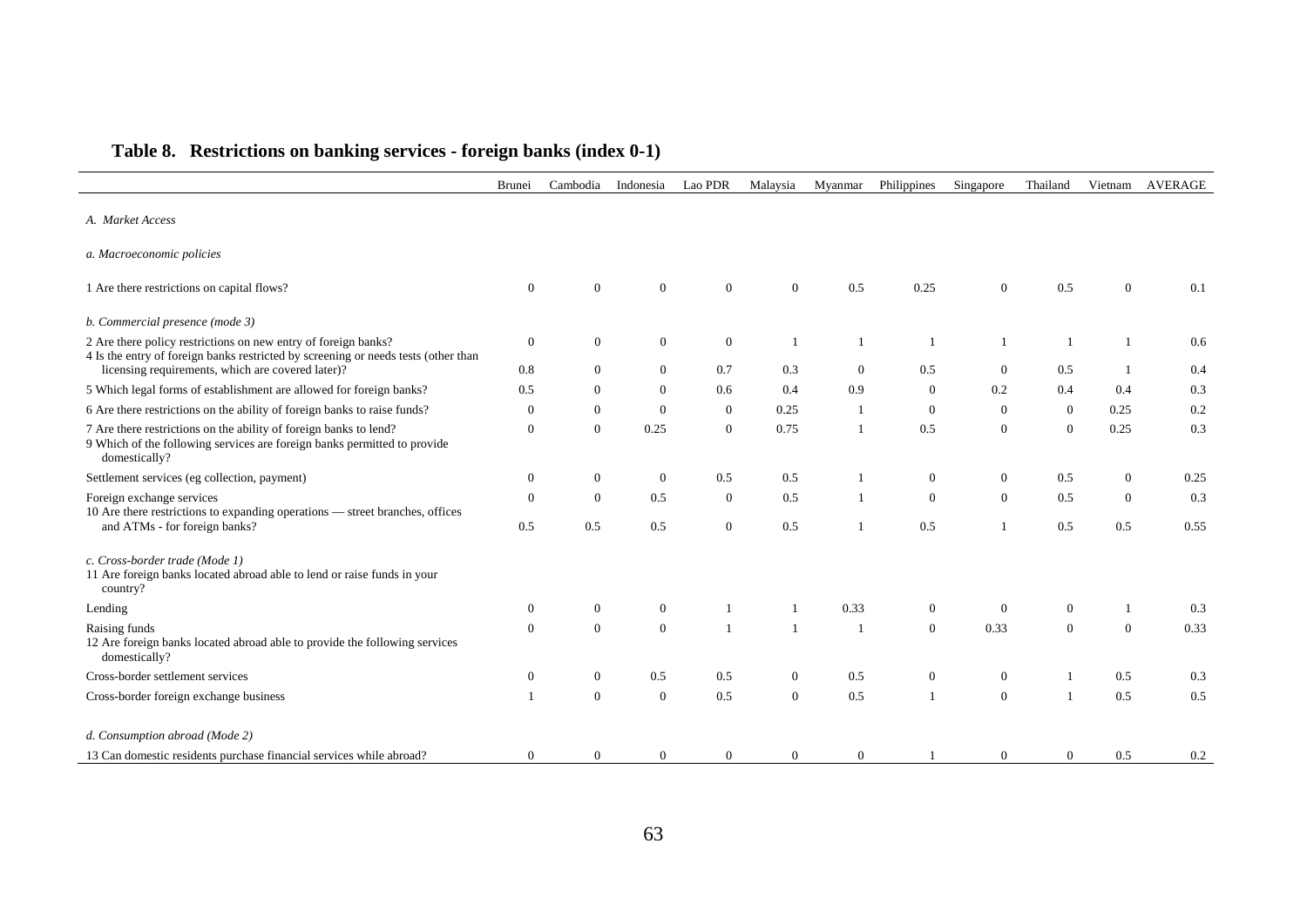|  |  | Table 8. Restrictions on banking services - foreign banks (index 0-1) (Continued) |
|--|--|-----------------------------------------------------------------------------------|
|  |  |                                                                                   |

|                                                                                                                                                                  | <b>Brunei</b> | Cambodia       | Indonesia      | Lao PDR        | Malaysia       | Myanmar | Philippines    | Singapore      | Thailand | Vietnam  | AVERAGE |
|------------------------------------------------------------------------------------------------------------------------------------------------------------------|---------------|----------------|----------------|----------------|----------------|---------|----------------|----------------|----------|----------|---------|
| e. Movement of natural persons (Mode 4)<br>14 Are there residency or nationality requirements or quotas for executives,                                          |               |                |                |                |                |         |                |                |          |          |         |
| managers etc employed by locally established foreign banks?<br>15 Are there categories of intra-corporate transferees whose entry and stay is                    |               |                |                |                | $\overline{0}$ |         |                |                |          |          | 0.9     |
| subject to labour market tests?<br>16 Identify the permitted length of short-term visit (in days) for foreign bank                                               | $\Omega$      | $\overline{0}$ |                | $\overline{0}$ | $\overline{0}$ |         |                | $\overline{0}$ | $\Omega$ | $\theta$ | 0.3     |
| personnel.                                                                                                                                                       | 0.75          | 0.75           | $\overline{0}$ | 0.25           | 0.25           | 0.75    | $\overline{0}$ | 0.5            | 0.25     | 0.25     | 0.375   |
| Identify the permitted length of long-term stay (in years) of foreign intra-<br>corporate transferees.                                                           | 0.6           | 0.8            | 0.4            | 0.8            | $\Omega$       | 0.8     | $\overline{0}$ | 0.6            | 0.8      | 0.4      | 0.52    |
| B. Ownership<br>18 Is foreign ownership in the provision of banking services allowed existing<br>banks?                                                          |               | $\overline{0}$ | 0.01           | $\Omega$       | 0.7            |         | 0.6            | 0.75           | 0.51     | 0.7      | 0.4     |
| New entrants                                                                                                                                                     |               | $\mathbf{0}$   | 0.01           | $\overline{0}$ | 0.7            |         | 0.6            | 0.75           | 0.51     | 0.7      | 0.4     |
| C Regulation                                                                                                                                                     |               |                |                |                |                |         |                |                |          |          |         |
| 24 Are licenses allocated by discretionary decisions of the issuing authority?<br>25 Are foreign firms subject to different licensing requirements from domestic |               | $\overline{0}$ | $\overline{0}$ |                |                |         | $\mathbf{0}$   | $\Omega$       |          |          | 0.6     |
| firms?                                                                                                                                                           |               | $\overline{0}$ |                | $\overline{0}$ | $\overline{0}$ |         | $\overline{0}$ | $\overline{0}$ | $\Omega$ | $\Omega$ | 0.3     |
| 26 Are interest rates set or approved by government for foreign banks?                                                                                           | $\Omega$      | $\overline{0}$ | $\mathbf{0}$   | $\Omega$       | 0.5            |         | $\overline{0}$ | $\Omega$       | $\Omega$ | 0.33     | 0.2     |

Summary restrictiveness scores for broad categories of restrictions have also been obtained using the same methods as for medical professional services. The results are shown in Table 9.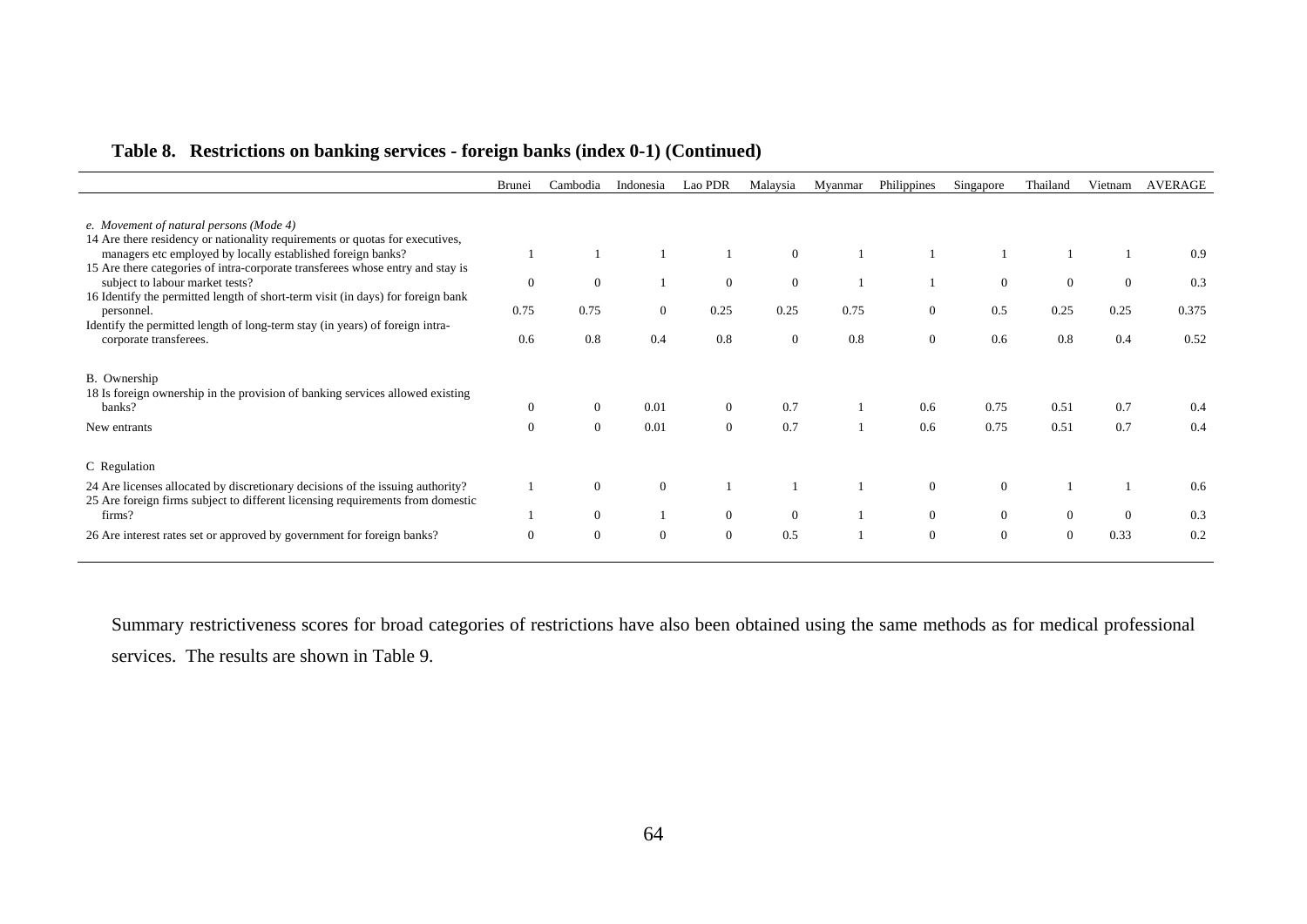|                                         | Brunei         | Cambodia         | Indonesia      | Lao PDR        | Malaysia       | Myanmar      | Philippines    | Singapore      | Thailand       | Vietnam      | <b>AVERAGE</b> |
|-----------------------------------------|----------------|------------------|----------------|----------------|----------------|--------------|----------------|----------------|----------------|--------------|----------------|
|                                         |                |                  |                |                |                |              |                |                |                |              |                |
|                                         |                |                  |                |                |                |              |                |                |                |              |                |
| a. Macroeconomic policies               | $\overline{0}$ | $\mathbf{0}$     | $\overline{0}$ | $\overline{0}$ | $\mathbf{0}$   | 50           | 25             | $\mathbf{0}$   | 50             | $\mathbf{0}$ | 13             |
|                                         |                |                  |                |                |                |              |                |                |                |              |                |
| d. Consumption abroad (Mode 2)          | $\mathbf{0}$   | $\boldsymbol{0}$ | $\overline{0}$ | $\overline{0}$ | $\mathbf{0}$   | $\mathbf{0}$ | 100            | $\mathbf{0}$   | $\overline{0}$ | 50           | 15             |
|                                         |                |                  |                |                |                |              |                |                |                |              |                |
| <b>DOMESTIC FIRMS</b>                   |                |                  |                |                |                |              |                |                |                |              |                |
| b. Commercial presence (mode 3)         | 19             | $\overline{7}$   | 18             | 17             | $\overline{0}$ | 43           | 14             | 14             | 43             | 35           | 21             |
| B. Ownership                            | $\mathbf{0}$   | $\mathbf{0}$     | $\mathbf{0}$   | $\mathbf{0}$   | $\mathbf{0}$   | $\mathbf{0}$ | $\theta$       | $\overline{0}$ | $\mathbf{0}$   | $\mathbf{0}$ | $\mathbf{0}$   |
| C Regulation                            | 50             | $\mathbf{0}$     | $\overline{0}$ | 50             | 75             | 100          | $\overline{0}$ | $\overline{0}$ | 50             | 67           | 39             |
| <b>TOTAL</b>                            | 21             | 5                | 11             | 20             | 14             | 45           | 9              | 9              | 36             | 34           | 20             |
| <b>FOREIGN FIRMS</b>                    |                |                  |                |                |                |              |                |                |                |              |                |
|                                         |                |                  |                |                |                |              |                |                |                |              |                |
| b. Commercial presence (mode 3)         | 23             | 6                | 16             | 23             | 53             | 86           | 31             | 28             | 43             | 43           | 35             |
| c. Cross-border trade (Mode 1)          | 25             | $\mathbf{0}$     | 13             | 75             | 50             | 58           | 25             | 8              | 50             | 50           | 35             |
| e. Movement of natural persons (Mode 4) | 59             | 64               | 60             | 51             | 6              | 89           | 50             | 53             | 51             | 41           | 52             |
| B. Ownership                            | $\mathbf{0}$   | $\mathbf{0}$     |                | $\overline{0}$ | 70             | 100          | 60             | 75             | 51             | 70           | 43             |
| C Regulation                            | 67             | $\mathbf{0}$     | 33             | 33             | 50             | 100          | $\Omega$       | $\Omega$       | 33             | 44           | 36             |
| <b>TOTAL</b>                            | 34             | 15               | 25             | 37             | 45             | 85           | 32             | 29             | 45             | 47           | 39             |

# **Table 9. Restrictions on trade in banking services by ownership category and mode of delivery (per cent)**

*Source*: Author.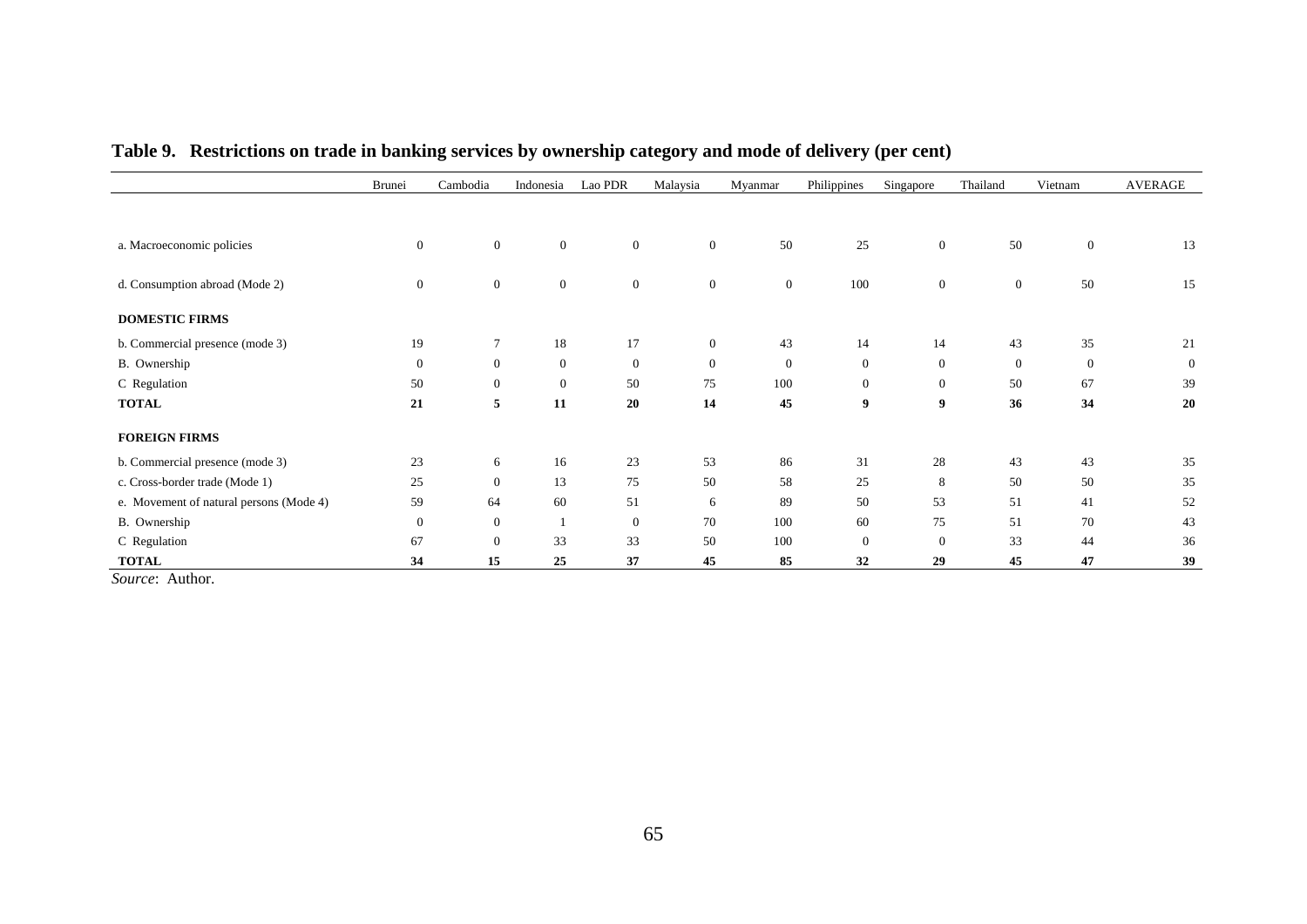The most prevalent restrictions are foreign ownership restrictions and restrictions on the movement of intra-corporate transferees. Six out of the ten ASEAN countries have foreign equity limits that do not meet the ASEAN Blueprint's benchmarks (where a score higher than 0.3 against question 18 in table 8 indicates that the country does not allow the foreign ownership share to reach 70 per cent or higher).

Also relatively prevalent are regulatory restrictions (other than ownership restrictions) on commercial presence, and other forms of regulation. These include restrictions on expanding operations, on lending or raising funds, and on the legal form of commercial presence. They also include government control or approval of interest rates. These restrictions may affect domestic as well as foreign banks. Restrictions on cross-border delivery (mode 1) trade are still as prevalent as restrictions on commercial presence (mode 3), despite the priority placed by the Blueprint on liberalizing mode 1. The restrictions that are least prevalent are those on the delivery of banking services via mode 2 (consumption abroad).

Figure 7 confirms the impression that there are still significant barriers to trade in banking services in most ASEAN countries. The prevalence of restrictions is most marked for foreign banking services providers, but is also non-trivial for domestic providers.



**Figure 7. Restrictions on trade in banking services by ownership category (per cent)** 

66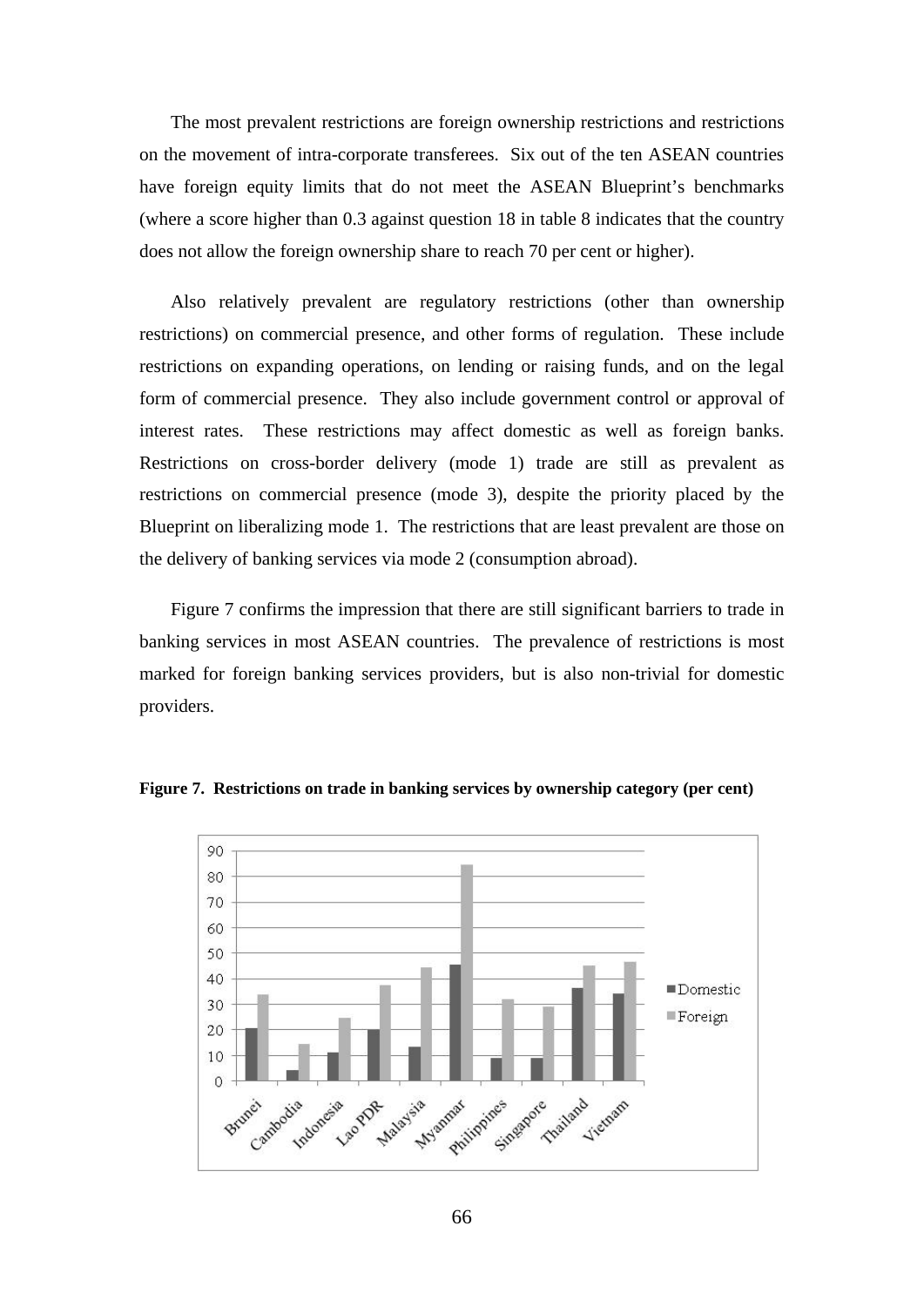Financial services do not suffer from the same 'targets/instruments' problem as medical and health services. The instruments used to achieve the legitimate target of systemic stability — capital reserve ratios, liquidity ratios, deposit insurance schemes, disclosure requirements — are distinct from the barriers to entry and operations that protect incumbent service providers from competition. Thus trade liberalization need not jeopardize systemic stability, so long as such prudential measures are in place. If anything, the recent global financial crisis has encouraged ASEAN countries to strengthen their prudential regulations. But on trade reform, the situation has been at least partly one of stasis, if not backsliding. Ironically, this can be attributed in part to the earlier Asian financial crisis. In the wake of that crisis, many ASEAN countries also undertook significant reform of their prudential regulation, and some loosened restrictions on foreign ownership on a most-favoured nation basis, albeit sometimes only temporarily. Even in trade circles, this created an impression that 'everything that needs to be done, has been done'.

Yet the results in Figure 7 suggests otherwise. A majority of ASEAN countries have yet to reach the ASEAN Blueprint targets for foreign equity limits. And barriers to trade extend far beyond these limits, as the Blueprint itself recognizes. With the recent strengthening of prudential regulations, there is little justification for the remaining restrictions on forms of lending and raising funds. As the operation of monetary policy is strengthened, there is little justification for the remaining controls over interest rates. In some ASEAN countries, however, it is not just the design, but also the implementation of prudential regulation that needs strengthening.

A final question is whether the recent reforms have made a significant difference. This is indicated in Figures 8 and 9, for domestic and foreign services providers respectively. These figures compare the overall prevalence of restrictions in 2008 and 2010. As in other sectors, the reforms have made only a slight difference to the overall prevalence of restrictions. In some countries, such as Vietnam, reforms in some dimensions (as easing of interest rate controls) have been offset by a tightening in others (more stringent non-prudential licensing requirements). Thus there is evidence that ASEAN counties are still using unnecessary regulatory restrictions in place of better-targeted prudential requirements.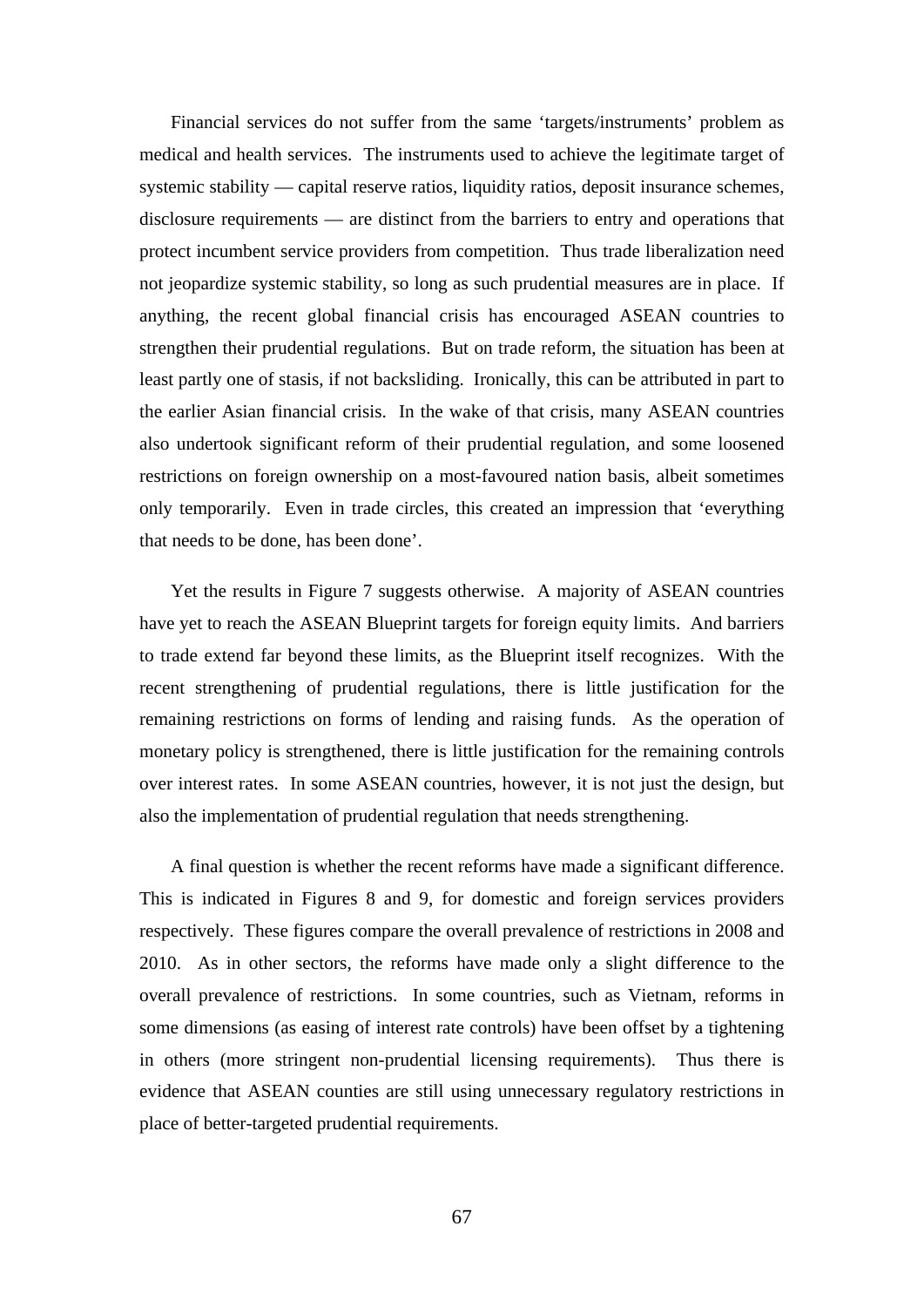

**Figure 8. Changes in restrictions on domestic banking services over time (per cent)** 

**Figure 9. Changes in restrictions on foreign banking services over time (per cent)** 

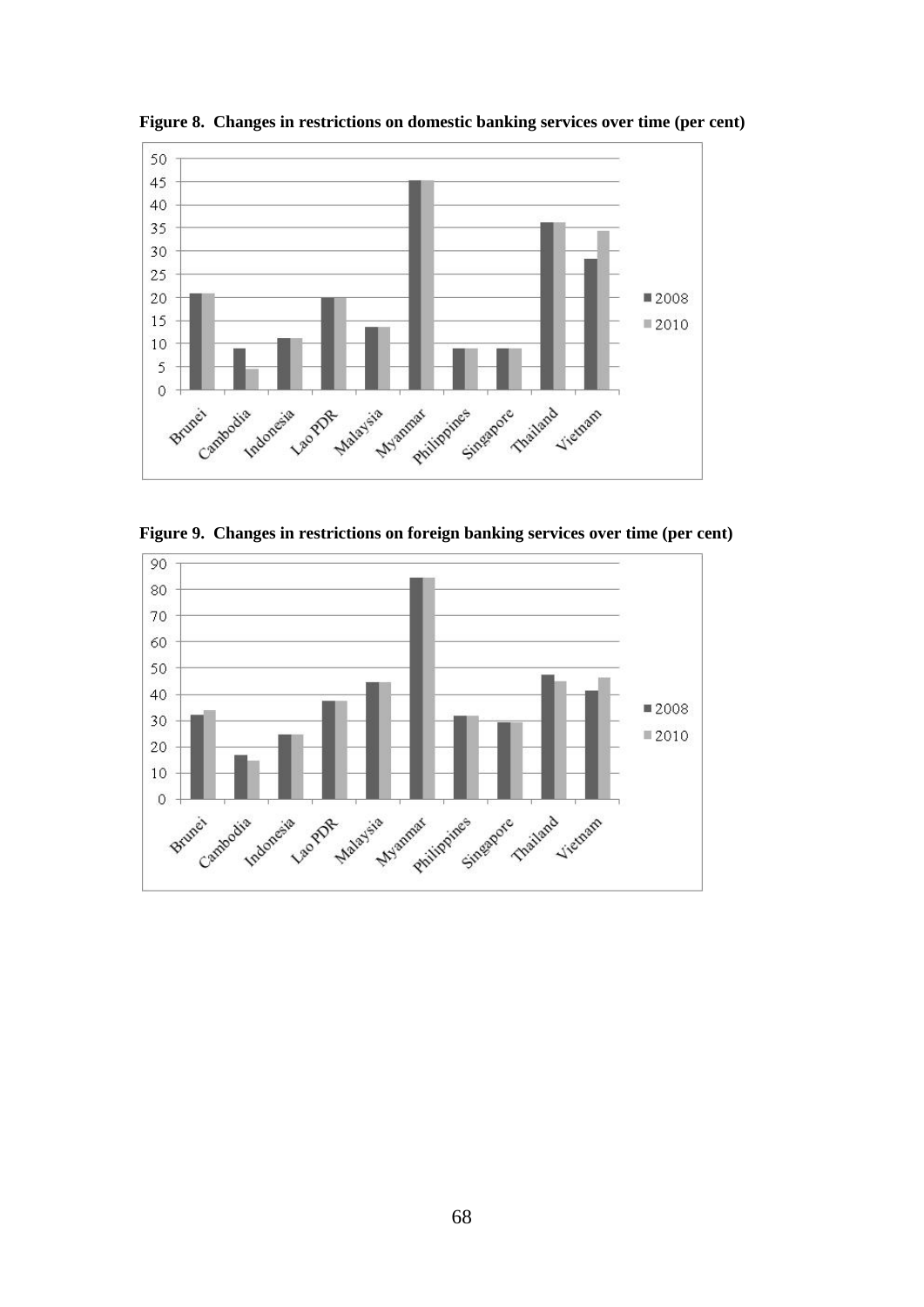### **6. Insurance Services**

#### **6.1. A scorecard for services liberalization — insurance services**

Insurance services involve the provision of different types of insurance, including life insurance, medical insurance, property insurance (which can cover marine, aviation and transport (MAT), automobile, freight, and building insurance), reinsurance, and broking services. Perhaps more than any other service, insurance is traded actively through all four modes of supply.

The structure of the insurance questionnaire (Dee 2008) is similar to that for banking. In addition to the general restrictions on commercial presence, there are a few that are peculiar to insurance. One is restrictions on reinsurance — whether it is prohibited, whether reinsurance is restricted to foreign insurance companies, or whether a certain percentage of premiums need to be reinsured with domestically appointed insurers (the so-called ceding percentage). Another is limitations on whether insurance companies can hold assets overseas, or limitations on the form in which they must hold their assets.

Included in the restrictions on cross-border trade is whether there are restrictions on offshore insurance companies being allowed to solicit business through advertising in the home country. Included in the regulatory restrictions is whether the insurance premiums for the various insurance products are set or approved by government.

Note that although the insurance questionnaire includes questions about whether medical insurance can be traded internationally, it does not include questions about whether domestic medical insurance policies are mobile, in the sense of covering medical procedures that are obtained outside of the home country. The mobility of medical insurance coverage is an important prerequisite for promoting trade in medical and health services, but mobility is determined as much by the decision of individual medical insurance companies as it is by government policy.

As with the previous services, the qualitative information about trade restrictions and regulatory regimes has been coded in a zero-one fashion, where for each question, a score of 1 has been assigned if the restriction applies, and 0 if it does not.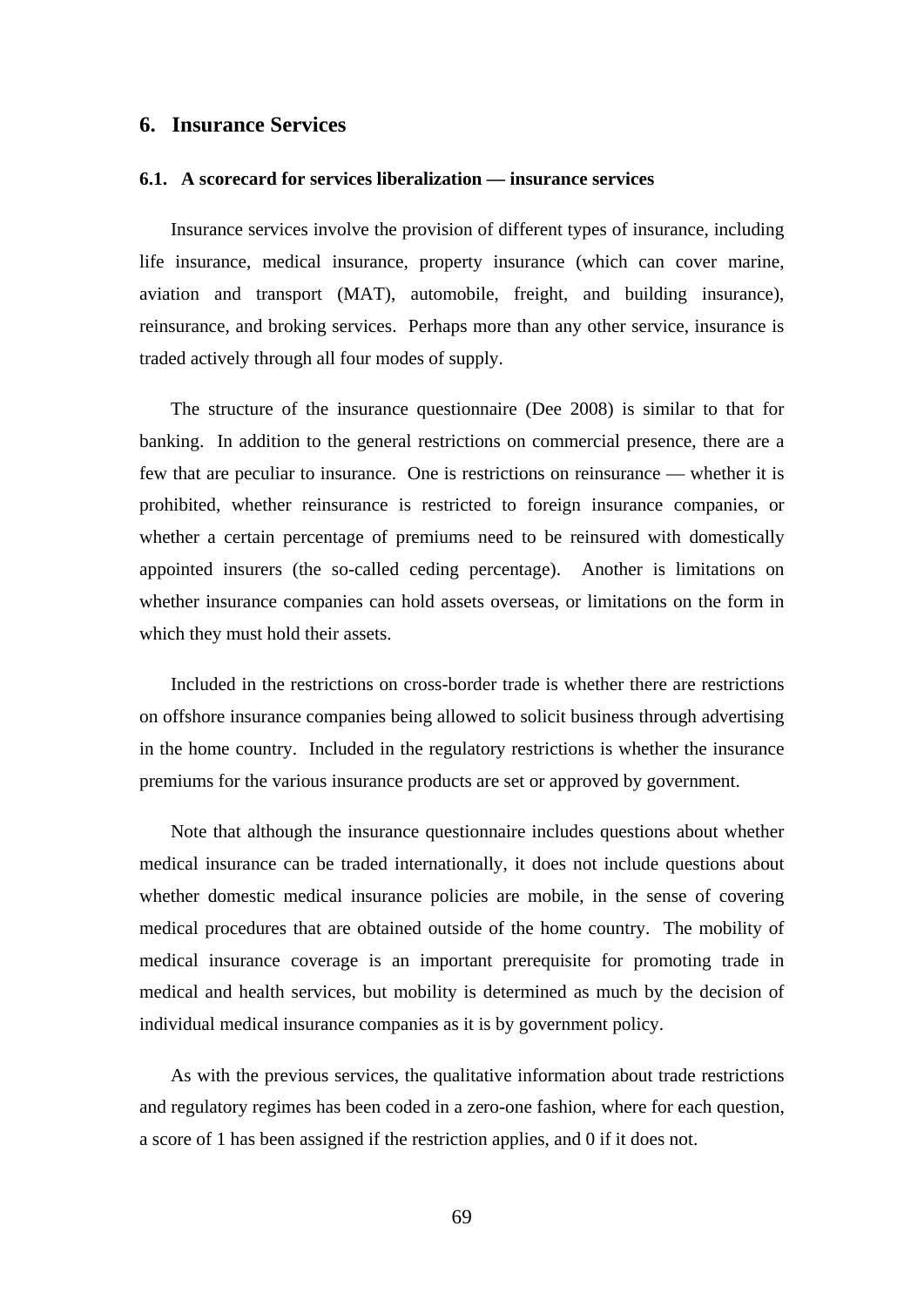Sometimes an intermediate score is assigned for intermediate stages of restrictiveness. In the case of banking services, partial scores are assigned as follows. When scoring restrictions on capital flows, restrictions on inflows and outflows over wither the short or long term are each given a score of 0.25. These scores are additive. For private and foreign equity restrictions, partial scores are allocated in inverse proportion to the equity limitation. For example, if equity participation is limited to 25 per cent, then a score of 0.75 is assigned, while if equity participation is allowed to reach 75 per cent, then a score of 0.25 is assigned. If there are limitations on equity participation, but no numerical limited is stated, this is taken as a sign that bureaucratic discretion is involved, and this is taken to be relatively restrictive — it is assumed to be equivalent to a 25 per cent equity limit, and so receives a score of 0.75.

Other restrictions on commercial presence are given partial scoring as follows. When scoring economic needs tests, the requirement to show an economic benefit is scored as 0.5, approval unless contrary to the national interest is scored as 0.3, and notification requirements are scored as 0.2. More than one of these may apply at once. When scoring permissible legal forms, restrictions on subsidiaries are scored as 0.3, restrictions on branches are scored as 0.5 and restrictions in representative offices are scored as 0.1. These scores are additive. When scoring restrictions on insurers' ability to reinsure, a restriction that it must be with foreign reinsurers is scored as 0.3, a minimum ceding percentage is scored as 0.6 and other restrictions are scored as 0.1. These scores are additive. When scoring restrictions on insurers' placement of assets, partial restrictions on placement overseas are scored as 0.5, and other restrictions on placement (such as on the type of financial instrument) are scored as 0.1. Expansion of branches is scored as 0.5 if these are limited in number or location, or if they are subject to non-prudential regulatory approval.

When scoring restrictions on consumption abroad, partial limitations are scored at 0.5. When scoring restrictions on the prices of insurance products, if these are set by government they receive a score of 1.0, whereas if they need to be approved by government they receive a score of 0.5.

Finally, the scoring of the permitted length of short or long term stay for foreign insurance personnel is inversely proportional to the length of stay. Permitted lengths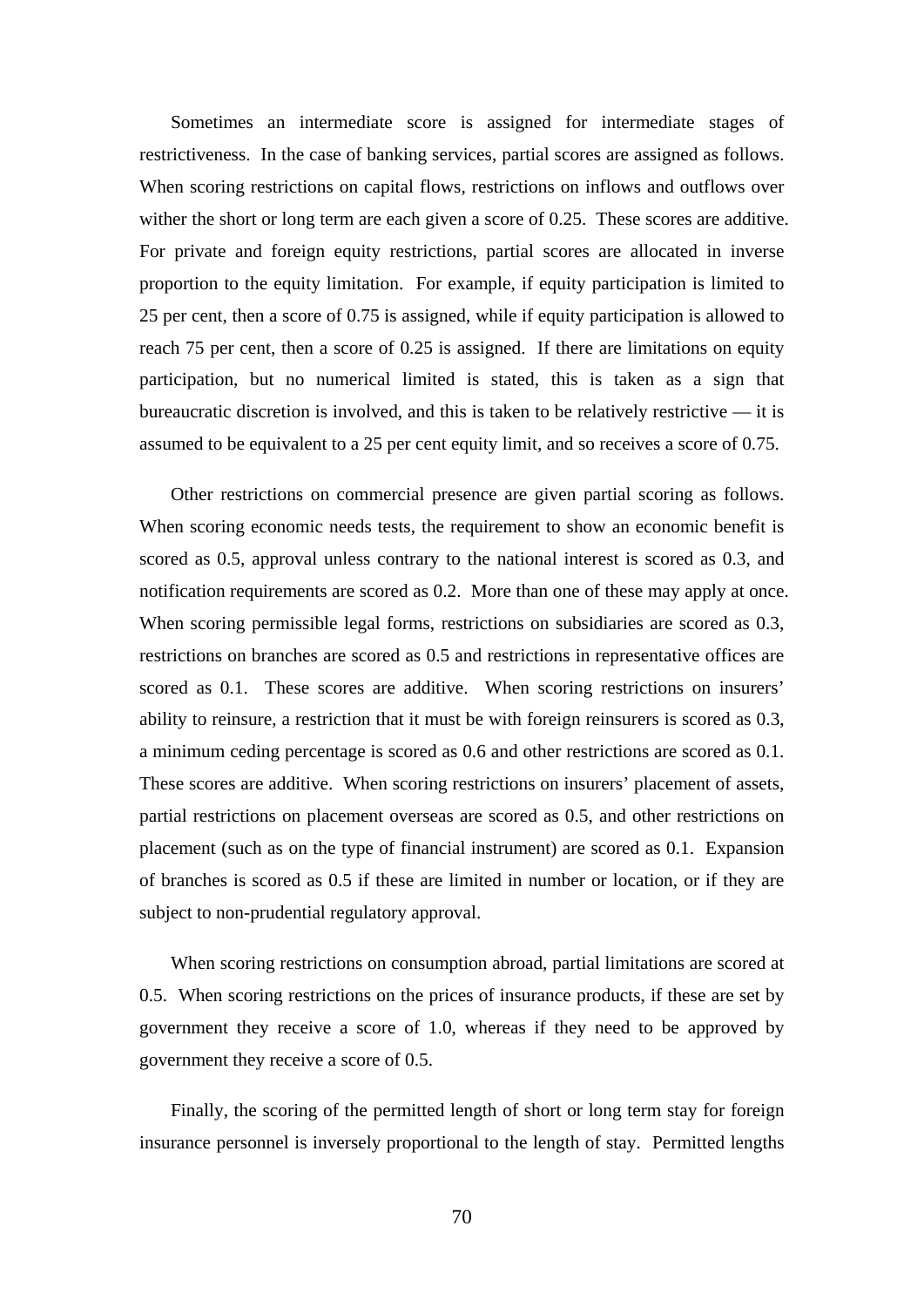longer than 90 days (short term) or 4 years (long term) are scored as being unrestricted.

## **6.2. Scorecard results for insurance services**

The detailed results for providers of life insurance are shown in Table 10. Comparable tables for providers of medical and property insurance, reinsurance and broking activity are available by request from the author.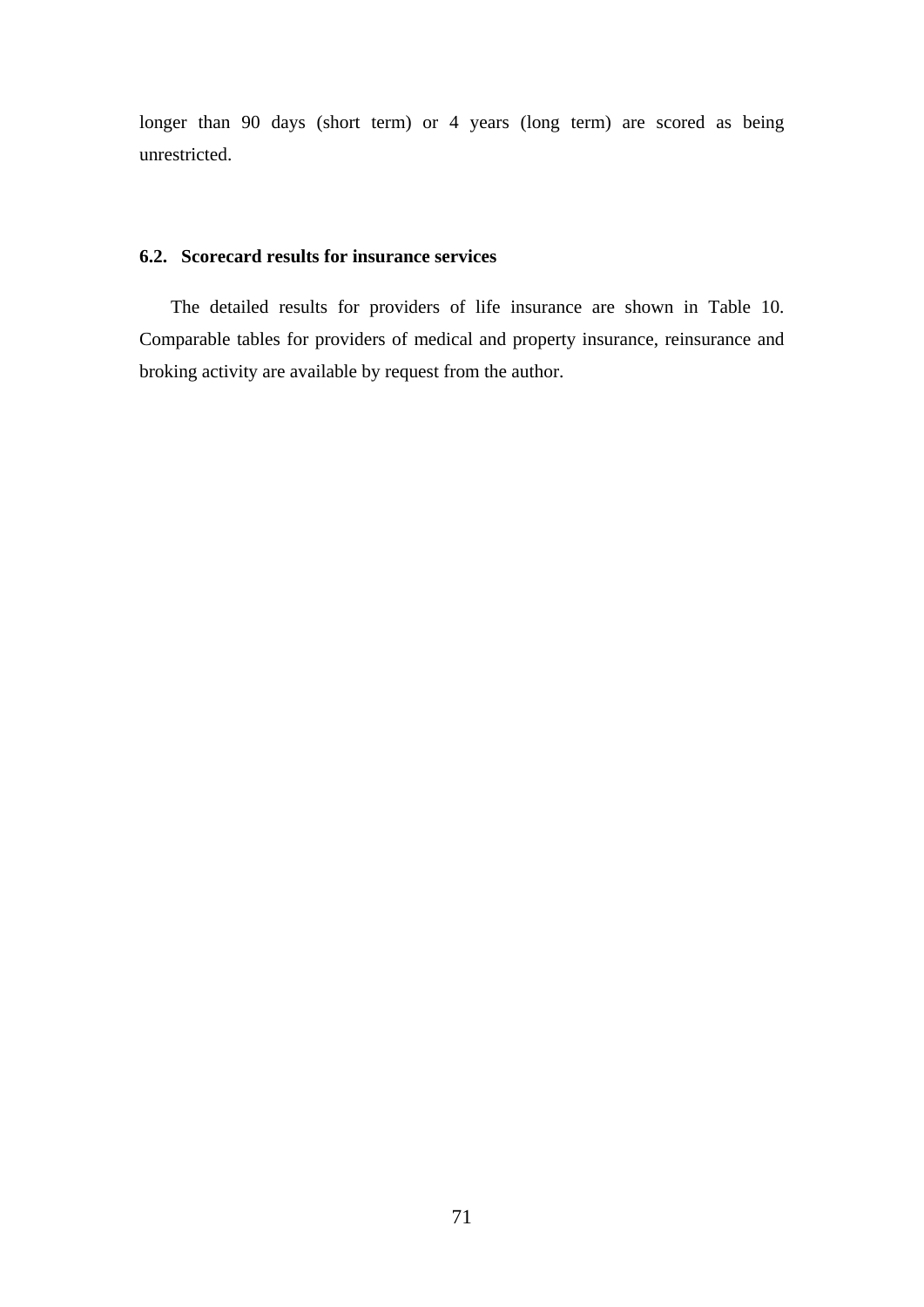|                                                                                                                                                   | Brunei               | Cambodia          | Indonesia                    | Lao PDR        | Malaysia                       | Myanmar            | Philippines                      | Singapore                      | Thailand          | Vietnam                          | <b>AVERAGE</b> |
|---------------------------------------------------------------------------------------------------------------------------------------------------|----------------------|-------------------|------------------------------|----------------|--------------------------------|--------------------|----------------------------------|--------------------------------|-------------------|----------------------------------|----------------|
| A. Market Access                                                                                                                                  |                      |                   |                              |                |                                |                    |                                  |                                |                   |                                  |                |
| a. Macroeconomic policies                                                                                                                         |                      |                   |                              |                |                                |                    |                                  |                                |                   |                                  |                |
| 1 Are there restrictions on capital flows?                                                                                                        | $\mathbf{0}$         | $\overline{0}$    | $\mathbf{0}$                 | $\theta$       | $\theta$                       | 0.5                | 0.25                             | $\boldsymbol{0}$               | 0.5               | $\mathbf{0}$                     | 0.1            |
| b. Commercial presence (mode 3)<br>2 Are there policy restrictions on new entry of insurance providers - any<br>provider?<br>Foreign providers?   | $\theta$<br>$\theta$ | 0<br>$\mathbf{0}$ | $\mathbf{0}$<br>$\mathbf{0}$ |                | $\overline{0}$<br>$\mathbf{0}$ | -1<br>$\mathbf{1}$ | $\boldsymbol{0}$<br>$\mathbf{1}$ | $\overline{0}$<br>$\mathbf{0}$ | 1<br>$\mathbf{1}$ | $\overline{0}$<br>$\overline{0}$ | 0.3<br>0.4     |
| 4 Is entry restricted by screening or needs tests (other than licensing<br>requirements, which are covered later)?                                |                      |                   |                              |                |                                |                    |                                  |                                |                   |                                  |                |
| Domestic providers                                                                                                                                | 0.8                  | $\overline{0}$    | $\mathbf{0}$                 |                | $\overline{0}$                 | $\overline{0}$     | $\mathbf{0}$                     | $\overline{0}$                 | 0.5               | $\theta$                         | 0.2            |
| Foreign providers<br>5 Which legal forms of establishment are allowed for foreign insurance                                                       | 0.8                  | $\mathbf{0}$      | $\mathbf{0}$                 | -1             | 0.3                            | $\overline{0}$     | $\mathbf{0}$                     | $\mathbf{0}$                   | 0.5               | $\theta$                         | 0.3            |
| providers?                                                                                                                                        | 0.6                  | 0.4               | 0.6                          | $\overline{0}$ | $\boldsymbol{0}$               |                    | $\mathbf{0}$                     | $\mathbf{0}$                   | 0.1               | 0.5                              | 0.3            |
| 6 Are foreign insurance firms prohibited from establishing in a joint<br>venture with local firms?                                                | $\Omega$             | $\Omega$          | $\Omega$                     | $\theta$       | $\Omega$                       | $\mathbf{1}$       | $\overline{0}$                   | $\mathbf{0}$                   | $\Omega$          | $\Omega$                         | 0.1            |
| Are they required to establish in a JV?<br>7 Are insurance companies located in your country permitted to provide<br>life insurance domestically? | $\boldsymbol{0}$     | $\boldsymbol{0}$  |                              | $\mathbf{0}$   |                                |                    | $\mathbf{0}$                     | $\mathbf{0}$                   | $\mathbf{1}$      | $\boldsymbol{0}$                 | 0.4            |
| Domestic firms?                                                                                                                                   | $\theta$             | $\mathbf{0}$      | $\mathbf{0}$                 | $\theta$       | $\mathbf{0}$                   | $\overline{0}$     | $\mathbf{0}$                     | $\overline{0}$                 | $\overline{0}$    | $\boldsymbol{0}$                 | $\overline{0}$ |
| Foreign firms?                                                                                                                                    | $\theta$             | $\overline{0}$    | $\mathbf{0}$                 | $\overline{0}$ | $\mathbf{0}$                   | $\mathbf{1}$       | $\overline{0}$                   | $\mathbf{0}$                   | $\mathbf{0}$      | $\overline{0}$                   | 0.1            |
| 8 Is life insurance subject to monopoly provision?<br>9 What restrictions (if any) apply to reinsurance by resident insurance<br>companies?       | $\theta$             | $\mathbf{0}$      | $\boldsymbol{0}$             | $\mathbf{0}$   | $\boldsymbol{0}$               |                    | $\mathbf{0}$                     | $\boldsymbol{0}$               | $\mathbf{0}$      | $\overline{0}$                   | 0.1            |
| Domestic insurance companies                                                                                                                      | $\boldsymbol{0}$     | 0                 | $\mathbf{0}$                 | $\overline{0}$ | $\boldsymbol{0}$               | 0.3                | $\boldsymbol{0}$                 | $\boldsymbol{0}$               | $\boldsymbol{0}$  | $\mathbf{0}$                     | 0.0            |
| Foreign insurance companies<br>10 What restrictions (if any) apply to the placement of assets by resident<br>insurance companies?                 | $\mathbf{0}$         | $\overline{0}$    | $\mathbf{0}$                 | $\overline{0}$ | $\mathbf{0}$                   | $\overline{1}$     | 0.7                              | $\mathbf{0}$                   | $\mathbf{0}$      | $\theta$                         | 0.2            |
| Domestic insurance companies                                                                                                                      | $\theta$             | $\theta$          | 0.5                          | $\theta$       | $\mathbf{0}$                   |                    | 0.6                              | $\mathbf{0}$                   | 0.6               |                                  | 0.4            |
| Foreign insurance companies                                                                                                                       | $\Omega$             | $\Omega$          | 0.5                          | $\Omega$       | $\mathbf{0}$                   |                    | 0.6                              | $\Omega$                       | 0.6               |                                  | 0.4            |

# **Table 10. Restrictions on trade in life insurance services (index 0-1)**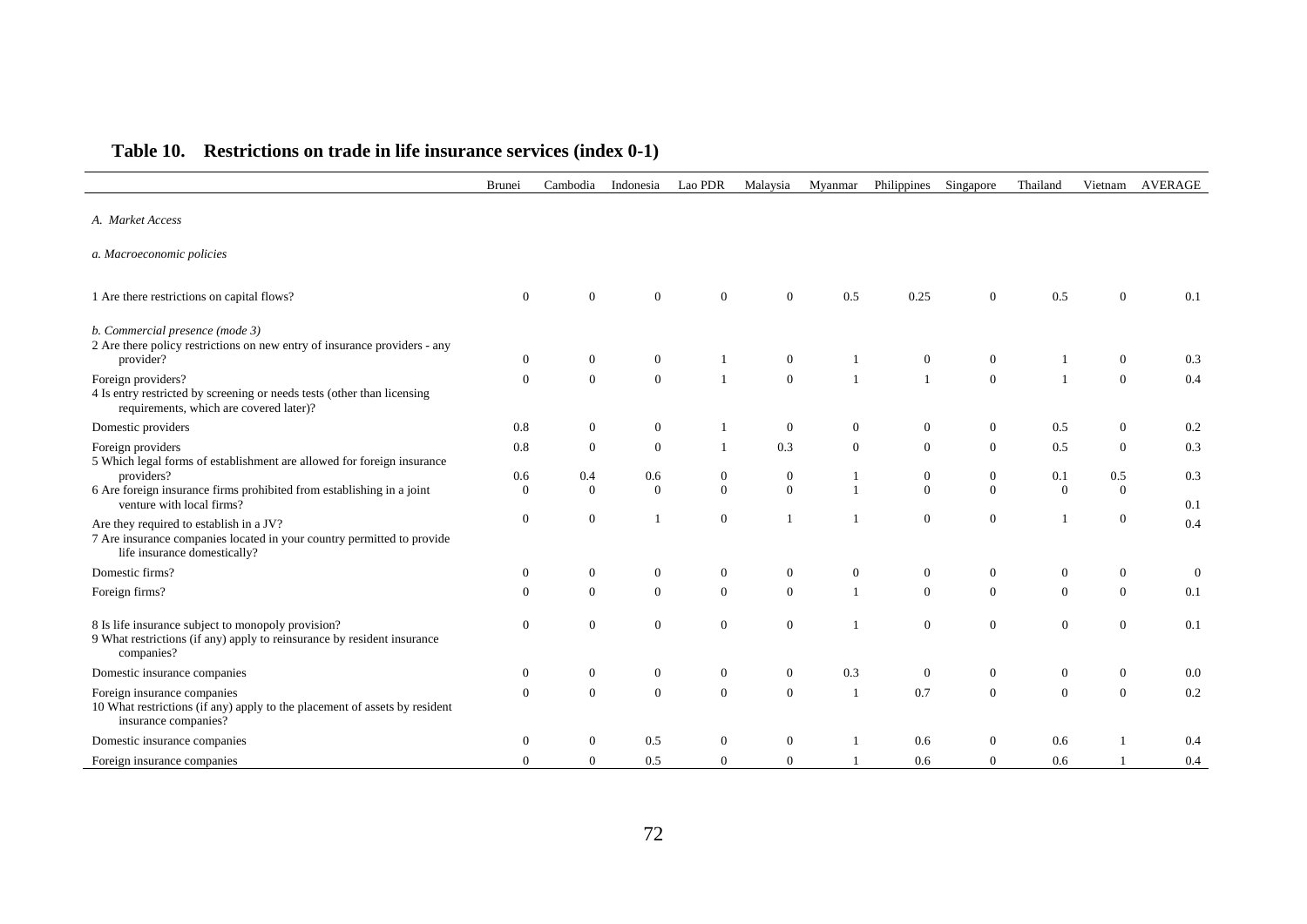|                                                                                                                                                                                 | Brunei                   | Cambodia                     | Indonesia        | Lao PDR          | Malaysia         | Myanmar          | Philippines                        | Singapore        | Thailand     | Vietnam          | <b>AVERAGE</b> |
|---------------------------------------------------------------------------------------------------------------------------------------------------------------------------------|--------------------------|------------------------------|------------------|------------------|------------------|------------------|------------------------------------|------------------|--------------|------------------|----------------|
| 11 What restrictions (if any) apply to expanding operations - street<br>branches, offices?                                                                                      |                          |                              |                  |                  |                  |                  |                                    |                  |              |                  |                |
| Domestic insurance companies                                                                                                                                                    |                          | $\mathbf{0}$                 | 0.5              | $\boldsymbol{0}$ | $\overline{0}$   | $\boldsymbol{0}$ | 0                                  | $\boldsymbol{0}$ | 0.5          | 0.5              | 0.3            |
| Foreign insurance companies                                                                                                                                                     |                          | $\Omega$                     | 0.5              | $\boldsymbol{0}$ | 0.5              | $\overline{1}$   | $\mathbf{0}$                       | $\mathbf{0}$     |              | 0.5              | 0.45           |
| c. Cross-border insurance trade (Mode 1)<br>12 Can domestic residents purchase life insurance cross-border from a                                                               |                          |                              |                  |                  |                  |                  |                                    |                  |              |                  |                |
| foreign insurance company?<br>13 Are offshore life insurance firms allowed to solicit business through                                                                          | $\mathbf{0}$             |                              | $\boldsymbol{0}$ | $\boldsymbol{0}$ |                  | $\mathbf{1}$     |                                    | $\mathbf{0}$     | $\mathbf{0}$ | $\boldsymbol{0}$ | 0.4            |
| advertising in the domestic country?                                                                                                                                            |                          |                              | 1                | $\overline{1}$   |                  | $\overline{1}$   | $\overline{0}$                     | $\overline{1}$   |              | $\mathbf{1}$     | 0.9            |
| d. Consumption abroad (Mode 2)<br>14 Can domestic residents purchase life insurance from a foreign<br>insurance company while abroad?                                           | $\mathbf{0}$             | $\theta$                     | $\boldsymbol{0}$ | 0.5              | $\mathbf{0}$     | $\mathbf{1}$     | 0.5                                | $\mathbf{0}$     | $\Omega$     | $\overline{0}$   | 0.2            |
| e. Movement of natural persons (Mode 4)<br>15 Are there residency or nationality requirements or quotas for<br>executives, managers etc employed by locally established foreign |                          |                              |                  |                  |                  |                  |                                    |                  |              |                  |                |
| insurance companies?<br>16 Are there categories of intra-corporate transferees whose entry and stay                                                                             |                          |                              | $\mathbf{1}$     | $\mathbf{1}$     | $\mathbf{0}$     | $\mathbf{1}$     |                                    | $\mathbf{0}$     |              |                  | 0.8            |
| is subject to labour market tests?                                                                                                                                              | $\boldsymbol{0}$         | $\overline{0}$               | $\boldsymbol{0}$ | $\mathbf{0}$     | $\mathbf{0}$     | $\mathbf{1}$     | 1                                  | $\boldsymbol{0}$ | $\theta$     | $\theta$         | 0.2            |
| 17 Identify the permitted length of short-term visit (in days) for foreign<br>insurance personnel.                                                                              | 0.75                     | 0.75                         | 0.5              | 0.75             | 0.25             | $\mathbf{1}$     | $\overline{0}$                     | 0.5              | 0.25         | 0.25             | 0.5            |
| Identify the permitted length of long-term stay (in years) of foreign intra-<br>corporate transferees.                                                                          | 0.6                      | 0.8                          | $\boldsymbol{0}$ | 0.8              | $\theta$         | $\mathbf{1}$     | $\overline{0}$                     | 0.6              | 0.8          | 0.4              | 0.5            |
| B. Ownership                                                                                                                                                                    |                          |                              |                  |                  |                  |                  |                                    |                  |              |                  |                |
| 18 Is private ownership in the provision of insurance services allowed -                                                                                                        |                          |                              |                  |                  |                  |                  |                                    |                  |              |                  |                |
| existing providers?                                                                                                                                                             | $\theta$                 | $\mathbf{0}$                 | $\boldsymbol{0}$ | $\boldsymbol{0}$ | $\boldsymbol{0}$ |                  | 0                                  | $\boldsymbol{0}$ | $\mathbf{0}$ | $\boldsymbol{0}$ | 0.1            |
| New entrants                                                                                                                                                                    | $\overline{0}$           | $\Omega$                     | $\mathbf{0}$     | $\mathbf{0}$     | $\theta$         | $\overline{1}$   | $\overline{0}$                     | $\boldsymbol{0}$ | $\theta$     | $\overline{0}$   | 0.1            |
| 19 Is foreign ownership in the provision of insurance services allowed -<br>existing providers?                                                                                 |                          |                              | 0.01             | $\boldsymbol{0}$ | 0.7              | $\mathbf{1}$     |                                    | $\boldsymbol{0}$ | 0.75         | $\boldsymbol{0}$ | 0.2            |
| New entrants                                                                                                                                                                    | $\mathbf{0}$<br>$\theta$ | $\boldsymbol{0}$<br>$\Omega$ | 0.2              | $\overline{0}$   | 0.7              | $\overline{1}$   | $\boldsymbol{0}$<br>$\overline{0}$ | $\mathbf{0}$     | 0.75         | $\Omega$         | 0.3            |
| C Regulation                                                                                                                                                                    |                          |                              |                  |                  |                  |                  |                                    |                  |              |                  |                |
| 24 Are licenses allocated through discretionary decisions by the issuing                                                                                                        |                          |                              |                  |                  |                  |                  |                                    |                  |              |                  |                |
| authority?                                                                                                                                                                      |                          | $\mathbf{0}$                 | $\boldsymbol{0}$ | $\boldsymbol{0}$ |                  |                  | $\overline{0}$                     | $\boldsymbol{0}$ |              | $\mathbf{0}$     | 0.4            |
| 25 Are foreign firms subject to different licensing requirements from                                                                                                           |                          |                              |                  |                  |                  |                  |                                    |                  |              |                  |                |
| domestic firms?                                                                                                                                                                 | $\theta$                 | 1                            | $\mathbf{1}$     | $\mathbf{1}$     | $\overline{0}$   | $\mathbf{1}$     | $\mathbf{0}$                       | $\boldsymbol{0}$ | $\Omega$     |                  | 0.5            |
| 26 Are the prices of life insurance products set or approved by<br>government?                                                                                                  |                          |                              |                  |                  |                  |                  |                                    |                  |              |                  |                |
| Domestic companies                                                                                                                                                              | 0.5                      | $\boldsymbol{0}$             | $\mathbf{0}$     | 0.5              | 0.5              |                  | $\mathbf{0}$                       | $\boldsymbol{0}$ | 0.5          | 0.5              | 0.35           |
| Foreign companies                                                                                                                                                               | 0.5                      | $\Omega$                     | $\theta$         | 0.5              | 0.5              | $\overline{1}$   | $\Omega$                           | $\Omega$         | 0.5          | 0.5              | 0.35           |

## **Table 10. Restrictions on trade in life insurance services (index 0-1) (Continued)**

j.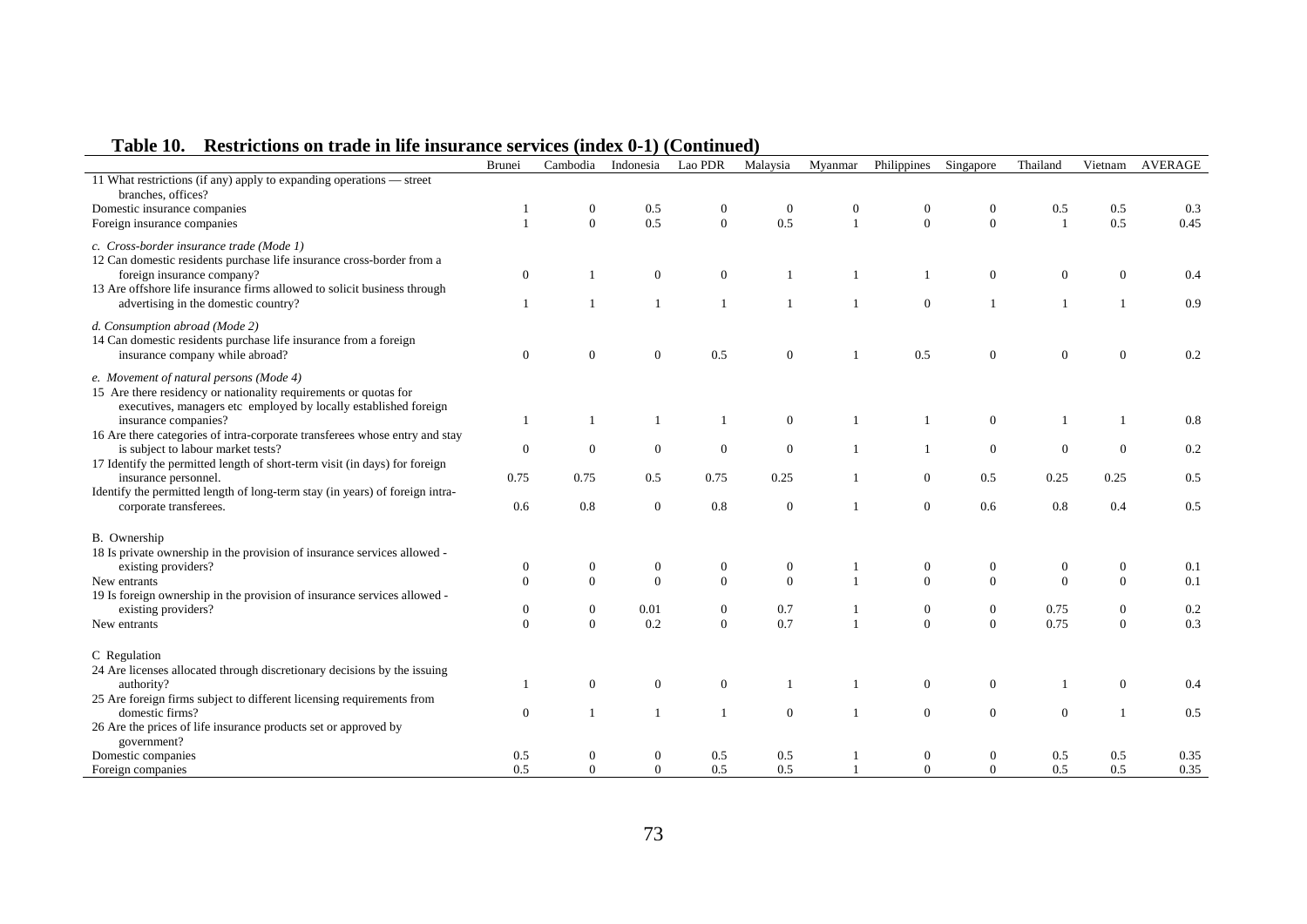Summary restrictiveness scores for broad categories of restrictions have also been obtained using the same methods as for medical professional services. The results are shown in Tables 11 and 12.

|                                       | Brunei           | Cambodia         | Indonesia      | Lao PDR        | Malaysia       | Myanmar | Philippines  | Singapore      | Thailand     | Vietnam        | <b>AVERAGE</b> |
|---------------------------------------|------------------|------------------|----------------|----------------|----------------|---------|--------------|----------------|--------------|----------------|----------------|
| Macroeconomic policies                | $\boldsymbol{0}$ | $\boldsymbol{0}$ | $\overline{0}$ | $\mathbf{0}$   | $\overline{0}$ | $50\,$  | 25           | $\mathbf{0}$   | 50           | $\mathbf{0}$   | 13             |
| <b>LIFE INSURANCE</b>                 |                  |                  |                |                |                |         |              |                |              |                |                |
| Commercial presence (mode 3)          | 26               | 3                | 23             | 25             | 11             | 71      | 18           | $\theta$       | 43           | 22             | 24             |
| Cross-border insurance trade (Mode 1) | 50               | 100              | 50             | 50             | 100            | 100     | 50           | 50             | 50           | 50             | 65             |
| Consumption abroad (Mode 2)           | $\theta$         | $\overline{0}$   | $\overline{0}$ | 50             | $\theta$       | 100     | 50           | $\theta$       | $\mathbf{0}$ | $\theta$       | 20             |
| Movement of natural persons (Mode 4)  | 59               | 64               | 38             | 64             | 6              | 100     | 50           | 28             | 51           | 41             | 50             |
| Ownership                             | $\Omega$         | $\overline{0}$   | 5              | $\overline{0}$ | 35             | 100     | $\mathbf{0}$ | $\theta$       | 38           | $\overline{0}$ | 18             |
| Regulation                            | 50               | 25               | 25             | 50             | 50             | 100     | $\mathbf{0}$ | $\theta$       | 50           | 50             | 40             |
| <b>TOTAL</b>                          | 31               | 19               | 24             | 32             | 24             | 85      | 21           | $\overline{7}$ | 43           | 26             | 31             |
| <b>MEDICAL INSURANCE</b>              |                  |                  |                |                |                |         |              |                |              |                |                |
| Commercial presence (mode 3)          | 26               | 3                | 23             | 25             | 11             | 71      | 18           | $\theta$       | 43           | 22             | 24             |
| Cross-border insurance trade (Mode 1) | 50               | 100              | 50             | 50             | 100            | 100     | 50           | 50             | 50           | 50             | 65             |
| Consumption abroad (Mode 2)           | $\theta$         | $\overline{0}$   | $\overline{0}$ | 50             | $\overline{0}$ | 100     | 100          | 50             | $\theta$     | $\mathbf{0}$   | 30             |
| Movement of natural persons (Mode 4)  | 59               | 64               | 38             | 64             | 6              | 100     | 50           | 28             | 51           | 41             | 50             |
| Ownership                             | $\Omega$         | $\overline{0}$   | 5              | $\Omega$       | 35             | 100     | $\Omega$     | $\Omega$       | 38           | $\Omega$       | 18             |
| Regulation                            | 50               | 75               | 25             | 50             | 50             | 75      | $\theta$     | $\Omega$       | 50           | 75             | 45             |
| <b>TOTAL</b>                          | 31               | 26               | 24             | 32             | 24             | 82      | 22           | 8              | 43           | 30             | 32             |
| PROPERTY INSURANCE                    |                  |                  |                |                |                |         |              |                |              |                |                |
| Commercial presence (mode 3)          | 26               | 3                | 23             | 25             | 11             | 71      | 18           | $\mathbf{0}$   | 43           | 22             | 24             |
| Cross-border insurance trade (Mode 1) | 50               | 100              | 50             | 50             | 100            | 100     | 50           | 100            | 50           | 50             | 70             |
| Consumption abroad (Mode 2)           | $\theta$         | $\overline{0}$   | $\overline{0}$ | 50             | $\theta$       | 100     | 50           | 50             | $\theta$     | $\mathbf{0}$   | 25             |
| Movement of natural persons (Mode 4)  | 59               | 64               | 38             | 64             | 6              | 100     | 50           | 28             | 51           | 41             | 50             |
| Ownership                             | $\mathbf{0}$     | $\mathbf{0}$     | 5              | $\theta$       | 35             | 100     | $\mathbf{0}$ | $\theta$       | 38           | $\theta$       | 18             |
| Regulation                            | 50               | 75               | 75             | 50             | 50             | 100     | $\Omega$     | $\Omega$       | 50           | 50             | 50             |
| <b>TOTAL</b>                          | 31               | 26               | 30             | 32             | 24             | 85      | 21           | 12             | 43           | 26             | 33             |

**Table 11. Restrictions on trade in insurance services by insurance product and by mode of delivery (per cent)**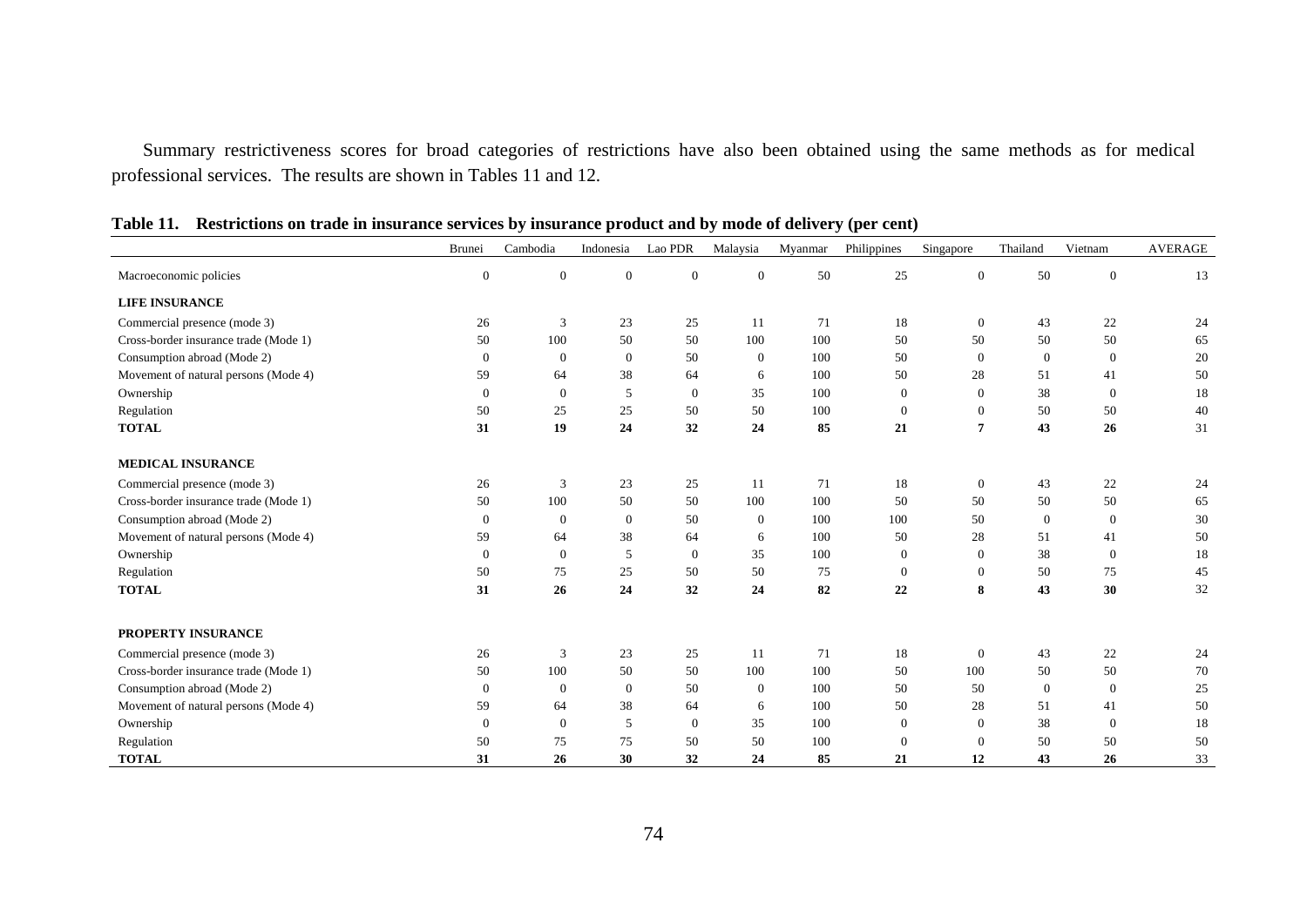|                                       | <b>Brunei</b> | Cambodia     | Indonesia      | Lao PDR        | Malaysia       | Myanmar | Philippines | Singapore | Thailand | Vietnam        | <b>AVERAGE</b> |
|---------------------------------------|---------------|--------------|----------------|----------------|----------------|---------|-------------|-----------|----------|----------------|----------------|
| <b>REINSURANCE</b>                    |               |              |                |                |                |         |             |           |          |                |                |
| Commercial presence (mode 3)          | 26            | 3            | 23             | 25             | 11             | 71      | 18          |           | 43       | 22             | 24             |
| Cross-border insurance trade (Mode 1) | 50            | 100          | 50             | 50             | 100            | 100     | 50          |           | 50       | 100            | 65             |
| Consumption abroad (Mode 2)           | $\Omega$      | $\theta$     | U              | 50             | $\overline{0}$ | 100     | $\theta$    |           | $\theta$ | $\overline{0}$ | 15             |
| Movement of natural persons (Mode 4)  | 59            | 64           | 38             | 64             | 6              | 100     | 50          | 28        | 51       | 41             | 50             |
| Ownership                             | $\Omega$      | $\theta$     |                | $\overline{0}$ | 35             | 100     | $\theta$    |           | 38       | $\overline{0}$ | 18             |
| Regulation                            | 50            | 75           | 25             | 50             | 50             | 75      | $\theta$    |           | 50       | 50             | 43             |
| <b>TOTAL</b>                          | 31            | 26           | 24             | 32             | 24             | 82      | 19          |           | 43       | 30             | 31             |
| <b>BROKING</b>                        |               |              |                |                |                |         |             |           |          |                |                |
| Commercial presence (mode 3)          | 26            | 3            | 23             | 25             | 11             | 71      | 18          |           | 33       | 22             | 23             |
| Cross-border insurance trade (Mode 1) | 50            | 100          | 50             | 50             | 100            | 100     | 50          | 50        | 50       | 100            | 70             |
| Consumption abroad (Mode 2)           | $\Omega$      | $\mathbf{0}$ | $\overline{0}$ | 50             | $\overline{0}$ | 100     | $\Omega$    | $\Omega$  | $\theta$ | $\overline{0}$ | 15             |
| Movement of natural persons (Mode 4)  | 59            | 64           | 63             | 64             | 6              | 100     | 50          | 28        | 51       | 41             | 53             |
| Ownership                             | $\Omega$      | $\Omega$     |                | $\Omega$       | 35             | 100     | $\Omega$    |           | 38       | $\theta$       | 18             |
| Regulation                            | 50            | 75           | 25             | $\Omega$       | 50             | 75      | $\Omega$    |           | 50       | 50             | 38             |
| <b>TOTAL</b>                          | 31            | 26           | 27             | 26             | 24             | 82      | 19          |           | 38       | 30             | 31             |

### **Table 11. Restrictions on trade in insurance services by insurance product and by mode of delivery (per cent) (Continued)**

*Source*: Author.

### **Table 12. Restrictions on trade in life insurance services by ownership category and mode of delivery (per cent)**

|                                       | Brunei | Cambodia     | Indonesia | Lao PDR | Malaysia     | Myanmar | Philippines | Singapore    | Thailand | Vietnam  | AVERAGE |
|---------------------------------------|--------|--------------|-----------|---------|--------------|---------|-------------|--------------|----------|----------|---------|
| LIFE INSURANCE - DOMESTIC             |        |              |           |         |              |         |             |              |          |          |         |
| Commercial presence (mode 3)          | 28     | $\theta$     | 15        | 31      | $\mathbf{0}$ | 43      | 9           | $\mathbf{0}$ | 40       | 23       | 19      |
| Ownership                             |        |              |           |         | $\Omega$     | 100     |             | $\theta$     | $\Omega$ | $\Omega$ | 10      |
| Regulation                            | 67     |              |           | 33      | 67           | 100     |             | $\mathbf{0}$ | 67       | 33       | 37      |
| <b>TOTAL</b>                          | 28     | $\mathbf{0}$ | 10        | 25      | 10           | 63      | 0           | $\mathbf{0}$ | 36       | 20       | 20      |
| <b>LIFE INSURANCE - FOREIGN</b>       |        |              |           |         |              |         |             |              |          |          |         |
| Commercial presence (mode 3)          | 25     |              | 27        | 21      | 19           | 89      | 24          | $\mathbf{0}$ | 44       | 21       | 28      |
| Cross-border insurance trade (Mode 1) | 50     | 100          | 50        | 50      | 100          | 100     | 50          | 50           | 50       | 50       | 65      |
| Consumption abroad (Mode 2)           |        |              |           | 50      | $\Omega$     | 100     | 50          | $\Omega$     | $\Omega$ | $\Omega$ | 20      |
| Movement of natural persons (Mode 4)  | 59     | 64           | 38        | 64      | <sub>6</sub> | 100     | 50          | 28           | 51       | 41       | 50      |
| Ownership                             |        | $\theta$     |           |         | 70           | 100     | $\Omega$    | $\Omega$     | 75       | $\Omega$ | 26      |
| Regulation                            | 40     | 40           | 40        | 60      | 40           | 100     |             | $\Omega$     | 40       | 60       | 42      |
| <b>TOTAL</b>                          | 32     | 28           | 30        | 36      | 31           | 95      | 28          | 10           | 46       | 29       | 37      |

*Source*: Author.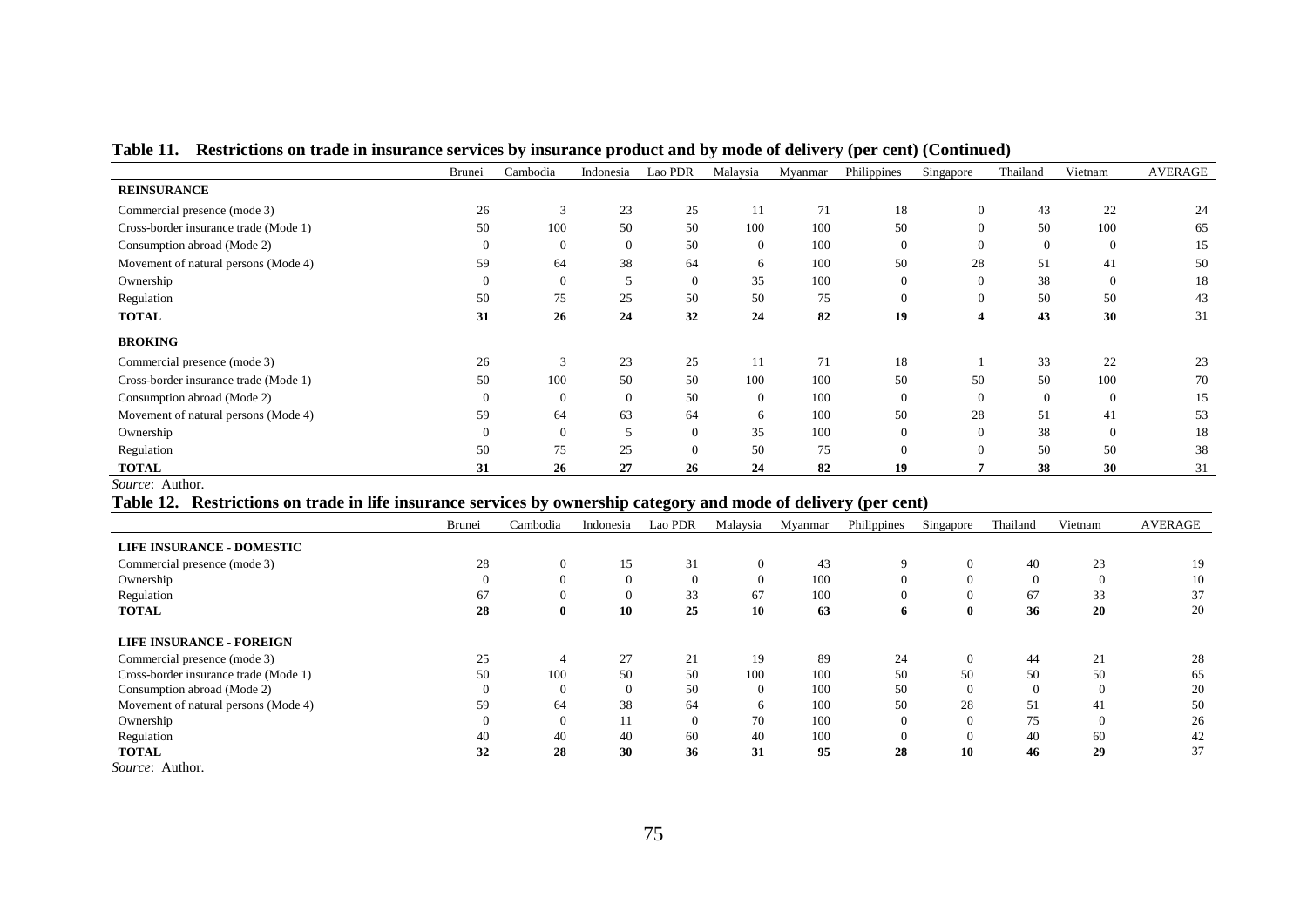The table indicates that foreign ownership restrictions in insurance are not as prevalent as they are in banking — seven of the ten ASEAN countries already meet the ASEAN Blueprint benchmark. However, cross-border trade in insurance services is still widely restricted. This is significant because unlike banking, insurance does not rely on extensive networks of local retail outlets, so it is feasible for cross-border trade to be a significant mode of delivery. Insurance is also widely affected by restrictions on the movement of intra-corporate transferees. Insurance is also affected by regulatory restrictions (other than ownership restrictions) on commercial presence, including discretionary licensing and government controls or approvals of insurance premiums.

As with banking, the prevalence of restrictions in insurance is most marked for foreign services providers (Figure 10). However, it is also non-trivial for domestic providers in at least some ASEAN countries.



**Figure 10. Restrictions on trade in insurance services by ownership category (per cent)** 

Note that both insurance and banking services face significant barriers to crossborder (mode 1) trade, despite the fact that the Blueprint is unequivocal about the liberalization of this mode of delivery. Consumers who undertake such cross-border transactions may need to be reminded of the limits of consumer protection in such cases. But there is little reason why transactions should not be allowed currently on a 'caveat emptor' basis, while governments also work to strengthen both the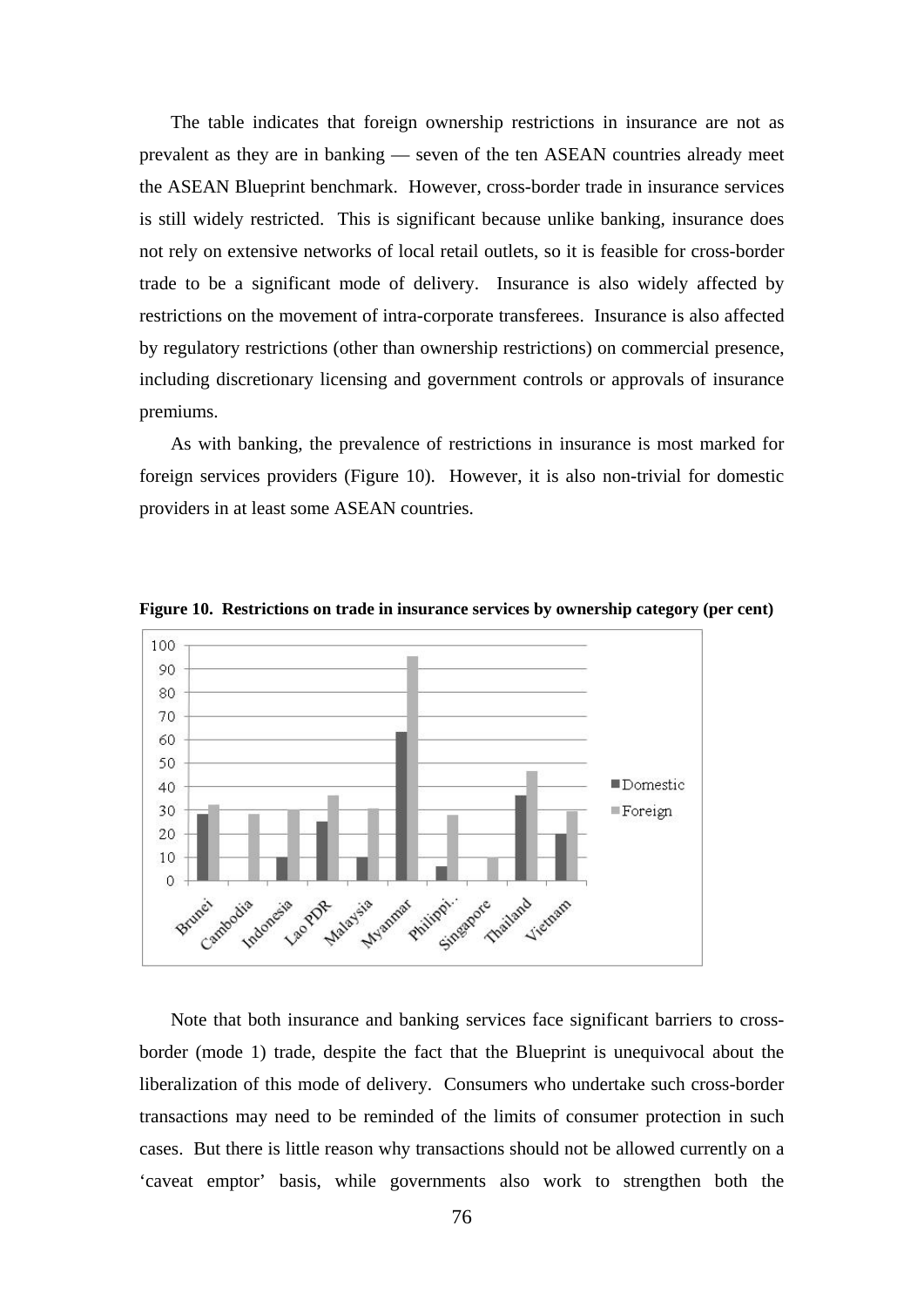government and private sector mechanisms that have developed to handle disputes over cross-border e-commerce transactions. And similar comments apply to mode 2 trade. The most significant developments in the protection of cross-border ecommerce transactions have been outside of the ASEAN region, spearheaded by countries such as Australia. Thus ASEAN liberalization of mode 1 and mode 2 trade in financial services, hand in hand with a strengthening of cross-border consumer protection, should proceed on a most-favoured nation basis.

A final question is whether the recent reforms have made a significant difference. Figures 11 and 12 tell the same story as Table 1 — there has been very little reform of regulatory restrictions on trade in insurance services during 2008-10. In Lao PDR, legislative reforms have been essentially negated by the recent moratorium on granting new licences. Insurance is a sector that is typically under pressure during WTO accession negotiations, so some ASEAN countries will have already undergone market opening in this context. Other ASEAN countries will need to accelerate their reform efforts in this sector if the ASEAN Blueprint targets are to be met.



**Figure 11. Changes in restrictions on domestic insurance services over time (per cent)**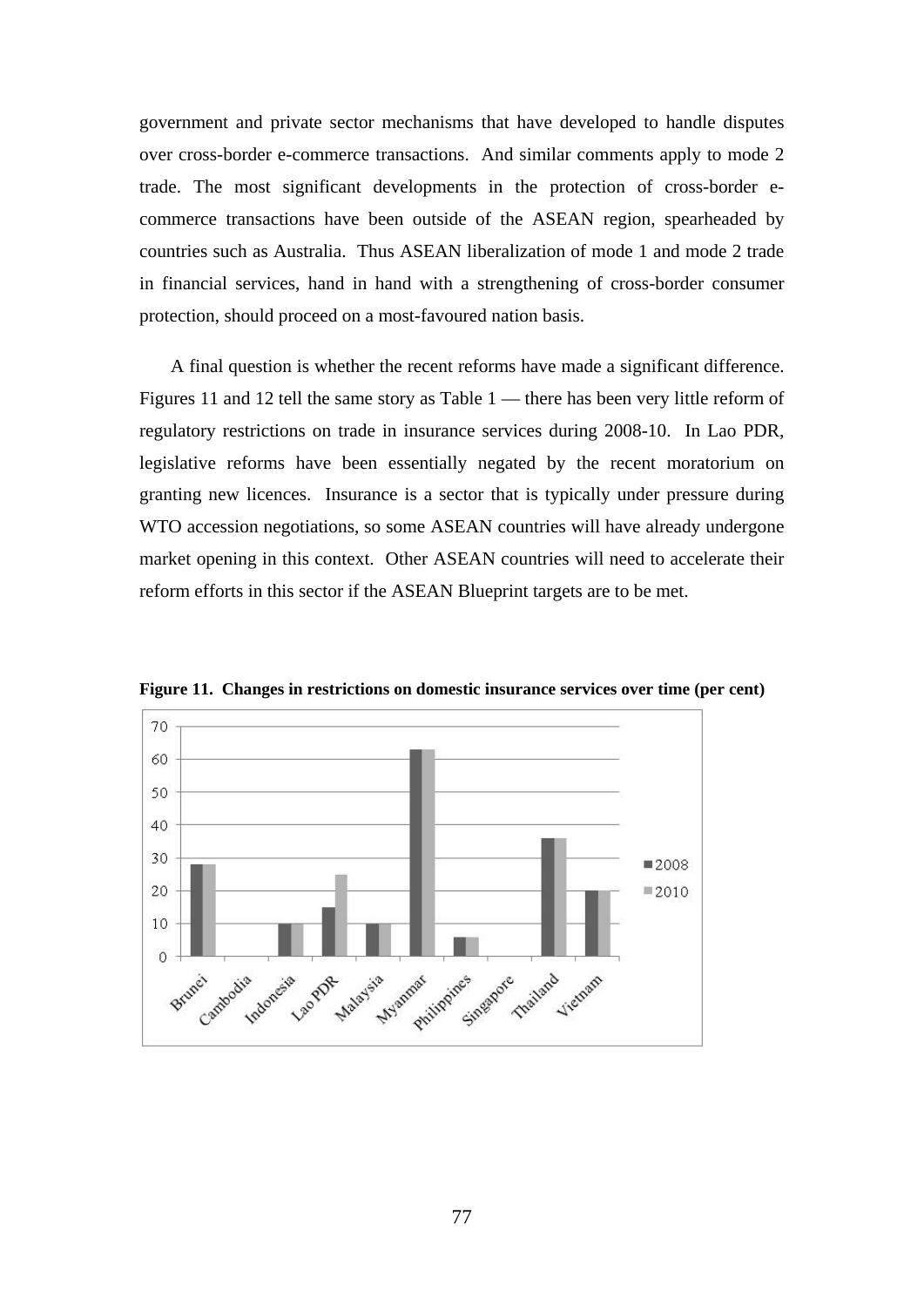

**Figure 12. Changes in restrictions on foreign insurance services over time (per cent)** 

### **7. Accounting Services**

### **7.1. A scorecard for services liberalization — accounting services**

Like most professional services, accounting services can be provided by individual accountants, or in a broader institutional setting. They can be traded via mode 3 (commercial presence, in the form of accounting firms), and mode 4 (the movement of either individual accountants or the employees of foreign-invested accounting firms). Accounting back office functions are increasingly being provided via mode 1, although the full service generally requires face-to-face contact through mode 3 or mode 4.

The questionnaire covering barriers to trade in accounting services is reproduced in Appendix 1 at the end of this paper. It is similar to that for medical professionals. Under commercial presence, the questionnaire asks whether there are restrictions on the entry of new professional services firms, either domestically-owned, foreigninvested or both, and whether there are restrictions on the legal form of such firms (e.g. whether they are prohibited from incorporating, whether foreign entrants are required to establish in a joint venture). It also asks about ownership restrictions whether there are maximum limits on the equity participation of either private domestic or foreign shareholders in accounting firms, and whether there are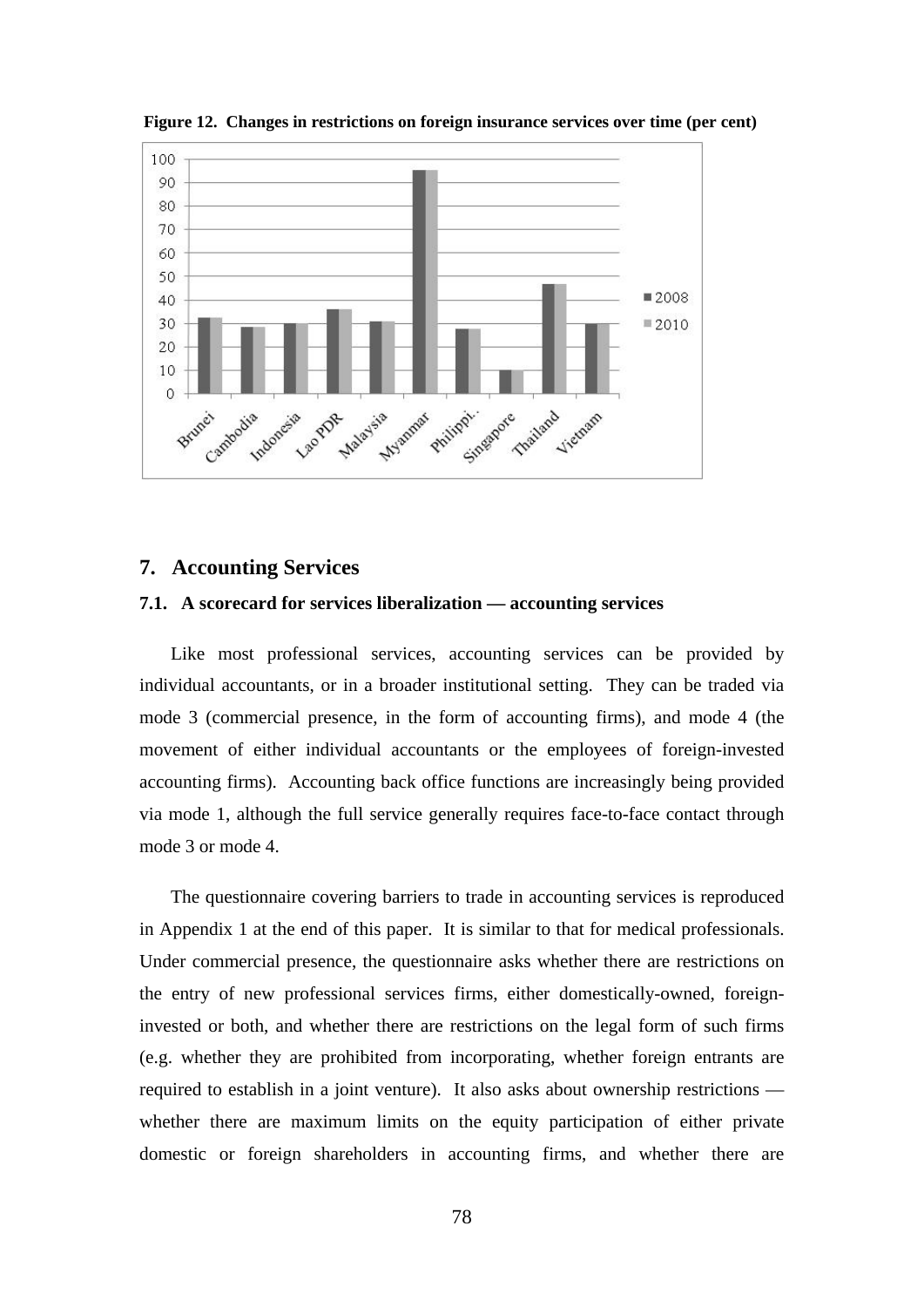restrictions on accounting firms being owned by people who are not licensed accountants.

Under mode 4, the questionnaire asks whether there are restrictions on the entry into professional practice of new individual professionals, either domestic, foreign or both, and asks about any nationality, citizenship or residency requirements for individual professionals to practice. The questionnaire also asks about restrictions on the ability of individual professionals to leave their home country, as this can also affect mode 4 trade. Finally, the questionnaire asks about limitations on the movement of intra-corporate transferees (i.e. the employees of professional service firms), which might take the form of nationality or residency requirements on certain classes of directors, executives, managers or employees, or a requirement for labour market testing to establish that there is no qualified domestic person available for a position before a foreign person can be hired. Finally, the questionnaire asks about the requirements that foreign professionals need to undergo to obtain a licence to practice, including whether they need to retrain or sit a local examination, and whether their foreign qualifications are automatically accepted or are subject to a case-by-case assessment.

The questionnaire also asks about other potentially anti-competitive aspects of the regulatory regime, including whether there are activities reserved by law to the profession, whether there are restrictions on advertising or fee setting, whether there are limitations on foreign accountants participating in government contracts, whether the work of foreign accountants needs to be signed off by a locally trained or licensed accountant, and whether there are requirements for foreign invested firms to train local staff (which could raise their costs).

Finally, the questionnaire reveals information about the transparency of the regulatory regime, by canvassing which stakeholders are consulted in advance of regulatory changes and by asking how regulatory decisions are made public. For information purposes only, it also asks for details about the regulator and about the licensing criteria used.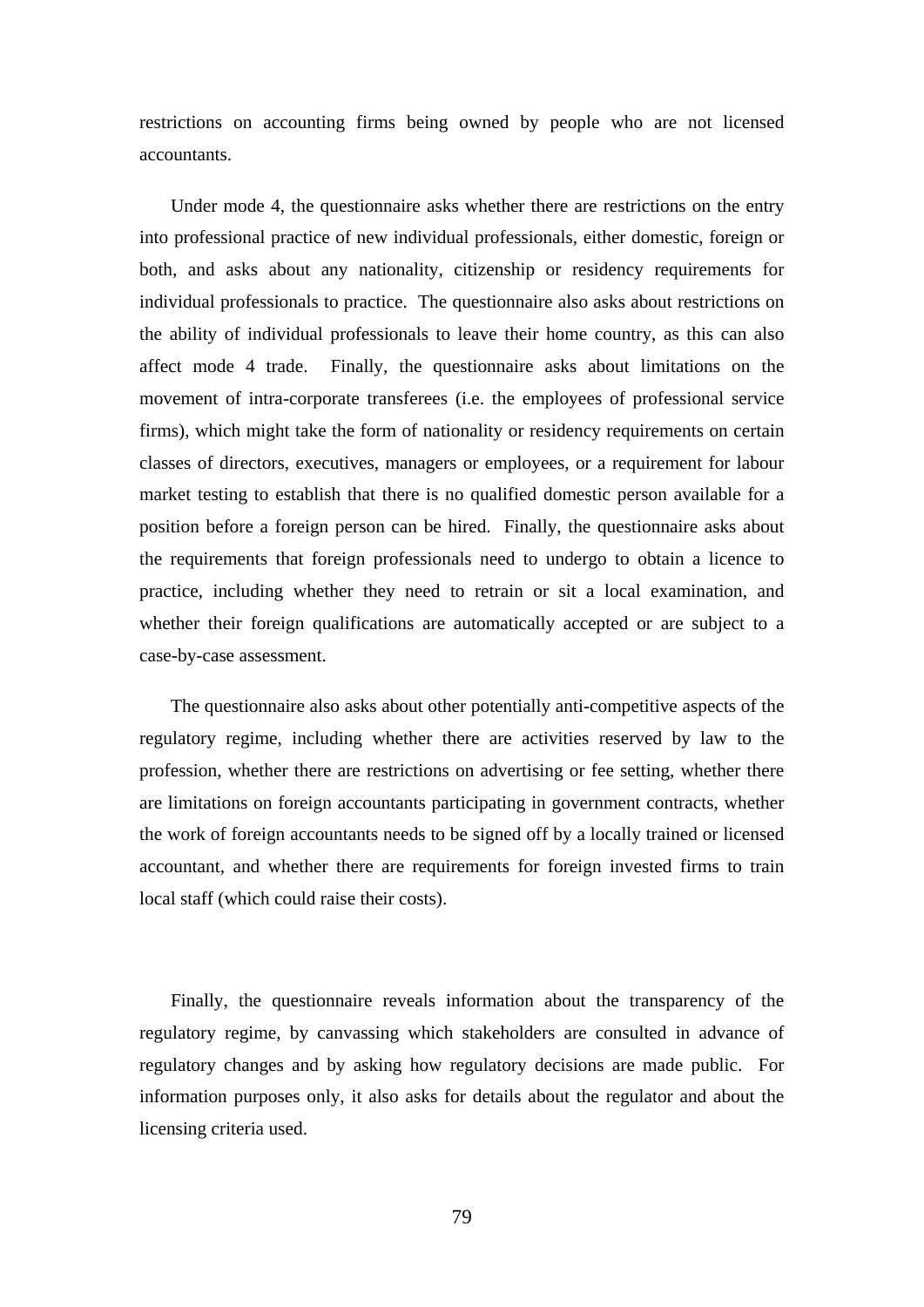As with the previous services, the qualitative information about trade restrictions and regulatory regimes has been coded in a zero-one fashion, where for each question, a score of 1 has been assigned if the restriction applies, and 0 if it does not.

Sometimes an intermediate score is assigned for intermediate stages of restrictiveness. In the case of the accounting profession, partial scores are assigned as follows. For private, foreign and non-professional equity restrictions, partial scores are allocated in inverse proportion to the equity limitation. For example, if equity participation is limited to 25 per cent, then a score of 0.75 is assigned, while if equity participation is allowed to reach 75 per cent, then a score of 0.25 is assigned. If there are limitations on equity participation, but no numerical limited is stated, this is taken as a sign that bureaucratic discretion is involved, and this is taken to be relatively restrictive — it is assumed to be equivalent to a 25 per cent equity limit, and so receives a score of 0.75. When scoring the requirements for foreign professionals to obtain a local licence, retraining is scored as the most restrictive (1.0), having to pass an examination is scored as the next most restrictive (0.75), while case-by-case assessment, having to pass an aptitude test or having to have local practice is scored at  $0.5.$ 

#### **7.2. Scorecard results for accounting services**

The detailed results for accountancy are shown in Table 13. Summary restrictiveness scores for broad categories of restrictions have also been obtained using the same methods as for medical professional services. The results are shown in Table 14.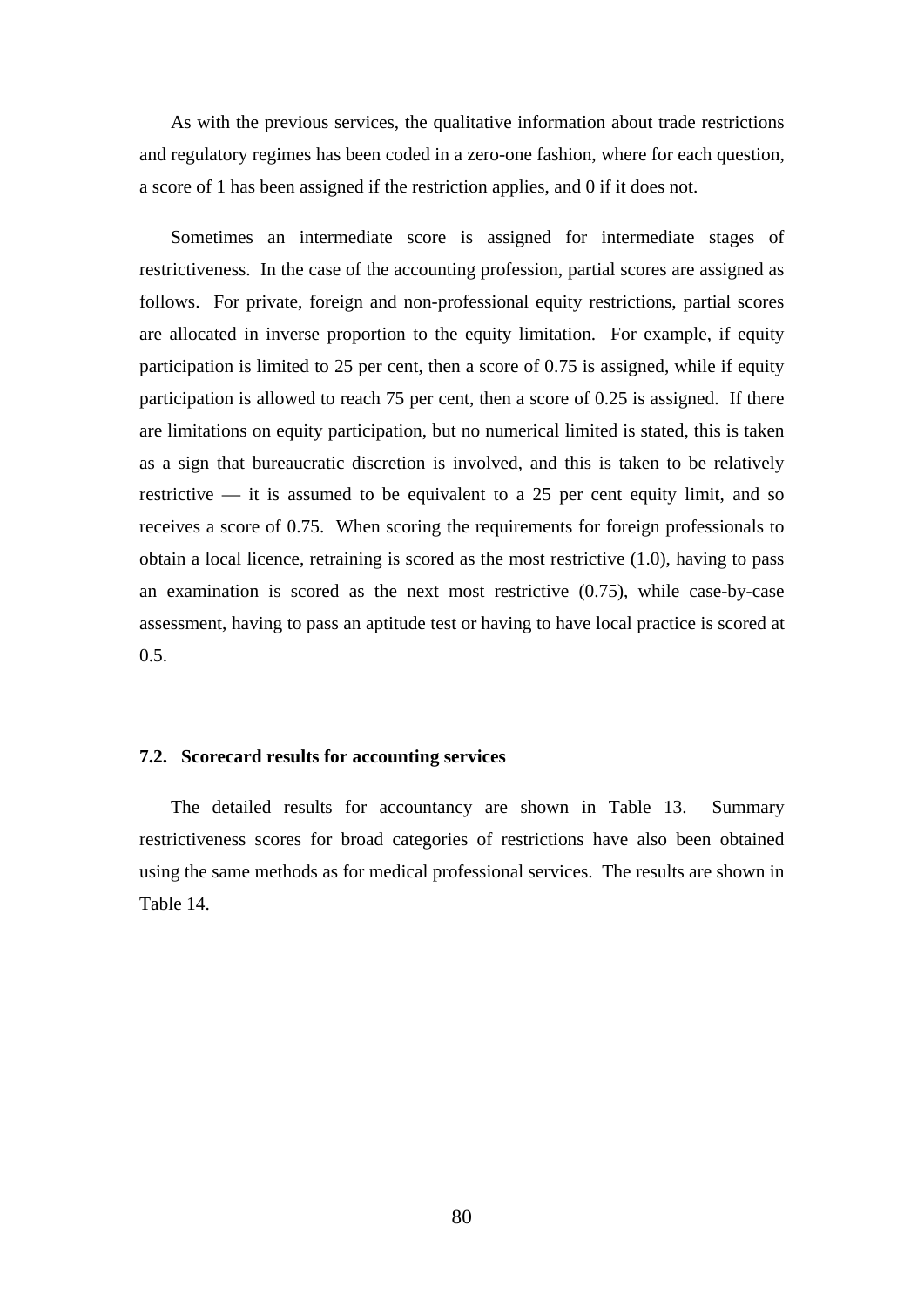|                                                                                                                                    | <b>Brunei</b> | Cambodia | Indonesia      | Lao PDR          | Malaysia       | Myanmar  | Philippines | Singapore      | Thailand | Vietnam  | <b>AVERAGE</b> |
|------------------------------------------------------------------------------------------------------------------------------------|---------------|----------|----------------|------------------|----------------|----------|-------------|----------------|----------|----------|----------------|
| A. Market Access - commercial presence (mode 3) - Professional service<br>firms                                                    |               |          |                |                  |                |          |             |                |          |          |                |
| 1 Are there restrictions on new entry - by domestic firms                                                                          |               | $\Omega$ | $\theta$       | $\overline{0}$   | $\theta$       | $\Omega$ |             | $\Omega$       | $\Omega$ |          |                |
| By foreign firms                                                                                                                   |               | $\Omega$ | $\theta$       | $\Omega$         | $\overline{0}$ |          |             | $\Omega$       | $\Omega$ |          | 0.3            |
| 3 Are accounting firms prohibited from incorporating?<br>4 Are foreign firms prohibited from est. in a joint venture?              |               | $\Omega$ |                | $\Omega$         |                | $\Omega$ |             | $\theta$       | $\theta$ | $\Omega$ | 0.4            |
|                                                                                                                                    |               | $\Omega$ | $\Omega$       | $\Omega$         | $\Omega$       |          |             | $\Omega$       | $\Omega$ |          | 0.2            |
| Are they required to establish in a JV?<br>5 Are foreign firms prohibited from/limited in undertaking certain services?            |               | $\Omega$ | $\theta$       | $\boldsymbol{0}$ | $\mathbf{0}$   |          |             | $\overline{0}$ |          | $\Omega$ | 0.4            |
|                                                                                                                                    |               |          | $\Omega$       | $\Omega$         | $\Omega$       |          |             | $\Omega$       | $\Omega$ | $\Omega$ | 0.3            |
| B. Market Access – Inward movement of natural persons (mode $4$ ) –<br>Individual professionals                                    |               |          |                |                  |                |          |             |                |          |          |                |
| 6 Are there restrictions on new entry - by domestic individuals                                                                    |               | $\Omega$ | $\Omega$       | $\Omega$         | $\Omega$       | $\Omega$ |             | $\Omega$       | $\Omega$ |          |                |
| By foreign individuals                                                                                                             |               | $\Omega$ | $\Omega$       | $\Omega$         | $\overline{0}$ |          |             | $\Omega$       |          |          | 0.3            |
| 8 Is there a nationality or citizenship requirement?                                                                               |               | 0.5      | $\Omega$       | $\Omega$         | $\mathbf{0}$   |          |             | $\Omega$       |          |          | 0.45           |
| 9 Is there a residency or local presence requirement?<br>10 Are foreign individuals prohibited from/limited in undertaking certain |               |          |                | $\Omega$         |                |          | $\Omega$    | $\theta$       |          |          | 0.7            |
| services?                                                                                                                          | $\Omega$      |          | $\overline{0}$ | $\theta$         | $\theta$       |          |             | $\theta$       |          |          | 0.4            |
| C. Market Access - Outward movement of natural persons (mode $4$ ) -<br>Individual professionals                                   |               |          |                |                  |                |          |             |                |          |          |                |
| 11 Are there policy restrictions on outward movement?                                                                              |               |          | $\theta$       | $\Omega$         |                |          |             | 0              | $\theta$ |          |                |
| 12 Are there other restrictions on exit?                                                                                           |               |          | $\Omega$       | $\Omega$         | $\Omega$       | $\Omega$ |             | $\Omega$       | $\Omega$ |          |                |

# **Table 13. Restrictions on trade in accounting services (index 0-1)**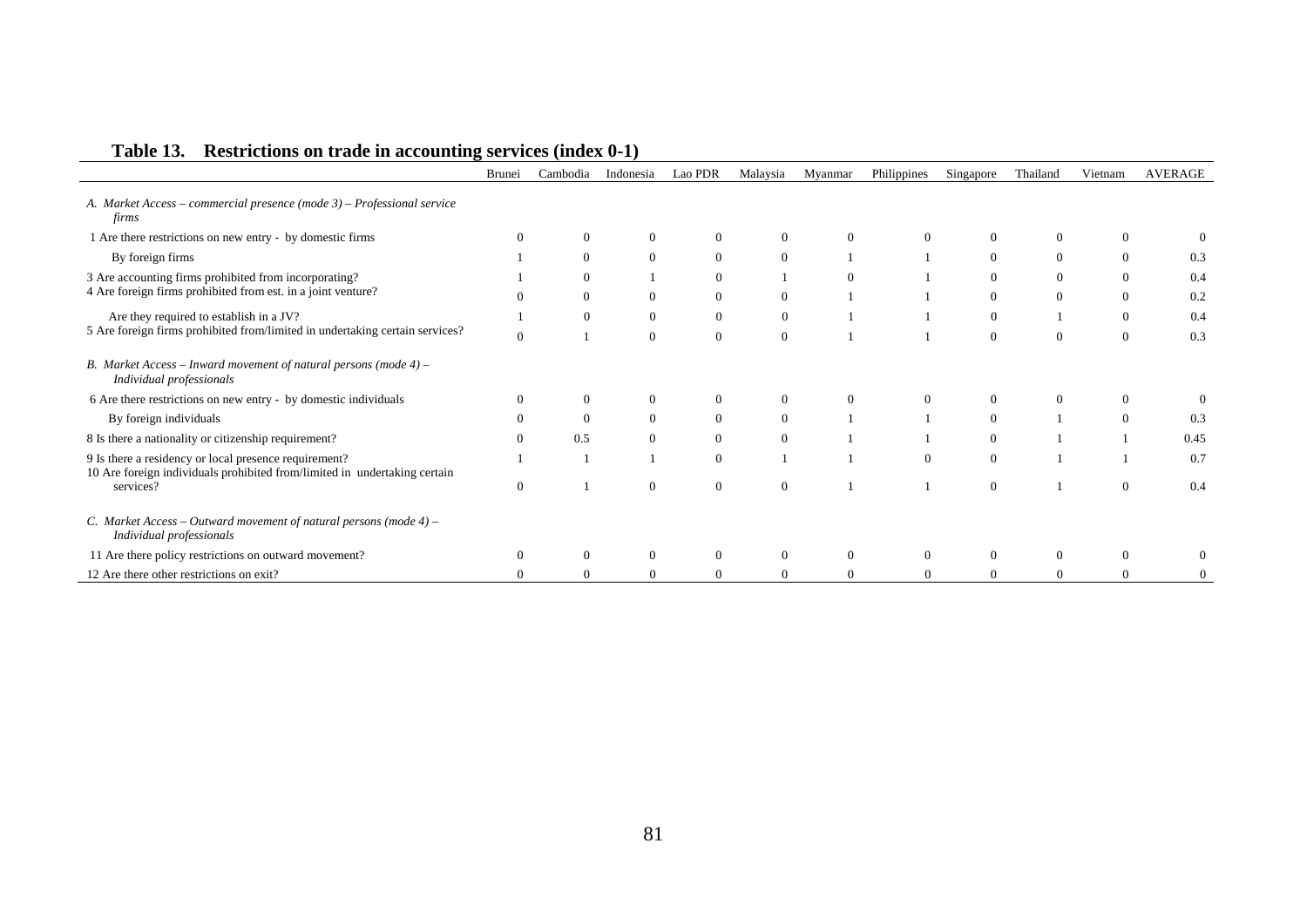|                                                                                                                                        | Brunei         | Cambodia       | Indonesia      | Lao PDR      | Malaysia       | Myanmar  | Philippines    | Singapore        | Thailand       | Vietnam        | <b>AVERAGE</b> |
|----------------------------------------------------------------------------------------------------------------------------------------|----------------|----------------|----------------|--------------|----------------|----------|----------------|------------------|----------------|----------------|----------------|
| D. Market Access - Inward movement of natural persons (mode 4) - Intra-<br>corporate transferees                                       |                |                |                |              |                |          |                |                  |                |                |                |
| 13 Are there requirements to have nationals/residents?<br>14 Are there restrictions on employing locally trained professionals in      |                |                |                |              |                |          |                |                  |                |                |                |
| foreign firms?                                                                                                                         |                |                |                |              |                |          |                |                  |                | $\overline{0}$ | 0.9            |
| 15 Are intra-corporate transferees subject to labour market tests?<br>16 Are managerial personnel required to be locally licensed as a | 0              |                | $\Omega$       |              |                |          |                | $\theta$         | $\mathbf{0}$   |                | 0.6            |
| professional?                                                                                                                          |                |                |                | $\mathbf{0}$ |                | $\theta$ |                | $\mathbf{0}$     |                |                | 0.7            |
| 17 Are managerial personnel required to be locally domiciled?                                                                          |                | $\mathbf{0}$   |                | $\mathbf{0}$ |                |          |                | $\boldsymbol{0}$ | $\overline{0}$ |                | 0.6            |
| E. Ownership                                                                                                                           |                |                |                |              |                |          |                |                  |                |                |                |
| 18 Is private (ie non-government) ownership allowed? - existing operators                                                              | $\Omega$       | $\theta$       |                | $\theta$     | $\overline{0}$ |          | 0              | $\mathbf{0}$     | $\overline{0}$ | $\overline{0}$ | $\Omega$       |
| New entrants                                                                                                                           | 0.75           | $\overline{0}$ | $\overline{0}$ | $\mathbf{0}$ | $\overline{0}$ | $\Omega$ | $\overline{0}$ | $\mathbf{0}$     | $\overline{0}$ | $\theta$       | 0.08           |
| 19 Is foreign ownership allowed? - existing operators                                                                                  | 0.75           | $\mathbf{0}$   | $\overline{0}$ | $\mathbf{0}$ | $\theta$       |          |                | $\theta$         | 0.51           | $\overline{0}$ | 0.33           |
| New entrants                                                                                                                           | 0.75           | $\overline{0}$ | $\overline{0}$ | $\mathbf{0}$ | $\overline{0}$ |          |                | $\mathbf{0}$     | 0.51           | $\mathbf{0}$   | 0.33           |
| 20 Are non-professional investors allowed an equity stake? Existing<br>operators                                                       |                | 0.51           | 0.75           | 0.67         |                |          |                | $\mathbf{0}$     | $\overline{0}$ | $\theta$       | 0.59           |
| New entrants                                                                                                                           |                | 0.51           | 0.75           | 0.67         |                |          |                | $\mathbf{0}$     | $\mathbf{0}$   | $\Omega$       | 0.59           |
| F. Regulation - licensing                                                                                                              |                |                |                |              |                |          |                |                  |                |                |                |
| 24 What are the requirements for <i>foreign</i> individual accountants to be<br>licensed to practice locally?                          | 0.5            |                | 0.75           | 0.5          | 0.5            |          |                | 0.75             |                | 0.75           | 0.775          |
| 25 Are there any other requirements for the licensing and accreditation of<br><i>foreign</i> individual accountants?                   | $\overline{0}$ | $\theta$       | $\overline{0}$ |              | $\overline{0}$ |          | $\Omega$       | $\overline{0}$   | $\Omega$       | $\overline{0}$ | 0.2            |

# **Table 13. Restrictions on trade in accounting services (index 0-1) (Continued)**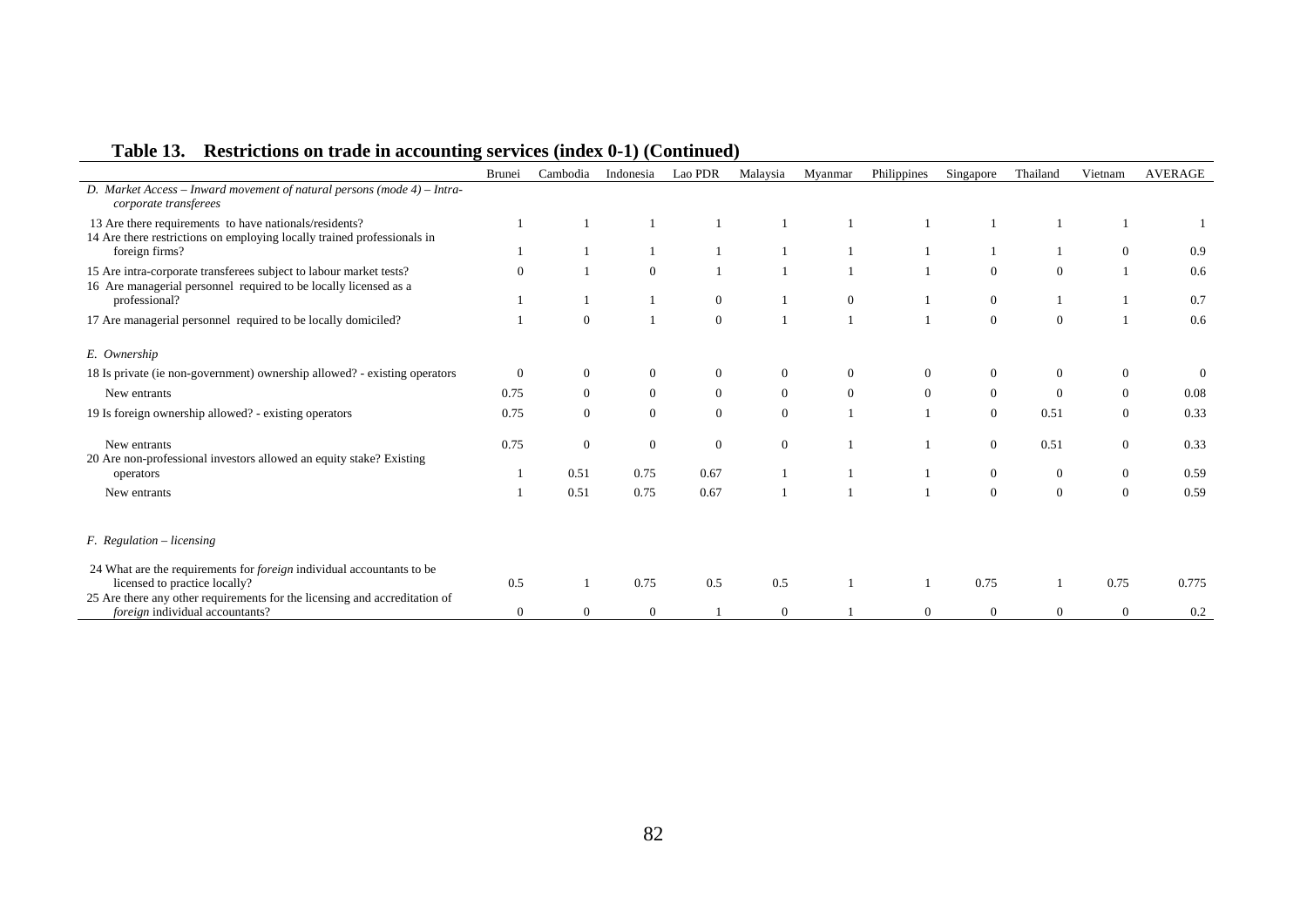|                                                                                                                                   | <b>Brunei</b>  | Cambodia     | Indonesia      | Lao PDR        | Malaysia     | Myanmar        | Philippines    | Singapore        | Thailand         | Vietnam        | AVERAGE  |
|-----------------------------------------------------------------------------------------------------------------------------------|----------------|--------------|----------------|----------------|--------------|----------------|----------------|------------------|------------------|----------------|----------|
| G. Regulation - restrictions on operation                                                                                         |                |              |                |                |              |                |                |                  |                  |                |          |
| 27 Are there activities reserved by law to this profession?<br>28 Are there restrictions on partnership or association with other |                |              |                |                |              |                |                | $\overline{0}$   |                  |                | 0.9      |
| professions?                                                                                                                      |                | $\Omega$     |                | $\Omega$       |              |                |                |                  | $\Omega$         | $\Omega$       | 0.6      |
| 29 Are there restrictions on advertising, marketing or solicitating?                                                              | $\Omega$       | $\mathbf{0}$ |                | $\overline{0}$ |              |                |                |                  |                  | $\Omega$       | 0.6      |
| 30 Are there restrictions on fee setting?<br>31 Is there a requirement for foreign invested accounting firms to train local       | $\Omega$       | $\Omega$     | $\Omega$       | $\overline{0}$ | $\theta$     | $\theta$       | $\Omega$       | $\overline{0}$   | $\theta$         | $\Omega$       | $\Omega$ |
| staff?<br>32 Are there restrictions on the participation of foreigners in government                                              |                |              | $\overline{0}$ |                | $\mathbf{0}$ |                | $\overline{0}$ | $\boldsymbol{0}$ | $\mathbf{0}$     | $\overline{0}$ | 0.4      |
| contracts?                                                                                                                        | $\Omega$       | $\Omega$     | $\overline{0}$ | $\overline{0}$ |              | $\theta$       | $\overline{0}$ | $\overline{0}$   | $\theta$         | $\theta$       | 0.1      |
| 33 Is there a requirement to have the work of a foreigner approved by a<br>locally trained/licensed accountant?                   | $\overline{0}$ | $\theta$     | $\mathbf{0}$   |                |              |                | $\overline{0}$ | $\overline{0}$   | $\theta$         | $\theta$       | 0.3      |
| 34 Which of the following are consulted in advance of regulatory changes<br>(eg licensing requirements)?                          |                |              |                |                |              |                |                |                  |                  |                |          |
| Service providers                                                                                                                 |                |              |                |                |              | $\theta$       |                | $\overline{0}$   | $\theta$         | $\Omega$       | 0.6      |
| Professional bodies                                                                                                               | $\Omega$       |              |                |                |              |                |                |                  | $\overline{0}$   |                | 0.8      |
| Users                                                                                                                             |                |              |                |                |              | $\mathbf{0}$   |                | 0                | $\boldsymbol{0}$ | $\theta$       | 0.5      |
| Other<br>35 How are laws and regulatory decisions affecting this profession made<br>public?                                       | $\Omega$       | $\Omega$     | $\Omega$       | $\Omega$       | $\mathbf{0}$ | $\theta$       |                |                  | $\theta$         | $\Omega$       | 0.2      |
| Government website                                                                                                                | $\overline{0}$ |              |                |                |              | $\mathbf{0}$   |                |                  |                  |                | 0.8      |
| Professional body's website                                                                                                       |                |              | $\overline{0}$ | $\overline{0}$ |              | $\overline{0}$ |                |                  |                  |                | 0.6      |
| Official gazette                                                                                                                  |                |              | $\overline{0}$ | $\overline{0}$ |              |                |                |                  |                  |                | 0.8      |
| Other                                                                                                                             |                |              | $\Omega$       |                |              | $\Omega$       |                |                  |                  |                | 0.4      |

# **Table 13. Restrictions on trade in accounting services (index 0-1) (Continued)**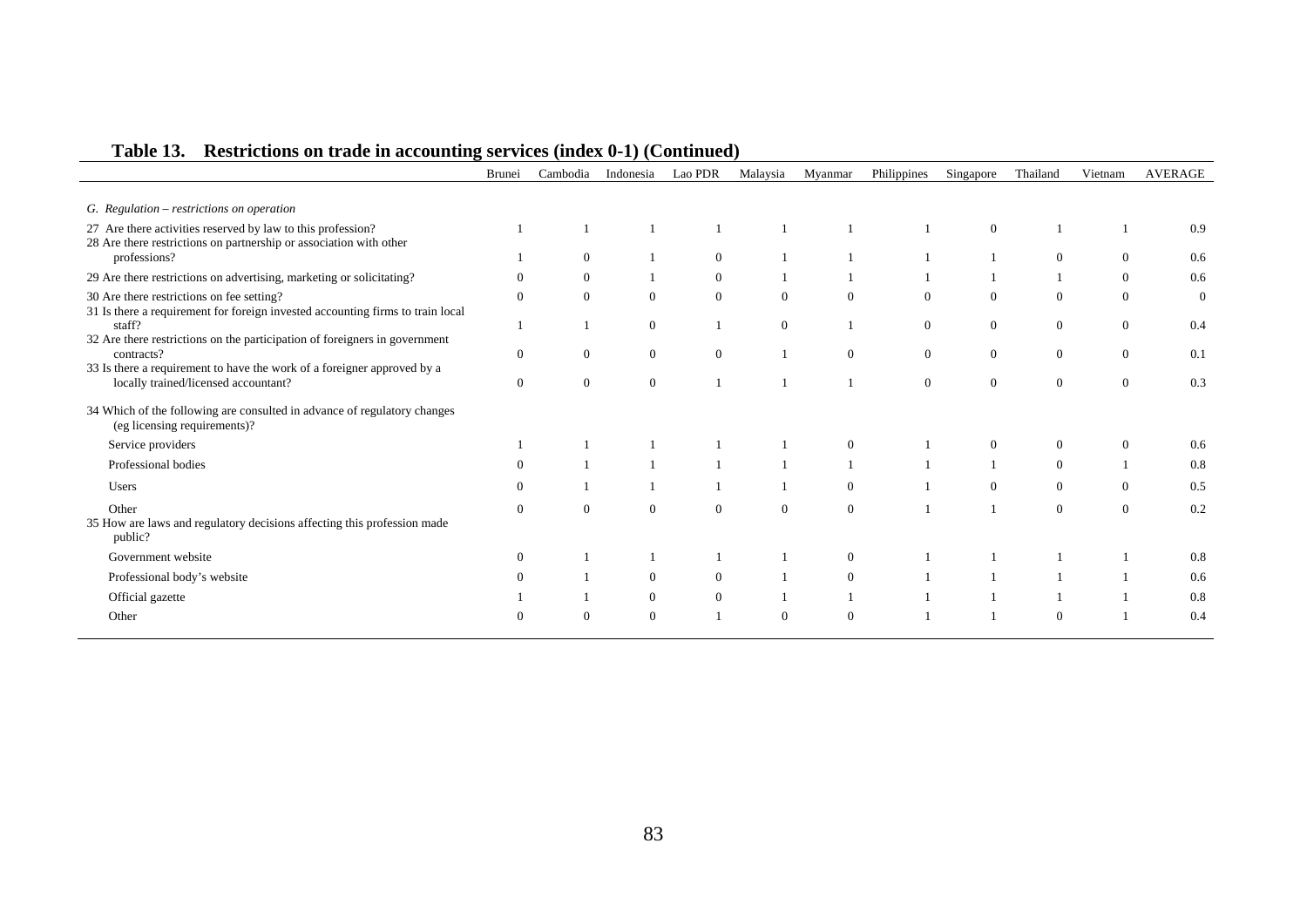# **Table 14. Restrictions on trade in accounting services (per cent)**

|                                                                                                                          | Brunei         | Cambodia     | Indonesia      | Lao PDR        | Malaysia     | Myanmar          | Philippines  | Singapore      | Thailand         | Vietnam          | <b>AVERAGE</b> |
|--------------------------------------------------------------------------------------------------------------------------|----------------|--------------|----------------|----------------|--------------|------------------|--------------|----------------|------------------|------------------|----------------|
| <b>OVERALL</b>                                                                                                           |                |              |                |                |              |                  |              |                |                  |                  |                |
| Commercial presence (mode 3) – Professional service firms                                                                | 50             | 17           | 17             | $\overline{0}$ | 17           | 67               | 83           | $\overline{0}$ | 17               | $\mathbf{0}$     | 27             |
| Inward movement of natural persons (mode 4) – Individual<br>professionals                                                | 20             | 50           | 20             | $\overline{0}$ | 20           | 80               | 60           | $\overline{0}$ | 80               | 40               | 37             |
| Outward movement of natural persons (mode 4) – Individual<br>professionals                                               | $\overline{0}$ | $\mathbf{0}$ | $\overline{0}$ | $\overline{0}$ | $\theta$     | $\mathbf{0}$     | $\mathbf{0}$ | $\overline{0}$ | $\mathbf{0}$     | $\boldsymbol{0}$ | $\overline{0}$ |
| Inward movement of natural persons (mode 4) - Intra-                                                                     |                |              |                |                |              |                  |              |                |                  |                  |                |
| corporate transferees                                                                                                    | 80             | 80           | 80             | 60             | 100          | 80               | 100          | 40             | 60               | 80               | 76             |
| Ownership                                                                                                                | 71             | 17           | 25             | 22             | 33           | 67               | 67           | $\overline{0}$ | 17               | $\boldsymbol{0}$ | 32             |
| Regulation – licensing                                                                                                   | 25             | 50           | 38             | 75             | 25           | 100              | 50           | 38             | 50               | 38               | 49             |
| Regulation – restrictions on operation                                                                                   | 43             | 29           | 43             | 43             | 71           | 71               | 43           | 29             | 29               | 14               | 41             |
| <b>TOTAL</b>                                                                                                             | 48             | 35           | 34             | 27             | 44           | 70               | 64           | 14             | 36               | 23               | 40             |
| Transparency                                                                                                             | 25             | 75           | 50             | 63             | 75           | 25               | 100          | 75             | 38               | 63               | 59             |
| <b>DOMESTIC</b>                                                                                                          |                |              |                |                |              |                  |              |                |                  |                  |                |
| Commercial presence (mode 3) – Professional service firms<br>Inward movement of natural persons (mode $4$ ) – Individual | 33             | $\mathbf{0}$ | 33             | $\mathbf{0}$   | 33           | $\mathbf{0}$     | 33           | $\overline{0}$ | $\boldsymbol{0}$ | $\mathbf{0}$     | 13             |
| professionals<br>Outward movement of natural persons (mode 4) – Individual                                               | $\overline{0}$ | $\mathbf{0}$ | $\overline{0}$ | $\overline{0}$ | $\theta$     | $\overline{0}$   | $\mathbf{0}$ | $\overline{0}$ | $\overline{0}$   | $\mathbf{0}$     | $\overline{0}$ |
| professionals                                                                                                            | $\overline{0}$ | $\mathbf{0}$ | $\overline{0}$ | $\overline{0}$ | $\mathbf{0}$ | $\boldsymbol{0}$ | $\mathbf{0}$ | $\mathbf{0}$   | $\mathbf{0}$     | $\boldsymbol{0}$ | $\overline{0}$ |
| Ownership                                                                                                                | 58             | 17           | 25             | 22             | 33           | 33               | 33           | $\theta$       | $\mathbf{0}$     | $\overline{0}$   | 22             |
| Regulation – restrictions on operation                                                                                   | 50             | 25           | 75             | 25             | 75           | 75               | 75           | 50             | 50               | 25               | 53             |
| <b>TOTAL</b>                                                                                                             | 34             | 11           | 29             | 12             | 32           | 26               | 32           | 11             | 11               | 5                | 20             |
| <b>FOREIGN</b>                                                                                                           |                |              |                |                |              |                  |              |                |                  |                  |                |
| Commercial presence (mode 3) – Professional service firms                                                                | 56             | 22           | 11             | $\mathbf{0}$   | 11           | 89               | 100          | $\overline{0}$ | $22\,$           | $\boldsymbol{0}$ | 31             |
| Inward movement of natural persons (mode 4) – Individual<br>professionals                                                | 25             | 63           | 25             | $\overline{0}$ | 25           | 100              | 75           | $\theta$       | 100              | 50               | 46             |
| Inward movement of natural persons (mode $4$ ) – Intra-                                                                  |                |              |                |                |              |                  |              |                |                  |                  |                |
| corporate transferees                                                                                                    | 80             | 80           | 80             | 60             | 100          | 80               | 100          | 40             | 60               | 80               | 76             |
| Ownership                                                                                                                | 83             | 17           | 25             | 22             | 33           | 100              | 100          | $\theta$       | 34               | $\mathbf{0}$     | 42             |
| $Regularion - licensing$                                                                                                 | 25             | 50           | 38             | 75             | 25           | 100              | 50           | 38             | 50               | 38               | 49             |
| Regulation – restrictions on operation                                                                                   | 40             | 30           | 30             | 50             | 70           | 70               | 30           | 20             | 20               | 10               | 37             |
| <b>TOTAL</b>                                                                                                             | 53             | 45           | 36             | 33             | 49           | 87               | 77           | 16             | 47               | 31               | 47             |

*Source*: Author.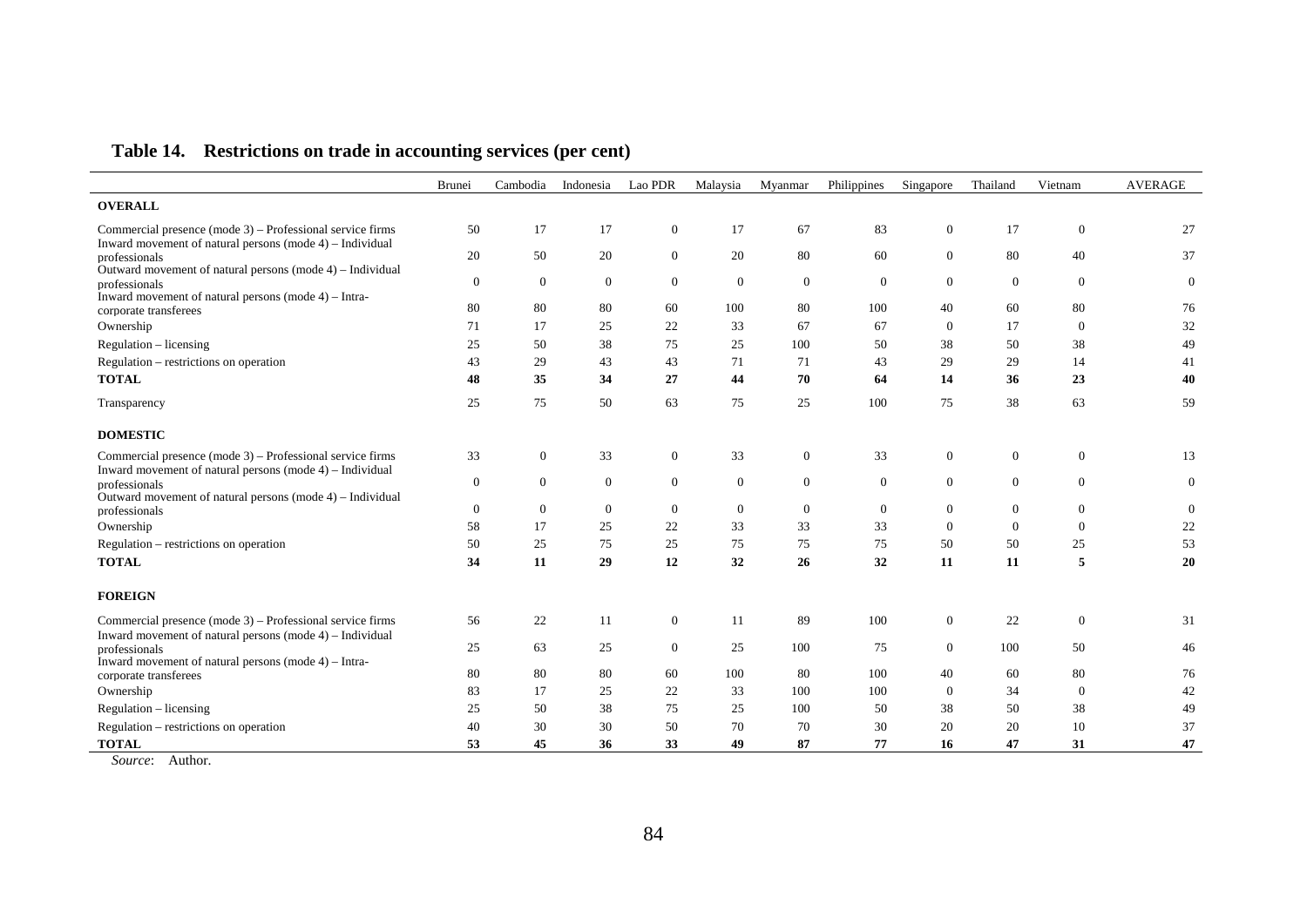Six ASEAN countries already meet the Blueprint's targets for foreign equity participation in accountancy firms — they have no restrictions on foreign equity at all. The Philippines has a constitutional requirement that certified practising accountants be Filipino citizens, in the absence of an enabling law allowing foreign practice. This requirement will be difficult to reform. The bureaucratic discretion exercised in Brunei and Thailand over foreign commercial entry can more readily be rolled back.

As with other professional services, restrictions on the movement of individual professionals are more prevalent than restrictions on commercial presence — this is the key method by which services trade is usually impeded, and it accounts for the marked overall discrimination against foreign services suppliers shown in Figure 13.



**Figure 13. Restrictions on trade in banking services by ownership category (per cent)** 

Nevertheless, regulatory restrictions affecting both domestic and foreign suppliers are also reasonably common.

As noted earlier, accountancy is one of a number of professional services that support economic activity throughout the economy. Other such services are law and engineering. Other studies have shown that accountancy tends to be more restrictive than engineering, but less restricted than law (Nguyen-Hong 2000). A single market for these services depends crucially on the free mobility of the individual professionals. This can be facilitated by mutual recognition agreements. But it also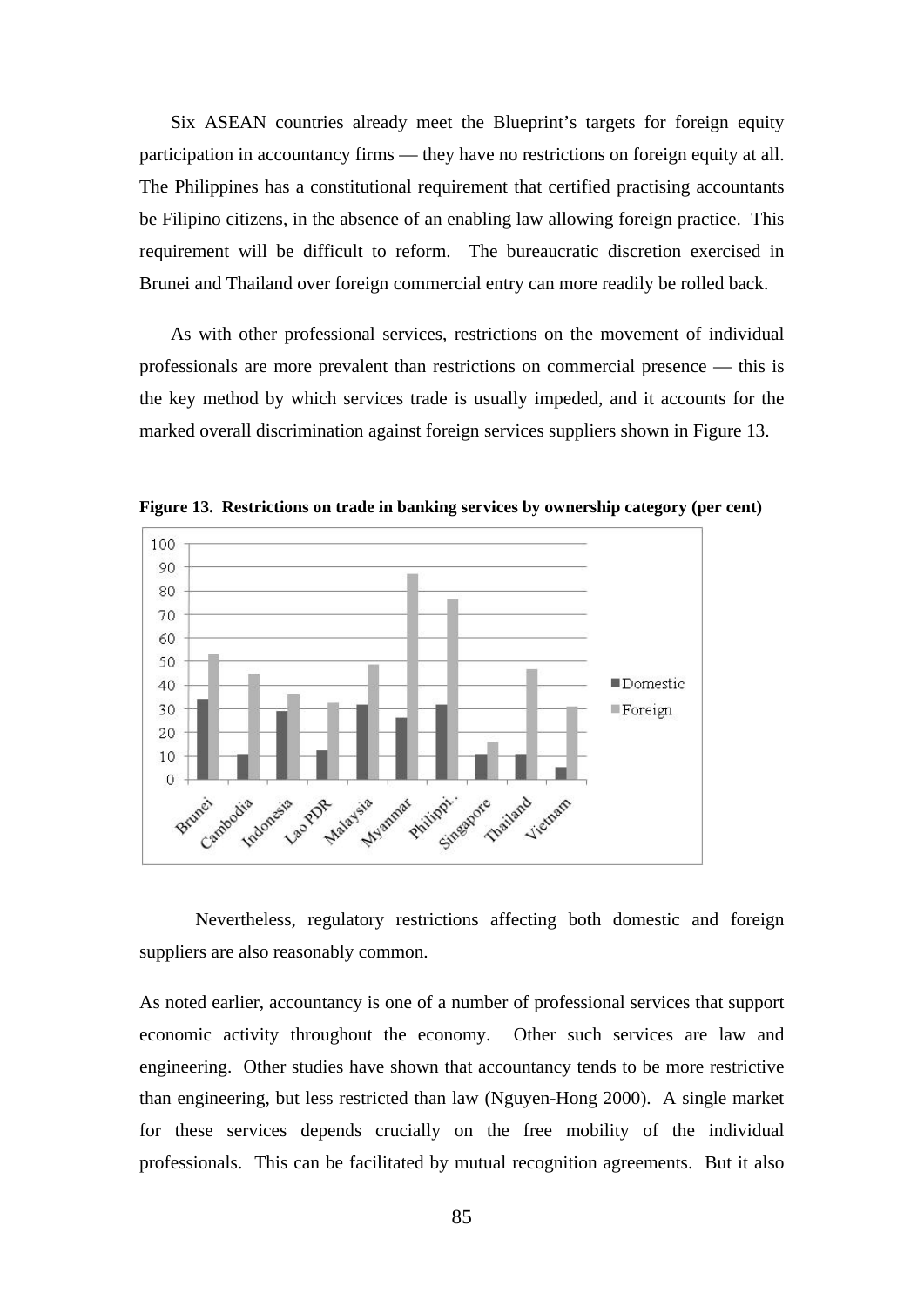requires the relaxation of nationality and residency requirements, and the lifting of restrictions on the activities of foreign professionals, once they are licensed. The results in this paper have shown that there is a great deal more to be done to facilitate the movement of intra-corporate transferees and individual skilled professionals within ASEAN, even as some ASEAN countries are major demandeur of freer mode 4 trade with the rest of the world.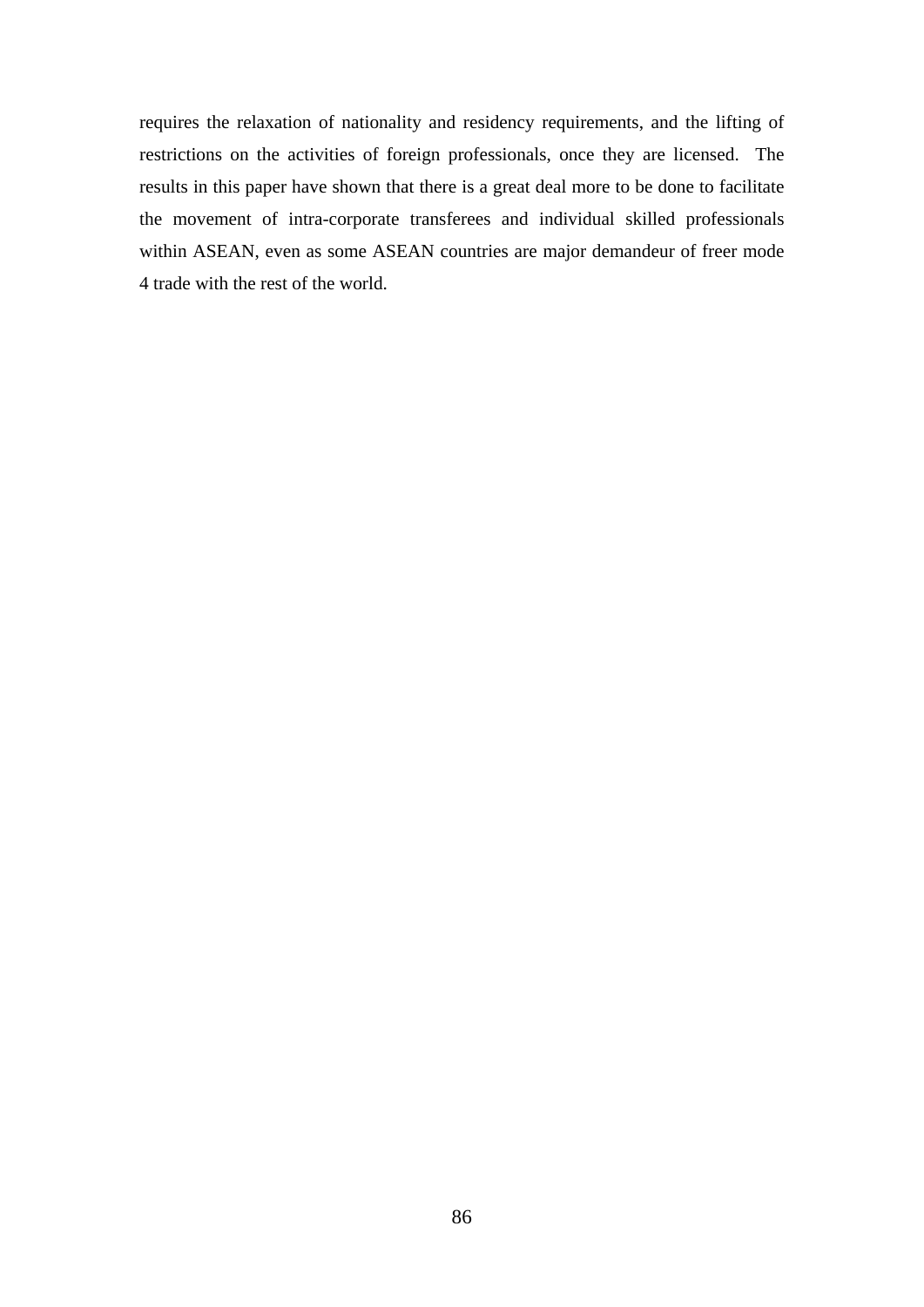## **Appendix 1 — Questionnaire Form — Accounting Services**

#### **ERIA TRADE IN SERVICES SECTORAL QUESTIONNAIRE – ACCOUNTING SERVICES**

#### **COVERAGE**

- **1.A. Professional services** 
	- **b. Accounting, auditing, and bookkeeping services 862**

**Professional services can be delivered via mode 3 (commercial presence) and mode 4 (movement of natural persons - either individual professionals or the employees of foreign located professional service firms).** 

#### **INTRODUCTION**

- The questionnaire covers: the conditions of *competition* in the sector, notably policy restrictions **on entry and ongoing operations; restrictions on** *ownership***, private and foreign;** *regulation***, including measures to ensure quality of service. The emphasis is on policies affecting competition, international trade and investment in accounting services, rather than more general policies affecting the accounting service sector.**
- **Note (1): Please give information for the current year only.**
- **Note (2): Whenever a question is not applicable, (e.g. because the particular activity or institution is not allowed), please indicate using 'NA', rather than leaving the cell blank, and please explain why the question is not applicable.**
- **Note (3): Where reporting monetary values, please note currency.**
- **Note (4): If insufficient space is provided, please attach additional information on separate sheets.**

#### **SUGGESTED INFORMATION SOURCES**

**Government department in charge of regulating accounting services. Professional bodies representing the accounting profession Independent regulatory body overseeing the accounting profession (if one exists) A domestic accounting firm (if necessary) A foreign-invested accounting firm (if necessary)**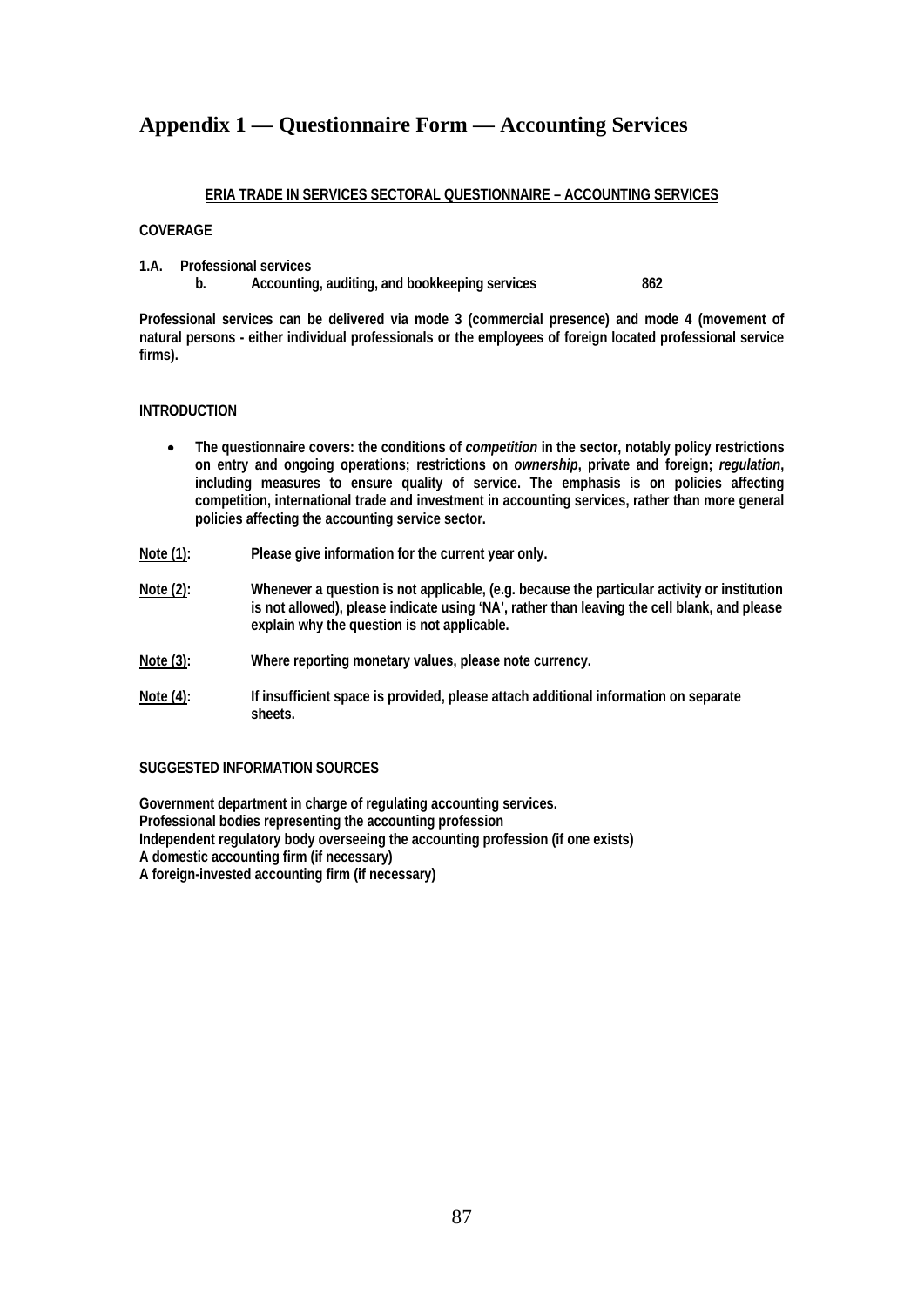### *I. Policy Section*

## *I.A. Market Access – commercial presence (mode 3) – Professional service firms*

**1. Are there restrictions on new entry of accounting** *firms,* **other than equity restrictions (equity restrictions are covered in the section on ownership)? Examples are restrictions on numbers of new licences. No = no restriction. Yes = some restriction. Restrictions on If yes, total Restrictions on If yes, number of** 

|            | entry by <i>domestic</i> | number of firms | entry by <i>foreian</i> | foreign firms |
|------------|--------------------------|-----------------|-------------------------|---------------|
|            | firms?                   | allowed         | firms                   | allowed       |
| Accounting | No<br>$\Box$ Yes         |                 | コNo<br>$\Box$ Yes       |               |
|            |                          |                 |                         |               |

| 2. If entry by firms is restricted, what are the reasons provided? (tick all relevant reasons) |            |  |
|------------------------------------------------------------------------------------------------|------------|--|
|                                                                                                | Accounting |  |
| To give incumbent firms time to prepare for competition                                        |            |  |
| To increase government revenue from privatization or licence fees                              |            |  |
| Exclusive rights believed necessary to attract (strategic) investment                          |            |  |
| Exclusive rights to allow the provision of universal service                                   |            |  |
| Inadequate regulatory and supervisory capacity                                                 |            |  |
| Strategic activity reserved to the state                                                       |            |  |
| Entry subject to economic needs test by govt                                                   |            |  |
| Entry subject to geographic location                                                           |            |  |
| Entry controlled by professional association                                                   |            |  |
| Other (specify):                                                                               |            |  |

| 3. Are accounting services firms <i>prohibited</i> from incorporating (with limited liability)? Are they <i>required</i> |                               |                                                  |
|--------------------------------------------------------------------------------------------------------------------------|-------------------------------|--------------------------------------------------|
| to establish in a particular form (eq partnership)?                                                                      |                               |                                                  |
|                                                                                                                          | Prohibition on incorporation? | Required form of establishment<br>(please state) |
| Accounting                                                                                                               | ⊟ No<br>$\Box$ Yes            |                                                  |

| 4. Are foreign accounting services firms <i>prohibited</i> from establishing in a joint venture with local<br>professionals? Are they <i>required</i> to establish in a JV? Are there restrictions on JVs (eq equity limits) |                |                    |                     |
|------------------------------------------------------------------------------------------------------------------------------------------------------------------------------------------------------------------------------|----------------|--------------------|---------------------|
|                                                                                                                                                                                                                              | JV prohibited? | JV reauired?       | Restrictions on JVs |
| Accounting                                                                                                                                                                                                                   | ⊟ No<br>⊟ Yes  | ⊟ No<br>$\Box$ Yes |                     |

| 5. Are foreign accounting services firms <i>prohibited</i> from undertaking certain types of accounting<br>services (eq auditing, taxation). Are they limited to certain types of services (eq consulting). Please |                              |                                        |                                       |
|--------------------------------------------------------------------------------------------------------------------------------------------------------------------------------------------------------------------|------------------------------|----------------------------------------|---------------------------------------|
| describe the nature of the restriction.                                                                                                                                                                            |                              |                                        |                                       |
|                                                                                                                                                                                                                    | Some services<br>prohibited? | Only some services<br>can be provided? | Nature of restrictions<br>on services |
| Accounting                                                                                                                                                                                                         | ∩ No<br>$\Box$ Yes           | ΠN∩<br>$\Box$ Yes                      |                                       |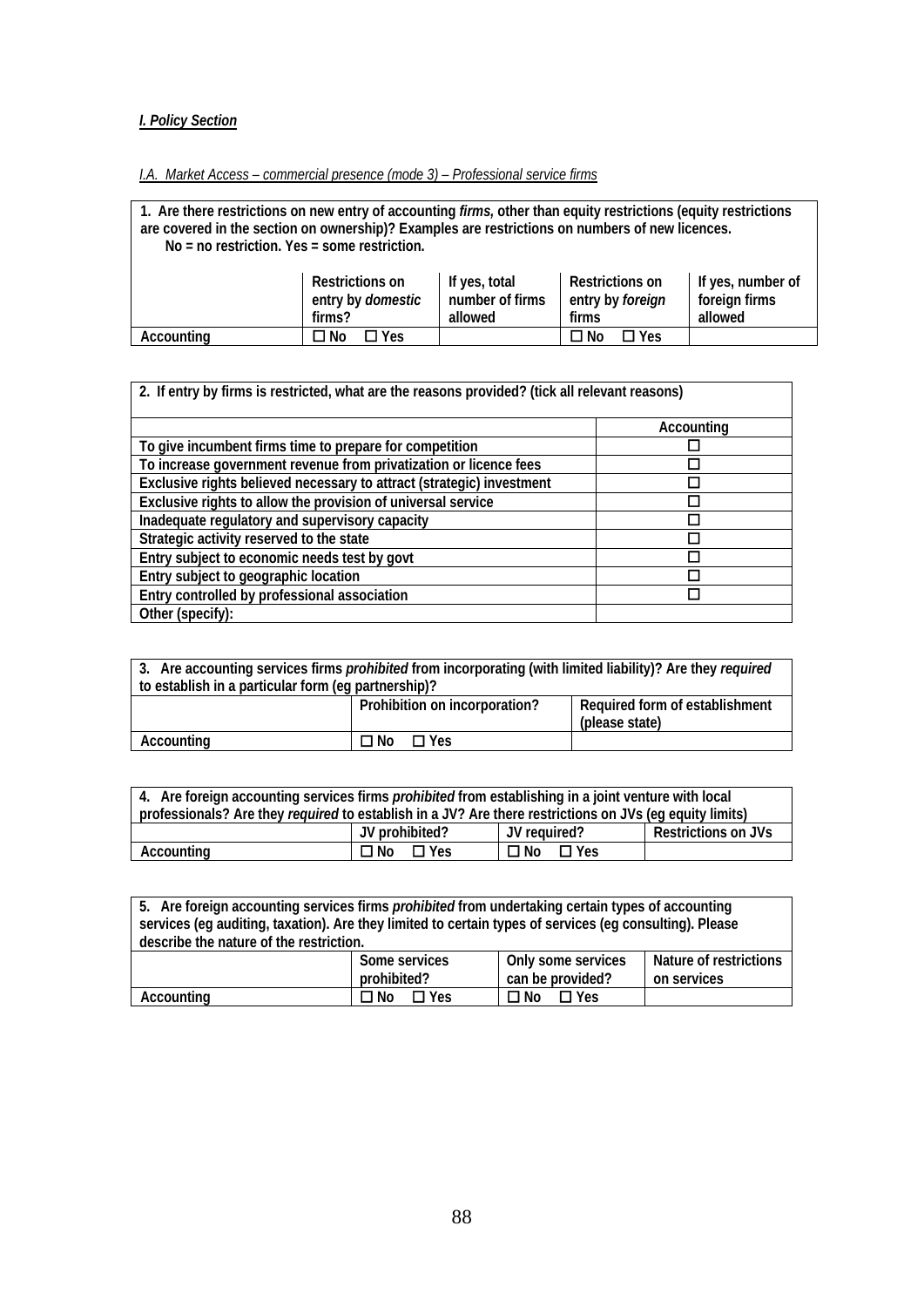#### *I.B. Market Access – Inward movement of natural persons (mode 4) – Individual professionals*

# **6. Are there policy restrictions on new entry of** *individual* **accountants (eg numerical limits). Exclude the application of general licensing criteria, which are covered later.**

 **No = no restriction. Yes = some restriction.** 

|            | Restrictions on<br>entry by <i>domestic</i><br>individual | If yes, total<br>number of<br>professionals<br>allowed | <b>Restrictions on</b><br>entry by <i>foreign</i><br>individuals | If yes, number of<br>foreign<br>professionals<br>allowed |
|------------|-----------------------------------------------------------|--------------------------------------------------------|------------------------------------------------------------------|----------------------------------------------------------|
| Accounting | هN T<br>$\Box$ Yes                                        |                                                        | ⊐ No<br>$\Box$ Yes                                               |                                                          |

**7. If entry by individual accountants is restricted, what are the reasons provided? (tick all relevant reasons) Accounting To give incumbent individuals time to prepare for competition To increase government revenue from privatization or licence fees Exclusive rights believed necessary to attract (strategic) investment** 

| LAGUSTVG HYHIS DEIIGVEN HEGESSALY TO ATTIACT (STIATEGIC) IHVESTHEHT |  |
|---------------------------------------------------------------------|--|
| Exclusive rights to allow the provision of universal service        |  |
| Inadequate regulatory and supervisory capacity                      |  |
| Strategic activity reserved to the state                            |  |
| Entry subject to economic needs test by govt                        |  |
| Entry subject to geographic location                                |  |
| Entry controlled by professional association                        |  |
| Other (specify):                                                    |  |

| 8. Is there a nationality or citizenship requirement for individual accountants to qualify or to practice<br>(whether as a condition of licence, or otherwise)? Please tick one. |                     |                                                                       |                 |
|----------------------------------------------------------------------------------------------------------------------------------------------------------------------------------|---------------------|-----------------------------------------------------------------------|-----------------|
|                                                                                                                                                                                  | Required to qualify | Required for use of<br>professional title, but<br>practice relatively |                 |
|                                                                                                                                                                                  | or practice         | free                                                                  | No restrictions |
| Accounting                                                                                                                                                                       |                     |                                                                       |                 |

| 9. Is there a residency or local presence requirement for individual accountants to practice (whether as a<br>condition of licence, or otherwise)? Please tick one. |                |              |          |                 |
|---------------------------------------------------------------------------------------------------------------------------------------------------------------------|----------------|--------------|----------|-----------------|
|                                                                                                                                                                     | Permanent      |              |          |                 |
|                                                                                                                                                                     | residency      | 12 months or |          |                 |
|                                                                                                                                                                     | required (more | less prior   |          |                 |
|                                                                                                                                                                     | than 12        | residency    | Domicile |                 |
|                                                                                                                                                                     | months)        | required     | required | Other (specify) |
| Accounting                                                                                                                                                          |                |              |          |                 |

| 10. Are foreign <i>individual</i> accountants <i>prohibited</i> from undertaking certain types of accounting services<br>(eq auditing, taxation). Are they limited to certain types of services (eq consulting). Please describe the<br>nature of the restriction. |                       |                         |                        |
|--------------------------------------------------------------------------------------------------------------------------------------------------------------------------------------------------------------------------------------------------------------------|-----------------------|-------------------------|------------------------|
|                                                                                                                                                                                                                                                                    | Some services         | Only some services      | Nature of restrictions |
|                                                                                                                                                                                                                                                                    | prohibited?           | can be provided?        | on services            |
| Accounting                                                                                                                                                                                                                                                         | $\square$ Yes<br>⊟ No | $\Box$ No<br>$\Box$ Yes |                        |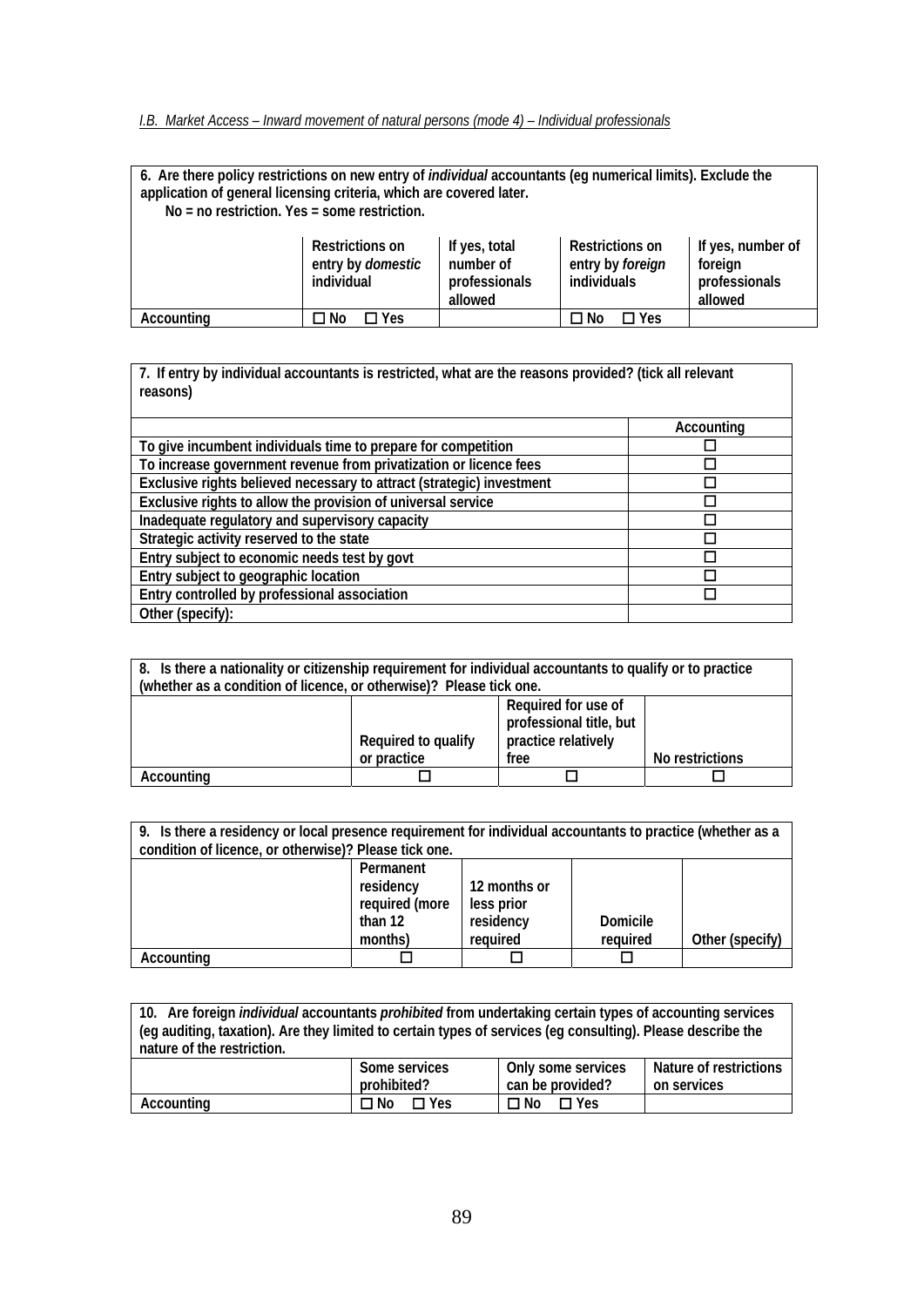*I.C. Market Access – Outward movement of natural persons (mode 4) – Individual professionals* 

| 11. Are there policy restrictions on outward movement of <i>individual</i> accountants? Please state the type of<br>restriction |                          |                                 |                                                        |                                                                                    |
|---------------------------------------------------------------------------------------------------------------------------------|--------------------------|---------------------------------|--------------------------------------------------------|------------------------------------------------------------------------------------|
|                                                                                                                                 | Exit permit<br>required? | Agency granting<br>exit permit? | Fees/ procedures<br>for exit permit?<br>(please state) | <b>Education or</b><br>employment bond<br>required after<br>training<br>(specify)? |
| Accounting                                                                                                                      | Π Yes<br>$\Box$ No       |                                 |                                                        |                                                                                    |
|                                                                                                                                 |                          |                                 |                                                        |                                                                                    |

| 12.<br>Are there other restrictions on exit? |  |
|----------------------------------------------|--|
| Accounting                                   |  |

### *I.D. Market Access – Inward movement of natural persons (mode 4) – Intra-corporate transferees*

| 13. Are there <i>minimum requirements</i> to have nationals/residents in the following categories of position in<br>foreign invested accounting firms (specify minimum number or percentage, state which): |            |  |
|------------------------------------------------------------------------------------------------------------------------------------------------------------------------------------------------------------|------------|--|
|                                                                                                                                                                                                            | Accounting |  |
| Members of the board of directors                                                                                                                                                                          |            |  |
| Executives                                                                                                                                                                                                 |            |  |
| <b>Managers</b>                                                                                                                                                                                            |            |  |
| Professionals                                                                                                                                                                                              |            |  |
| <b>Unskilled workers</b>                                                                                                                                                                                   |            |  |
| Other staff (specify):                                                                                                                                                                                     |            |  |

**14. Are there** *prohibitions* **or** *maximum restrictions* **on employing locally trained professionals in foreign invested accounting firms (specify maximum number or percentage, state which):** 

|                              | Accounting |
|------------------------------|------------|
| Prohibition                  |            |
| Maximum limit (specify):     |            |
| Other restriction (specify): |            |

**15. Identify the categories of foreign intra-corporate transferees whose entry and stay is subject to** *labour market tests* **(eg need to establish that there is no qualified local candidate available before can appoint foreign person).** 

|                                   | Accounting |
|-----------------------------------|------------|
| Members of the board of directors |            |
| Executives                        |            |
| <b>Managers</b>                   |            |
| Professionals                     |            |
| <b>Unskilled workers</b>          |            |
| Other staff (specify):            |            |

**16. Identify the categories of managerial personnel who must be locally licensed as a professional accountant.** 

|                                   | Accounting |
|-----------------------------------|------------|
| Members of the board of directors |            |
| Executives                        |            |
| <b>Managers</b>                   |            |

| 17. Identify the categories of managerial personnel who must be locally domiciled. |  |  |
|------------------------------------------------------------------------------------|--|--|
|                                                                                    |  |  |
| Members of the board of directors                                                  |  |  |
| Executives                                                                         |  |  |
| Managers                                                                           |  |  |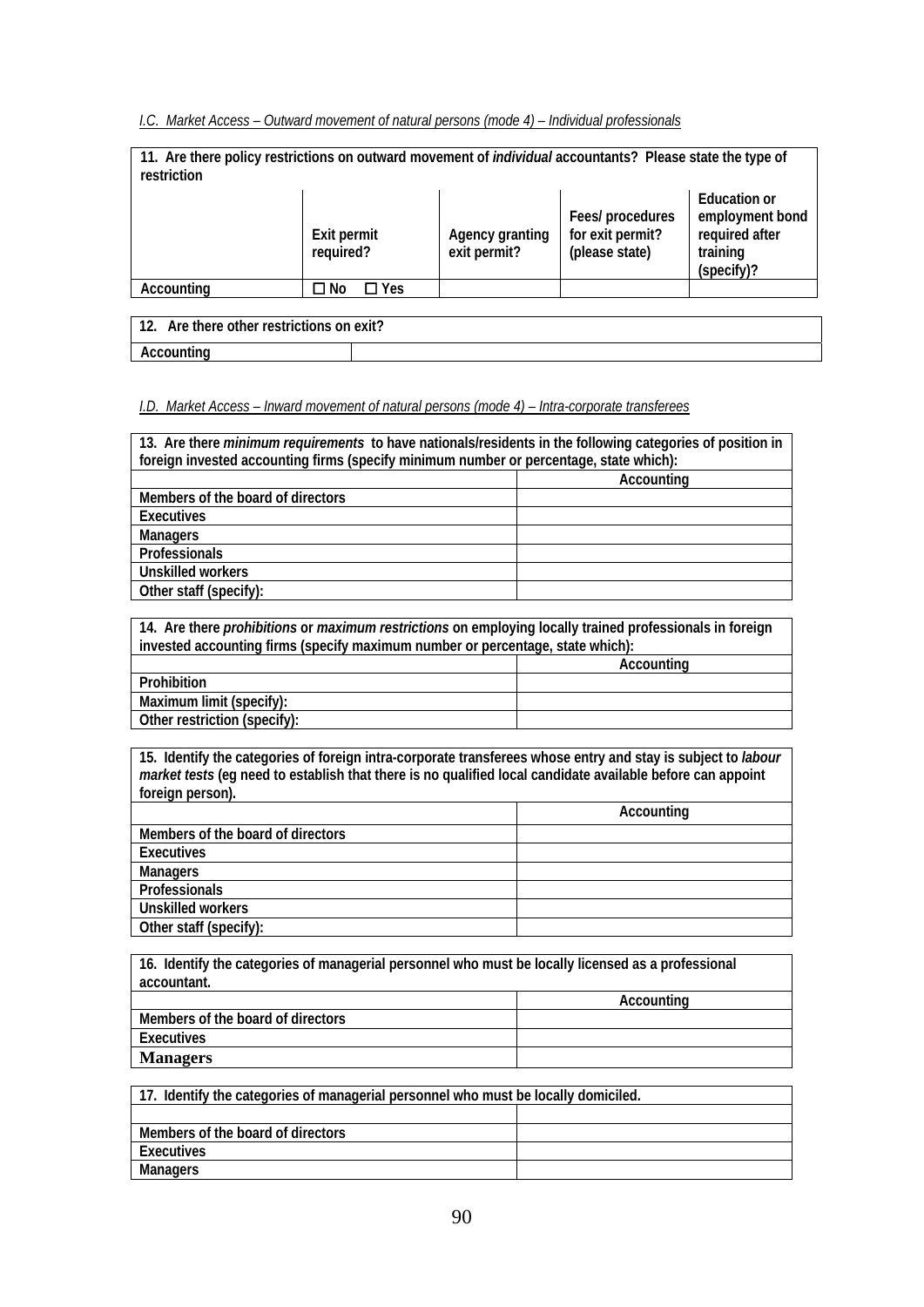## *I.E Ownership*

|            | 18. Is <i>private</i> (ie non-government) ownership in accounting service firms allowed? |                                     |                    |                                     |
|------------|------------------------------------------------------------------------------------------|-------------------------------------|--------------------|-------------------------------------|
|            |                                                                                          | Maximum private<br>equity permitted |                    | Maximum private<br>equity permitted |
|            | <i>Existing</i> operators                                                                | $(\%)$                              | New entrants       | $(\%)$                              |
| Accounting | $\Box$ Yes<br>No T                                                                       |                                     | $\Box$ Yes<br>∩ No |                                     |

|            | 19. Is <i>foreign</i> ownership in accounting service firms allowed? |                                     |                    |                                     |
|------------|----------------------------------------------------------------------|-------------------------------------|--------------------|-------------------------------------|
|            |                                                                      | Maximum foreign<br>equity permitted |                    | Maximum foreign<br>equity permitted |
|            | Existing operators                                                   | (%)                                 | New entrants       | $(\%)$                              |
| Accounting | ON ⊡<br>$\Box$ Yes                                                   |                                     | $\Box$ Yes<br>ON Γ |                                     |

| stake in accounting service firms? | 20. Are non-professional investors (ie investors who are not professional accountants) allowed an equity |                                                                   |                    |                                                      |
|------------------------------------|----------------------------------------------------------------------------------------------------------|-------------------------------------------------------------------|--------------------|------------------------------------------------------|
|                                    | <b>Existing operators</b>                                                                                | Maximum non-<br>professional<br>equity permitted<br>$\frac{1}{2}$ | New entrants       | Maximum non-<br>professional equity<br>permitted (%) |
| Accounting                         | $\Box$ Yes<br>⊐ No                                                                                       |                                                                   | $\Box$ Yes<br>⊐ No |                                                      |

## *I.F. Regulation – licensing*

|            | 21. Which organization(s) are responsible for regulating (via licensing or otherwise) to ensure service quality? |                          |             |                  |
|------------|------------------------------------------------------------------------------------------------------------------|--------------------------|-------------|------------------|
|            | Government                                                                                                       |                          |             |                  |
|            | Ministry(ies)                                                                                                    | <b>Professional body</b> | <b>Both</b> | Other (specify): |
| Accounting |                                                                                                                  |                          |             |                  |

**22. Indicate the requirements for licensing and accreditation of** *local* **individual accountants (tick all relevant requirements) Compulsory membership of professional organization Professional examination Practical experience (give number of years) Higher education (give number of years) No licence required to**  practice<br>
<del>D</del> Accounting **□** 

**23. Are there any other requirements for the licensing and accreditation of** *local* **individual accountants (eg geographic location, as a condition of licensing, or proof of professional indemnity insurance)? Please specify: Accounting** 

**24. Indicate the requirements for** *foreign* **individual accountants to be licensed to practice locally (tick all relevant requirements)** 

|            |              |             | Case-by-    |               |               |             |
|------------|--------------|-------------|-------------|---------------|---------------|-------------|
|            |              |             |             |               |               |             |
|            |              |             | case        |               |               |             |
|            |              |             | assessment  |               |               |             |
|            |              |             | of foreign  |               |               |             |
|            |              |             | licence and |               |               |             |
|            |              |             | quals (eg   | Aptitude      | Foreign       |             |
|            | Local        |             | under       | test or local | licence and   |             |
|            | retraining   | Local exam  | mutual      | practice      | quals         | No licence  |
|            | required for | required in | recognition | (state        | sufficient to | required to |
|            | full licence | all cases   | agreement)  | which)        | practice      | practice    |
| Accounting |              |             |             |               |               |             |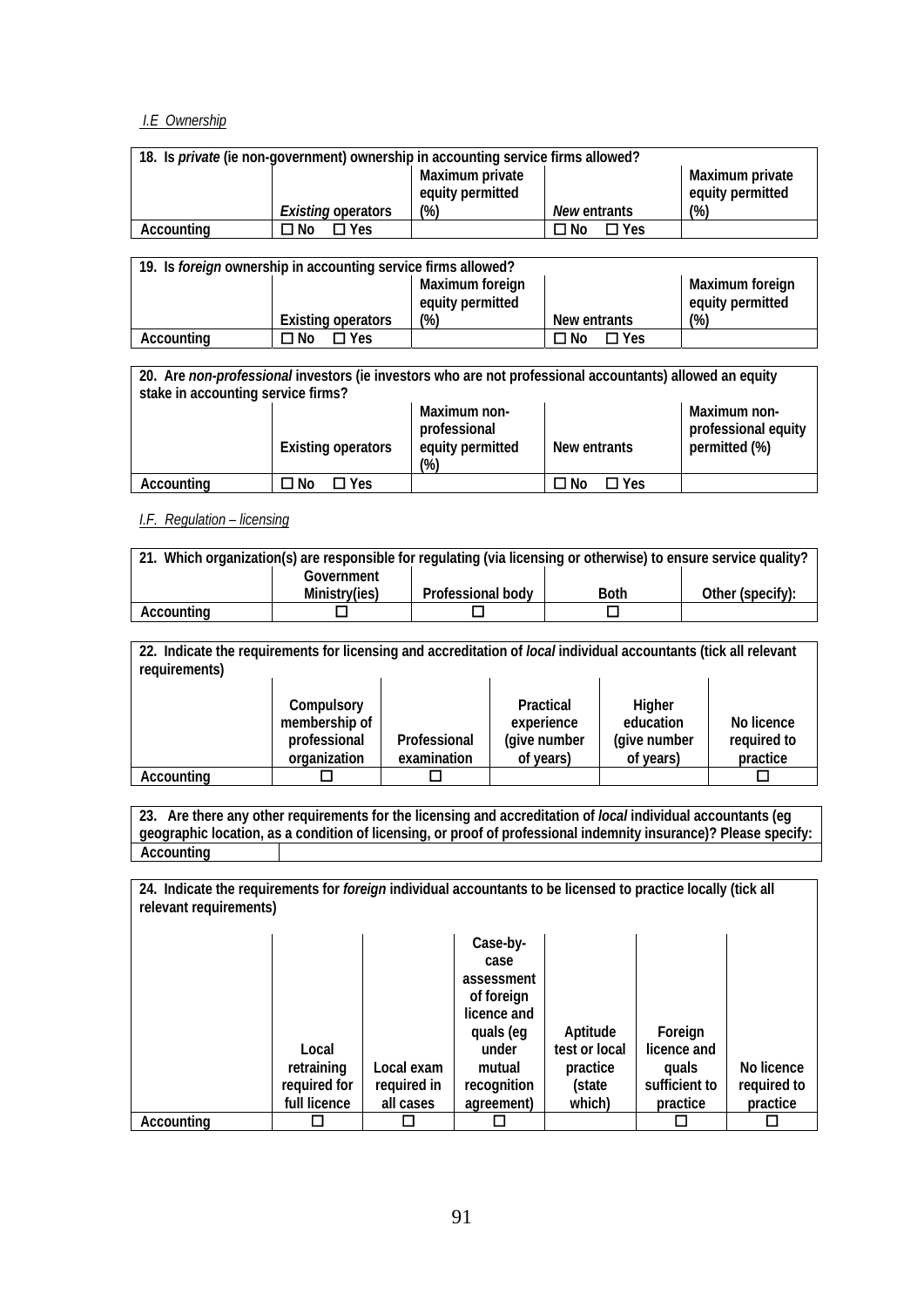**25. Are there any other requirements for the licensing and accreditation of** *foreign* **individual accountants (geographical location as a condition of licensing)? Please specify: (NB Citizenship and residency requirements, whether as a condition of licence or not, are covered in Question 9 and 10) Accounting** 

**26. With which other ASEAN countries do you have a mutual recognition agreement to recognize the professional and academic credentials of foreign individual accountants? Were they negotiated by government, a professional body, or both?**  Which ASEAN countries Who negotiated them? **Accounting** 

#### *I.G. Regulation – restrictions on operation*

**27. Are there activities (eg auditing, tax advice) reserved by law to the profession (ie** *only* **qualified accountants can perform these activities)? Please specify what they are: Accounting** 

**28. Are there restrictions on partnership or other type of business association with other professions (eg lawyers)?** 

|         | .<br>Prohibition. | $\cdot$<br>Other<br>(please specity) |
|---------|-------------------|--------------------------------------|
| ountina |                   |                                      |
|         |                   |                                      |

| 29. Are there restrictions on advertising, marketing or solicitation? |  |  |  |
|-----------------------------------------------------------------------|--|--|--|
| Prohibition: Other (please specify)                                   |  |  |  |
| Accounting                                                            |  |  |  |

| Are there restrictions on fee setting?<br>30. |          |          |                   |                                       |  |  |
|-----------------------------------------------|----------|----------|-------------------|---------------------------------------|--|--|
|                                               | Minimum? | Maximum? | Which activities? | Set by govt. or<br>professional body? |  |  |
| Accountina                                    |          |          |                   |                                       |  |  |

| 31. Is there a requirement for foreign invested accounting firms to train local staff?               |                     |                   |                     |  |  |
|------------------------------------------------------------------------------------------------------|---------------------|-------------------|---------------------|--|--|
| NB Please list any other hiring restrictions under Sections 1.B and 1.C on market access via mode 4. |                     |                   |                     |  |  |
|                                                                                                      | Professional staff? | Managerial staff? | Other staff (please |  |  |
|                                                                                                      |                     |                   | specify):           |  |  |
| Accounting                                                                                           |                     |                   |                     |  |  |

**32. Are there restrictions on the participation of foreign accounting professionals or accounting service firms in government contracts? Please specify: Accounting** 

**33. Is there a requirement to have the work of a foreign accounting professional approved by a locally trained/licensed accountant? Accounting □ No** □ Yes

| 34. Which of the following are consulted in advance of regulatory changes (eq licensing requirements)? |                   |              |              |                   |  |  |
|--------------------------------------------------------------------------------------------------------|-------------------|--------------|--------------|-------------------|--|--|
|                                                                                                        | Service providers | Professional | <b>Users</b> | Other (specifiy): |  |  |
|                                                                                                        |                   | bodies       |              |                   |  |  |
| Accountina                                                                                             |                   |              |              |                   |  |  |

| 35. How are laws and regulatory decisions made public? |            |                |                  |                   |  |  |
|--------------------------------------------------------|------------|----------------|------------------|-------------------|--|--|
|                                                        | Government | Professional   |                  |                   |  |  |
|                                                        | website    | body's website | Official gazette | Other (specifiy): |  |  |
| Accounting                                             |            |                |                  |                   |  |  |

**THANK YOU!**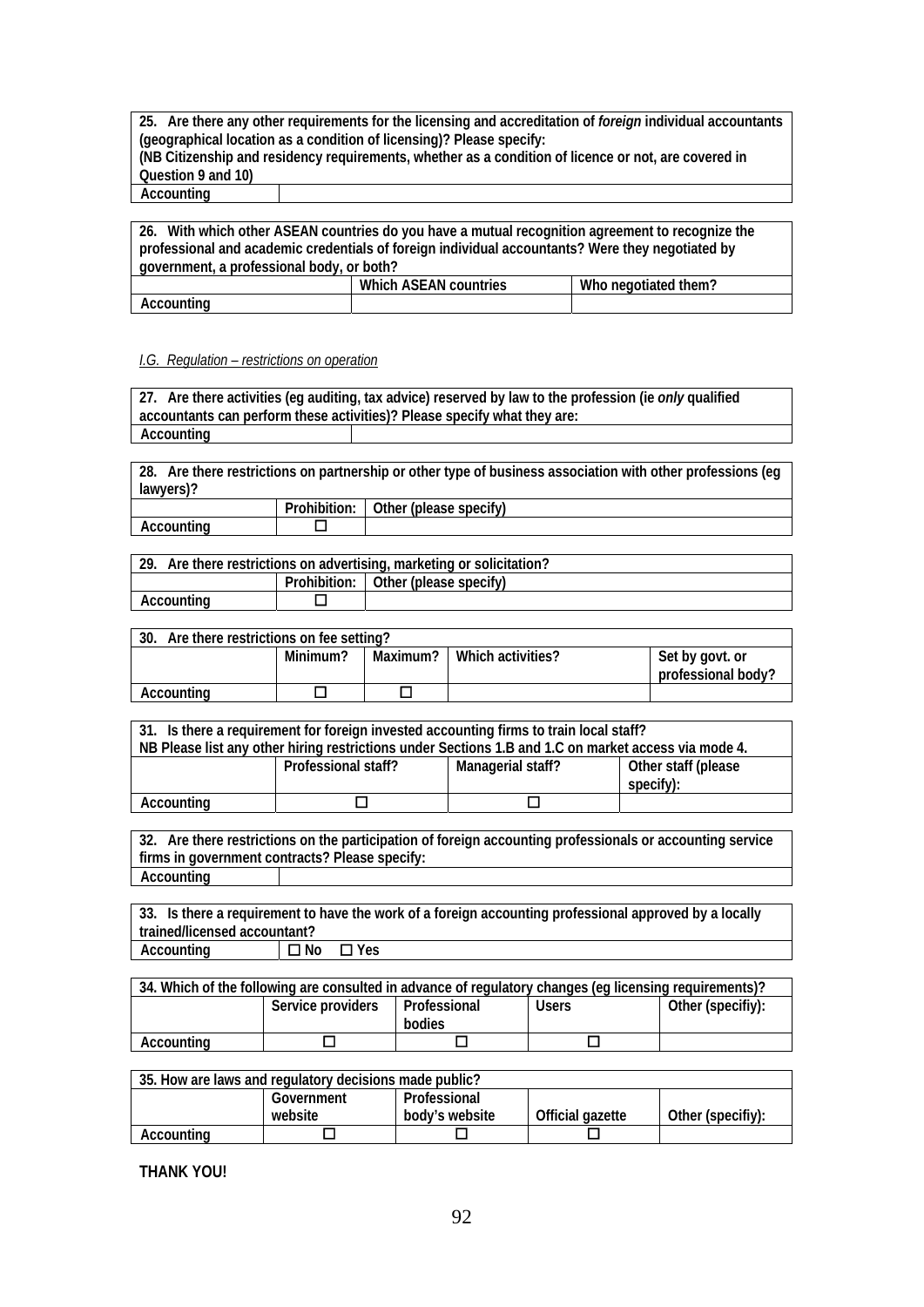## **Appendix 2 — Policy Changes During 2008-10 — Country Reports**

## **1. Brunei**

For the four services sectors submitted in 2008 (medical, health, banking, insurance), there has been no change to any legislation or statutory laws that would have an impact on the responses for 2010. Although there has been a change in Cabinet Ministers in 2010, there have been no new policies issued.

However, with effect from 1 January 2011, the Monetary Authority of Brunei Darussalam (MABD) will be established as a Statutory Body to regulate the banking, finance and insurance sector. This includes Islamic financial institutions and International Offshore companies. The MABD will be totally independent of the Ministry of Finance. Hence the Financial Institution Unit under the Ministry of Finance will cease to exist on that date.

## **2. Cambodia**

### **2.1. Banking**

In banking, an amendment was made in September 2009 to liberalize interest rate setting. Prakas No-B7-09-213 issued on 9 August 2009 announced that "Banks and Financial Institutions have the right to determine interest rates on deposits and interest rates on loans both in local currency and foreign currencies according to each institution's ability and interest rate policy." In addition, minimum capital requirements were increased. According to the National Bank of Cambodia's Prakas of 19 September 2008 on new capital requirements and the criteria for licensing approval of banks, commercial bank reserves were raised from 50 billion riel (US\$13 million) to 150 billion riel (US\$36.5 million), and specialized bank reserves from 10 billion riel (US\$2.5 million) to 30 billion riel (US\$7.5 million). Banks that obtained their licence or principal letter before this Prakas was issued were required to increase their capital to the new minimum no later than the end of 2010.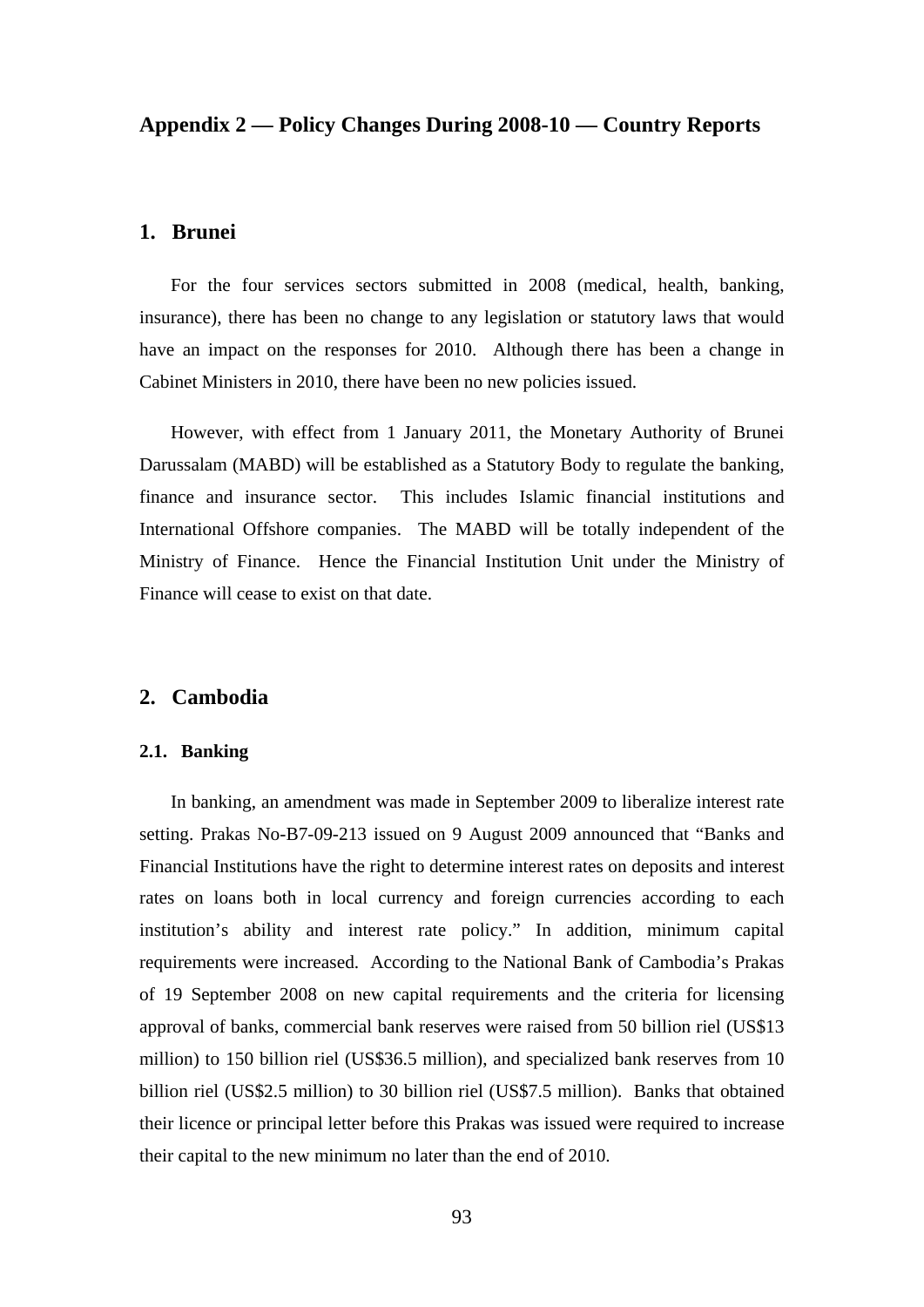### **2.2. Medical Professions**

In the medical professions, a new mutual recognition agreement was signed with ASEAN countries in 2009.

## **3. Indonesia**

### **3.1. Insurance**

The only change in insurance regulation during 2008-2010 concerned prudential measures. The change was made late in 2008 when the impacts of the global financial crisis were thought to be severe. By issuing PP no. 81/2008, the government postponed the timeline for the implementation of minimum capital requirements for insurance companies (IDR 40 billion), sharia insurance (IDR 50 billion) and reinsurance companies (IDR 100 billion) from 2008 to 2010.

### **3.2. Banking**

 $\overline{a}$ 

Similarly, changes to banking industry regulation concerned a few prudential measures. Early in 2011, Bank Indonesia (BI) introduced new regulation to require banks to publish their complete financial records in the media and commercial banks' websites in order to improve banking transparency. Banks must provide customers with sufficient guidelines to choose the most trustworthy bank to manage their funds. The regulation stated that transparency reports would be announced every six months. The report must be comprehensive and realistic at the same time, comprising all financial balance sheets, risks and good corporate governance. Commercial banks must also disclose their method of calculating the capital adequacy ratio (CAR) tier 1 for core capital and tier 2 for supplementary capital.

In addition, Bank Indonesia also pushes commercial banks to announce their prime lending rates,<sup>1</sup> starting from 1 March 2011. According to officials at the Central Bank, the announcement of banks' prime lending rates will enable the central bank to compare one bank to others. Thus, with a supervisory approach, Bank

<sup>&</sup>lt;sup>1</sup> The prime lending rate is the base lending rate given to banks' prime customers with zero risk (The Jakarta Post, 10 January 2011).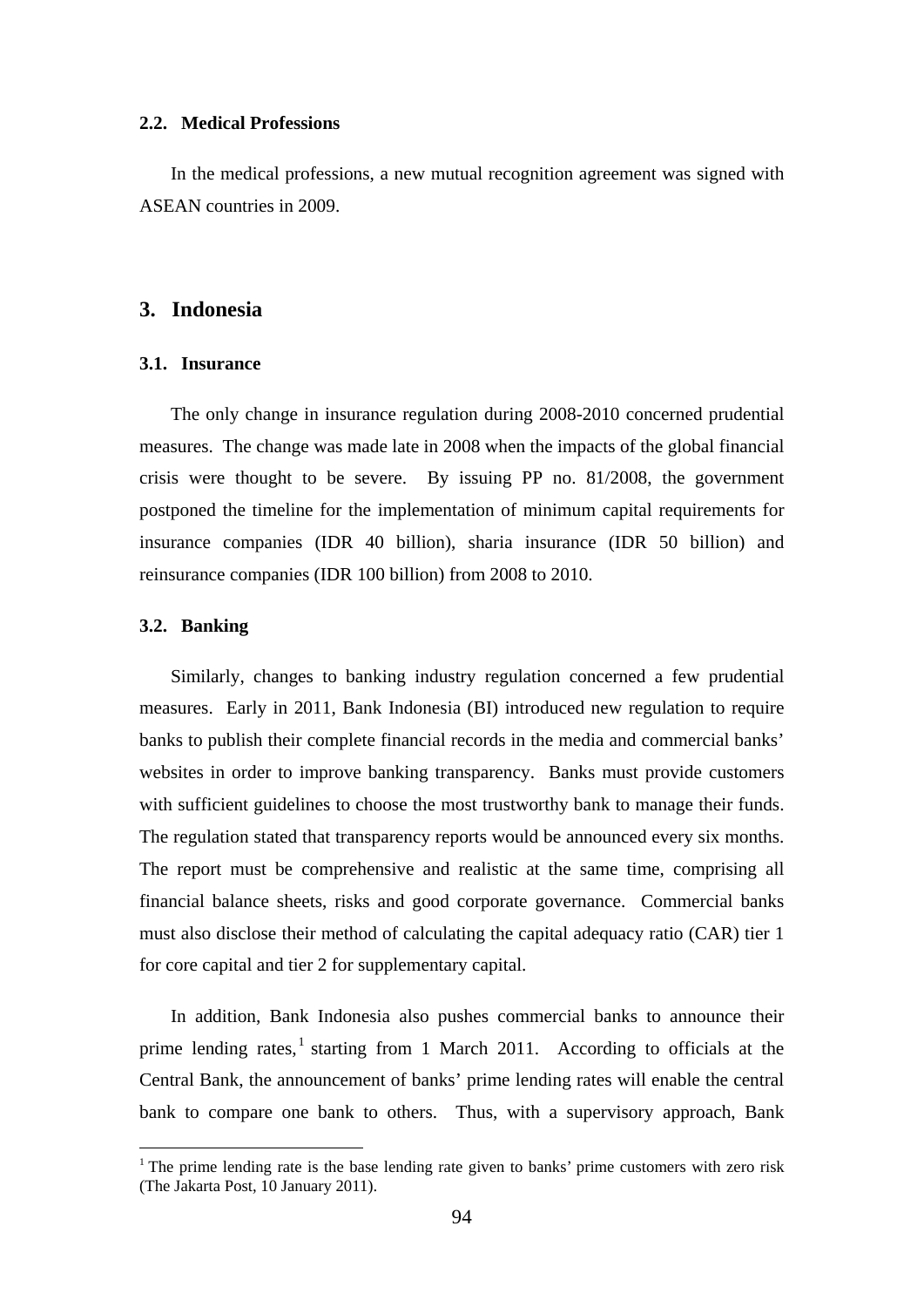Indonesia can monitor inefficient banks and encourage them to be more efficient and lower their costs, which in turn will lower their lending rates.

## **3.3. Health**

Lots of laws in the health sector were issued during 2008-09. Law no. 36/2009 on health, article 35 required all foreign healthcare facilities to obtain an operating licence. Law no. 44/2009 on hospitals regulates establishment and management of hospitals in Indonesia. Coupled with PP no. 36/2010 on the negative investment list, healthcare services currently offered for foreign investments are:

- Hospital Services: specialist/subspecialist services (minimum of 200 hospital beds for ASEAN investors and 300 hospital beds for other foreign investors), maximum limit of foreign equity 67%, can be established throughout Indonesia. Establishment and operating licences for foreign-invested and domestic-owned hospitals are issued by the Ministry of Health upon recommendation from the provincial bureau (dinas kesehatan) under local government (pemda). The recommendation is based on spatial planning made by dinkes. Following Law no. 44/2009, the Ministry of Health released Permenkes 147/2010 on hospital licensing as implementing regulation. The latest data on the number of hospitals throughout Indonesia showed there was an increase from 1,312 hospitals (673 privatelyowned) at the end of 2008 to 1,523 hospitals (768 privately-owned) in December 2009.
- Other hospital services: mental rehabilitation clinic (maximum limit of foreign equity 67% throughout Indonesia), Clinic Specialized Medical Services (maximum limit of foreign equity 67% throughout Indonesia), Clinic Specialized Dental Services (maximum limit of foreign equity 67% throughout Indonesia)
- Nursing Service (CPC 93191): maximum equity limit for foreign investment is 49% throughout all Indonesia. However, services established in Medan and Surabaya are allowed foreign equity of up to 51% maximum limit.
- Healthcare supporting services: rental service of medical device is allowed to have 49% foreign investment, throughout Indonesia.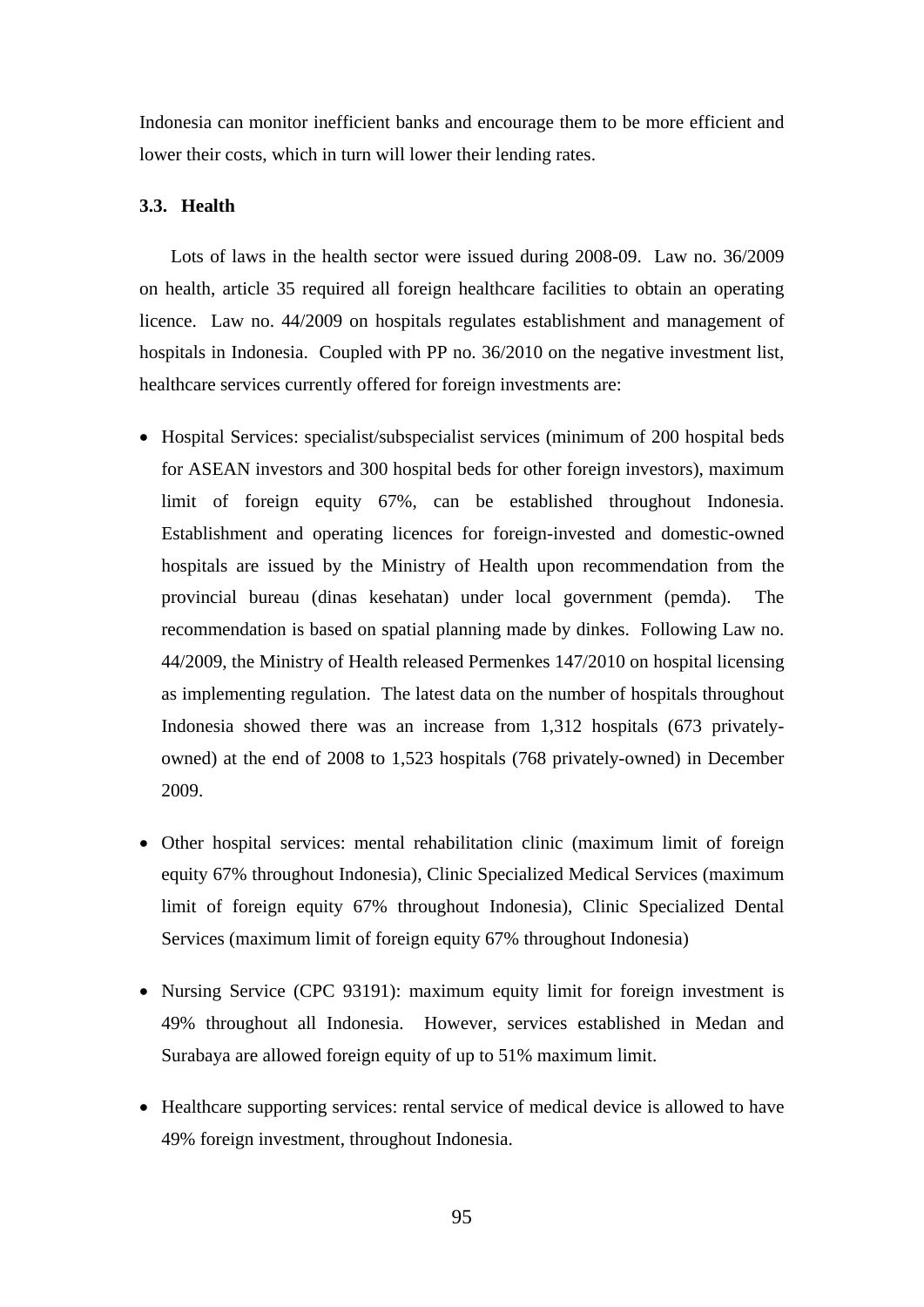Other healthcare supporting service: medical labs, check-up clinic are open for up to 67% foreign equity throughout Indonesia.

Law no. 44/2009 requires hospital to undergo a routine accreditation program once every three years. Prior to 2009, there were no sanctions on hospitals that did not join an accreditation program, although a program was already regulated by Permenkes no. 436 issued in 1993 (hospital and medical service standards) along with implementing regulation Decree of Directorate Yanmedik no YM.02.03.3.5.2626 on hospital and other health facilities' accreditation committee.

The method of funding universal service obligations has also changed recently. The previous method was via a subsidized insurance scheme. In 2008 the government opted for a direct assistance scheme where funds were disbursed directly to participating Jamkesmas hospitals. Law no. 36/2009 and Law no. 44/2010 now specify that hospitals must have social functions — providing health services to poor patients, emergency cases and natural disasters. Law no. 36/2009 similarly defines the universal services obligations for medical laboratory and ambulance services

There is a 'World-class hospital' initiative and a medical tourism initiative. The World class hospital initiative was issued in 2009 (Permenkes no. 659/MENKES/PER/VIII/2009).

## **3.4. Medical Professions**

As in healthcare services, many regulations on medical professionals were issued during 2008-10. Section 5 Law no. 44/2009 covers medical professionals for hospitals. In article 14, it was stated that a hospital could employ foreign medical professionals. However, the employment must be intended for the purpose of knowledge and technology transfers. It must also consider availability of local medical professionals. Since 2007, foreign medical professionals must register and obtain a licence to practice. They must also take a retraining (sometimes called adaptation) process and pass an Indonesian language test.

Following Law no. 44/2009, the Ministry of Health issued a number of Permenkes (Peraturan Menteri Kesehatan/Ministry of Health Regulations) as implementing regulations to the Law. They are: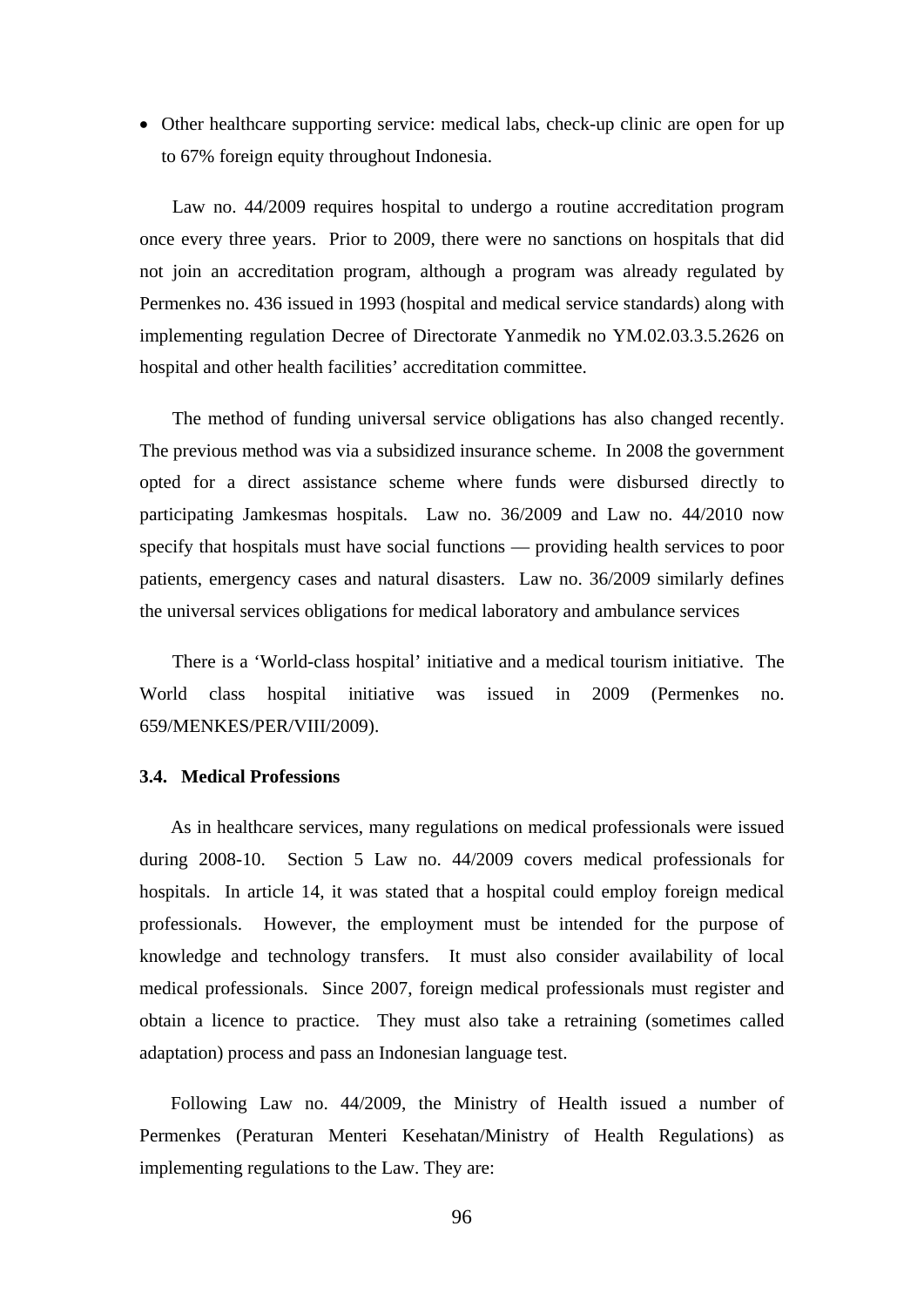- Permenkes no. 1438/2010 on medical service standards;
- Permenkes 317/2010 on employment of foreign health professionals in Indonesia;
- Permenkes  $161/2010$  on registration of health professionals;
- Permenkes 148/2010 on operating licensing and administration of nurse's practice;
- Decree of Indonesian Medical Council no. 17/2008: directive guidelines of temporary registration and conditional registration of foreign medical doctors and foreign dentists; and
- Decree of Indonesian Medical Council no. 157/2009 on registration of ASEAN medical doctors and dentists to conduct medical practice in Indonesia.

According to a new regulation, Permenkes no. 028 issued on 4 January 2011, clinics (defined as healthcare facilities performing individual healthcare service and providing basic medical and/or specialized services, conducted by more than one type of healthcare professional and led by medical professionals) cannot hire foreign healthcare workers.

Law no. 36/2009 states that organ transplants, the implant of medical devices into the human body, plastic surgery and reconstruction, and the prescription of narcotic and psychotropic drugs are reserved to qualified medical professionals.

# **4. Lao PDR**

## **4.1. Insurance**

The Insurance Law of Lao PDR was approved in 1990. It has the function of promoting and preserving the socio-economic basis of the Lao People's Democratic Republic, regulating insurance relationships, ensuring the exercise of rights and the performance of duties between enterprises conducting insurance business and insured individuals or legal entities, enhancing the responsibilities of enterprises conducting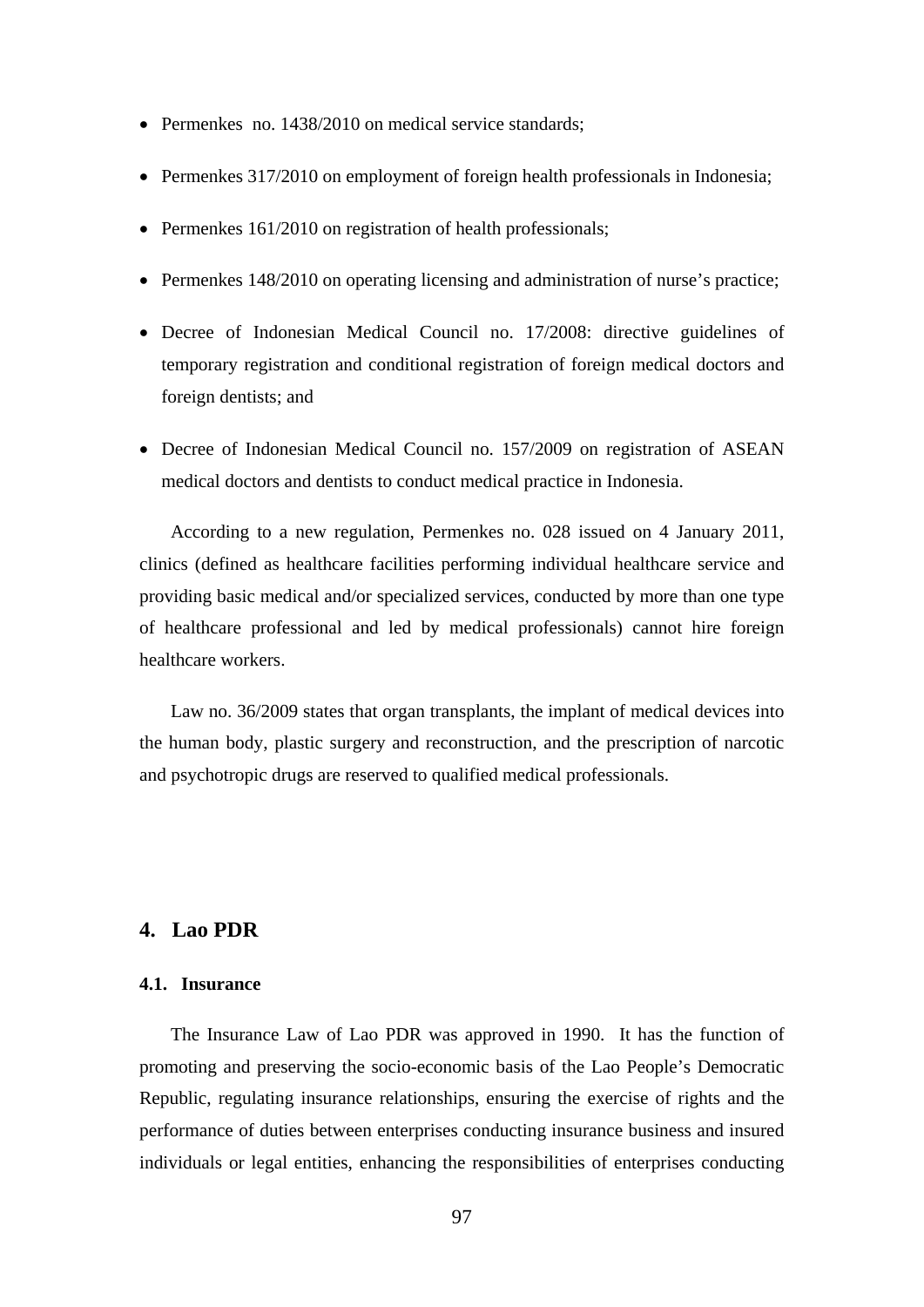insurance business in implementing the laws of the State, and ensuring State inspections of insurance business undertakings. According to the 1990 insurance law (1990), only joint ventures and foreign branches were allowed. Thus 100% foreign ownership was not allowed.

There is no permanent policy restriction on the entry of domestic or foreign insurance providers and intermediaries (i.e. brokers) as insurance companies. But according to the insurance law (Article 27), "individuals who will undertake the practice of the profession of insurance intermediaries must be a Lao national". This is to make sure that the individual intermediaries understand the Lao situation and can better contact Lao customers and the Lao Government. In addition, the Prime Minister's Decree on Guidelines for Implementation of the Law on Insurance issued in 1992 stipulates that "In case of necessity due to the situation of the insurance market, the Minister of Economy, Planning and Finance (now Ministry of Finance) has the right to restrict or suspend the issuance of further insurance business permits in one, several or all branches." As of 2007, there were 6 insurance companies, of which 4 were joint-venture companies between the Lao Government and foreign investors, and 2 were foreign branches. However, according to the Ministry of Planning and Investment, the Government now wants to suspend new entry in this business as there are already 6 insurance providers in Laos and the market is small.

Currently, the insurance law is expected to be amended to be more appropriate to the current situation of an economy more liberalized and open to the world and integrated with the region. In the meantime, the amendment of this law is on the way. The National Insurance Office was set up in 2009 but it is yet to produce any policy papers until the new Law on Insurance is promulgated.

Insurance activities are also regulated by the relevant laws on foreign investment. According to the old Law on the Promotion of Foreign Investment (2004), there had to be at least 30% foreign ownership in a joint venture establishment (Article 7). The new 2009 Law on Investment Promotion has reformed the 2004 law in the following respects: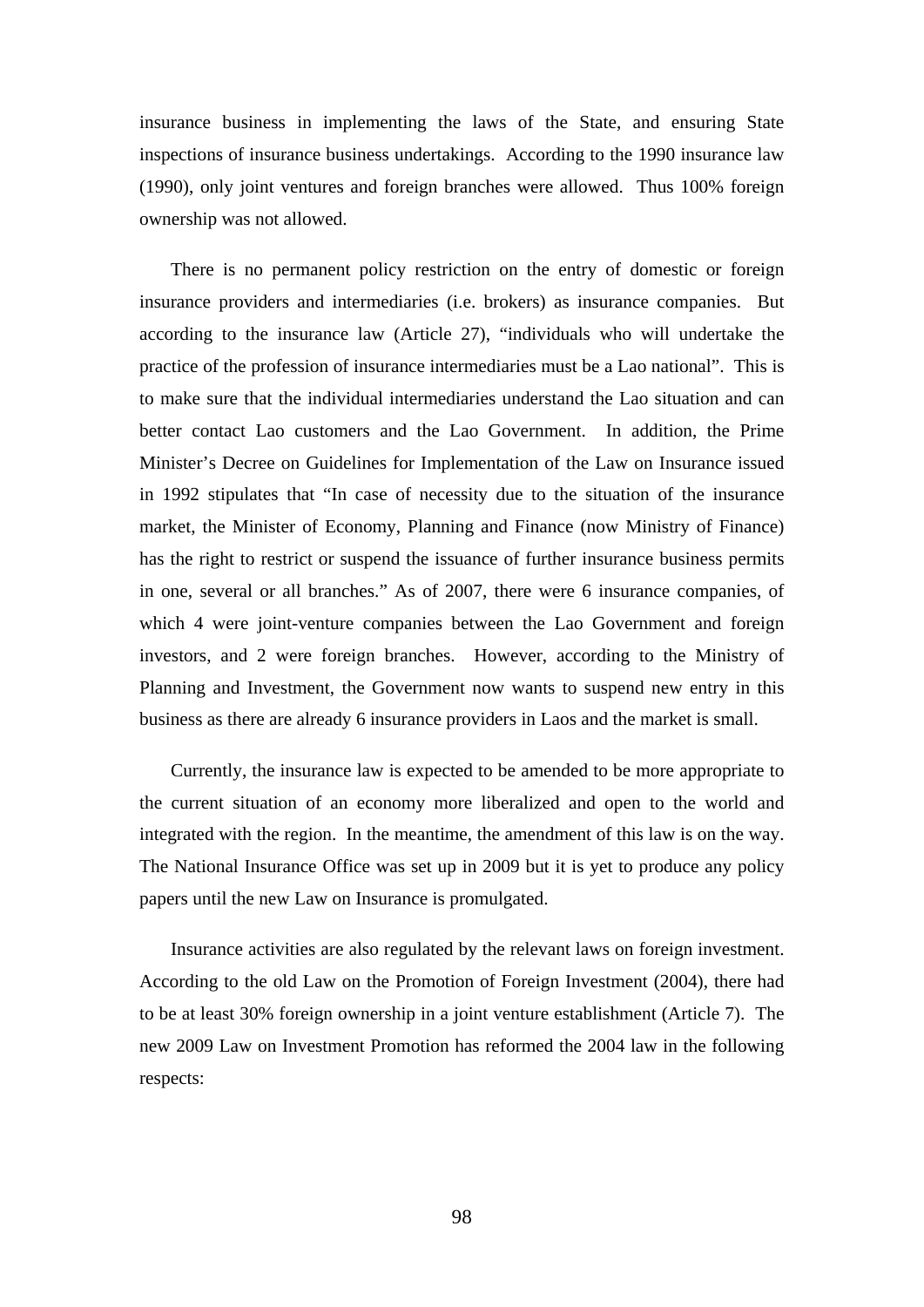- the 2004 law on FDI promotion was separated from the law on domestic promotion, whereas now there is only one law on investment promotion which is equal for foreign and domestic investors;
- the minimum share of foreign investment in joint ventures has been lowered to 10%, replacing the 30% under the 2004 law;
- according to the 2009 Law on Investment Promotion, insurance business is classified under the concession criteria. It states that the investment term of any concession depends on sector regulation, but with the maximum period of 99 years. According to the old 2004 Law on Investment Promotion, the investment term of a foreign enterprise would not exceed 50 years and could be extended with the approval of the Government, up to a maximum of 75 years ( Article 11).
- according to the general forms of investment determined by the new law, it can be 100% foreign owned.

In the institutional framework, there are two key agencies in Lao PDR responsible for supervising financial services — the Ministry of Finance and the Bank of the Lao PDR. The Ministry of Finance is the main agency for insurance supervision. In the banking sector, Bank of the Lao PDR is the agency responsible for banking supervision.

Beside insurance services, the government has established two social security systems to guarantee the wellbeing of employees in both the public and private sectors. The social security system for the public sector is compulsory for all public employees nationwide, whereas the social security system for the private sector is a statutory scheme for enterprises employing 10 or more workers. Those companies with less than 10 employees can also join this system on a voluntary basis. However, in the coming years, this compulsory coverage will be extended to all employers with one or more employees. It is significant to note that targeted companies must comply with social security regulations. This means that having workers insured only with insurance firms is not sufficient for the employers and employees to escape their obligations in joining the social security system. Moreover, insurance companies that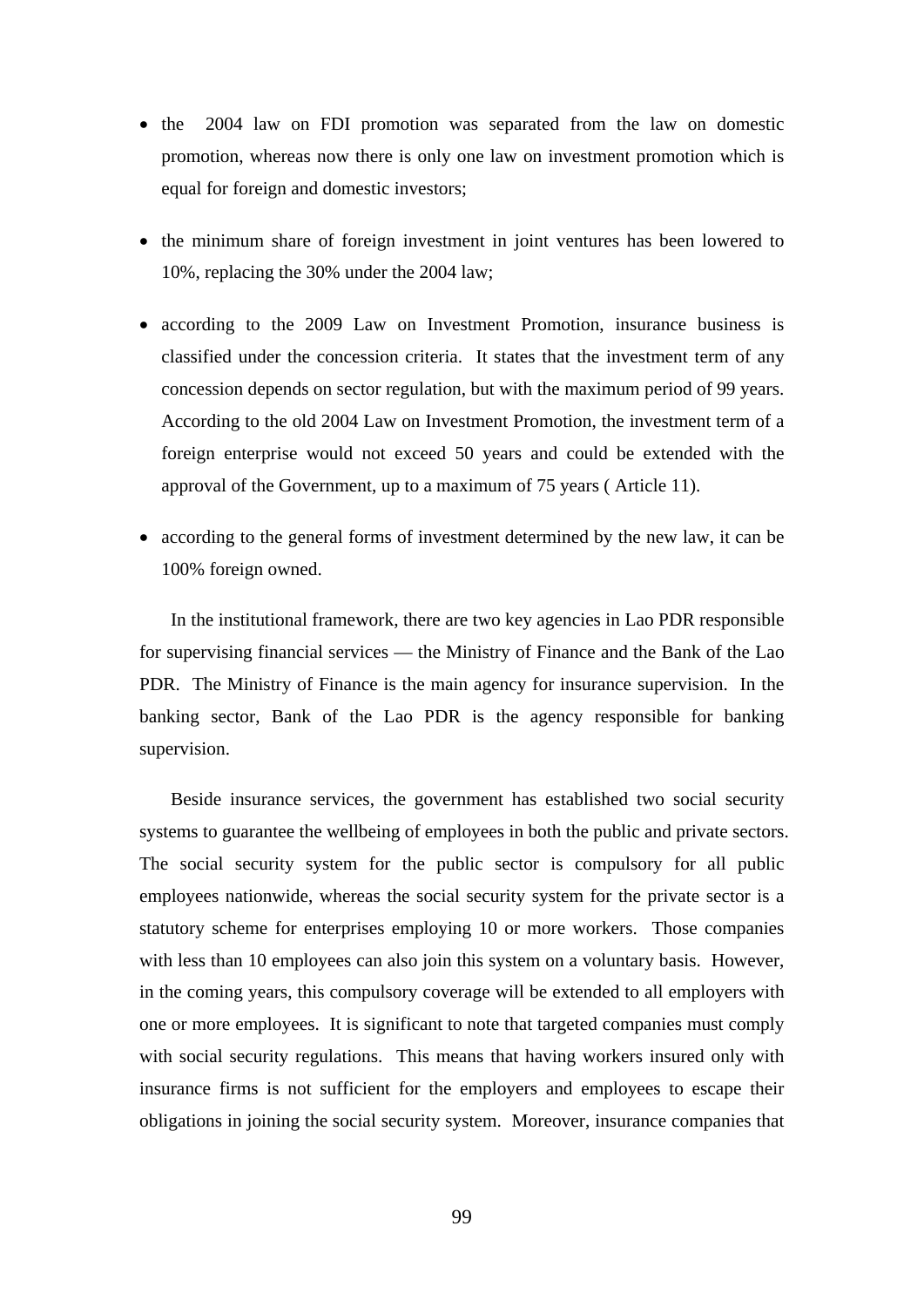are themselves in the group targeted by the social security system have to join the social security scheme for private sector employees.

### **4.2. Banking**

As of December 2009, the banking system consisted of four state-owned commercial banks, two joint venture banks, seven domestic and foreign private banks, and 10 branches of foreign banks. Other financial institutions under the supervision of the Bank of Lao PDR consist of one Lao postal saving institution, 22 pawnshops, five deposit taking micro institutions, eight non-deposit taking institutions, 13 credit cooperatives and saving deposit institutions and two saving funds, all of which are registered at the Bank of Lao PDR. Besides that there are village development funds and a poverty reduction fund, established by mass organizations and local society organizations, with the participation of villagers and financial assistance provided by the non-government organizations. These are not directly under the supervision of the Bank of Lao PDR.

The financial system has steadily expanded, with the total assets of the banking system (excluding Nayoby Bank) rising to 3,595.6 billion Kip or up by 25.98 per cent as compared to 2008, the capital adequacy ratio achieving 13.44 per cent on average, non-performing loans being only 2.99 per cent of total net credit and financial liquidity being maintained in line with the standards set.

Bank of Lao PDR has continued to create and improve the regulatory framework for the supervision of banks and financial institutions to ensure that those operating in Laos are financially sound, viable and move towards international standards. Some key supportive legislation and progress on the development of banking services are summarized as follows.

• Bank of the Lao PDR Law, dated 14 October 1995, determines the characteristics, role, scope of rights and duties, organization and operations of the Bank of the Lao PDR in carrying out its monetary policy, maintaining stability of the value of Kip and contributing to the growth and efficiency of the socio-economic development of the Lao PDR.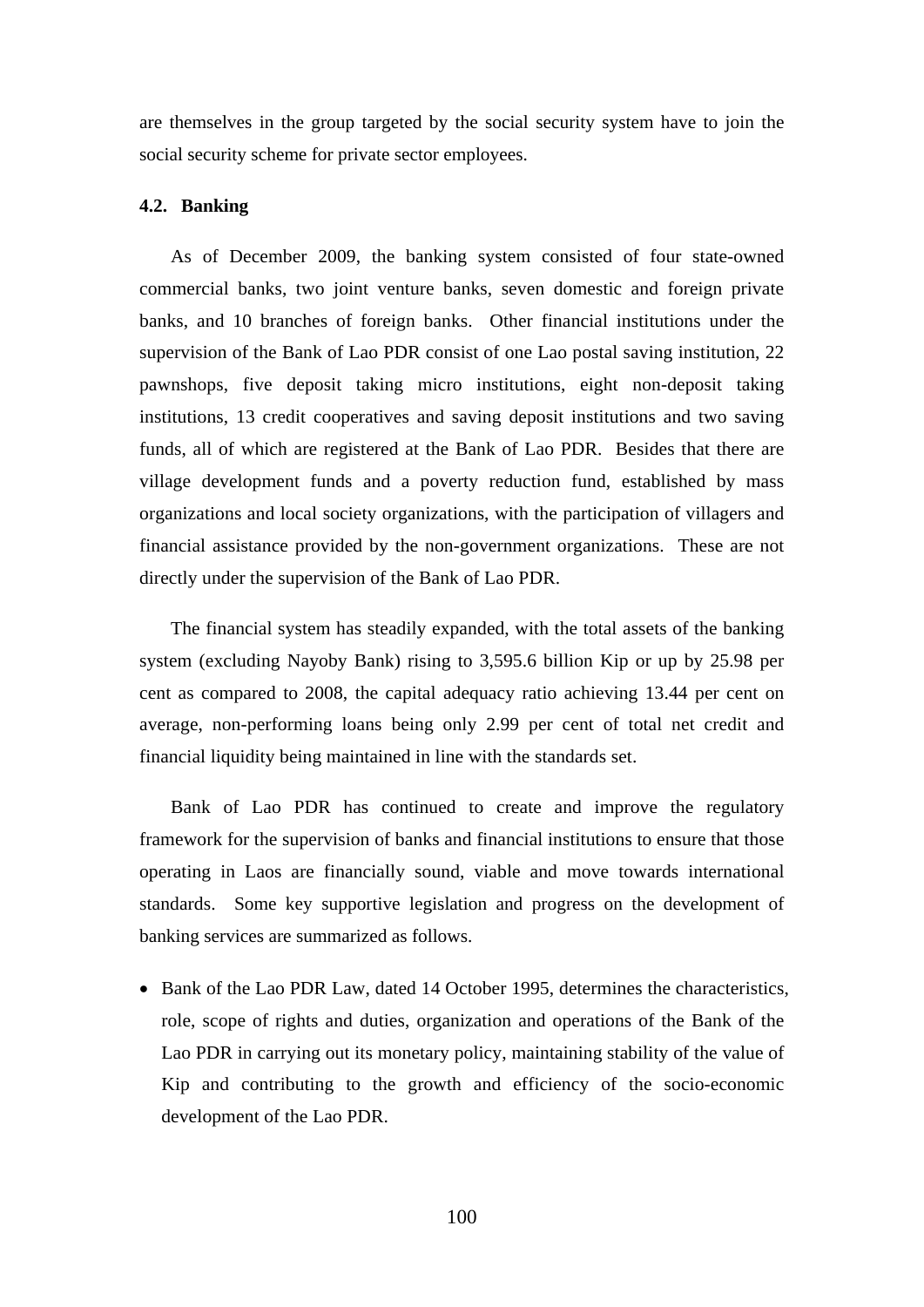- Law on Commercial Bank, dated 26 December 2006, sets the requirements for supervision of Commercial Banks.
- Prudential Regulations provide instruction and monitor Commercial Banks' activities. They include:
- Regulation on the commercial Banks' Capital Adequacy (No. 01/BOL 28/08/2001);
- Regulation on Use of Registered Capital (No, 129/BOL 16 May 2001);
- Regulation on Lending to Large Customers of Commercial Banks and Financial Institutions which are under the supervision of the Bank of the Lao PDR (No 03/BOL, dated 15/01/1996);
- Regulation on Protecting Soundness Practices among the Commercial Banks and Financial Institutions which are under the supervision of the Bank of the Lao PDR (No 04/BOL 15/01/1996);
- Regulation on the Credit Policy of the Commercial Banks and Financial Institutions to the Executive Officer and Credit Related People (No 05/BOL, dated 15/01/1996);
- Regulation on the Treatment of Failed Banks (No 06/BOL, dated 15/01/1996);
- Regulation on Foreign Currency Exposure (No 05/BOL, dated 10/09/2003);
- Proposed Revisions to the Implementation of the Regulation on Foreign Currency Exposure (No.02/BFSD, Vientiane, 25 January 2002);
- Regulation on Loan Classification Requirements for Commercial Banks which are under the supervision of the Bank of the Lao PDR (No 06/BOL, dated 11/05/2004);
- Decree on the Accounting of the Bank of the Lao PDR and Financial Institutions under the authorization of the Bank of the Lao PDR (No.03/PM January 8, 1996);
- $-$  Business Law (No.42/CPR, August 13, 1994);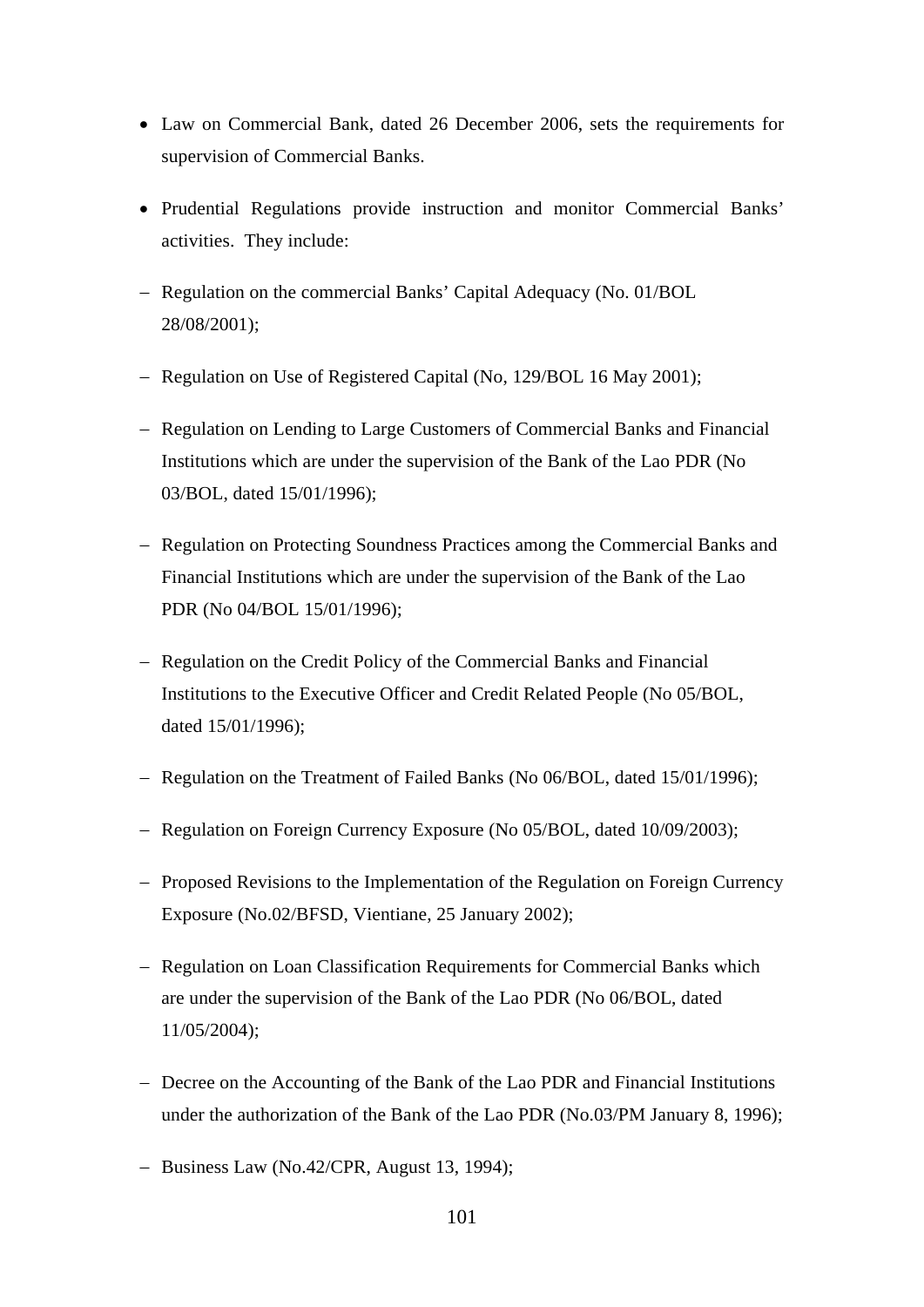- Final Draft of the Microfinance Regulation for the Lao PDR; and
- Decree on Anti-Money Laundering (No.55/PM, City of Vientiane, 27/03/2006).

## **4.3. Health and Medical Services**

The Lao Government has formulated a long term health care development strategy as follows.

## *Health Strategy by 2020*

- full health care service coverage and health care service equity;
- development of early integrated health care services;
- demand-based health care services; and
- self-reliant or financially autonomous health services.

## *Health Development Plan 2006-2010*

- strengthen health providers' ability;
- improve community-based health promotion and health prevention;
- improve and expand hospitals at all levels;
- promote and strengthen the use of traditional medicine and integrate it with modern care;
- promote operational health research;
- ensure effective administration and management, and financial self-sufficiency;
- establish a health insurance fund.

According to the Law on Domestic and Foreign Investment of Lao PDR, there is no policy restriction on the entry and operation of foreign and domestic private-owned operators in health services and medical professionals.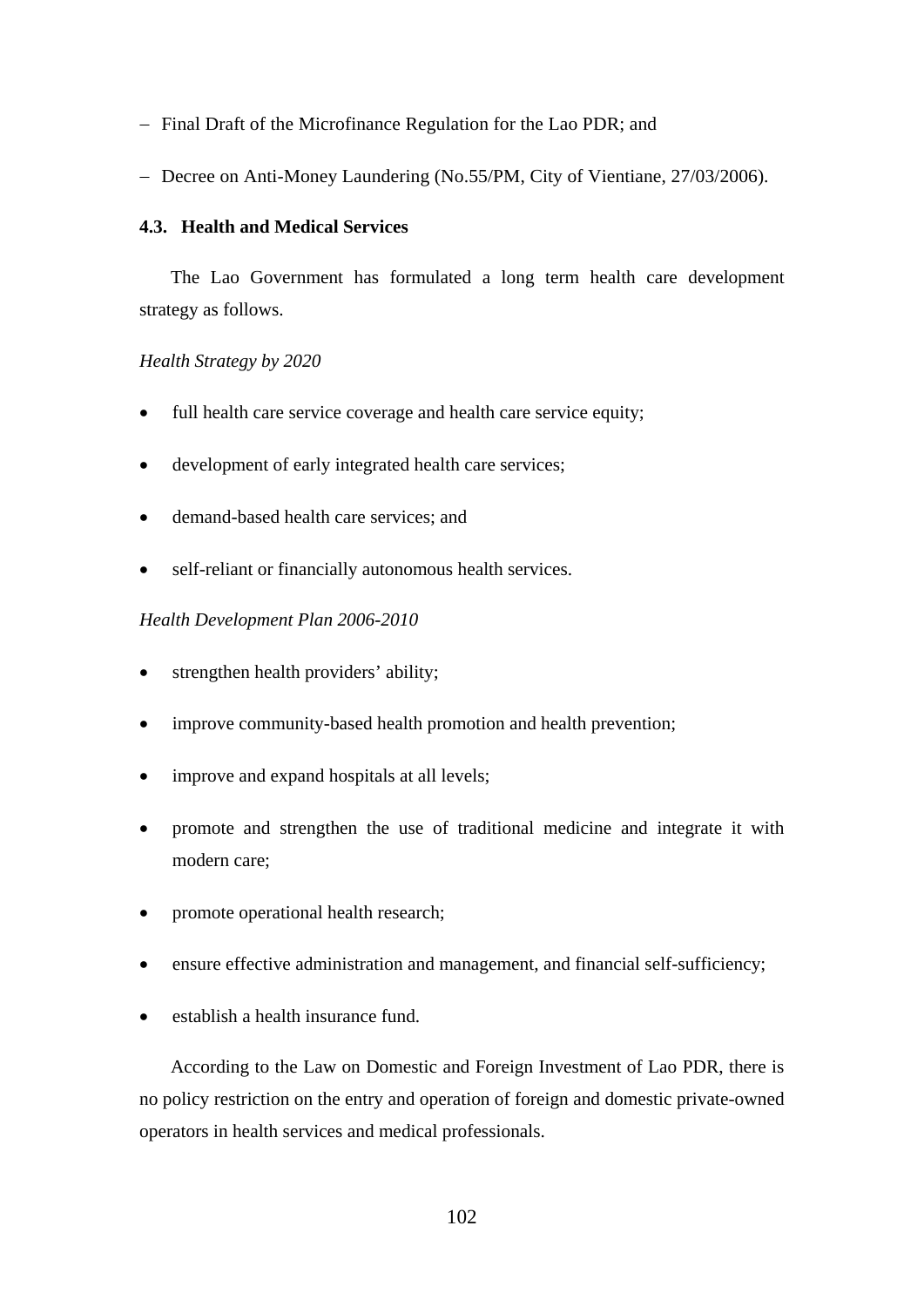Despite no restriction to foreign health services and medical professionals, there are so far only a few foreign investors coming to invest in these sectors, in particular a small share of laboratory services from Thailand and Vietnam — Untrasonography, X-Ray, and a CT Scanner from Vietnam.

The reason for this small market share of foreigners is not because of policy restrictions, but because of the small market demand in the country. In addition, relatively rich Lao patients prefer to seek health care in neighbouring countries, in particular Thailand and Vietnam. However, domestic private investment in this sector has developed relatively well. Currently, there are 254 private clinics, of which only two are foreign (a Chinese and a Vietnamese), and 1,945 private pharmacies, of which only one is foreign (a Chinese).

## **5. Malaysia**

## **5.1. Banking and Insurance**

In general, the rules and regulations governing both banking and insurance remained relatively unchanged since 2008.

In November 2010, the central bank announced several measures to curb property speculation as well as to address the rising household debt problem.<sup>2</sup> These policy changes came after various research houses voiced their concerns to the policymakers.<sup>3</sup>

Specifically, the monetary regulator imposed a maximum loan-to-value (LTV) ratio of 70%, which will be applicable to the third house financing facility taken out by a borrower.<sup>4</sup> Financing facilities for purchase of the first and second homes are not

 $2$  Household debt to GDP rose from 66.7% in 2004 to 77.6% in 1H2010. This can be attributed to increasing diversification by banks away from risky business loans to less risky household loans, and accommodative monetary policies.

<sup>&</sup>lt;sup>3</sup> It is worthwhile to note that the recent Budget 2011 did not contain any measures to address the rising household debt issue. This is probably due to the upcoming election, as measures to curtail household debt would be detrimental to the ruling party.

<sup>&</sup>lt;sup>4</sup> The impact of this measure is expected to be reasonably small since individuals who purchase third and subsequent houses are small. As a result, a lower LTV should not serve the purpose of addressing rising household debt. Market participants expect more measures will be announced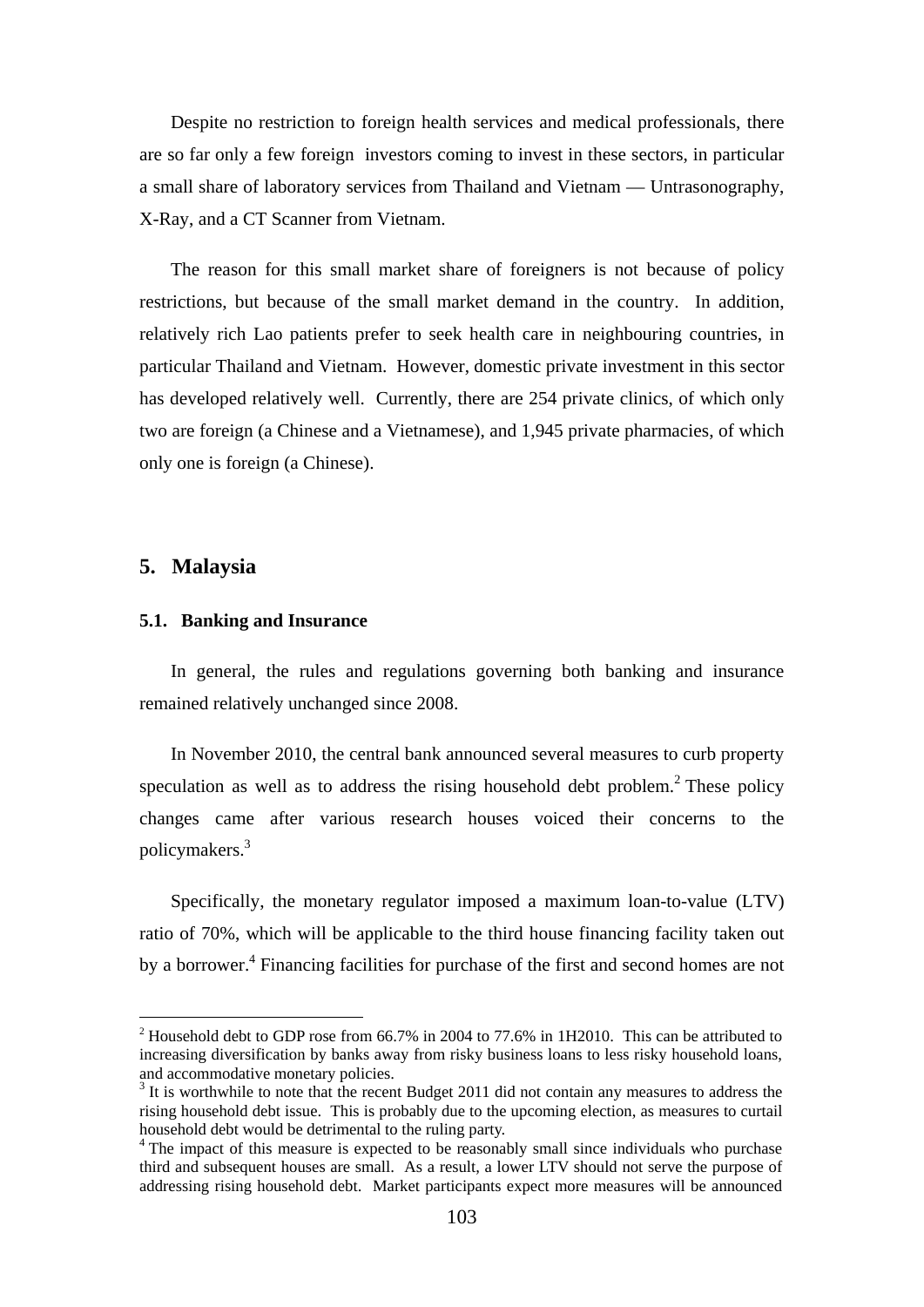affected and borrowers will continue to be able to obtain financing for these purchases at the present prevailing LTV level applied by individual banks based on their internal credit policies. The measure aims to support a stable and sustainable property market, and promote the continued affordability of homes for the general public.

At the national level, residential property prices have increased steadily in tandem with economic development and the rise in income levels. This aggregate growth trend remains largely manageable and has not deviated from the long term trend in residential property prices. In the more recent period, however, specific locations, particularly in and around urban centres, have experienced faster growth, both in the number of transactions and in house prices. This is further supported by an increase in financing provided for multiple unit purchases by a single borrower, suggesting increasing investment activity that is of a speculative nature.

The targeted implementation of the LTV ratio is expected to moderate the excessive investment and speculative activity in the residential property market, which has resulted in higher than average price increases in such locations. This has also led to increases in house prices in surrounding locations, thus contributing to the declining overall affordability of homes for genuine house buyers. This measure therefore remains supportive of the objective of encouraging home ownership among Malaysians which continues to be an important national agenda.

As part of the continuous efforts to raise the level of financial literacy and to promote sound financial and debt management by Malaysians, the regulator also announced the introduction of the Financial Capability Programme.<sup>5</sup> This Programme will be offered by Agensi Kaunseling dan Pengurusan Kredit (AKPK) through its establishments nationwide and will commence from January 2011. The Programme is aimed at equipping individuals with important knowledge for responsible financial decisions by gaining practical understanding and skills in money and debt management. This in turn will contribute towards preserving the sound financial positions of households and ensure that debt accumulation is commensurate with household affordability, including their ability to absorb interest rate adjustments and

only after the general election.

<sup>&</sup>lt;sup>5</sup> Anecdotal findings show that individuals with financial difficulties are young Bumiputra. This is controversial due to the fact that Bumiputra is the ruling party in Malaysia.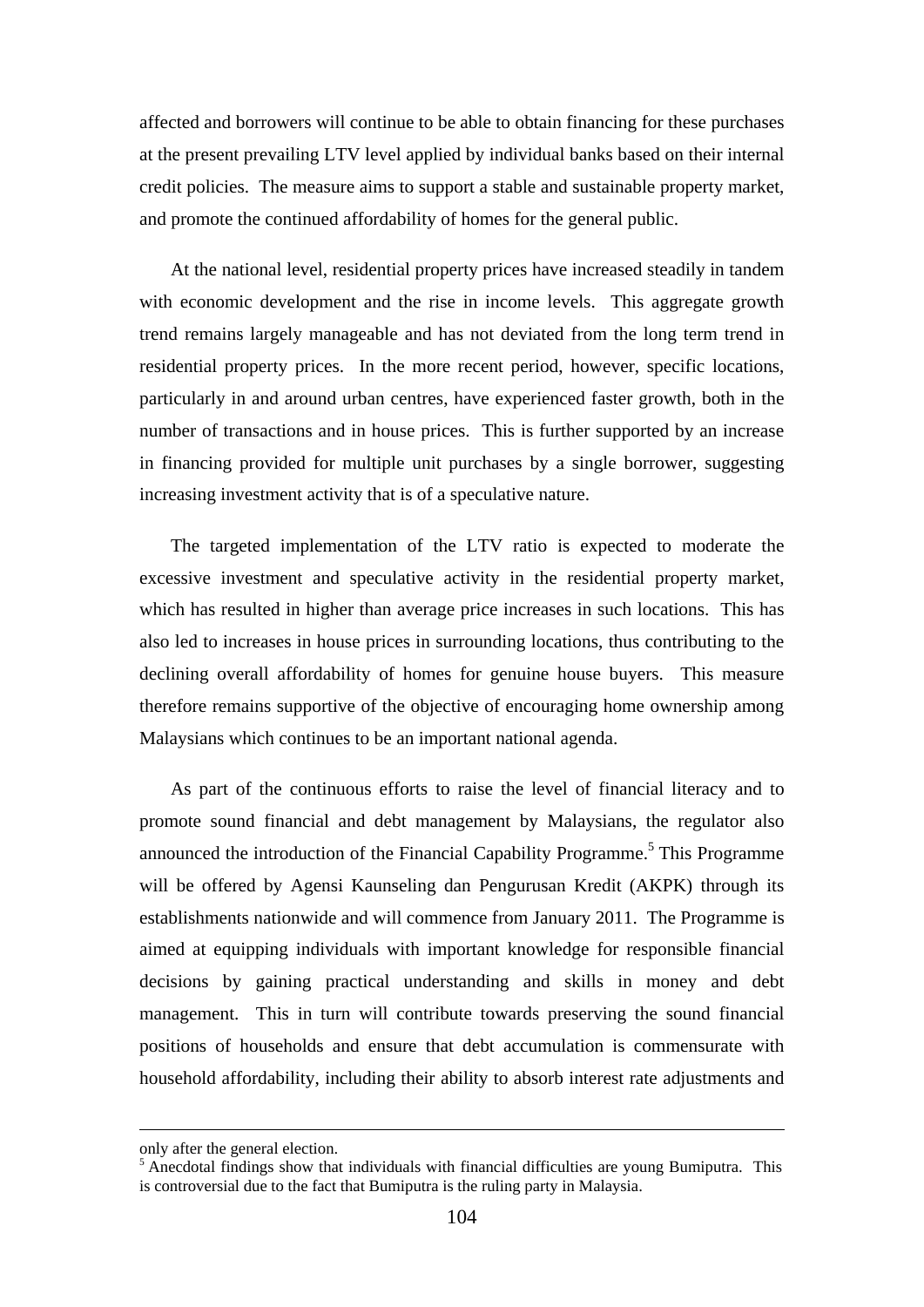potential volatility to income and expense levels. Individuals, particularly new prospective borrowers and young adults, are strongly encouraged to participate in this specially designed programme.

The Central Bank of Malaysia is currently preparing for a 'new' Financial Sector Masterplan, which would further liberalize the banking and securities markets.

### **5.2. Medical and Health Services**

Healthcare in Malaysia is under the responsibility of the federal government's Ministry of Health. Malaysia generally has an efficient and widespread distribution of health care. It implements a universal healthcare system, which co-exists with a private healthcare system. The infant mortality rate — a standard in determining the overall efficiency of healthcare — in 2006 was  $6.6$  per 1 000 live births, comparing favourably with that of the United States and Western Europe. Life expectancy at birth in 2006 was 71.8 years for males and 76.3 years for females.

Even though healthcare in Malaysia is provided by both public and private providers, the government is still the main provider as healthcare in the country is still heavily subsidized. Private healthcare costs are fully borne by patients themselves or through their insurers, or they may be financed through charity organizations. Although the government does not finance the private sector, it is still very supportive, as the private sector supplements the public sector in meeting the demand for health services. Doctors are required to perform three years of service with public hospitals throughout the nation, ensuring adequate coverage of medical needs for the general population. Foreign doctors are encouraged to apply for employment in Malaysia, especially if they are qualified to a higher level. The public sector is the main provider, accounting for approximately 60% of the total health care expenditures. However, during the last two decades the private sector has developed significantly. The government wants gradually to shift from its role of a provider to that of a regulator, which sets norms and standards for both the public and private healthcare.

The 9th Malaysian Plan (9MP) outlines the government strategies and focus for the healthcare industry for the current five-year period (2006-2010). Under 9MP, the thrust towards achieving greater health will be through various goals, including preventing and reducing disease and enhancing healthcare delivery.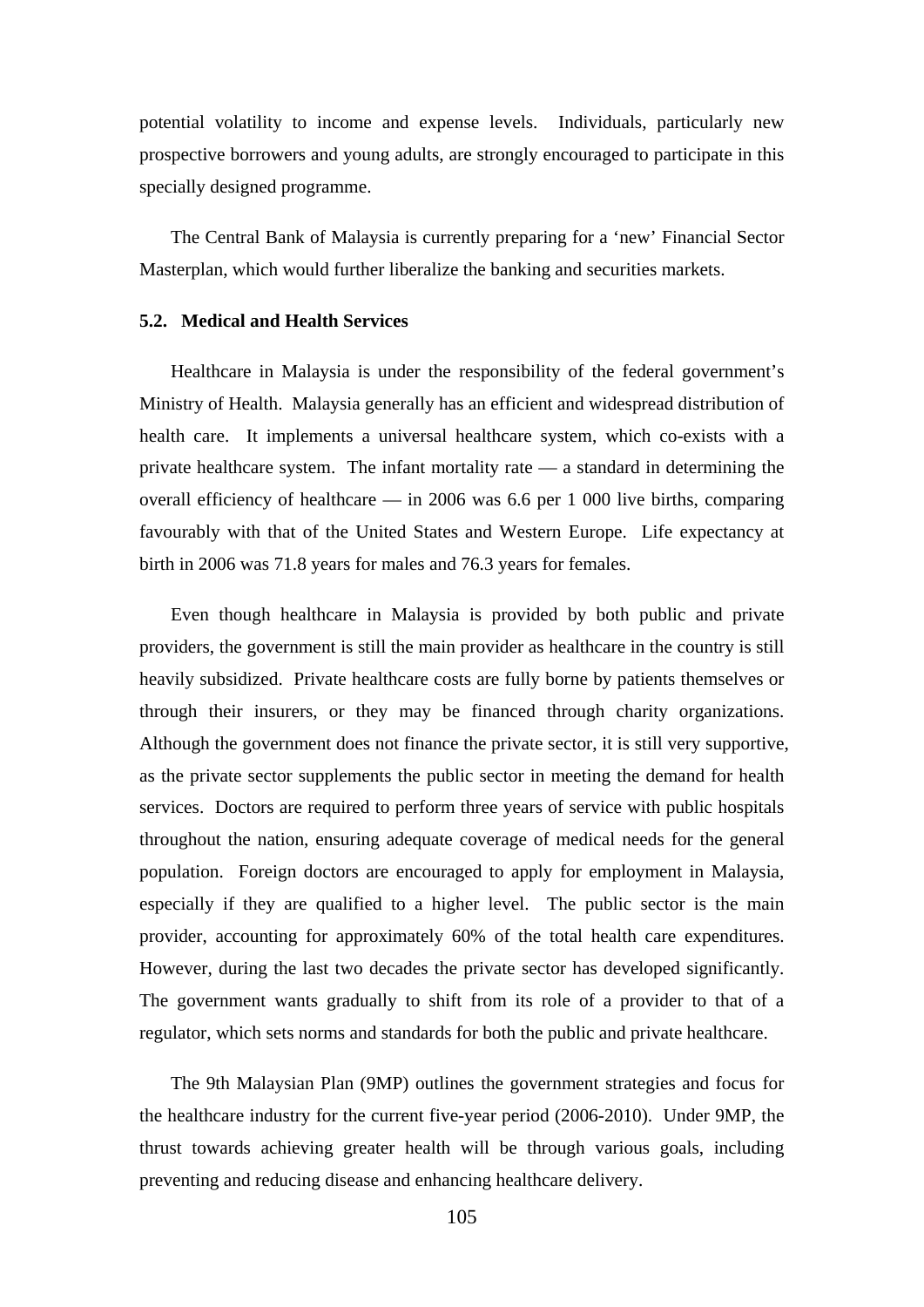Will this mean that within this period the Malaysian National Healthcare Financing Scheme (similar to Australia's Medicare system) will finally be implemented? According to industry feedback, the government will have to do so very soon as the escalating healthcare costs is creating a burden too great for them to bear.

The latest government initiative to improve public healthcare coverage is the '1Malaysia' clinics program, launched in early 2010. Currently, there are around 50 such centers in Malaysia.

In 2010-14, the government will give some prominence to its efforts to maximize the use of information technology in medical care, medical education and health services management. The government is keen to push 'telemedicine', which allows for the transmission of medical images, virtual consulting and virtual medical training. In recent years the government has also been promoting 'medical tourism', and aims to attract more patients from Asia, the Middle East and the West for treatment.

There has been rapid growth in number of private hospitals in the last two decades. The majority are located in urban areas and unlike many of the public hospitals they are equipped with the latest diagnostic and imaging facilities. This is possible because they provide services for the rich segment of the population and are not financed by the government and thus have no restrictions when it comes to procurement of equipment. The fact that the private hospitals do not have restrictions when it comes to remuneration also means that the doctors at the private hospitals are paid much more than at the public hospitals. The growth of private hospitals has contributed to the shortage faced by the public sector. Almost 40 per cent of practising doctors serve in the private sector. The larger private health groups in Malaysia are the Johor Healthcare Group and the Pantai Group of Hospitals.

The current ratio of doctors per population is 1:1200, which is still far from the national target of 1:600 by 2020 and similarly ambitious targets for nurses (current ratio 1:560) and other medical personnel. To achieve this, a number of expansion strategies are being pursued. This includes:

• the recruitment of foreign doctors and specialists;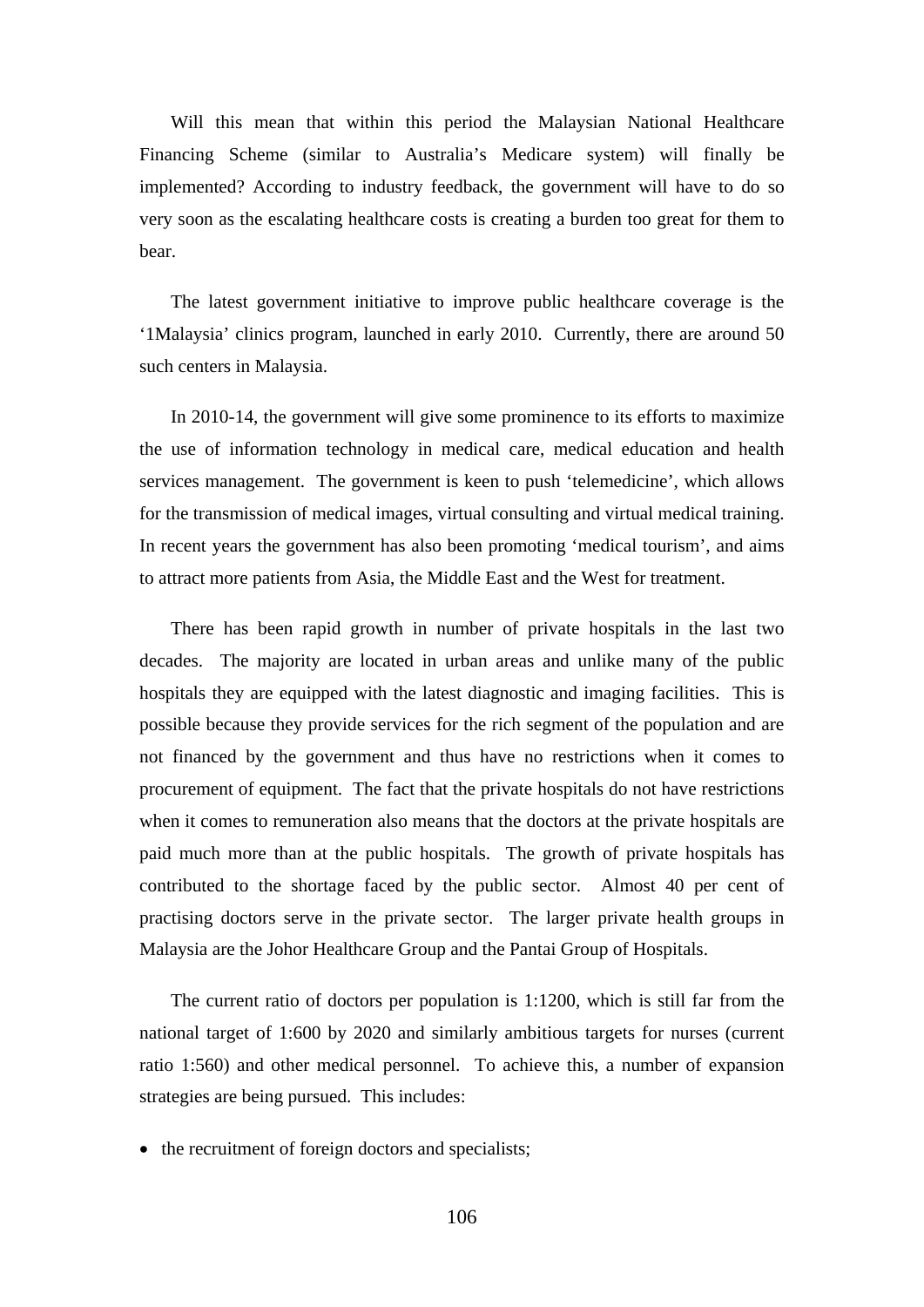- acknowledging foreign medical degrees formerly not recognized (with conditions attached);
- increasing the number of scholarships for local and foreign training of Malaysian doctors;
- the establishment of new medical colleges and twinning programs (the tie-up of Australian universities offering health and medical-related courses in Malaysia is an excellent example).

There are 200 plus private medical laboratories in the country. Aspects of the quality of tests, equipment and healthcare professionals in the labs are regulated, and there are controls on advertisements too. Among the major players include names like BP Labs Healthcare, BSS Medical Lab, Clinipath, Gribbles Malaysia, LabLink, Medi-Vance Healthcare and Pathlab.

Private ambulance service providers do exist and they fall under the purview of the Private Healthcare Facilities and Services Act 1998. However, what the public fear is that the impending privatization of this service means replacing one monopoly with another. They hope it is not the case of the transfer of government monopoly to a private monopoly.

Over the past few years, the trend of Australian health/medical offerings has shifted towards provision of services. The tie-up of Australian universities offering health-related courses in Malaysia is one of the best examples. Other notable examples include allied health skilled training, ambulance service operations and retirement village planners.

## *5.2.1. Market Trends*

There are two new areas of interest to the Malaysian government in the health care sector. The two areas are the Telehealth project under the Multimedia Super Corridor and health tourism.

The essence of telemedicine is the exchange of information at a distance, whether the information is voice, an image, elements of a medical record, or commands to a surgical robot. The Malaysian Telehealth project or integrated Telemedicine is one of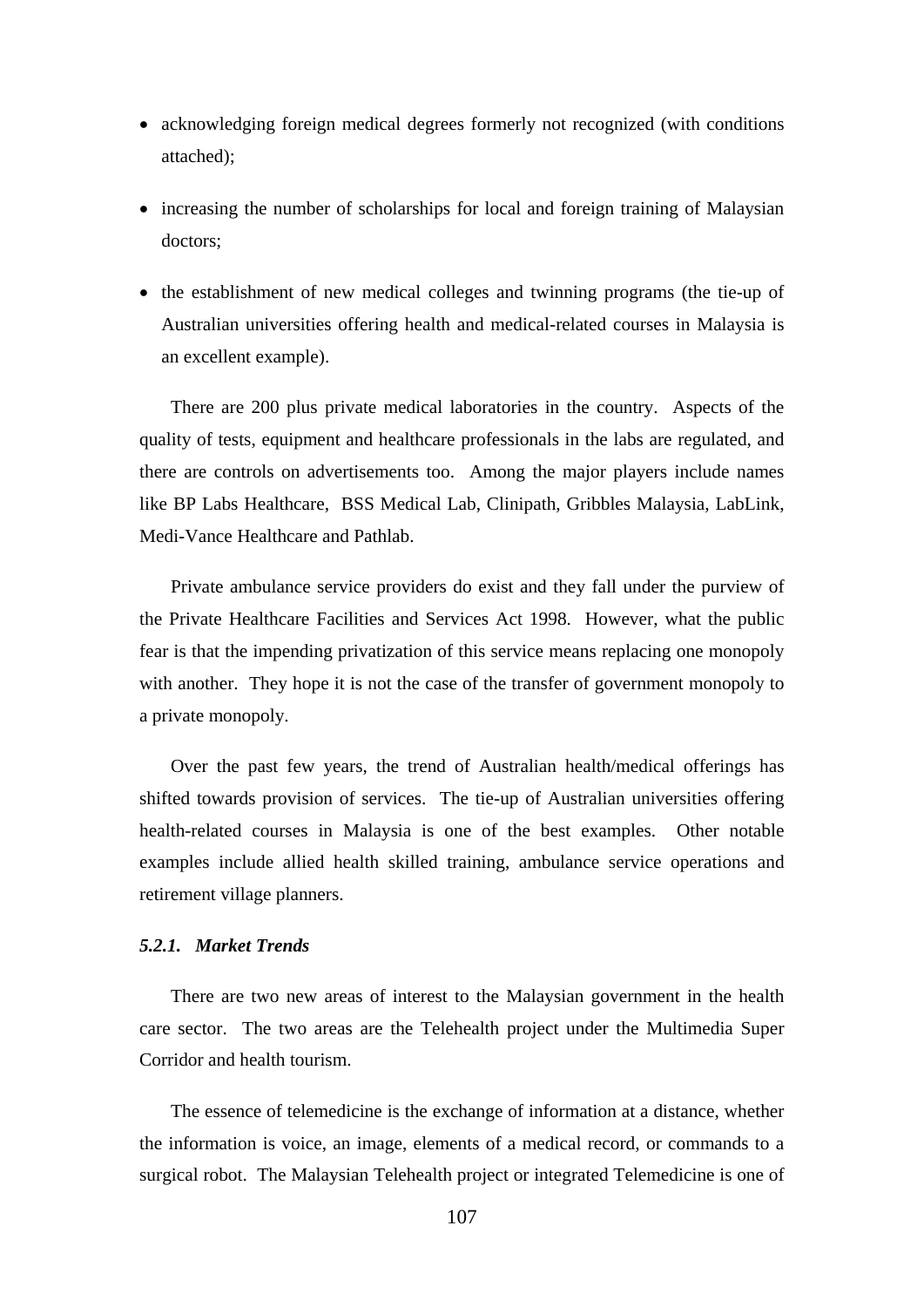the seven flagships of the Multimedia Super Corridor (MSC), which is a geographical area set aside for information and communication technology and multimedia development in Malaysia. The telemedicine project, which started in October 2000, aims at transforming Malaysian health care from a physical and facility-based environment to a virtual environment. If the project is successful it should be able to reduce health care spending by up to 20%.

There are currently about 40 private hospitals involved in health tourism. The number of foreign tourists seeking treatment in Malaysian private hospitals increased almost tenfold from 39,000 in 1998 to 341,288 in 2007. Revenue generated by health tourism rose substantially from US\$ 2.5 million in 1998 to US\$ 39 million in 2002. Healthcare services for foreign tourists accounted for 3% (US\$ 66 million) in 2006 and the government targets to generate revenue of US\$ 188 million the next 5 years.

Health tourism promotions are targeted at less-developed countries like Indonesia, Bangladesh, Vietnam, and countries in the Middle East. Nevertheless recently, there has also been an increase in arrival of health tourists from developed countries such as the United Kingdom and the United States. Common treatments are in cardiology, cardio thoracic surgery, radiotherapy, and radiology. The private sector is allowed to advertise their services to the public.

The Malaysian government is actively promoting medical tourism in Malaysia for private health and medical requirements. Many hospitals in Malaysia have set up international departments to cater especially to the international patients. As a result the number of private hospitals providing quality healthcare to international patients has increased over the years. The association of private hospitals estimated that the medical tourism grew by about 25% in 2009 to about 625,000 medical tourists, compared to 501,000 in 2008.

The Malaysia Healthcare Travel Council (MHTC) was established under the Ministry of Health Malaysia (MOH) on 3rd July 2009 upon the approval of the Malaysian Cabinet. MHTC has been set up as the primary agency to develop and promote the healthcare travel industry and to position Malaysia as the healthcare destination of choice in the region. Members of the Committee are appointed from representatives of the government and the private sector involved in healthcare travel.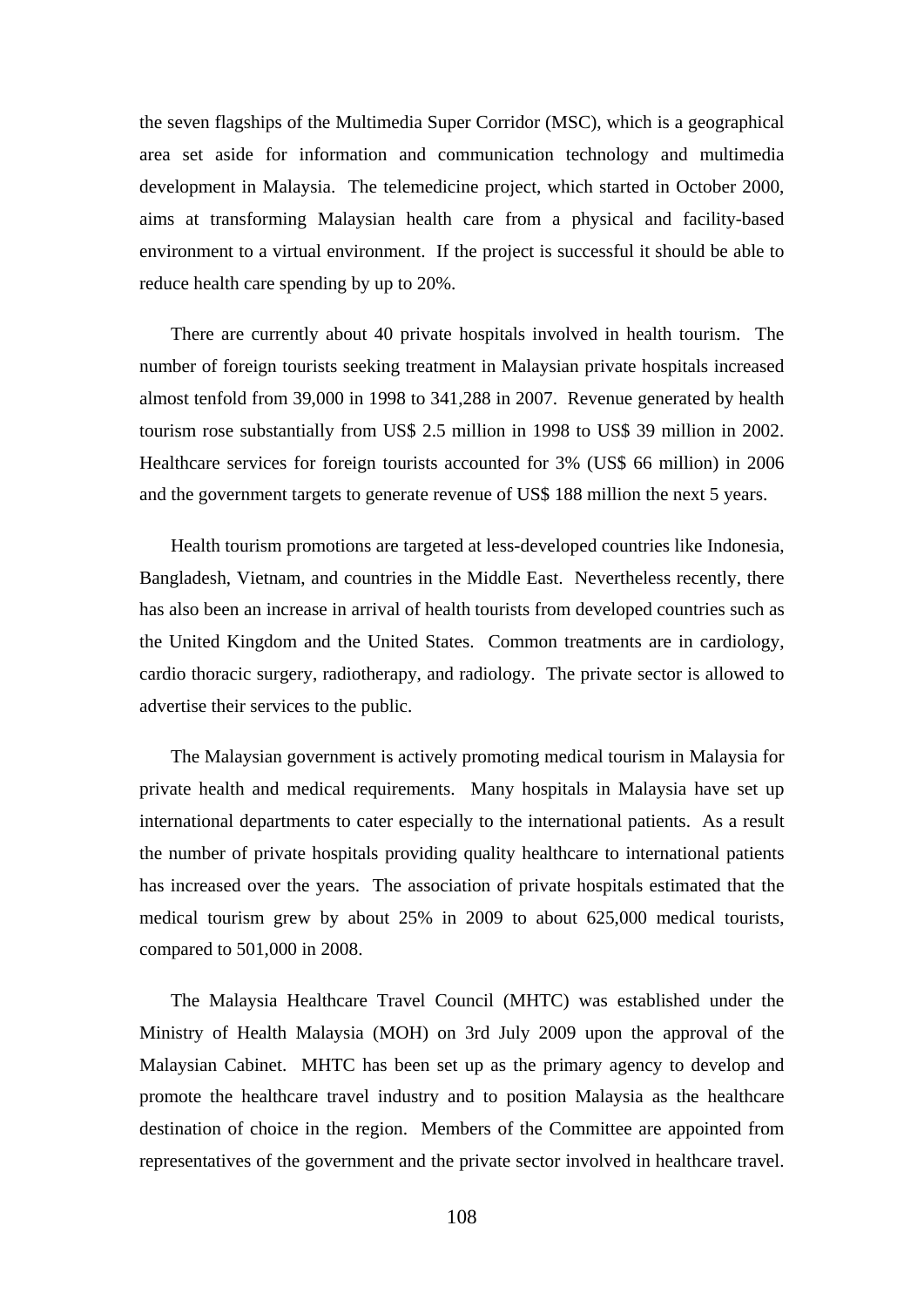The Committee is responsible for advising on policy issues and setting directions for the healthcare travel industry. With the establishment of MHTC, promotional efforts will be more focused, and issues impacting industry growth will be addressed in a concerted manner.

## **6. Myanmar**

## **6.1. Insurance**

Myanma Insurance is an organization that exercises its monopoly in insurance business and the only organization financially backed up by the government by law. Although foreign companies have been allowed to open their representative offices to look after the interest of companies of their respective nationality, they have not been allowed to fully operate their insurance business. Japanese firms such as Mitsui Sumitomo and Sompo have operated in this category.

Although reinsurance had been in practice since 1937, it had never achieved its aim for high bracket policy amounts. Reinsurance was bought mostly from New India Insurance Company and some from Lloyds. There were other insurance companies based in Myanmar who took the reinsurance commitments from Myanmar insurance firms. They were American Underwriter Insurance, Rube Federal Insurance, New Zealand Insurance and Indo-Burma Insurance. At the time, Myanmar companies were acting only as commissioned agents of these insurance firms but later on they took the responsibility for proportional insurance up to Kyat 500,000. Fire excess loss was taken by F.G. Watts brokers backed by Lloyds mostly. Engineering reinsurance was carried out under a contract signed with Munich Re in 1958. It was renewed every year and has stayed in the hands of Munich Re since the execution of the first contract.

The present practice is for the Management Committee of Myanma Insurance headed by the Managing Director of the same organization to invite quotations on a tender basis from broking firms including but not limited to Aon, Jardine, Willis and TRS. The quotations are assessed by the management committee which gives a share quota to each broking firm under excess loss treaties. Assessment is done with a view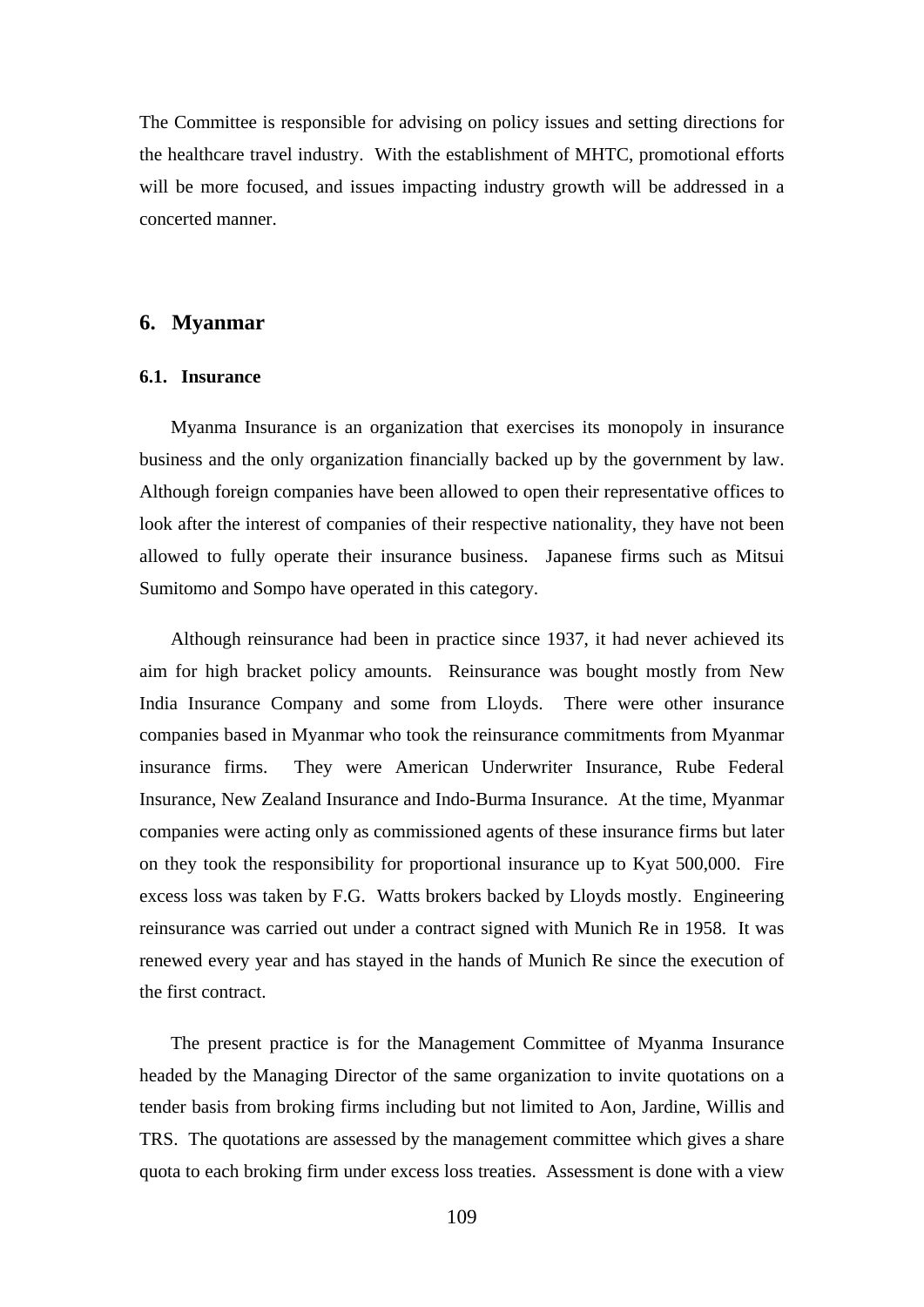to getting the widest cover at the lowest premium rates. The premium is paid to the broking firms by Myanma Insurance in US\$ at the official rate and the same exchange rate is used to pay claims if there are any. This payment system is an attempt to bypass any problem that might arise due to the parity between official and market rates. The claims have been mostly in the retention region of Myanma Insurance and very seldom came into the reinsurance layers. Myanma Insurance also has a retention contract signed with a foreign firm for amounts over its retention. In accordance with the Foreign Investment Law, foreign companies that come into Myanmar have to buy insurance cover from Myanmar Insurance only. Foreign insurance companies who want to sell policies to such companies have to pay what is known as fronting commission to Myanma Insurance. This commission would be as high as 15 per cent of the premium they would get.

To look after all these processes, a supervisory board known as Insurance Business Supervisory Board has been formed with the Managing Director of Myanma Insurance as its chairman and the General Manager as its secretary. Since all the administrative requirements of the board would be financed and provided by Myanma Insurance, the industry naturally has to be in the hands of Myanma Insurance. When the right time comes, the Insurance Business Supervisory Board and Myanma Insurance would become two separate entities with the Board having its own budget and other necessities; when that time comes, the privatization process would certainly begin.

Another insurance organization operating under a defence decree had been Myanma International Insurance Corporation (MIIC). It had a broking arm under the name of Myanma International Insurance Services Corporation. They worked under Myanma Economic Corporation. Both were ordered to stop renewing any policies written, but were responsible for policies issued until their expiry. This took place due to the fact that there was some financial problem with these companies.

### *Recent changes and future vision*

Although privatization has not been seen up to now, there has been an introduction of new types of insurance recently. The most coveted form of cover is that arranged for seamen on vessels both foreign going and domestic. Seamen are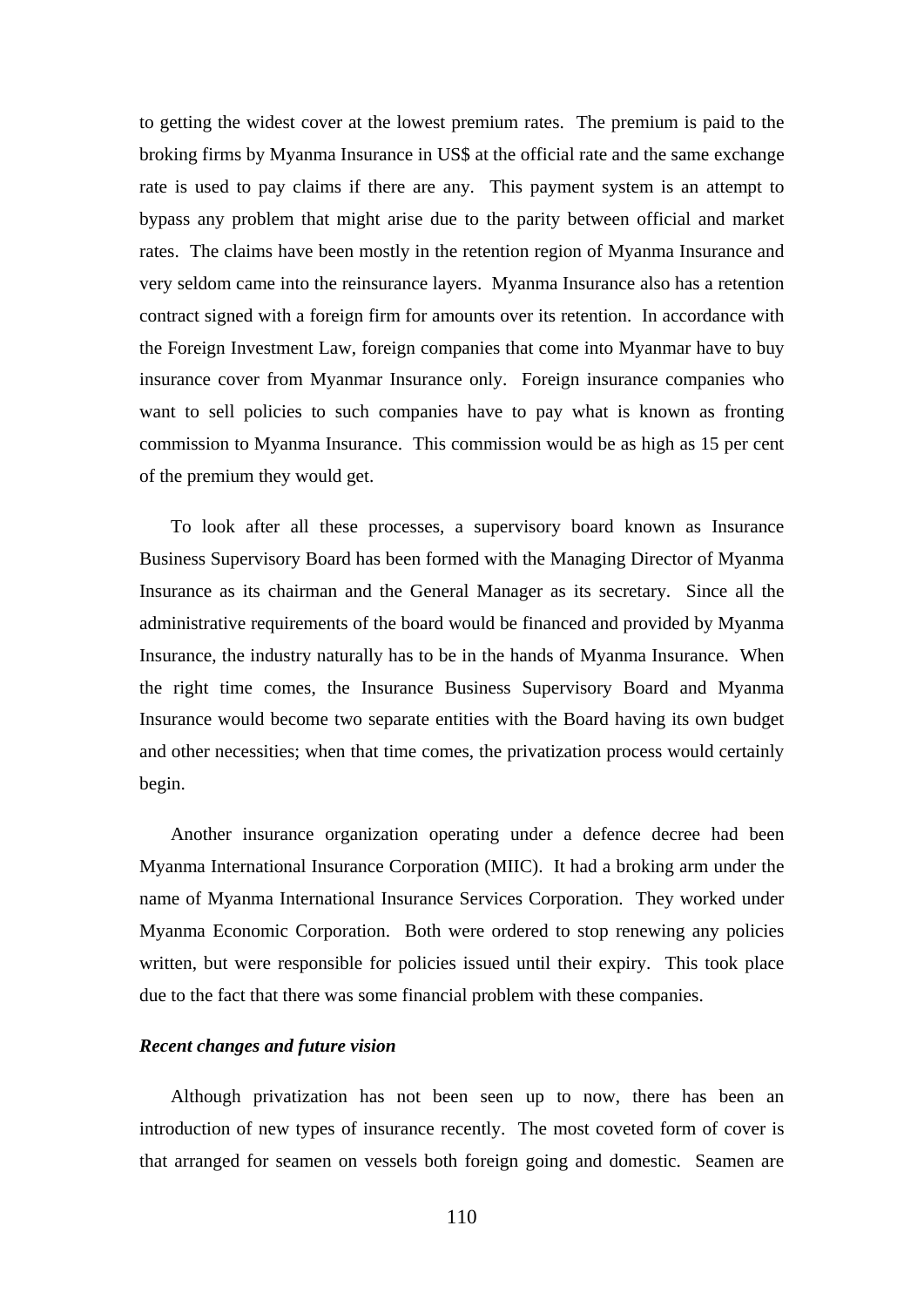always at risk of losing their lives, especially at a time like this when storms of various levels are rampant all over the world. This cover is arranged for those seamen from sixteen to sixty years of age. The maximum insured amount is five million Kyats and the fixed premium is Kyat 25,000 for an insured period of one year. Myanma Insurance can also supply insurance services including quasi-medical insurance for expatriates going abroad. In 2008 quasi-medical insurance did not exist.

Myanma Insurance up to now has been the sole authority and the only organization through which insurance cover has to be placed by foreign investors in Myanmar. The new economic situation will demand choice of insurance companies for this requirement. The current situation of having only one government-owned agency would not satisfy the need of future business people. Although there was once an invitation for applications to form insurance companies, the permission never came about. The reason given was that the capital required did not fully belong to Myanmar nationals due to the fact that foreign companies wanted to have some foothold in this industry. This process should be reactivated for the benefit of everyone concerned — the policy holders as well as the insurance cover providers. Of course, the applicants would be given special training for handling the requirements of the situation. Privatization of the industry has to be definitely implemented under the new government after the election. Requirements previously imposed for a new company may be updated by raising the capital amount needed by a private company.

Present regulatory measures could also be toned down so that the newly formed companies would have a freer hand in their operations. However, the capital requirement of a company might be increased so that the companies would be always ready to pay the claims if they occur. Licence fees and other requirements might also be raised to adjust to the prevailing monetary status.

The composition of the Insurance Business Supervisory Board might have to be changed. The members except the board's secretary should be people from other relevant corporations so that whatever the board decides would be fair and balanced.

The promulgation of The Insurance Business Law, a new law that would help the process of liberalizing the industry to be carried out smoothly and quickly, brings out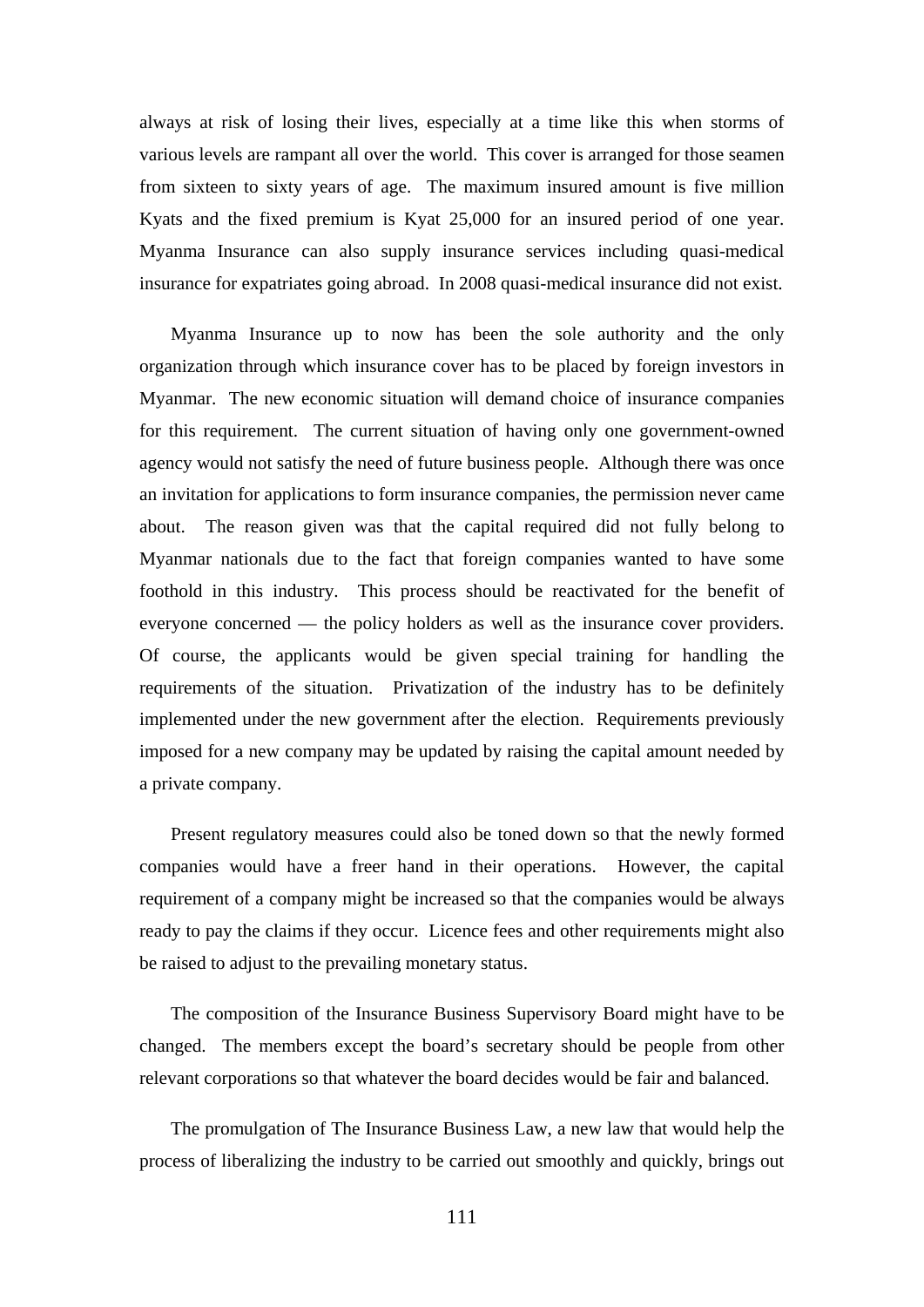a different picture. The usual procedure followed by the organizations under the Ministry of Finance and Revenue is to start with representative offices of the foreign finance-related firms here. It would then be followed by permission to form joint ventures between foreign firms and Myanmar organizations — both from public and private sectors. The ultimate stage would be for the foreign companies to get involved in direct underwriting business themselves.

### **6.2. Banking**

In order to facilitate the conduct of a market-oriented economic system, the banking and financial system in Myanmar has been restructured by new bank laws, namely, the Central Bank of Myanmar Law, the Financial Institution of Myanmar Law, the Myanmar Agricultural and Rural Development Law since 1989-1990. The Union of Myanmar Foreign Investment Law, enacted on 30 November 1988, is indeed a very significant change in the Myanmar economic history and is considered to be liberal in economic resource mobilization, including international financial resources. According to the Directorate of Investment and Company Administration, all permitted enterprises under the Union of Myanmar Foreign Investment Law (FI Law) are allowed to bring in cash/in kind contributions. However, there are no provisions for capital outflows under the FI Law. Some observers have said there are flaws in that in some cases the provisions of the Law on paper can be different from the practical application of the Law.

The Central Bank of Myanmar is implementing a banking sector development strategy with three phases as follows:

- Phase 1: promoting the institutional development; promoting the skills and efficiency among the domestic banks within the medium term, while foreign banks are allowed to open their representative offices in Myanmar; initially foreign banks are allowed to open their representative offices which may work only as liaison offices of their headquarters.
- Phase 2: permitting selected domestic banks to run joint ventures with foreign banks;
- Phase 3: permitting foreign banks to open branches and operate banking activities in Myanmar.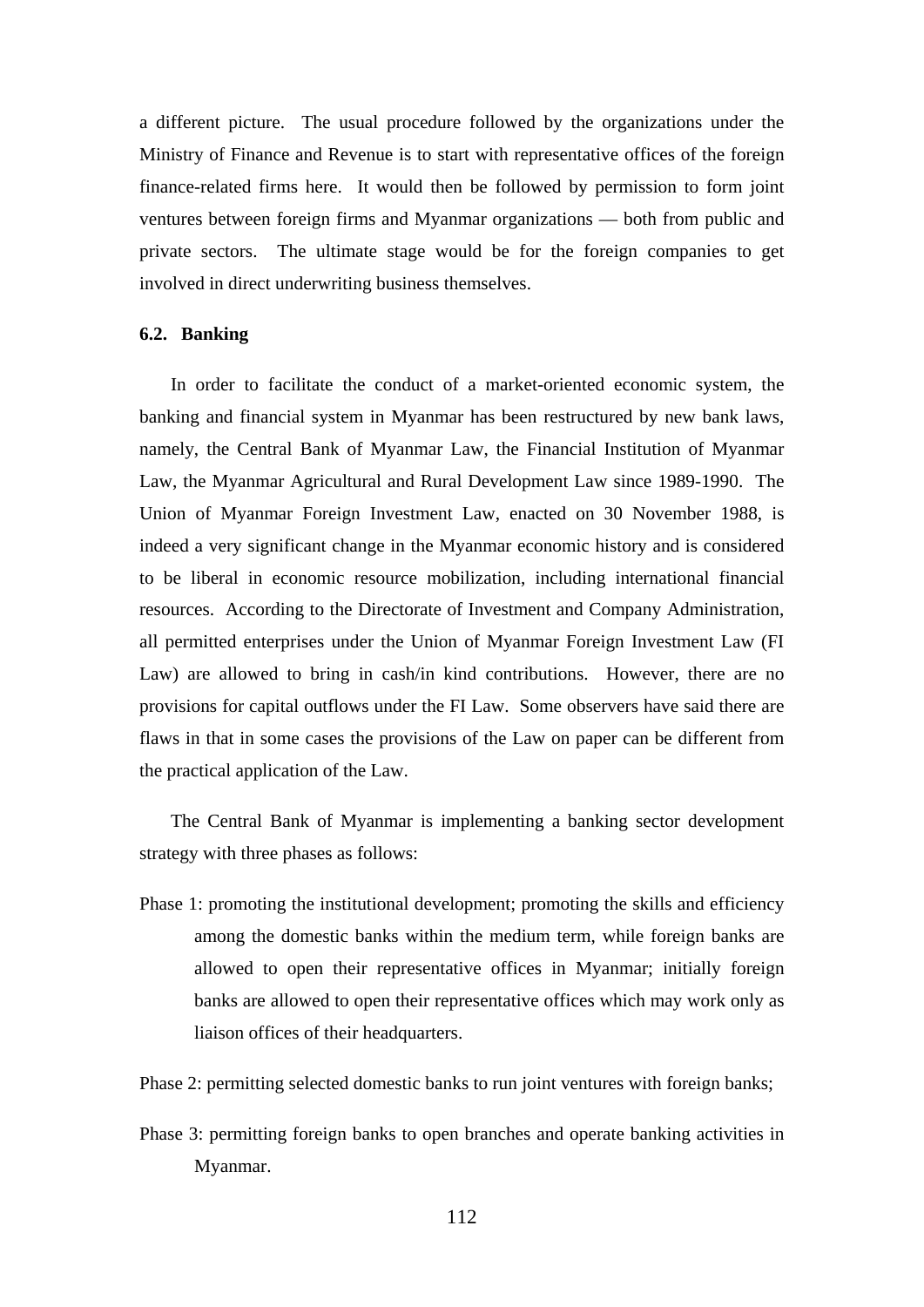At present, there are four state-owned banks, 12 representative offices and 19 private and/or semi-government banks. There are no foreign invested banks in Myanmar. The development of the banking sector has stagnated at the phase 1 for a couple of years. There are restrictions not only on entry by foreign-invested banks but also on entry by domestic banks. The reason given for the restriction on entry by foreign-invested banks is that state-owned or national banks require time to prepare for competition. The reason for the domestic banks is that excessive entry is believed to threaten financial stability. Another possible reason is that some restrictions are related to the country's political and economic condition.

## **6.3. Health Services**

The health care sector is a rapidly growing sector in the world economy. New kinds of health care organizations over the past decade have emerged with the globalization of health services. There has been a significant development in the forms of trade and foreign direct investment (FDI) in health services in recent years. The Law Relating to Private Health Care Services in Myanmar was enacted in April 2007. One of the aims is to develop private health care services in accordance with the national health policy. Private health care services include private clinic and hospital services and private general health care service among others.

In the private sector, 36 hospitals, 52 medical laboratories and 70 ambulances are already allowed to operate in the Yangon area. Health service firms are required to establish as non-profit organizations to assist the high health care cost.

In principle, commercial presence is allowed according to the Union of Myanmar Foreign Investment Law (FI Law) 1988. According to FI Law, 51 % foreign equity participation for foreign health services firms is allowed. According to the FDI rule and the rule of the Ministry of Health, mode 1, 2 and 3 in healthcare services are allowed in the following sub-sectors: general and medical services, specialized medical services, dental services, hospital services, deliveries and related services, nursing services, physiotherapists and para-medical personnel, ambulance services, and residential health facilities services other than hospital services and other human health services. Liberalization of Mode 4 is now under discussion in the ASEAN Coordinating Committee on Services (CCS).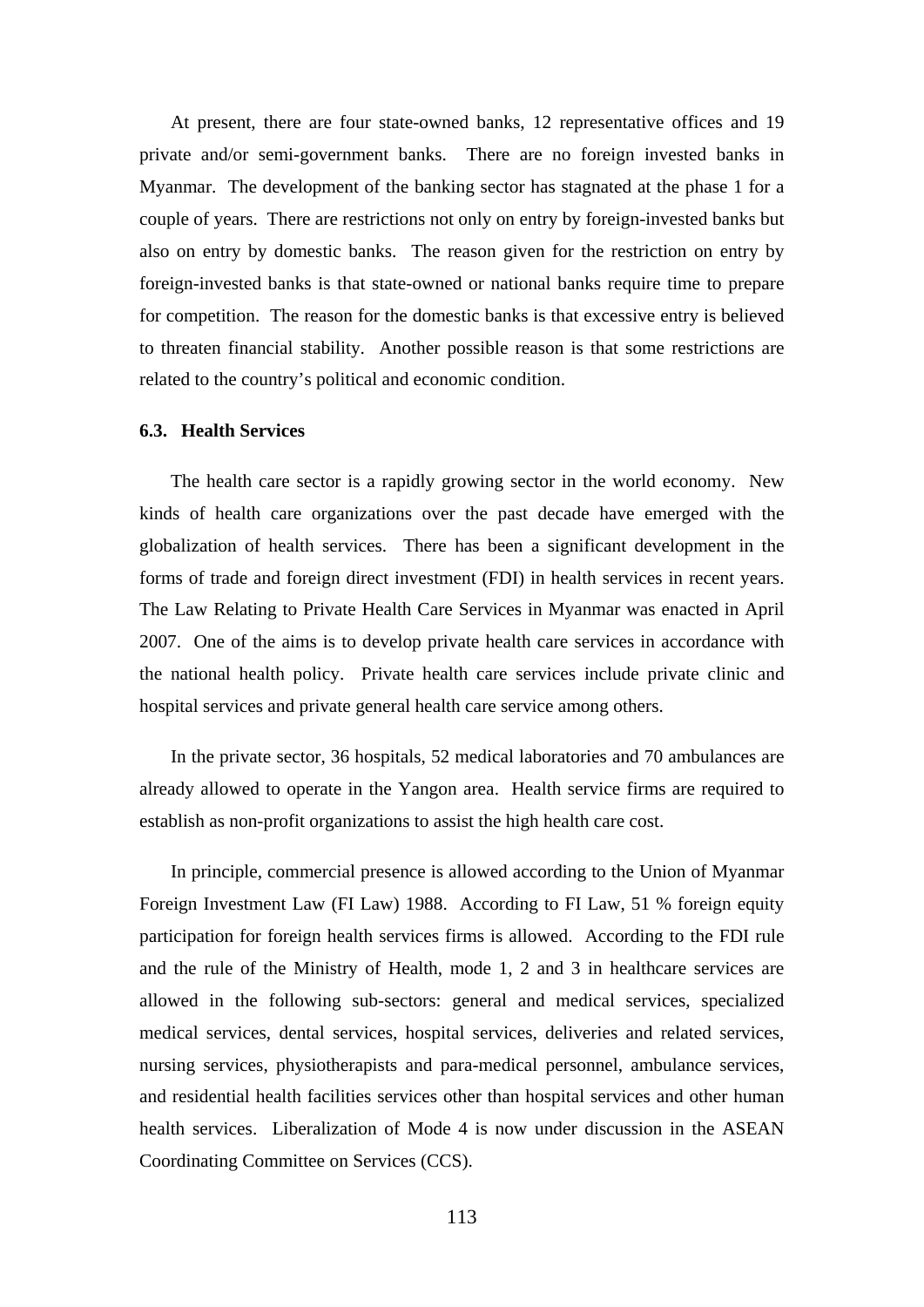In practice, recognized foreign-invested firms do not yet operate. However, there are a few foreign health service organizations such as NGOs and volunteer organizations.

Nevertheless, there have been some recent developments since 2008. Pan Hlaing Hospital in Hlaing Tha Ya township is really a joint venture hospital, composed of stakeholders from a foreign country as well as of Myanmar nationality.

Another development is more access to health clinics in Bangkok, Singapore, India (via Mode 1). Those clinics are already linked or in joint venture with Myanmar National Services providers (agents). Some procedures such as renal transplants, cardiac operations, and treatments for breast cancer, brain tumours and strokes have been investigated in foreign countries through Myanmar agents. Some patients have received treatment from there.

#### **6.4. Medical Professionals**

One third of medical practitioners in Myanmar are employed in public hospitals and the other two thirds are professionals employed in their own clinics, in private hospitals or by international NGOs. The proportions for dental surgeons and laboratory technicians are similar to those for medical practitioners.

Systematic private medical services are said to be not well developed in Myanmar. Most General Practitioners (GPs), whether medical or dental, practice on their individual own account, without elaborated clinic facilities, just following the principles of private clinic manuals and guidelines and local authority's instructions.

Although foreign ownership in medical professional service firms is allowed in accordance with the FDI rule and the rule of the Ministry of Health, recently there are no existing foreign medical professional service firms in Myanmar.

Since 2008 Myanmar has signed two new Mutual Recognition agreements with Malaysia and Bhutan.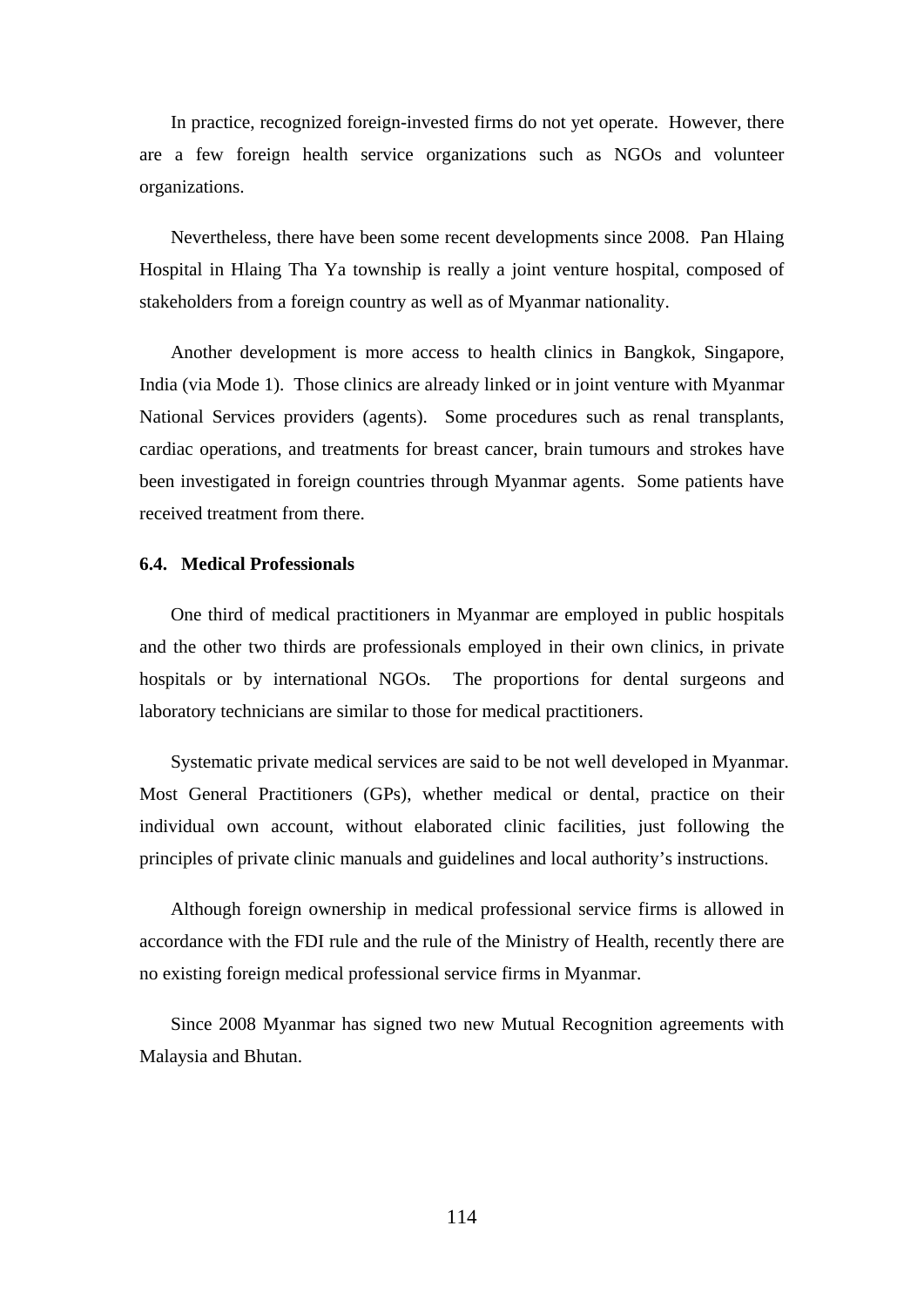## **7. Philippines**

### **7.1. Banking and Insurance**

While services in the Doha Round are still at the negotiation stage, the commitments of the Philippine finance industry, both banking and insurance sectors, remain the same, with no new commitments being considered. All commitments of the Philippines are within allowable limits provided for by the law and its implementing rules and regulations.

The Philippine finance sector is not expected to enter into new commitments, particularly those that would require legislation. Unless there is a compelling reason driven by the banks and the insurance companies, such as very strong demand from majority of the players from these sectors to have greater access to other markets, the Philippine commitments will be within the bounds of existing laws, its implementing guidelines, rules and regulations.

## **7.2. Health Services**

#### *7.2.1 On New Entry of Hospitals*

A major policy change in the trade in health services is the suspension for one year of the need to obtain a Certificate of Need (CON), the only restriction on new entry of private hospitals. The suspension was due to appeals made by various stakeholders to reconsider the criteria for CON. The Department of Health (DOH) through the Bureau of Health Facilities and Services (BHFS) is currently evaluating the guidelines for CON to address healthcare needs in a community, decrease healthcare costs and control duplication of services.

Some government officials also believe that entry of private hospitals must not be restricted since private enterprises must be entitled to free market access as long as standards for quality of facilities and services are met. Moreover, they believe that removing restrictions on entry will allow the government to maximize its resources and target providing public health services in areas with limited access to healthcare.

Since the suspension of the need to obtain CON in May 2010, the BHFS has observed an increase in the number of applicants for the establishment of new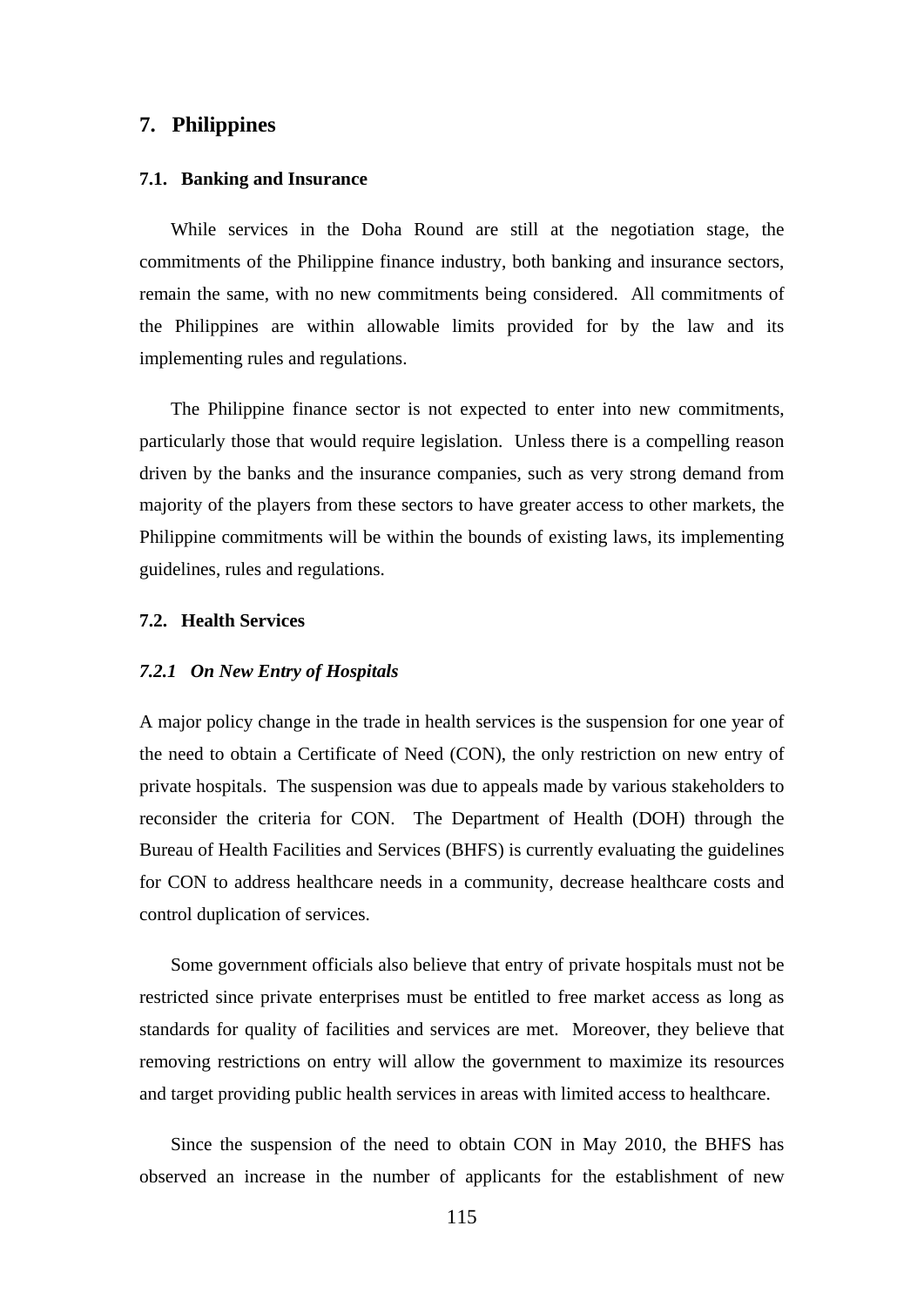hospitals. If these applicants will be able to fulfil the basic requirements for the licensing of new entrants, it can be expected that there will be an increase in the number of healthcare providers in areas that are profitable for such ventures. Increased competition will likewise encourage private hospitals to provide better facilities and services at more competitive prices.

### *7.2.2 On New Entry of Laboratories*

The DOH Administrative Order No. 2007-0027 created the improved quality assurance and monitoring program for clinical laboratories in the Philippines and rendered the DOH-BHFS Circular No. 3 Series of 2003, which suspends issuance of permit to new entry of laboratories, obsolete. The devolution of some regulatory functions of the BHFS to the Centre for Health Development (CHD) facilitated the implementation of an improved quality assurance and monitoring system for laboratories.

The new system enhanced the monitoring capacity of the DOH and improved the quality of services of laboratories nationwide.

#### *7.2.3 On Issuance of Alien Employment Permits*

The process for the issuance of employment permits to foreign nationals has been extended from 1 to 3 working days due to inclusion of 2 working days for publication of all applications for new Alien Employment Permit (AEP), change or additional position. The publication period is used to determine the non-availability of a person in the Philippines who is competent, able and willing at the time of application to perform services for which the alien is desired. This is to comply with Article 40 of the Labour Code of the Philippines. The reference is the Department of Labour and Employment Department Order No. 97-09 Series of 2009.

Other than lengthening the application for employment permits of foreign nationals, the extension of the processing period for the issuance of AEPs has no significant impact on the sector.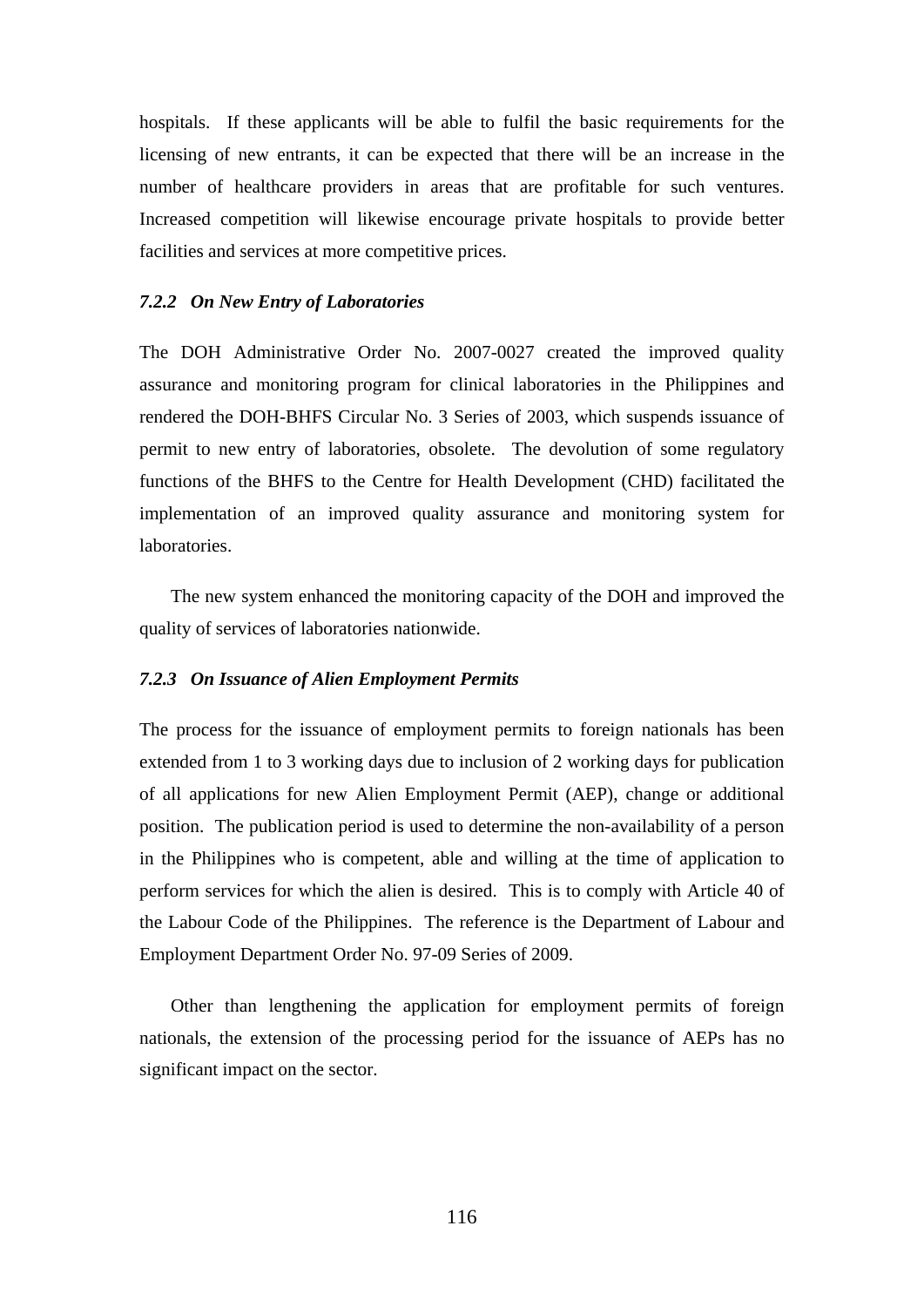### *7.2.4 On Medical Tourism*

In 2009, the Health and Wellness Alliance of the Philippines (HEAL Philippines) was established to organize the industry stakeholders along with partner government agencies involved with global healthcare and wellness services, tourism and retirement. By virtue of the DOH Administrative Order No. 2009-0015, interim policies and guidelines for endorsement of applications for registration of medical tourism projects under the Board of Investments (BOI) and Philippine Economic Zone Authority (PEZA) were also put in place.

It is estimated that the Philippines received more than 300,000 foreign patients since 2006, which generated an estimated revenue of USD350 million to USD500 million. The HEAL Philippines targets to reach 1 million tourists for the period 2006 to 2012, which is equivalent to cumulatively USD1 billion in revenue.

However, aside from the above-mentioned progress, the development of the medical tourism industry in the Philippines has been sluggish for the past years. The lack of progress may be attributed to the absence of a national policy for the Philippine medical tourism and a law that will institutionalize the Philippine Medical Tourism Program (PMTP). The development of the industry has not been the priority of the past administration. Although the 2011-2016 DOH National Objectives for Health that was drafted in 2009 includes a section on general plans for the development of medical tourism, the new administration has no concrete plans on it yet. There have also been problems with data gathering as private companies involved in the industry are not very cooperative in divulging critical information.

#### *7.2.5 Other Issues*

There are emerging demands for the amendment of the Republic Act 4226 or the Hospital Licensure Act to expand the coverage of the law to include health facilities other than hospitals.

The DOH is currently encountering problems with monitoring the secondary and tertiary hospitals. Hence, there are plans of re-centralizing the regulatory functions of the CHD with respect to secondary and tertiary hospitals back to BHFS.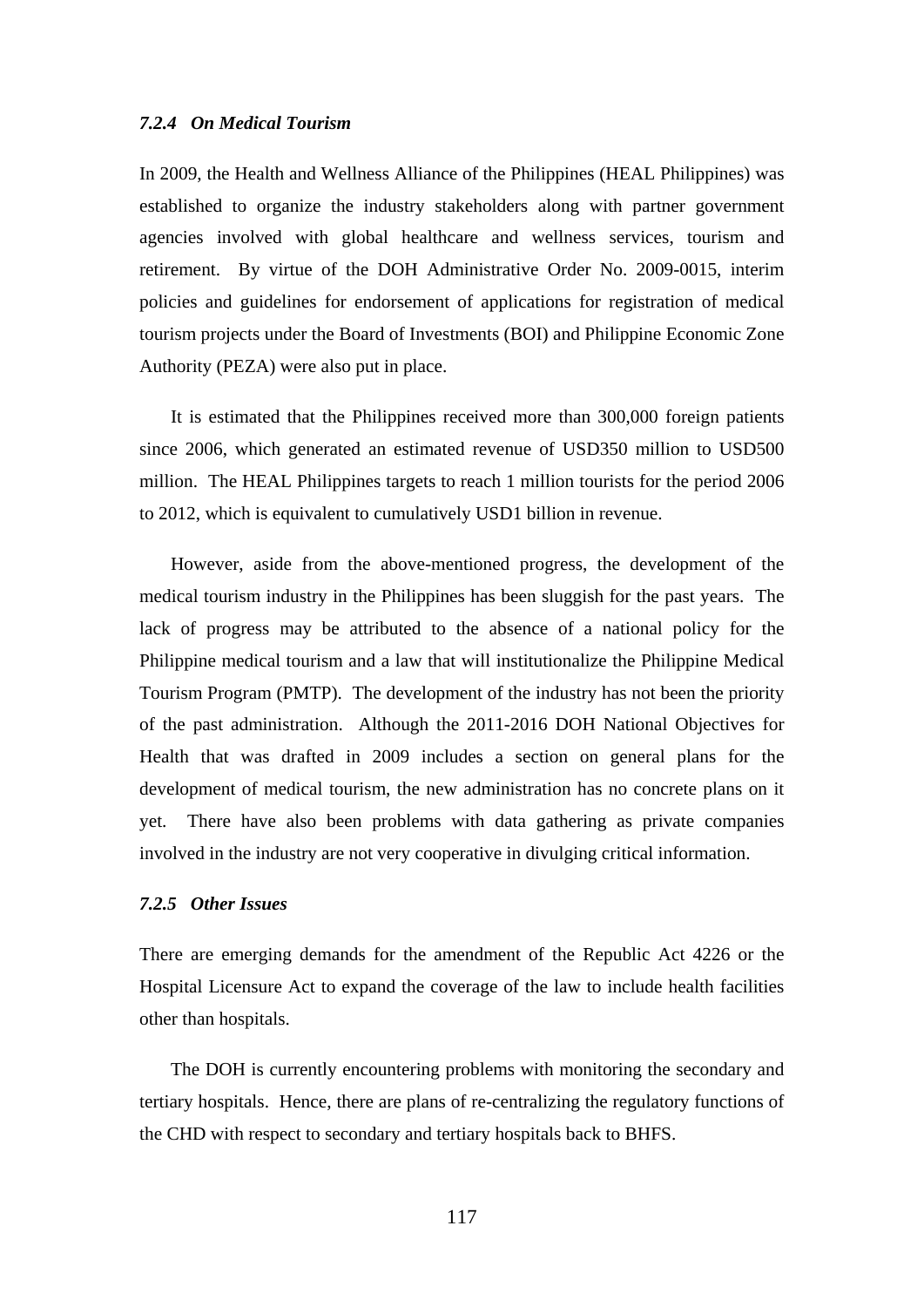#### **7.3. Medical Services**

#### *7.3.1 On Issuance of Alien Employment Permits*

As noted above, the process for the issuance of employment permits to foreign nationals has been extended from 1 to 3 working days due to inclusion of 2 working days for publication of all applications for new Alien Employment Permit (AEP), change or additional position. Other than lengthening the application for employment permits of foreign nationals, the extension of the processing period for the issuance of AEPs had no significant impact on the sector.

#### *7.3.2 On the AFAS Mutual Recognition Arrangement*

Except for negotiations and signed Mutual Recognition Arrangements (MRA) on medical and dental practitioners that have been completed in February 2009, there have been no major developments in the easing of restrictions to entry of foreign practitioners in the country. Based from the horizontal commitments of the Philippines in the AFAS, non-resident aliens may only be admitted to the Philippines for the supply of a service after determining the non-availability of a Filipino who is competent, able and willing, at the time of application, to perform services for which the alien is desired. The barrier to entry of foreign individuals originates from the constitutional provision that the practice of all professions in the Philippines shall be limited to Filipino citizens. Hence, unless constitutional amendments are made, entry of foreign practitioners in the country will remain limited.

Completion of the assessment statements for the medical and dental practitioners and nurses has also been sluggish due to constitutional barriers and cultural, political and religious disparities among the ASEAN member countries. Moreover, the absence of established licensing systems in some of the member countries also contributes to the delay of the completion of the statements. The target is to finish the assessment statements by 2015.

### *7.3.3 On the Japan-Philippines Economic Partnership Agreement*

The Japan-Philippines Economic Partnership Agreement has been progressing since 2009. The Philippines was able to deploy a total of 283 nurses and caregivers in 2009,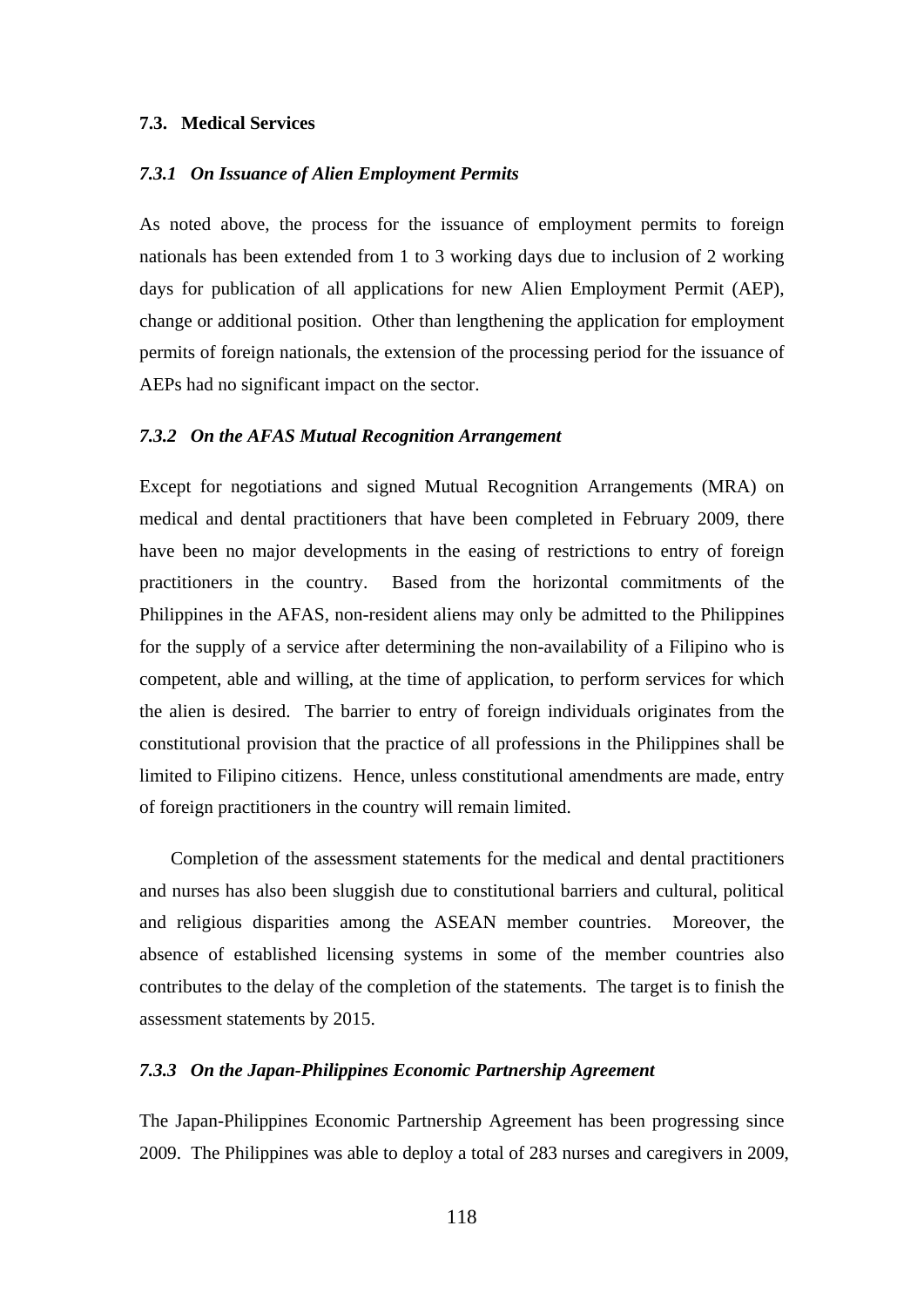the first year of deployment, and 118 nurses and caregivers in 2010, the second year of deployment. The decline in deployment of nurses and caregivers is due to the reduction in the number of vacancies for nurses and caregivers in 2010.

The number of deployed health personnel is significantly less than the number of matched Filipino candidates to vacancies in Japan. The discrepancies in the number of matched and visas issued were due to the following reasons: application withdrawal of candidates, candidates disagreeing with the matching, some were not accepted by institutions, were medically unfit or did not complete their visa requirements.

#### *7.3.4 On Lack of Progress in the Liberalization of the Sector*

The Philippine Regulatory Commission (PRC) notes that the lack of progress in the liberalization of the sector stems from the constitutional provision that the practice of all professions in the Philippines shall be limited to Filipino citizens. Despite significant pressures to liberalize the sector from the international community, the constitution almost always supersedes policies and trade agreements that aim to free up trade in services of medical professionals.

## **8. Singapore**

#### **8.1. Banking**

Since 1997, the Monetary Authority of Singapore (MAS), Singapore's central banks, has been gradually liberalizing the banking sector. This has encouraged more competition from foreign banks.

Financial institutions are typically not categorized into domestic and foreigninvested but into the types of banking licences they received.

Commercial banks in Singapore operate as full banks, wholesale banks or offshore banks. Full banks may provide the whole range of banking business approved under the Banking Act. There are currently 121 commercial banks in Singapore where 30 of them are full banks. Out of the 30, six of them are locally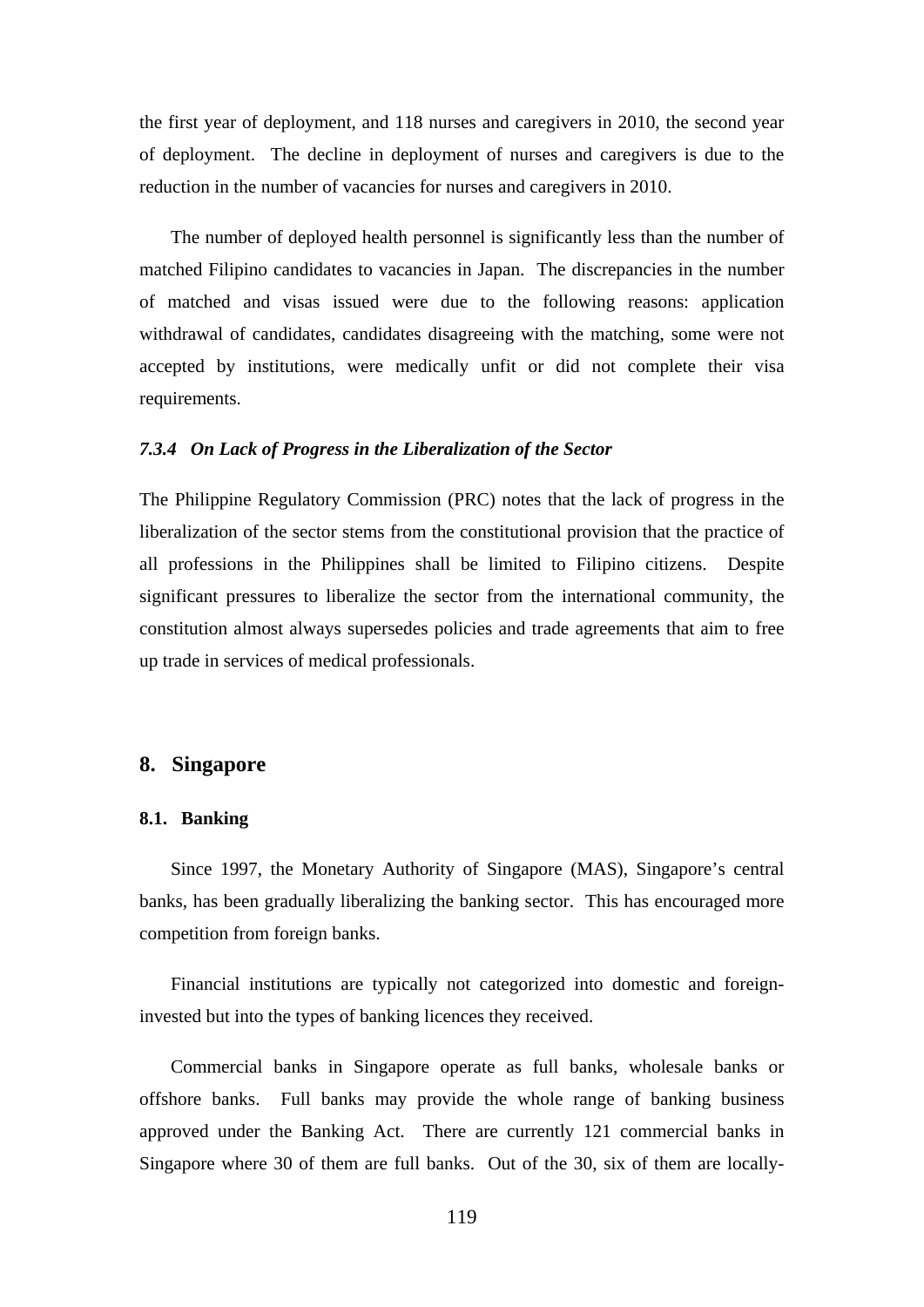incorporated entities under the three local banking groups, and one is a locallyincorporated subsidiary of a foreign bank. The remaining 23 banks are branches of foreign-incorporated banks.

Seven of the foreign banks operating in Singapore have been awarded Qualifying Full Bank (QFB) privileges. As such, they may operate a total of 25 locations. They may also share ATMs among themselves, and relocate their sub-branches freely. QFBs are allowed to negotiate with the local banks on a commercial basis to let their credit card holders obtain cash advances through the local bank's ATM networks. QFBs may provide debit services through an EFTPOS network, offer Supplementary Retirement Scheme and Central Provident Fund Investment Scheme accounts, and accept fixed deposits under the Central Provident Fund Investment Scheme and Minimum Sum Scheme.

Wholesale banks may engage in the same range of banking business as full banks. The only difference is that they do not carry out Singapore Dollar retail banking activities. All wholesale banks in Singapore operate as branches of foreign banks. There are currently 50 wholesale banks in Singapore.

Offshore banks can engage in the same activities as full and wholesale banks for businesses transacted through their Asian Currency Units (ACUs). However the scope of business for offshore banks has slightly more restrictions on dealings with residents as compared to wholesale banks. Under the banking liberalization programme, offshore banks were given greater flexibility in Singapore dollar wholesale business. Offshore banks had their Singapore dollar lending limit raised to S\$500 million. They are now allowed to engage in Singapore dollar swaps in respect of proceeds arising from the issue of Singapore dollar bonds managed or arranged by them. All offshore banks in Singapore operate as branches of foreign banks and there are 38 of them here.

The industry is regulated by the Monetary Authority of Singapore (MAS), which acts as the central bank of Singapore. Like most central banks, MAS is independent from the government, though it does work with various ministries when it comes to macroeconomic policies. The functions of MAS include the conduct of monetary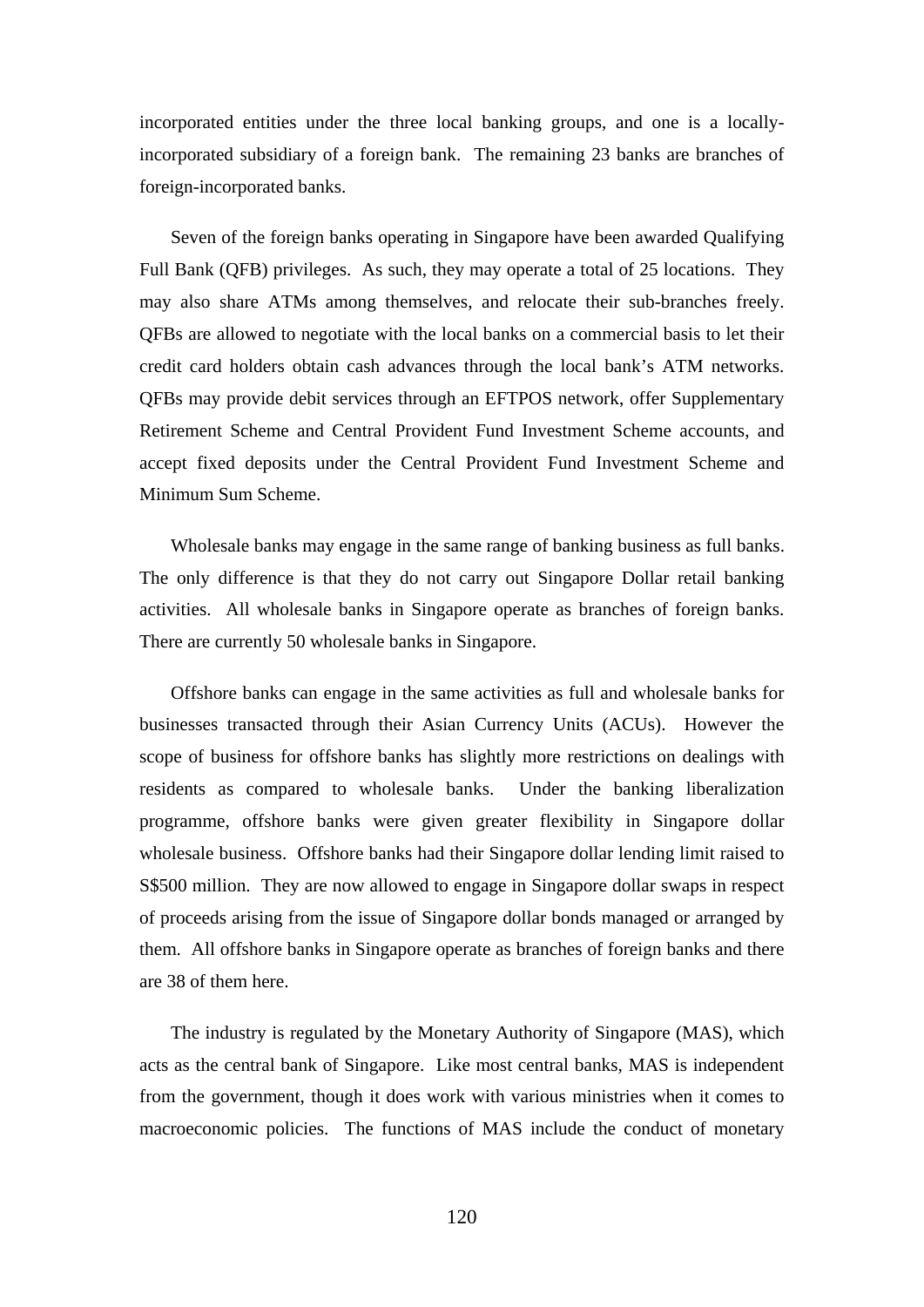policy, the issuance of currency, the oversight of payment systems and serving as banking to and financial agent of the Government.

Foreign-invested banks are subjected to the same licensing requirements as domestic banks. Therefore they will pay the same licence fees as based on the type of licence held. MAS will also take into consideration other factors such as financial soundness, rating, track record and risk management processes of the bank applicant before granting a banking licence to a new entrant. The differing point between domestic and foreign-invested banks for new entrants is the minimum amount of capital required. Domestic banks required a paid-up capital of S\$1.5 billion while foreign-invested banks just need S\$200 million in capital funds at their head office.

Currently, there is no issuance of new licences for full or wholesale banks. Thus foreign banks that may meet the prudential requirements will still not be able to enter Singapore due to the cessation of new full or wholesale banking licence. This has been the case since 1999. But they may still be allowed to enter the market via the offshore banking licence, after meeting the prudential requirements.

### **8.2. Insurance**

Insurers may conduct insurance activities in Singapore as registered insurers, authorized re-insurers or foreign insurers.

Registered insurers are approved under Section 8 of the Insurance Act to conduct life and/or general insurance business in Singapore. In addition to the registered insurers, re-insurers without an operating presence in Singapore can conduct reinsurance business in Singapore as authorized re-insurers under Section 8A of the Act. Such re-insurers may be authorized as general insurers and/or life re-insurers. Foreign insurers are approved under the law of another country or territory to carry on insurance business in that country or territory. These insurers operate in Singapore under a foreign insurer scheme established under Part IIA of the Act. Currently the Lloyd's Asia scheme is the only foreign insurer scheme in Singapore.

There are currently 150 registered insurers, 6 authorized re-insurers and 21 foreign insurers under Lloyd's Asia Scheme.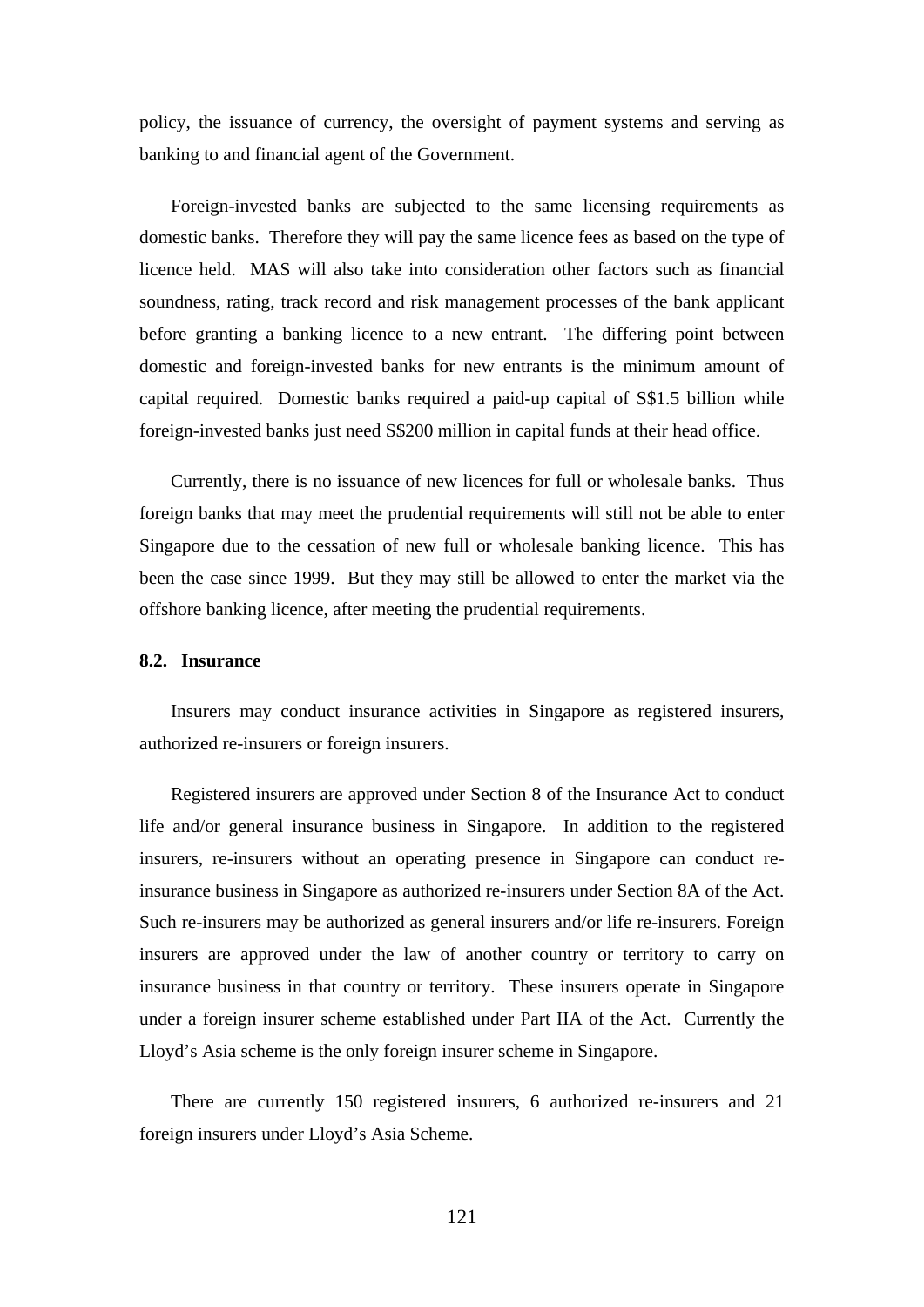Similar to banking services, MAS is regulator for insurance services in Singapore. Insurance companies must be registered and authorized by MAS before they can provide insurance services in Singapore. There are no restrictions on entry by domestic or foreign-invested insurers as long as they are able to meet the admission criteria.

There is no law preventing the freedom of choice of domestic residents when it comes to choosing insurance products. However, domestic residents are required to purchase motor insurance and work injury compensation insurance only from Singapore-registered insurers. Other than that, they are free to purchase any insurance policies from a foreign insurer in Singapore or based abroad.

#### **8.3. Health and Medical Services**

Healthcare in Singapore is mainly under the responsibility of Singapore's Ministry of Health (MOH). The universal healthcare system comprises a dual system of healthcare delivery supported by both public and private sector players.

There are currently six public hospitals, with one more public hospital scheduled to open in 2015, and 13 private hospitals in Singapore. According to total admissions data for 2008, government hospitals account for 76% of the total. The remaining 24% is accounted by private hospitals. In addition to hospital facilities, primary health care is provided through an island network of 18 outpatient polyclinics and some 2000 private medical clinics.

The Ministry of Health and its statutory boards (e.g. Health Science Authority) regulate all health services providers to ensure adequate standards and patient safety. Private health service providers must apply for a practice licence in order to provide such services in Singapore.

The procedure to set up a medical hospital or clinic is rigorous. Health service providers are not restricted in the legal entity to be registered under. They may register as a business entity, a partnership or a non-profit. Foreign firms are subjected to the same licensing requirement as the domestic firms. Both domestic and foreign firms have performance and quality assurance obligations to adhere to when providing health services.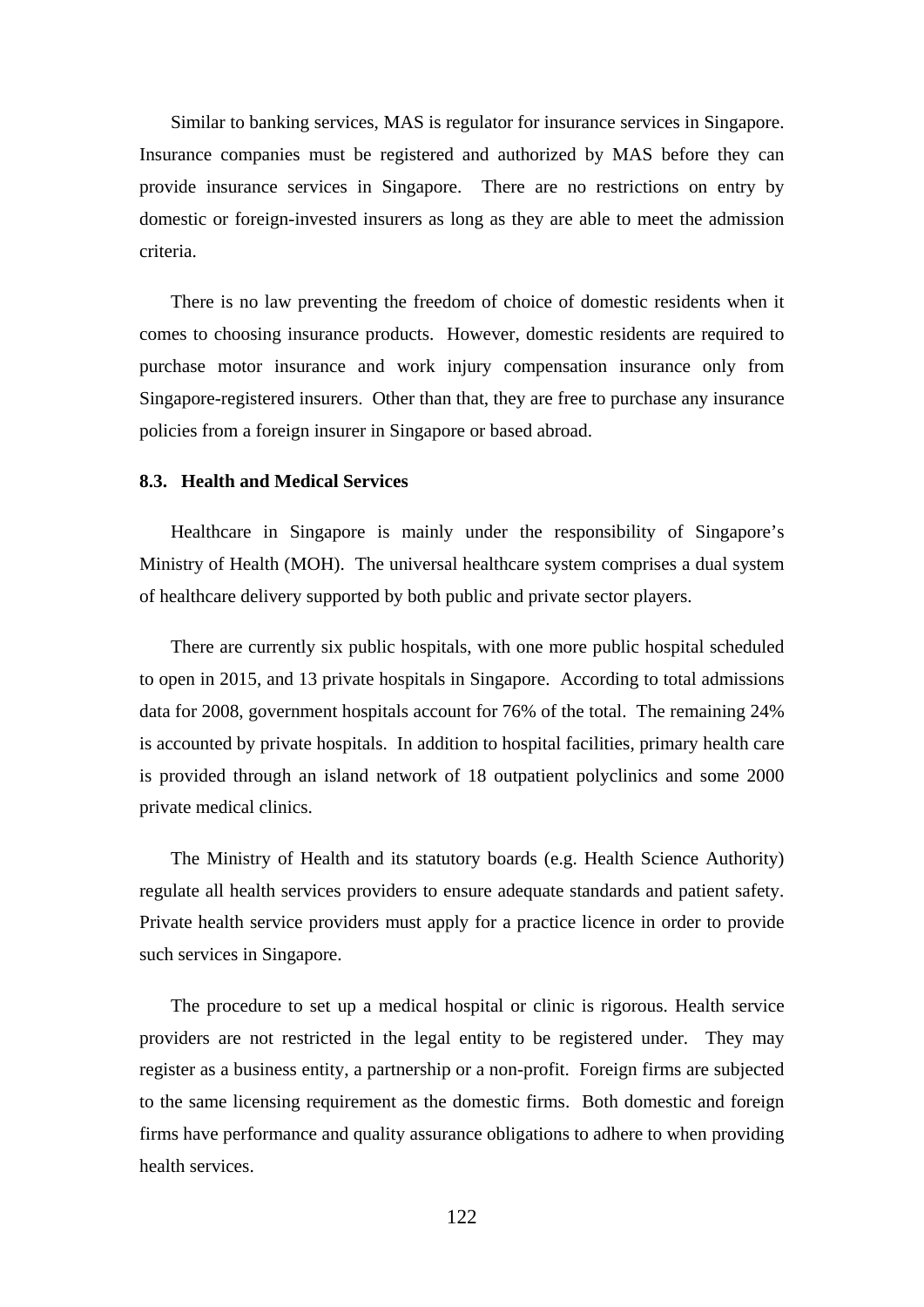Emergency ambulance service (EAS) is under the purview of the Singapore Civil Defence Force (SCDF), Ministry of Home Affairs (MHA). SCDF manages the private ambulance providers in order to augment its own emergency ambulance service.

All doctors and nurses are required to be registered with the respective professional bodies where they will be accredited. Foreign healthcare professionals are also subjected to the same requirements.

## **9. Thailand**

#### **9.1. Horizontal Measures — the New Working of Alien Act**

All of the services sectors under study remain relatively restricted to foreigners under related rules and regulations. Most of rules and regulations have not been changed in the past two years. Nevertheless, one distinctive change is the replacement of the Working of Alien Act 1978 by the new act, Working of Alien Act 2008. The act governs the employment of foreign nationals in Thailand. All foreign employees require a work permit under the act except the work permit under the investment promotion law or other specified law. Under this new act, there is an establishment of the Alien out-of-kingdom repatriation fund as a guarantee to cover the expenses in repatriating a worker out of the Kingdom. All workers receiving a work permit under this act must send in the money as contributions to the fund. Employers have the duty to deduct such money from wages to the fund. There is also an expansion in validity period of the work permit from not exceeding one year to not exceeding two years. A period for a renewal of the work permit is also expanded from not exceeding one year to not exceeding two years. With the new act, an alien from neighbour countries may be permitted to do some certain work in the certain area.

Under the Working of Alien Act 1978, there is mention of *prohibited* occupations and professions, which are listed in the royal decree stipulating work in occupations and professions prohibited to alien under the act. Under this act, an alien who desires to work in occupations and professions that are not in the prohibited occupations and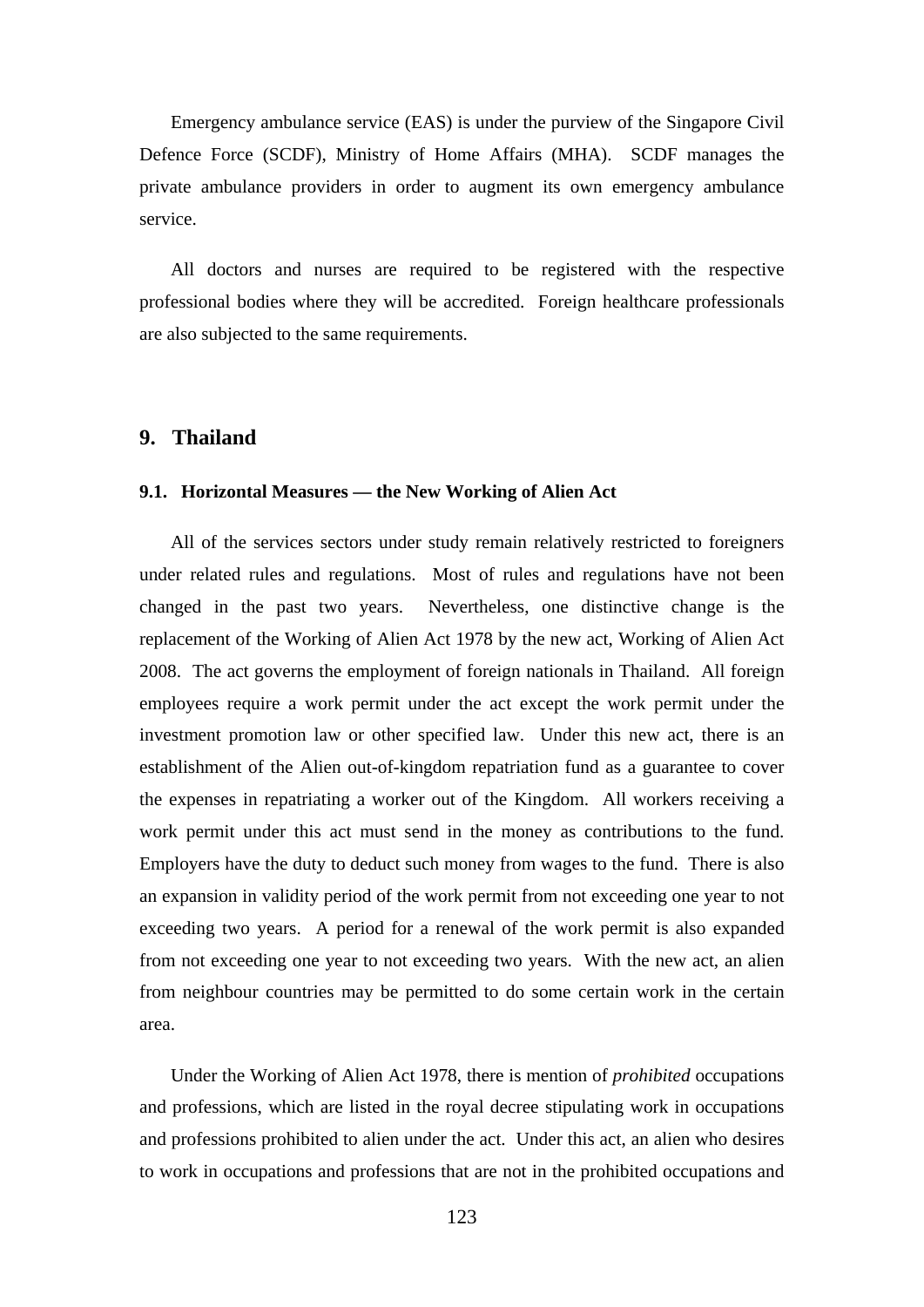professions is required to obtain the licence from the Director-General of the Department of Labour Protection and Welfare. In contrast, under the Working of Alien Act 2008, there is only mention of occupations and professions *allowed* to the foreigners and not the prohibited occupations. The list of allowed occupations and professions will be included in the ministerial regulations. The announcement of ministerial regulation is supposed to be issued within two years from the date on which this new act has been put in force, yet there are no such announcements as of now. Nevertheless, the transitory provisions under the new act mention that during the absence of ministerial regulations, the registrar can permit aliens to do any work except the work prescribed by the royal decree under the Working of Alien Act 1978. This permits the law to replace the prohibited list of occupations in the future with an allowed list of occupations, which can more easily be included in any trade commitments.

### **9.2. Banking**

After the Thailand's financial crisis in 1997, the financial sector has been restructured. While many finance companies were closed down or merged with others and the number of those companies has decreased significantly from 91 to 7, the number of the commercial banks did not change much (Menkhoff and Suwanaport, 2007). Thailand's banking system currently consists of 14 Thai commercial banks, 15 foreign banks branches and 1 foreign subsidiary. According to the Bank of Thailand, the overall banking system in 2010 is resilient. The banking system's loan expanded 11.3 per cent in 2010 from the previous year, while corporate loans, constituting 71.3 per cent of total loans, rose 9 per cent.

In 2003, Bank of Thailand introduced the Financial Sector Master Plan (FSMP) in order to enhance the efficiency, strength and access of the financial institutions. Authorities agreed that the FSMP should be done in three phases to ensure prudent implementation and allow for the future review on the results of implementation. The Financial Sector Master Plan Phase I (FSMP I) was implemented from 2004 to 2008. The key measures under the FSMP Phase I included upgrading of financial institutions through voluntary mergers and broadening of commercial bank business scope to 'Universal Banking', which allows them to serve all groups of customers and to carry out almost all types of financial transactions. In addition, new licences were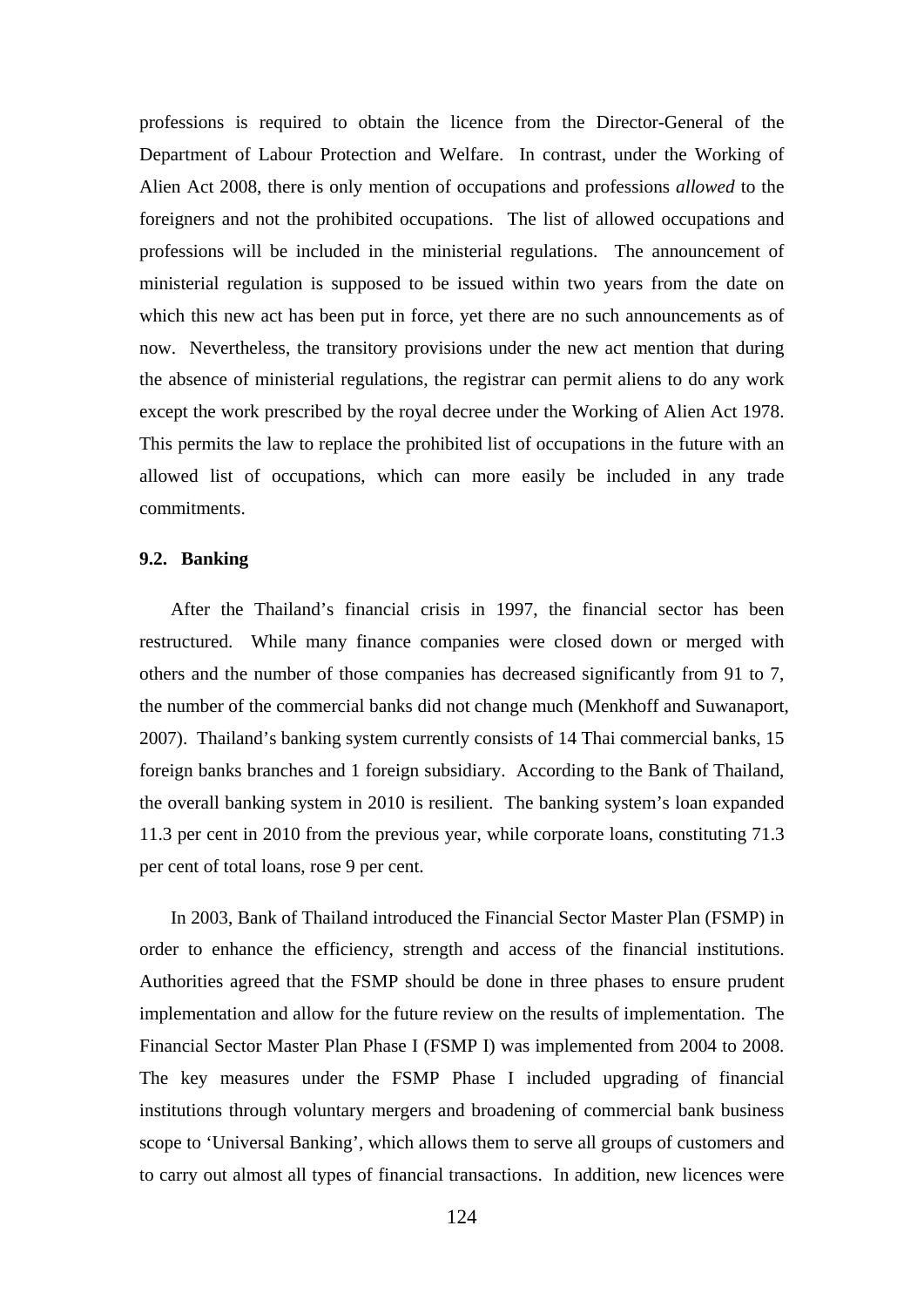also granted, including a new subsidiary licence for a foreign commercial bank and a new retail banking licence. A 'one presence' policy was also introduced to reduce unnecessary duplication and to increase economies of scale within the financial institutions system.

The Financial Sector Master Plan Phase II, which implements from 2010 to 2014, consists of measures to reduce system-wide operating costs, promote competition and financial access, and strengthen financial infrastructure. It is expected that this will produce an efficient financial system that has good risk management and corporate governance and is not burdensome for the country. It is also expected that this will reduce the cost of services and provide greater access to diversified financial services appropriate to the demand. Lastly, it is also expected that the legal framework will allow greater opportunity for qualified individual debtors and small business debtors to apply for a business restructuring process.

Banking services are regulated by the Bank of Thailand, which is independent from the Ministry of Finance.

Only financial institutions, domestic and foreign, that obtain licences from the Ministry of Finance can operate in Thailand. However, licences are granted periodically, depending on economic needs and the financial conditions in Thailand. According to the Financial Institution Business Act 2008, the operation in commercial bank business is only allowed for a public limited company that is granted a licence from a Ministry of Finance with the advice of the Bank of Thailand. Likewise, a foreign commercial bank is eligible to establish a branch operating in commercial bank business when it is granted a licence from a Ministry of Finance with the advice of the Bank of Thailand. A commercial bank must have Thai-national shareholders holding not less than 75% of the total shares and have Thai-national directors not less than three-fourths of the total number of directors. However, the Bank of Thailand may allow non-Thai nationals to hold 49% of the total shares and the number of non-Thais directors to be more than one-fourths but less than one-half of the total directors, where the Bank of Thailand deems it appropriate.

In the royal decree under the Working of Alien Act 1978, banking personnel are not in the occupations restricted for foreigners. Thus to be employed as banking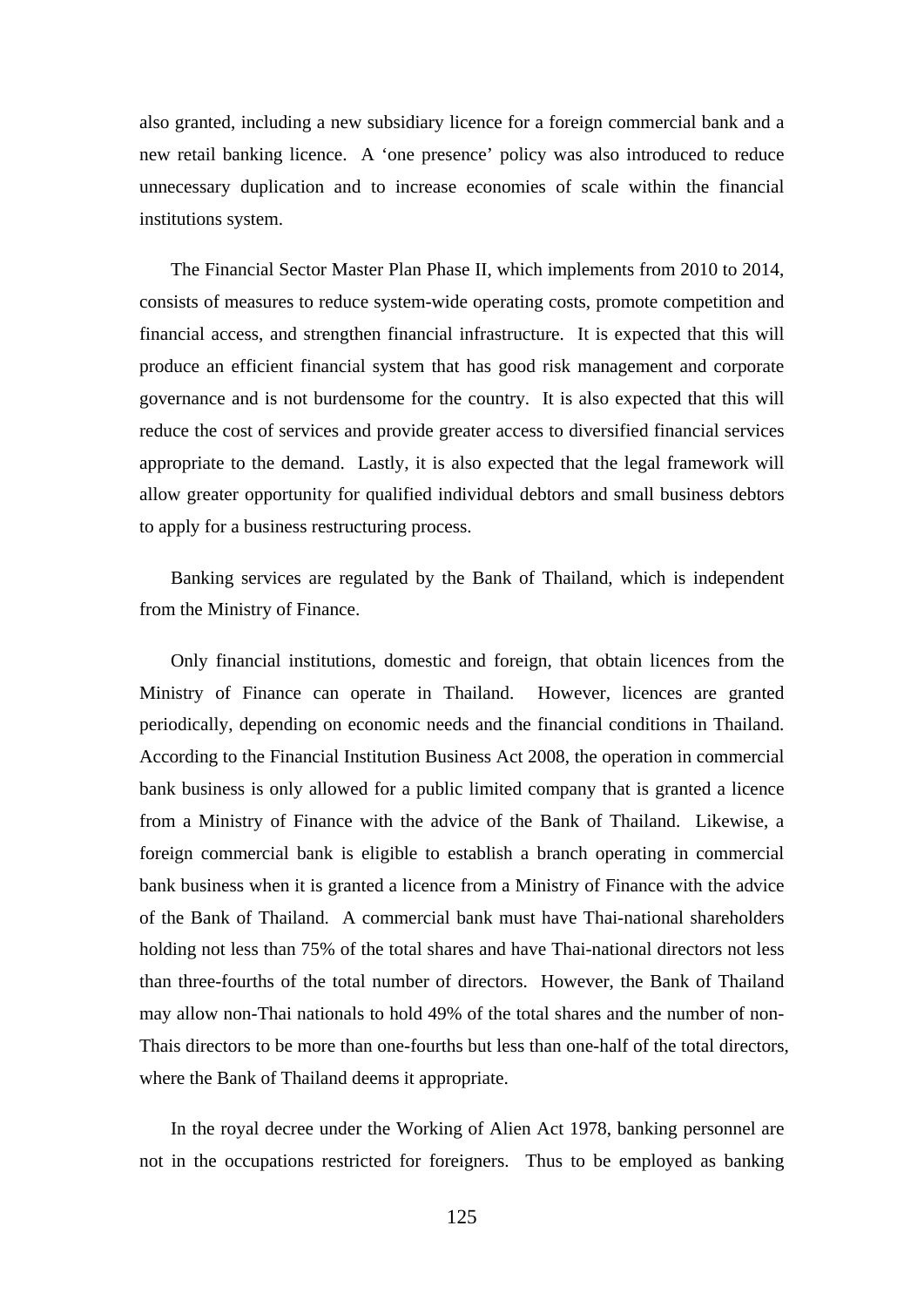personnel, an alien can obtain a work permit from the Director-General of the Department of Labour Protection and Welfare. To be eligible to apply for a permit, an alien must also have a residence in Thailand or must be authorized to enter the Kingdom of Thailand temporarily in accordance with the law governing the immigrant. The permission for a non-immigrant visa will be granted for a period of not more than one year at a time, but the work permit issued under the Working of Alien Act 2008 is valid for a period not exceeding two years at a time.

Among the services covered here, banking services seem to have made the most progress towards liberalization. Recent changes in policy in banking services are that the Bank of Thailand has permitted commercial banks to employ personnel of ASEAN nationality with unlimited numbers in any positions<sup>6</sup> but foreign institutions must propose an employment plan and necessity to the Bank of Thailand, which it will consider on a case-by-case basis. This policy change follows the protocol to implement the 3rd package of commitments on financial services under the ASEAN Framework Agreement on Services (AFAS) to remove the quantitative quota on the number of foreign personnel allowed in the banking sector.

Furthermore, a foreign bank that is already eligible to establish a branch in Thailand under the Financial Institution Business Act 2008 and has established branches in Thailand is allowed to establish up to 2 additional branches by the approval of the Bank of Thailand.<sup>7</sup> This follows Thailand's commitments under the General Agreement on Trade in Services (GATS) that existing foreign banks which already had the first branch office in Thailand prior to July 1995 will each be permitted to open no more than two additional branches.

Note that domestic banks also face restrictions on the expansion of bank branches. According to notifications from the Bank of Thailand for the rules on bank outlets, only a 'qualified bank' is able to open bank outlets freely and to be qualified bank, it must maintain a certain standard and get approved by the Bank of Thailand. Other domestic banks desiring to open new outlets must get approval from the Bank of Thailand on a case-by-case basis.

l

 $6$  This is according to the notification from the Bank of Thailand No. BOT. 1556/2552. The positions are except for executives or members of the Board of Directors, which still have to be Thai nationals not less than three-fourth of the total number of directors.<br><sup>7</sup> This is according to the notification from the Bank of Thailand No. FPG. 1/2553.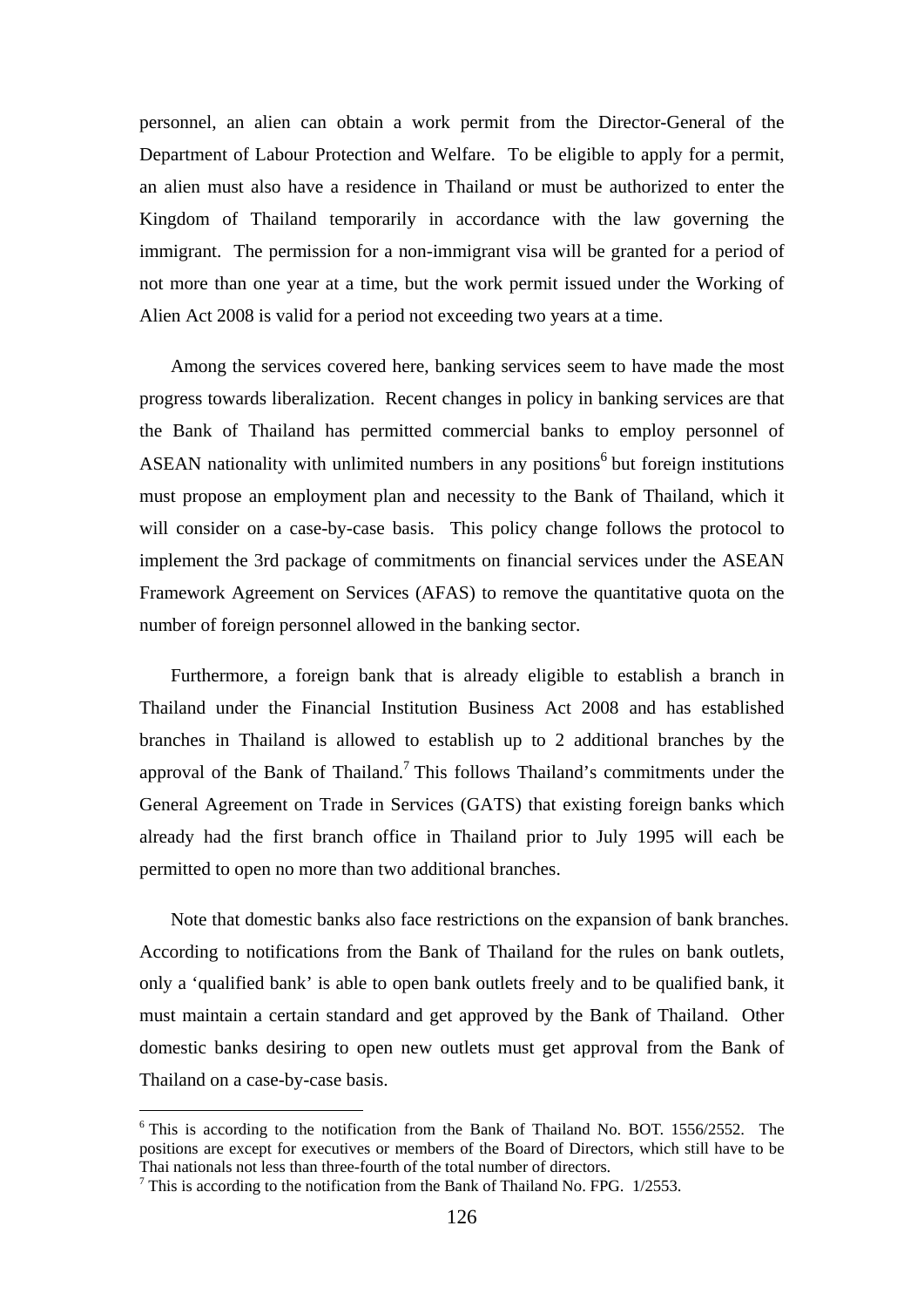# **9.3. Insurance**

l

Insurance services are divided into life insurance business and non-life insurance business. All insurance services are regulated by the Office of Insurance Commission. The Life Insurance Act 1992 (as amended by No.2, 2008) and the Non-life Insurance Act 1992 (as amended by No.2, 2008) regulates any insurance business in Thailand. The life and non-life insurance business may be undertaken only by a public limited company under the Law on Public Limited Company. A foreign life (non-life) insurance company is allowed to establish a branch office to conduct the life (nonlife) insurance business by acquiring the licence from the Minister with the approval from the Cabinet. The Life (Non-life) Insurance Act limits the foreign equity participation up to 24% and not less than three-fourth of the directors of the company must be Thai nationals; however, the foreign equity participation may be relaxed up to 49% and may permit persons with non-Thai nationality to serve as directors more than one-fourth but less than one-half of the total number of directors. The foreign insurance company is required, under the ministerial regulations, to have at least three-year operating history and to place securities with the Office of Insurance Commission (OIC) as a security deposit in the value not less than 20 million baht for the life insurance business and not less than  $3.5$  million baht for each category<sup>8</sup> of non-life insurance business, respectively.

A person desiring to be an insurance agent or broker for life or non-life insurance must acquire a licence from OIC. A person applying for a licence for an insurance agent must be, among other qualifications, locally domiciled and have studied the life/non-life insurance business at the institute prescribed by OIC or pass the examination by the OIC. Brokerage and agency work (excluding brokerage and agency work in international trade business) is one of the 39 occupations restricted for foreigners, according to the royal decree under the Working of Alien Act 1978.

There is no recent update in policies or regulations with regard to services trade barriers in insurance services over the past two years.

 $8$  The Ministerial regulation has classified non-life insurance business into four categories — fire insurance, marine cargo insurance, car insurance, and other insurance (excluding the first three categories).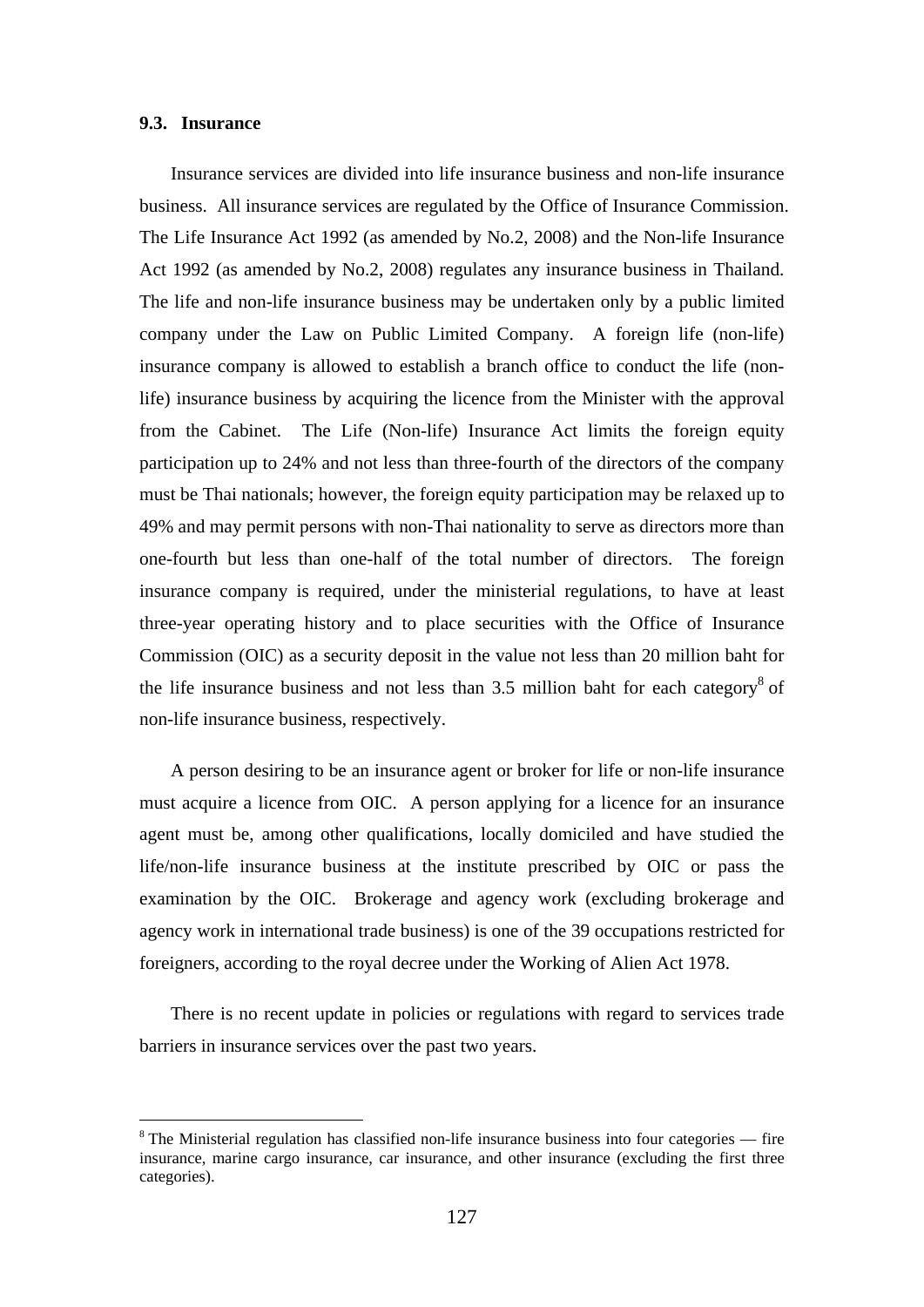## **9.4. Health Services**

Health services in Thailand are provided by government healthcare providers (government hospitals, medical schools, health centres) and private healthcare providers (private hospitals, clinics). Government healthcare providers have major role to serve Thai nationals.

Since 2004, the government has launched a five-year strategic plan to develop Thailand as 'Centre of Excellent Health Care of Asia'. The plan has focused on three key areas — medical services, health promotion services, and Thai herbal products. This strategic plan has led to an increase in foreign visitors availing themselves of medical services in Thailand in past years. In 2007, there were about 1.37 million foreign visitors, which were mostly Japanese, following by Americans and English. According to the TDRI (2009) study, the number of patients from ASEAN obtaining medical services in private hospitals in Thailand has increased from 36,708 in 2003 to 115,561 in 2007. It is expected that the patients from ASEAN countries will be higher, especially when the ASEAN Economic Community (AEC) come into force in 2015.

Following from the first plan, the government has continued with another fiveyear strategic plan to develop Thailand as a World Class Health Care. The plan has continued to focus on the original three key business areas, but has added Thai Traditional Medicine and Complementary and Alternative Medicine.

In the Draft  $11<sup>th</sup>$  National Economic and Social Development Plan (2012-2016), the health services are included in the fifth strategy, a strategy of strengthening economic and security cooperation in the region. The aim is to upgrade health services, both personnel and service standards, to be a medical hub centre of the region.

In addition, Thailand's Board of Investment (BOI) has approved tax incentives to investors in the medical sector, including:

 exemption from import duties on machinery throughout the period of promotion, regardless of zone;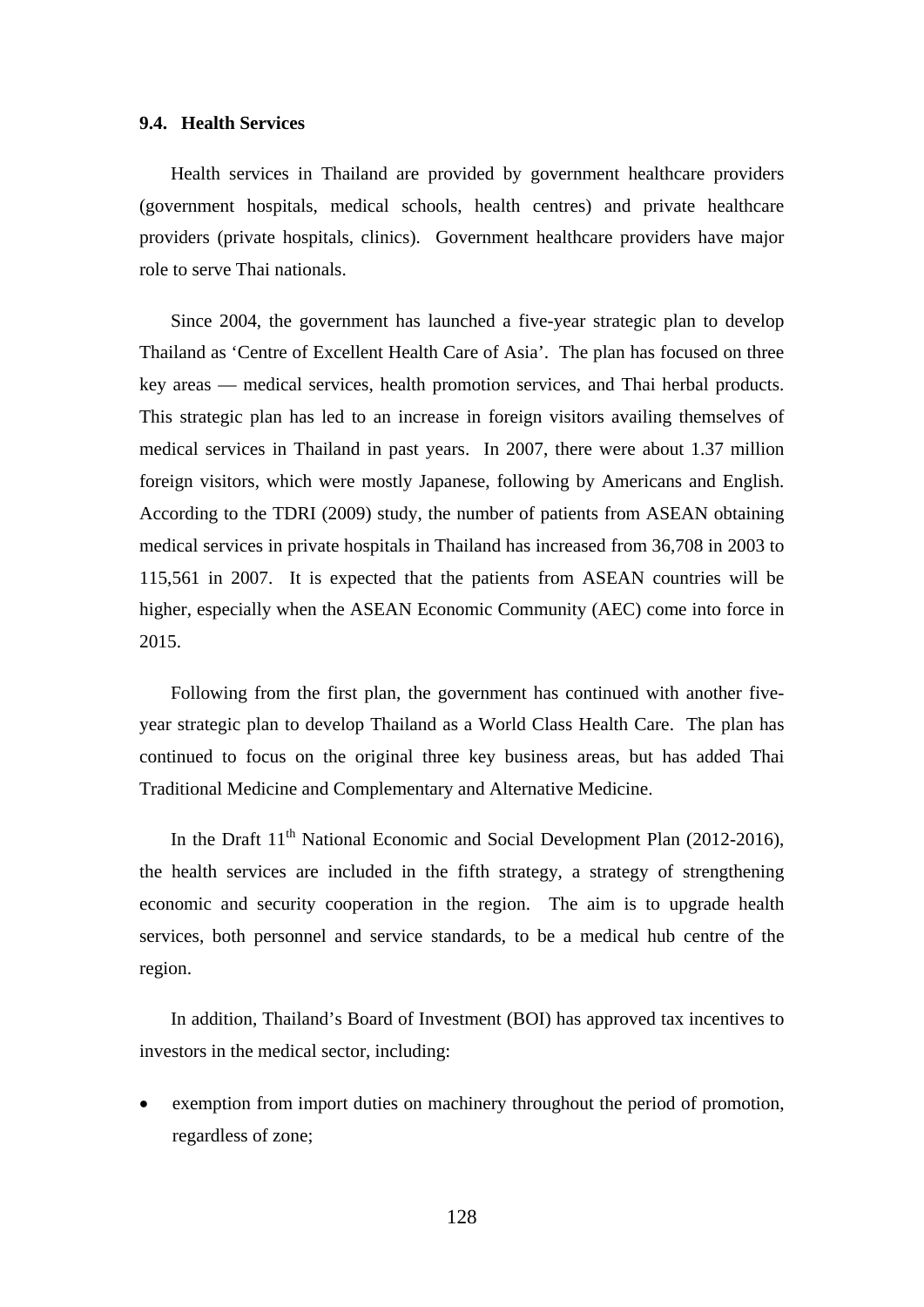priority activities such as the manufacture of medical supplies, medical equipment, and scientific equipment to receive the maximum corporate income tax exemption for 8 years, regardless of zone and with an unspecified ratio of corporate income tax.

Moreover, the BOI provides non-tax incentives such as land ownership rights for foreign investors, permission to bring in foreign experts and technicians, and work permit and visa facilitation for expatriate employees.

Health services are listed in the List 3 under the Foreign Business Act 1999 which is prohibited to aliens unless receiving permission from the Director-General of the Commercial Registration Department (CRD). In case of a limited company with a majority of the Thais shareholders, it is regarded as a Thai company and therefore not subject to the Foreign Business Act 1999. This implies that aliens are generally allowed to join up to 49% in an accounting company but need approval if higher than that. Aside from that, a person engaging in a sanatorium business in Thailand must obtain a licence from the Ministry of Public Health, according to the Sanatorium Act 1998. To be eligible to apply for a licence, a person must be, among other qualifications, locally domiciled. Upon the application for the licence, the applicant must submit an action plan for the establishment of the sanatorium, including the sanatorium type, instrument, medical supplies and number of practitioners as prescribed by the ministerial regulations. After acquired the licence, the licensee must arrange a manager to supervise and be responsible to the management of the sanatorium. The manager is required to obtain a licence from the Ministry of Public Health and must be practitioner (medical, medicine, dentistry, midwifery, or nursery).

There is no recent update in policy or regulations in health services over the past two years.

# **9.5. Medical Professionals**

Medical professional services include medical, dental and services provided by midwives, nurses, physiotherapists and para-medical personnel outside of a hospital environment. But in Thailand, a clinic or the premises of the individual professional are listed in the same category as hospital, thus they are subject to the Sanatorium Act 1998. In addition, each professional service is subject to its own law. Medical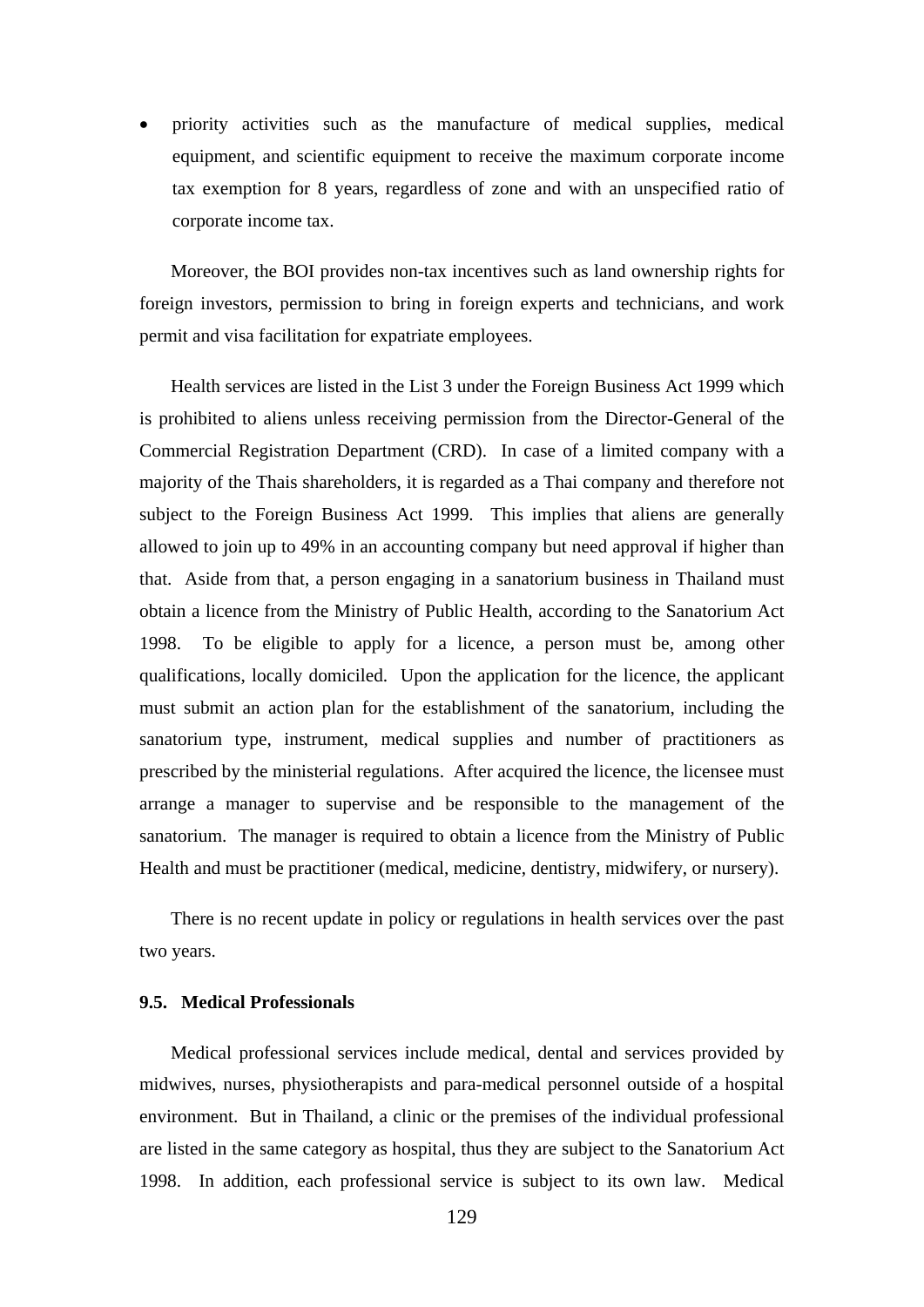practitioners are subject to the Medical Council under the Medical Profession Act 1982. Dentistry practitioners are subject to the Dental Council under the Dental Profession Act 1994. Para-medicals such as midwives, nurses are subject to the Nursing and Midwifery Council under the Professional Nursing and Midwifery Act 1985. Each act prohibits anyone to practice related medical profession activities unless the person is registered and has obtained the licence from the associated regulator. There is no requirement of Thai nationality to practice medical professions in Thailand. The licence to practice medical professions in Thailand are granted to anyone that (i) is a member of associated council, (ii) has a degree or certificate from a reputable institution recognized by the associated council and, in case of an alien, has also a licence to practice medical profession in the country he/she has completed the course of medical education, and (iii) has successfully passed the examination required by the associated council. The examination is conducted in Thai.

Nonetheless, foreign individual medical professionals desiring to do work in Thailand are still subject to the Working of Alien Act 2008 and Immigration Act 1979. In the royal decree under the Working of Alien Act 1978, medical professions are not in the occupations restricted for foreigners. Thus, an alien desiring to practice in a medical profession must obtain a work permit from the Director-General of the Department of Labour Protection and Welfare. To be eligible to apply for a permit, an alien must also have a residence in Thailand or must be authorized to enter the Kingdom of Thailand temporarily in accordance with the law governing the immigrant. The permission for a non-immigrant visa will be granted for a period of not more than one year at a time, but the work permit issued under the Working of Alien Act 2008 is valid for a period not exceeding two years at a time.

There is no recent update in policy or regulations in Medical Professionals over the past two years.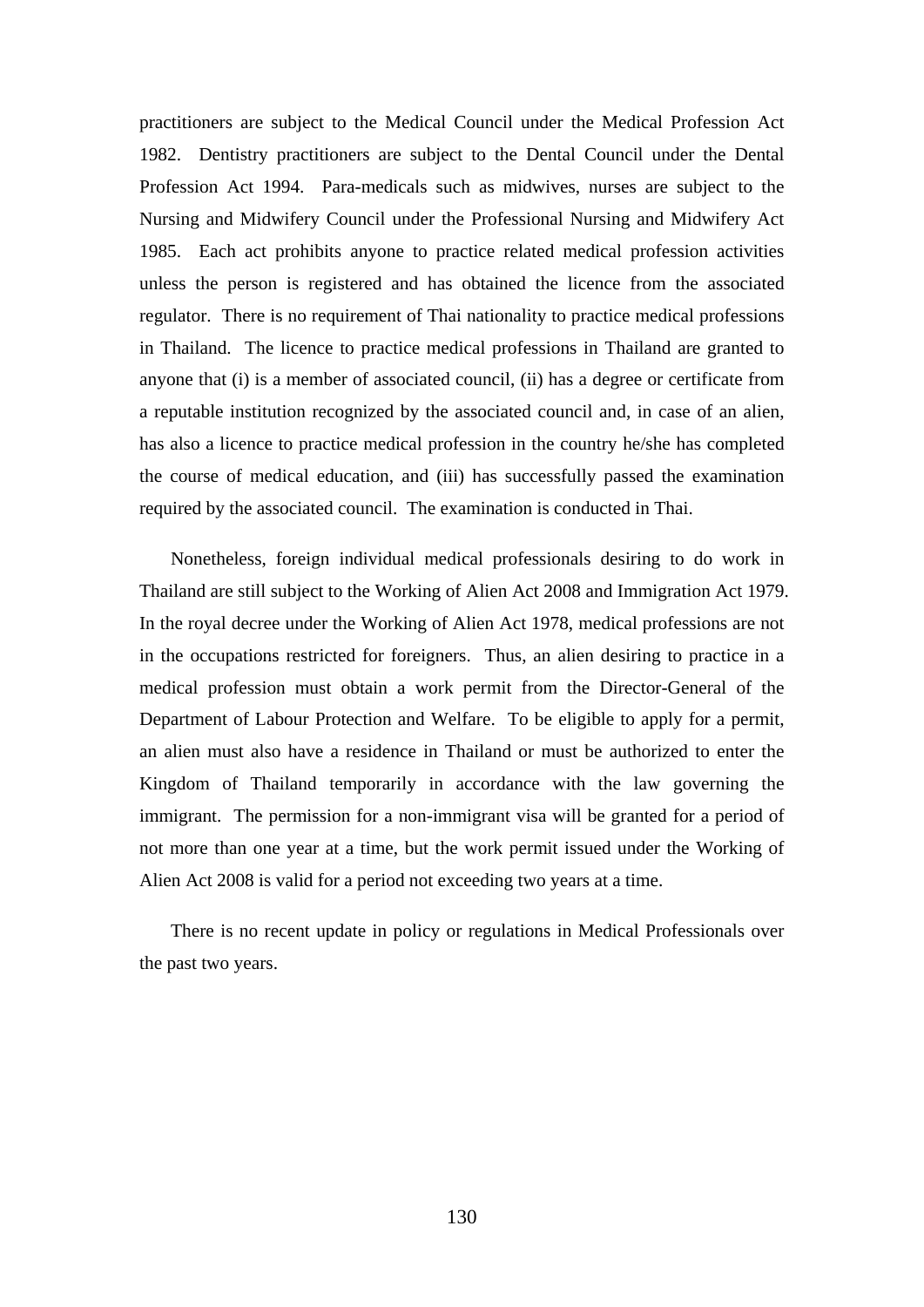# **10. Vietnam**

#### **10.1. Insurance**

# *10.1.1. The Health Insurance Law*

The Health Insurance Law was passed by the National Assemble on 14 November 2008 and took effect on 1 July 2009. It aims to ease the load on provincial and central hospitals, and to expand policyholder categories to include drug addicts and people with congenital defects who were previously excluded. Every Vietnamese child under six years old will be totally covered under the new health insurance law, instead of being granted free health examination cards.

Under the decree 62/2009/ND-CP on the details and guidance for the new Health Insurance Law, the health insurance fee increases from 3 per cent to 4.5 per cent of employees' basic monthly salary.

#### *10.1.2 The Draft Amendment and Supplement to the Law on Insurance Business*

The draft amendment and supplement to the Law on Insurance Business is proposed with some following changes.

#### *Cross-border provision of insurance service*

In accordance with Vietnam's WTO commitments to recognize the cross-border provision of insurance services by foreign insurance organizations and individuals, the amendment and supplement to the Law on Insurance Business proposes that foreign insurance organizations and individuals selling insurance services from outside Vietnam through its border shall be responsible for all risks arising out of and relating to such cross-border insurance policies. Disputes arising from such insurance policies shall be settled in accordance with provisions of the Civil Code 2005 on civil relations with foreign elements and the laws of the concerned foreign country. Since this is a sensitive matter, the amendment and supplement to the Law on Insurance Business merely proposed the basic principles. The Government shall then set out detailed guidelines for its implementation based on prudential management rules permitted by the WTO, such as conditions applicable to foreign insurance enterprises, deposit requirements in Vietnam equivalent to their insurance liability in Vietnam and other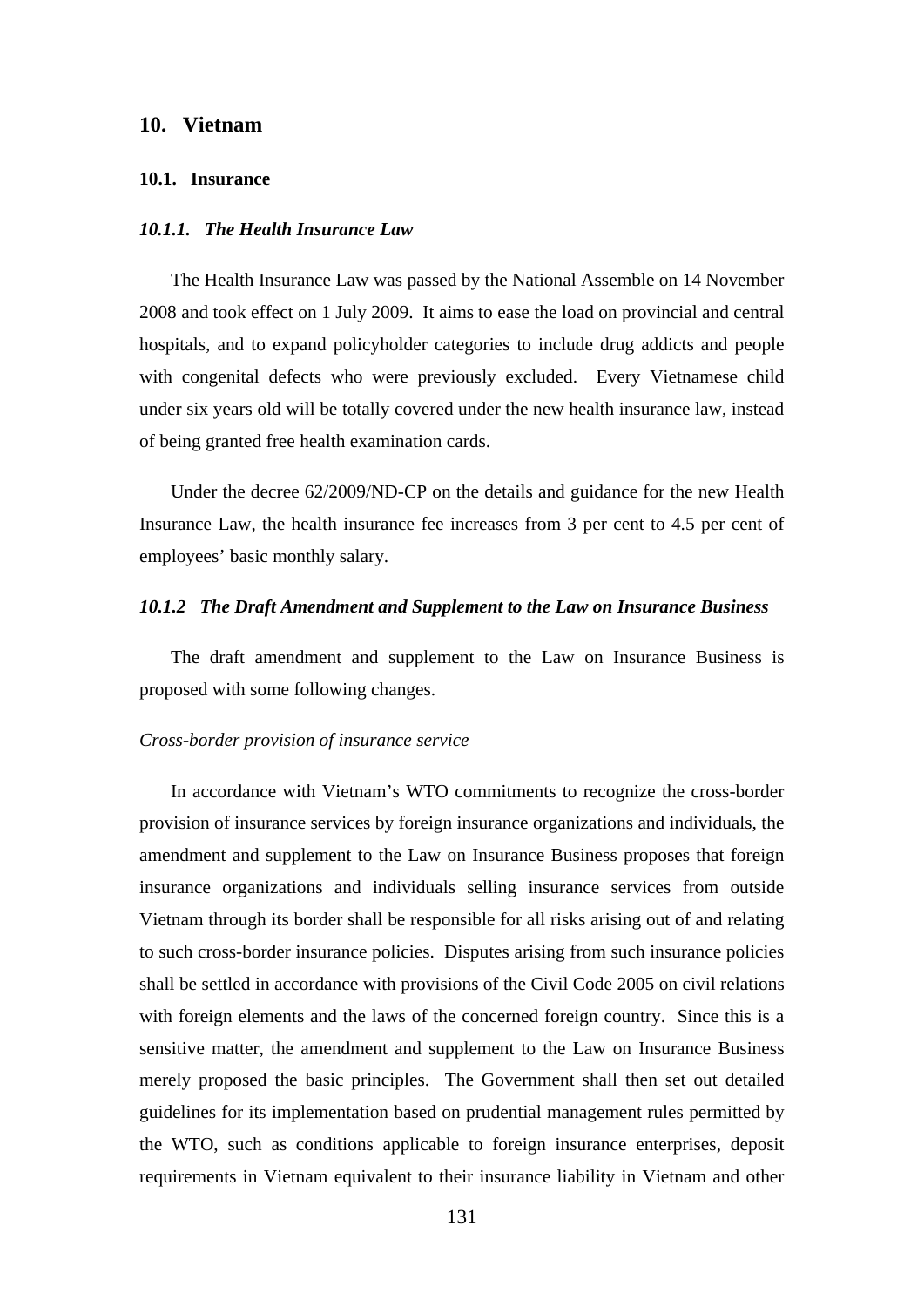related matters in order to protect the legitimate rights and interests of individuals and organizations purchasing overseas insurance.

## *Branch of foreign non-life insurance enterprise*

In accordance with Vietnam's WTO commitments to recognize the right to set up branches of foreign non-life insurance enterprises in Vietnam after five years from the date of its WTO accession, the amendment and supplement to the Law on Insurance Business proposes to include an additional regulation that foreign non-life insurance enterprises having their head offices located in one of the WTO Member countries shall be permitted to operate in Vietnam, amongst other permissible forms, in the form of a branch. The issuance of the permit for establishment and operation of such a branch shall be under the authority of the Ministry of Finance.

## *Reinsurance*

According to the Law on Insurance Business in 2000, insurance enterprises wanting to reinsure overseas must also reinsure part of the liability for which insurance has been accepted with a domestic reinsurance enterprise in accordance with the regulations of the Government. However, under the WTO commitments of Vietnam, the mandatory reinsurance with a domestic reinsurance enterprise is no longer valid. Therefore the amendment and supplement to the Law on Insurance Business proposes to remove this provision on mandatory reinsurance with a domestic reinsurance enterprise. Accordingly, insurance enterprises may cede to and take over reinsurance from other insurance enterprises, including insurance enterprises inside and outside Vietnam.

## *Types of insurance products*

The Law on Insurance Business in 2000 stipulates two types of insurance products including life insurance products (with five basic products) and non-life insurance products (with eleven basic products), although many other insurance products have evolved after the issuance of the Law and are being marketed, but are not yet stipulated in this Law (e.g. investment-related insurance, guarantee insurance). Thus, in order to be consistent with international practices, the amendment and supplement to the Law on Insurance Business proposes a broader range of insurance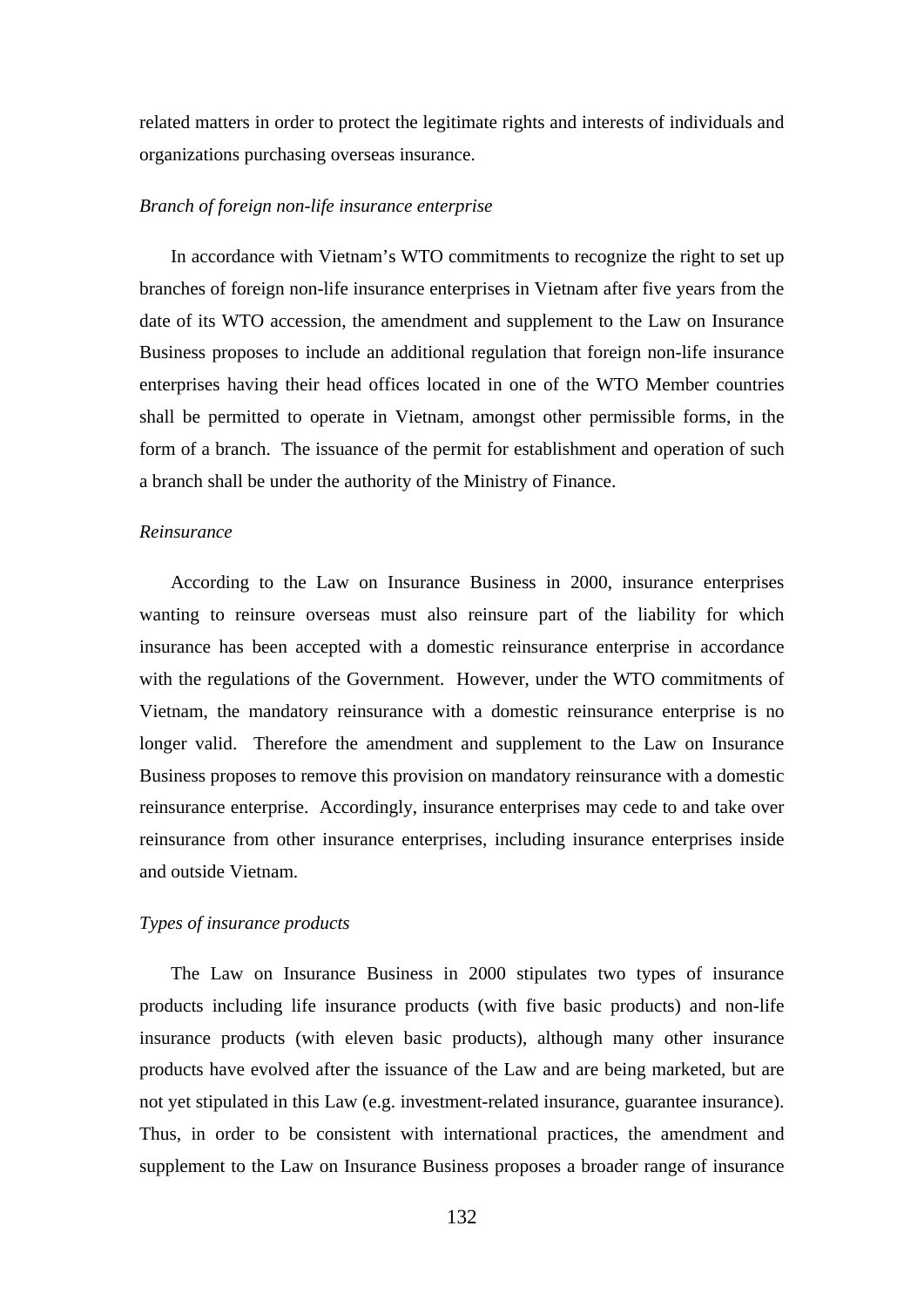products, including various forms of life insurance and retirement insurance, non-life insurance, and (voluntary) health care insurance.

#### *Forms of insurance enterprises*

Based on the old laws on enterprises in general, and state-owned and foreigninvested enterprises in particular, the Law on Insurance Business in 2000 provides for five forms of insurance enterprises, including state-owned insurance enterprises, shareholding insurance companies, mutual insurance organizations, joint venture insurance enterprises, and 100% foreign owned insurance enterprises. However, to make the Law fully consistent with the new Law on Enterprises (which superseded all provisions of the old laws on enterprises, state-owned enterprises and foreign investment in Vietnam), the amendment and supplement to the Law on Insurance Business proposes to recognize five forms of insurance enterprise, including shareholding insurance companies, mutual insurance organizations, limited liability companies with one member (the investor is an insurance enterprise), limited liability companies with two members and more (a 100% foreign capital insurance enterprise or a joint venture company between foreign insurance enterprise and one or more Vietnamese legal entity(ies)), and branches of foreign insurance enterprise.

# *Condition for issuance of licences for establishment and operation*

Apart from the current conditions as provided by the Law on Insurance Business in 2000 (such as that the amount of paid-up charter capital is not less than the level of legal capital prescribed by the Government, the form of the enterprise and its charter must comply with the provisions of laws, and the management personnel must have management skills, expertise and professional qualifications in insurance, etc.), the amendment and supplement to the Law on Insurance Business proposes to include a provision that the organizations and individuals participating in the contribution of capital to set up an insurance enterprise or insurance broker must have suitable financial capacity, and the organizations must have experience in insurance business. It may be seen that the additional conditions have been stipulated in some legal instruments under the Law. However, the amendment and supplement to the Law on Insurance Business proposes to further include this issue into the Law to ensure its stronger legal validity.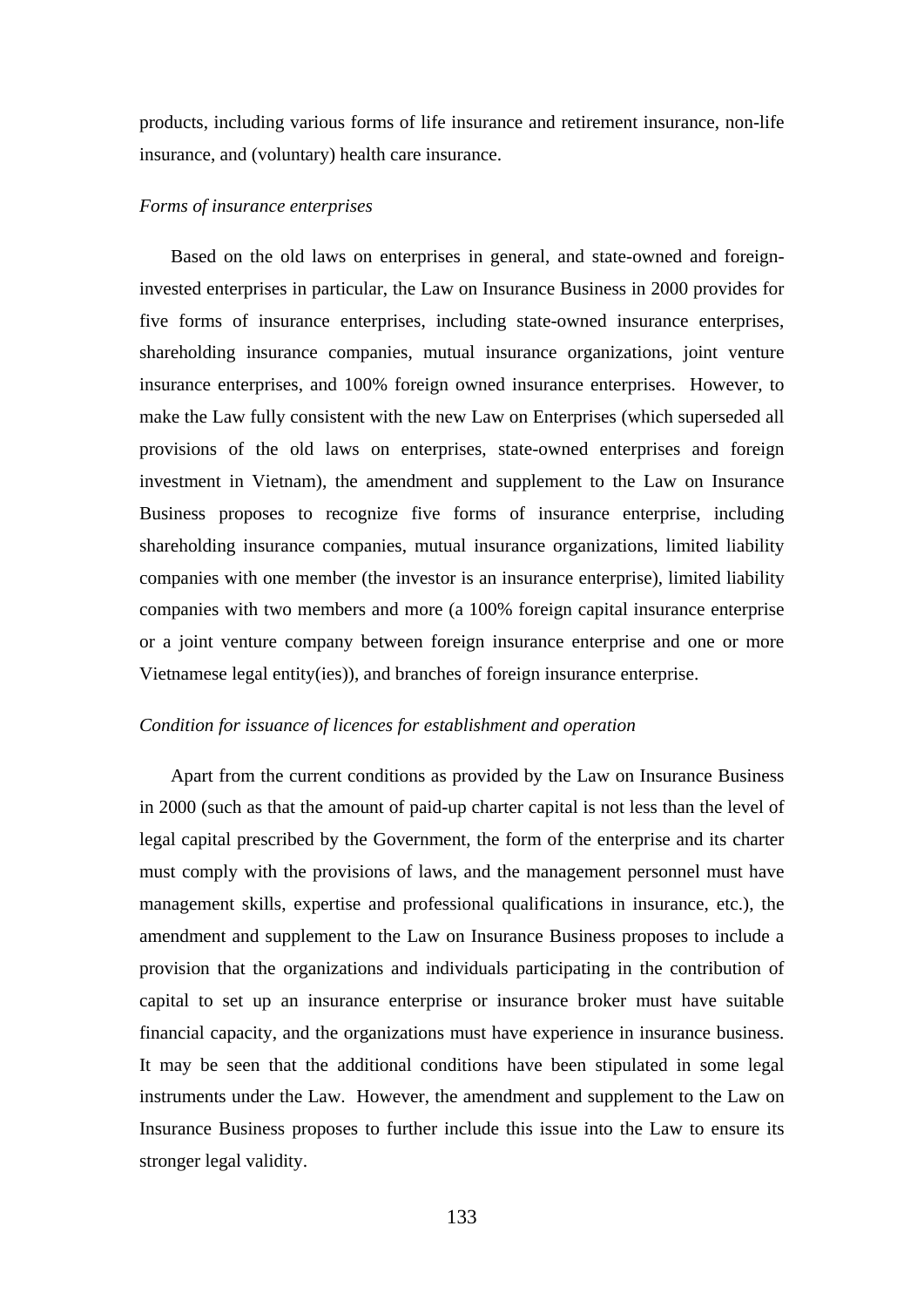#### **10.2. Banking**

# *10.2.1. The Amended Law on Credit Institutions*

The 7th session of the 12th National Assembly approved the amended Law on Credit Institutions on 16 June 2010, which will then take effect on 1 January 2011. The law includes a number of new provisions relating to the operations, organization and management of credit institutions that aim to guarantee the security of the banking system.

The most remarkable change from the 1997 law is the abolition of the prime interest rate structure. Under the new law, the State Bank of Viet Nam (SBV) will announce interbank and other rates to manage monetary policy. The prime rate was eliminated as unreflective of the supply-demand relationship on the market and was viewed as interventionist by financial markets.

The law no longer requires commercial banks to maintain a compulsory reserve ratio of 20 per cent of total deposits. Instead, the SBV is granted the power to set the compulsory reserve rate.

Another new point is that, from now on, the SBV will have the right to invest and buy shares in other credit institutions and serve as the representative of State capital in credit institutions. It also gains the right to use its legal capital for the establishment of enterprises to carry out the functions and obligations of the State Bank as assigned in the Decision of the Prime Minister.

In addition to that, the amended Law on Credit Institutions promulgates provisions on management and administration applicable to credit institutions being micro-finance institutions.

#### *10.2.2. Circular 13 of the State Bank of Vietnam on Prudential Ratios*

Circular 13/2010/TT-NHNN of the SBV dated 20 May 2010 regulating prudential ratios in the operations of credit institutions replaces a number of decisions and circulars of the SBV on prudential ratios. Certain higher requirements on prudential ratios are set out in Circular 13. The minimum capital adequacy ratio (CAR) applicable to credit institutions, excluding foreign banks' branches, is increased to 9%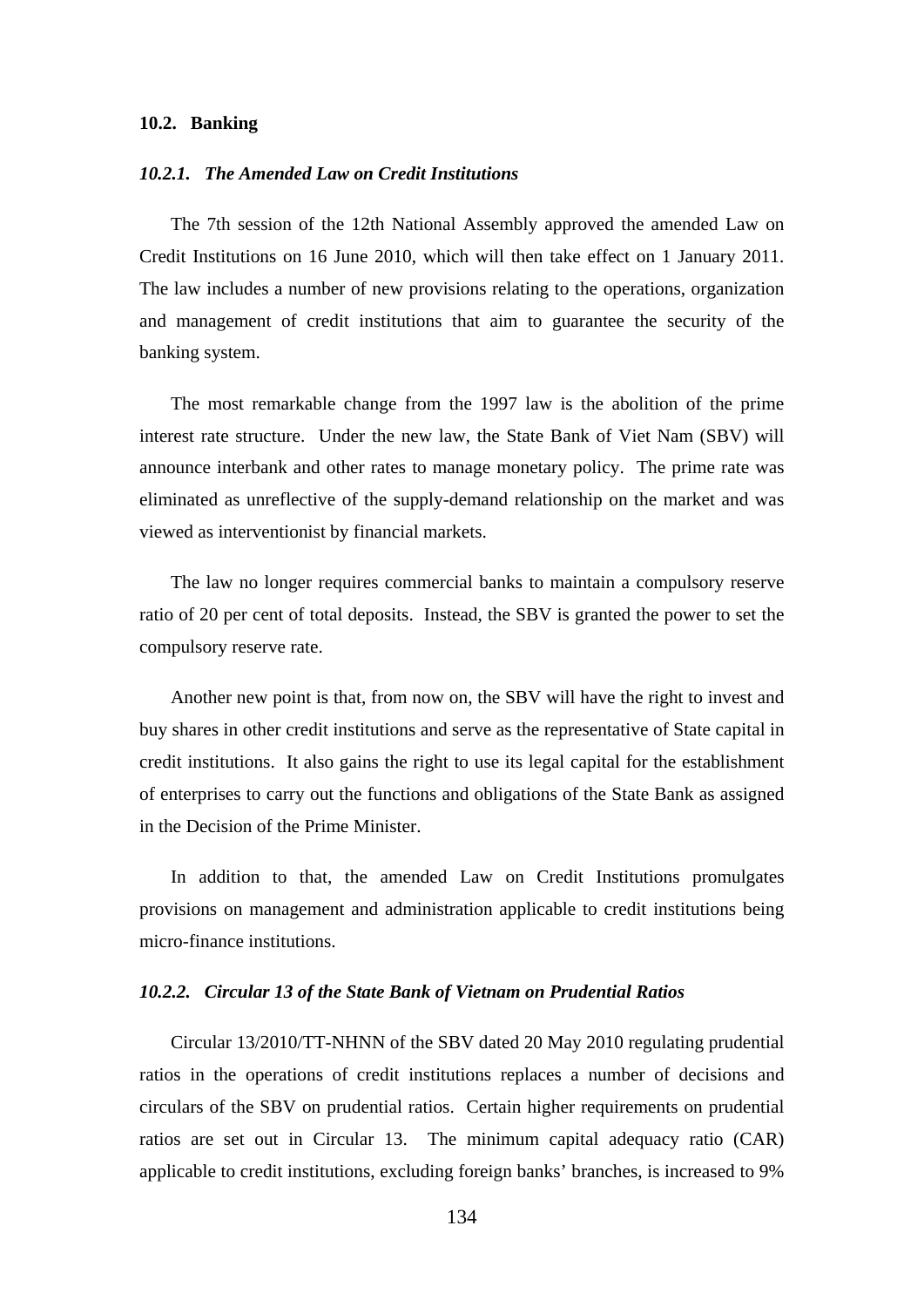from 8%. However, foreign bank branches are not going to be excluded from such a CAR when the New Law on Credit Institutions takes effect. Credit institutions are also required to maintain the capital adequacy ratio of at least 9% between the consolidated capital and credit assets of the parent company and their subsidiaries. According to the SBV, such a new requirement is to cope with the current practice in the banking sector where more commercial banks are operating under the model of parent/subsidiary bank. This is also to comply better with the 25 standard inspection rules of the Basel Committee. New insolvency ratios and ratios of lending over raised capital are included in Circular 13.

# *10.2.3. Circular 09 of the State Bank of Vietnam on Licensing*

Circular 09/2010/TT-NHNN of the State Bank of Vietnam issued on 26 March 2010 regulates issuance of licences for establishment and operation of commercial banks and takes effect from 10 May 2010, replacing Decision 24/2007/QD-NHNN dated 07 June 2007. Circular 09 sets out stricter requirements for shareholders, especially founding shareholders, who wish to establish a joint stock commercial bank, and new longer timeframes of the application process for a licence.

## **10.3. Health Services**

Health is one of the sectors where the Vietnamese Government encourages the participation of foreign partners (Decree 108/ND-CP, 2006). There have been no policy changes between 2008 and 2010.

# **10.4. Medical Professionals**

There have been no policy changes between 2008 and 2010.